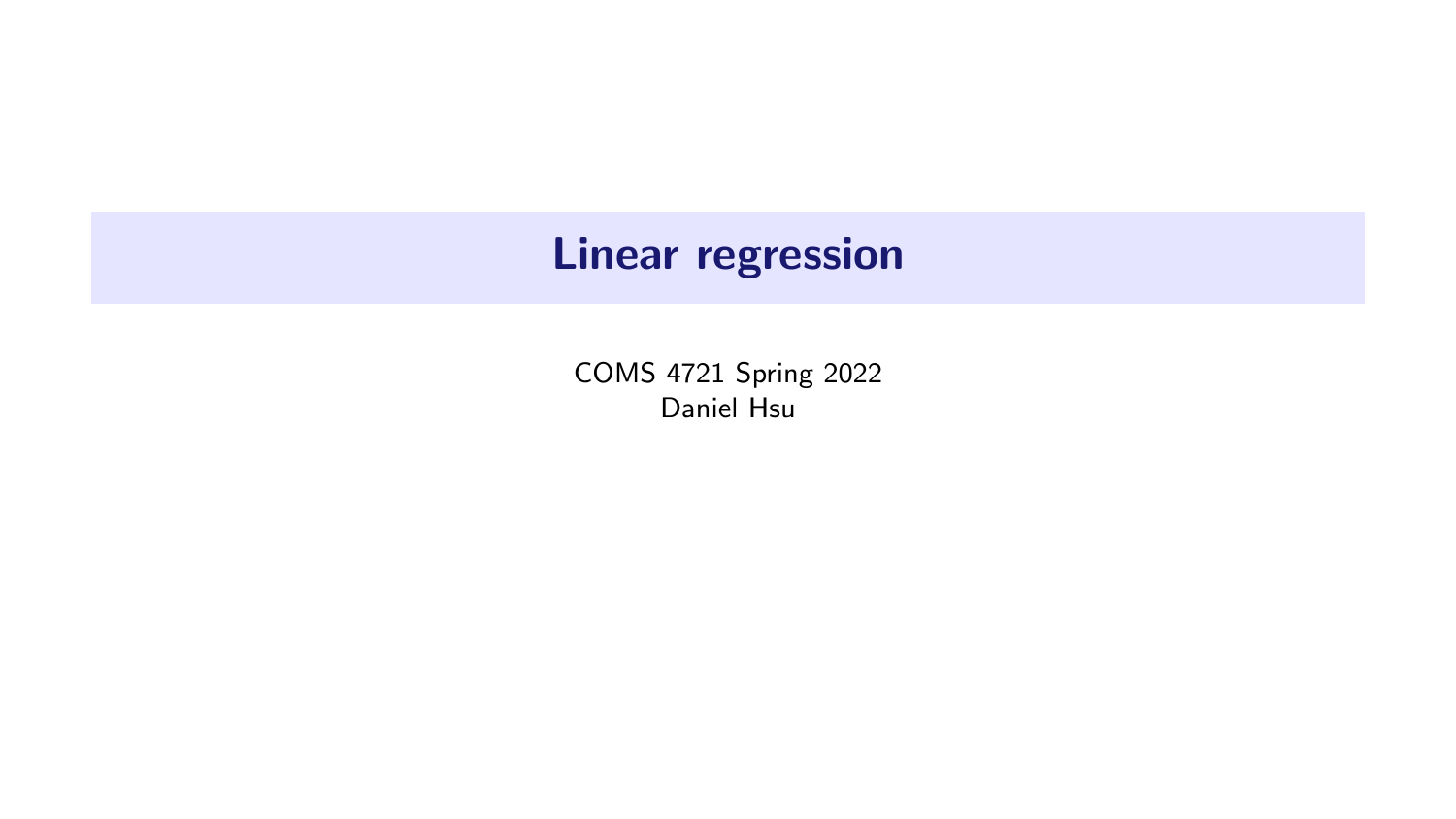#### Motivation for Linear Models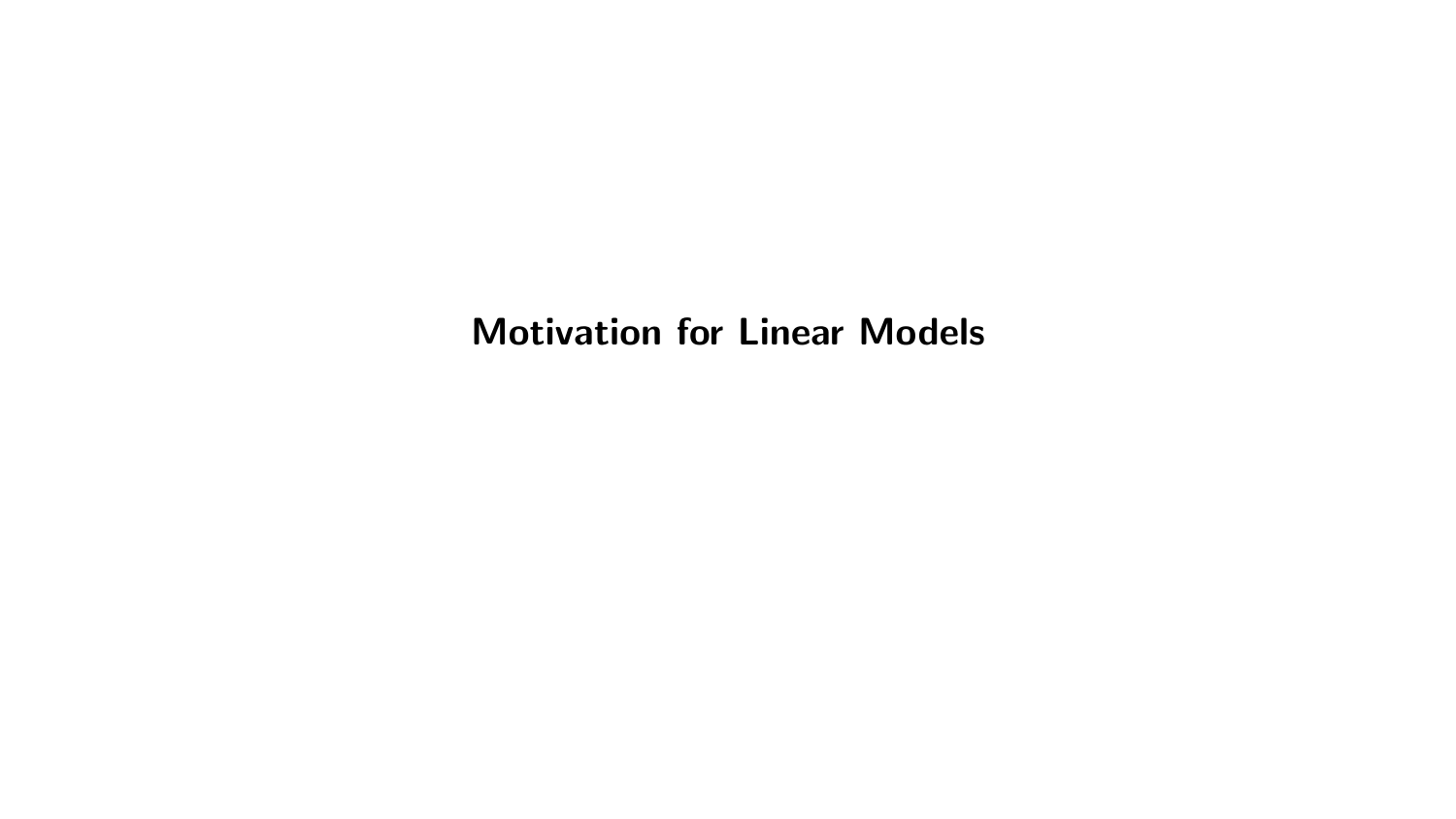Linear model: Statistical model (for supervised learning) based on linear structure

- ▶ Linearity (a.k.a. superposition) is a well-understood and powerful property
- ▶ Linearity enables particular type of extrapolation
- $\triangleright$  Can be readily upgraded to increase expressiveness
- ▶ At the heart of many statistical and ML methods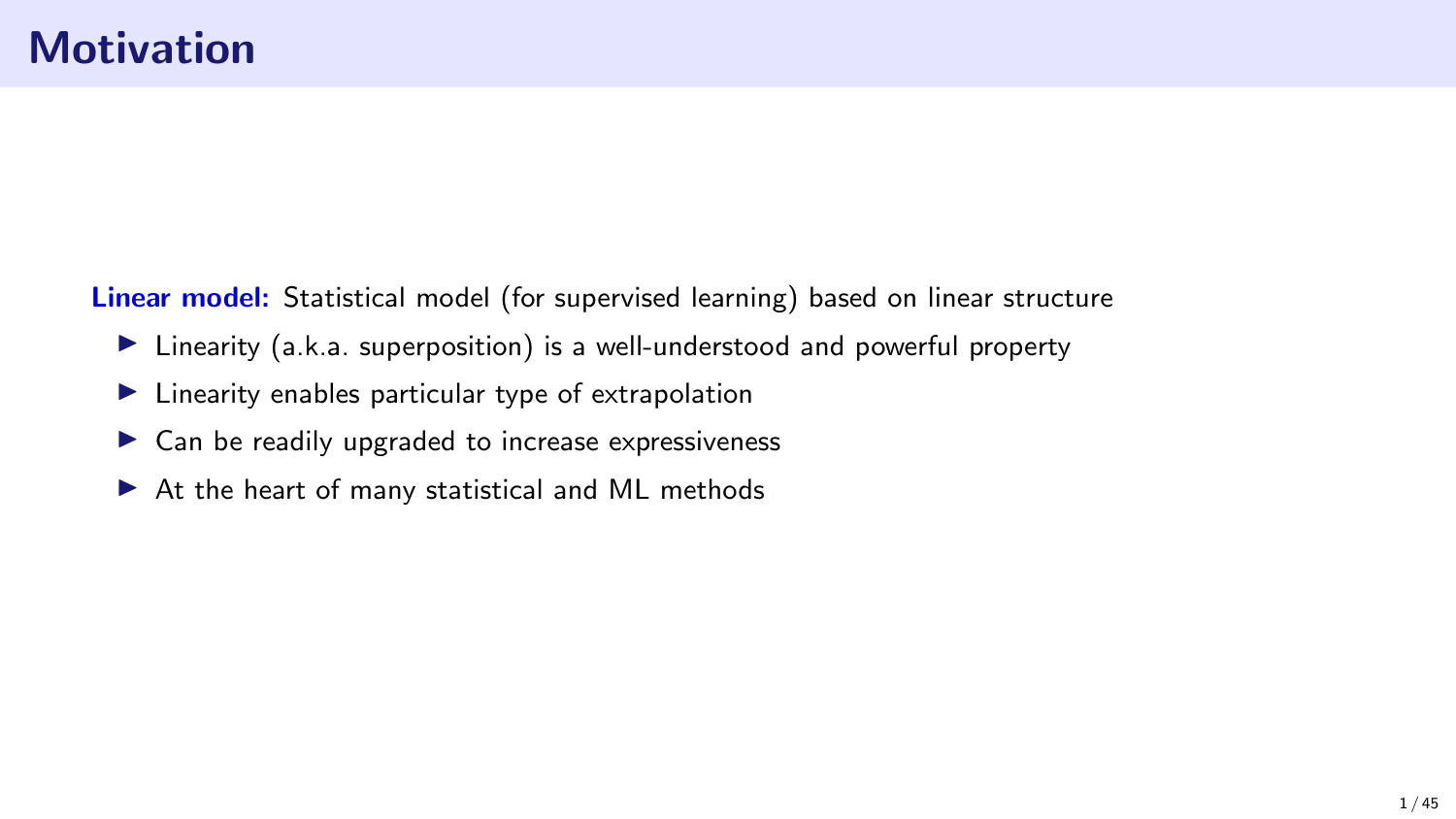Ordinary Least Squares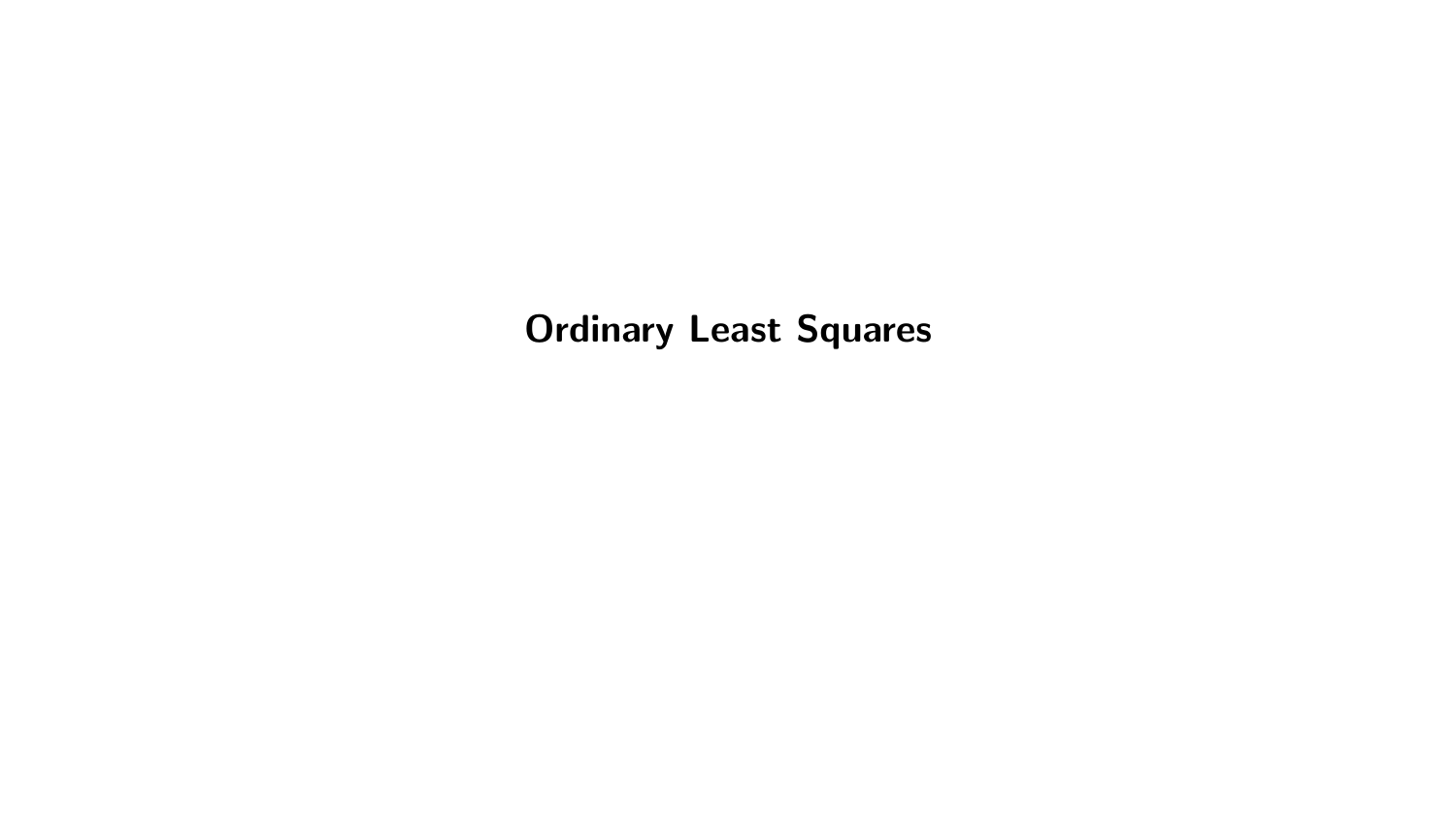# Example #1: Predicting college GPA

Task: Predict a student's final college grade point average (GPA) even before they start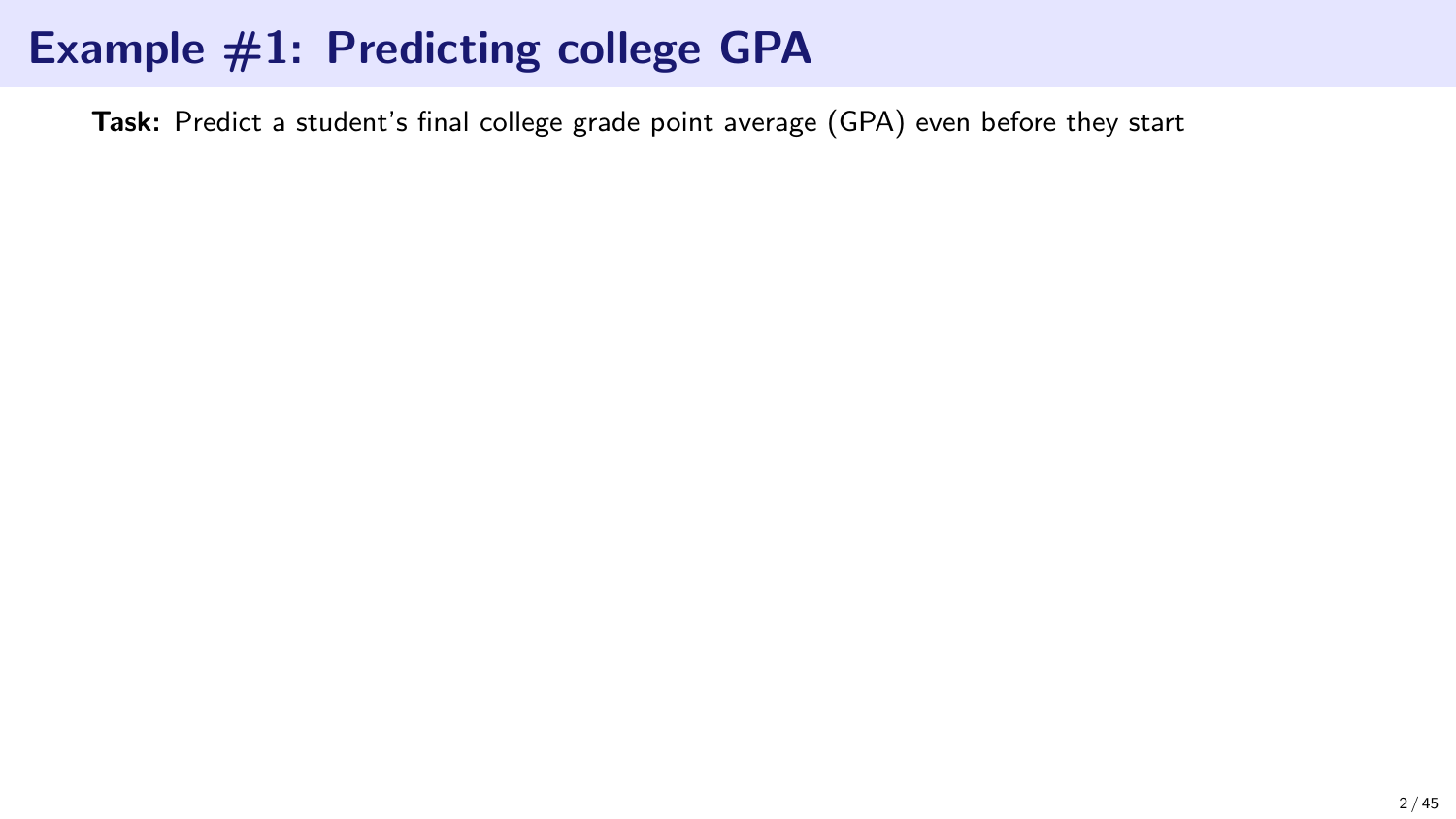# Example #1: Predicting college GPA

Task: Predict a student's final college grade point average (GPA) even before they start

- ▶ Data: 750 Dartmouth students' College GPA
- ▶ Mean: 2.46; standard deviation: 0.746

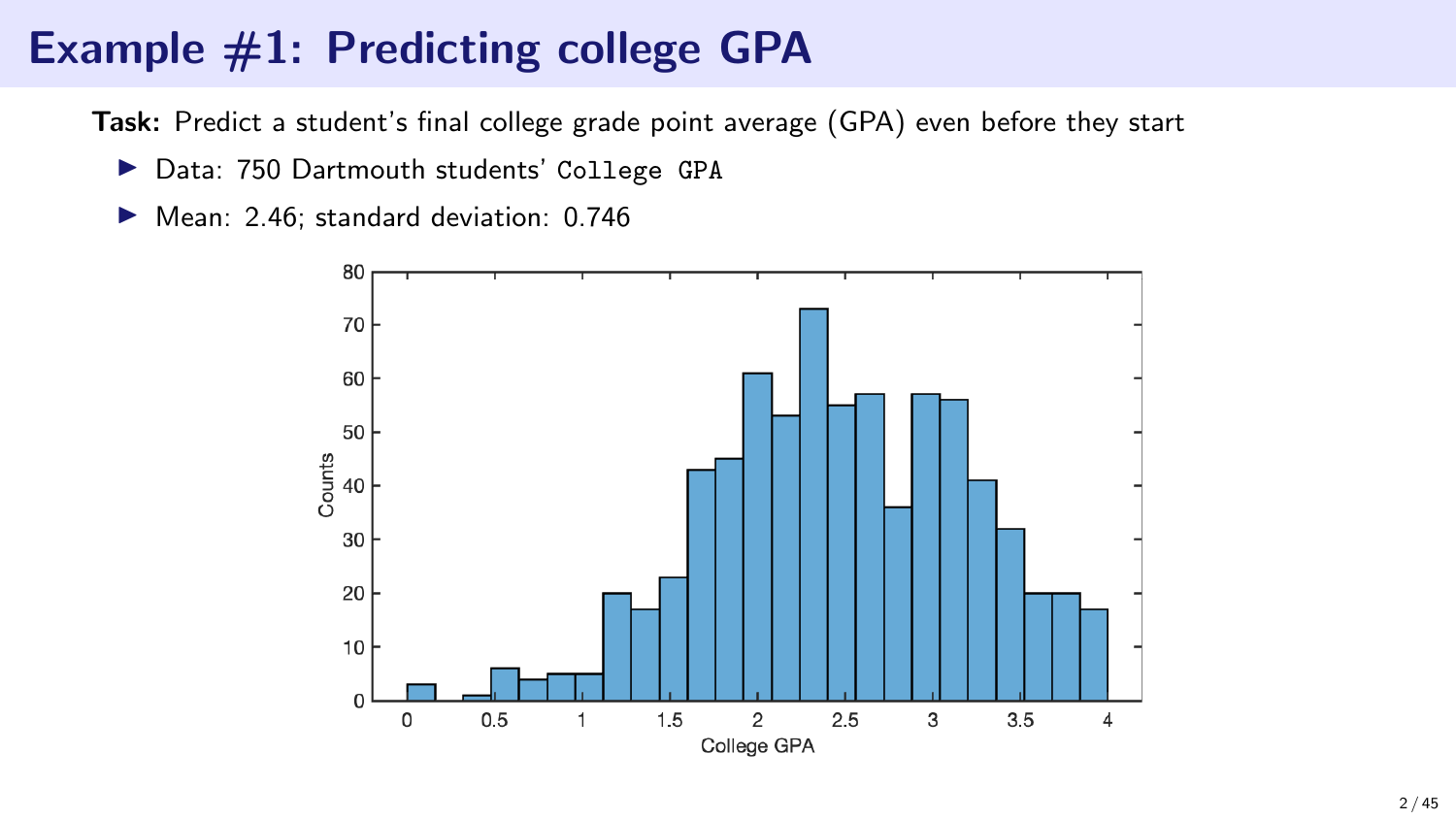### Example #1: Predicting college GPA from high school GPA



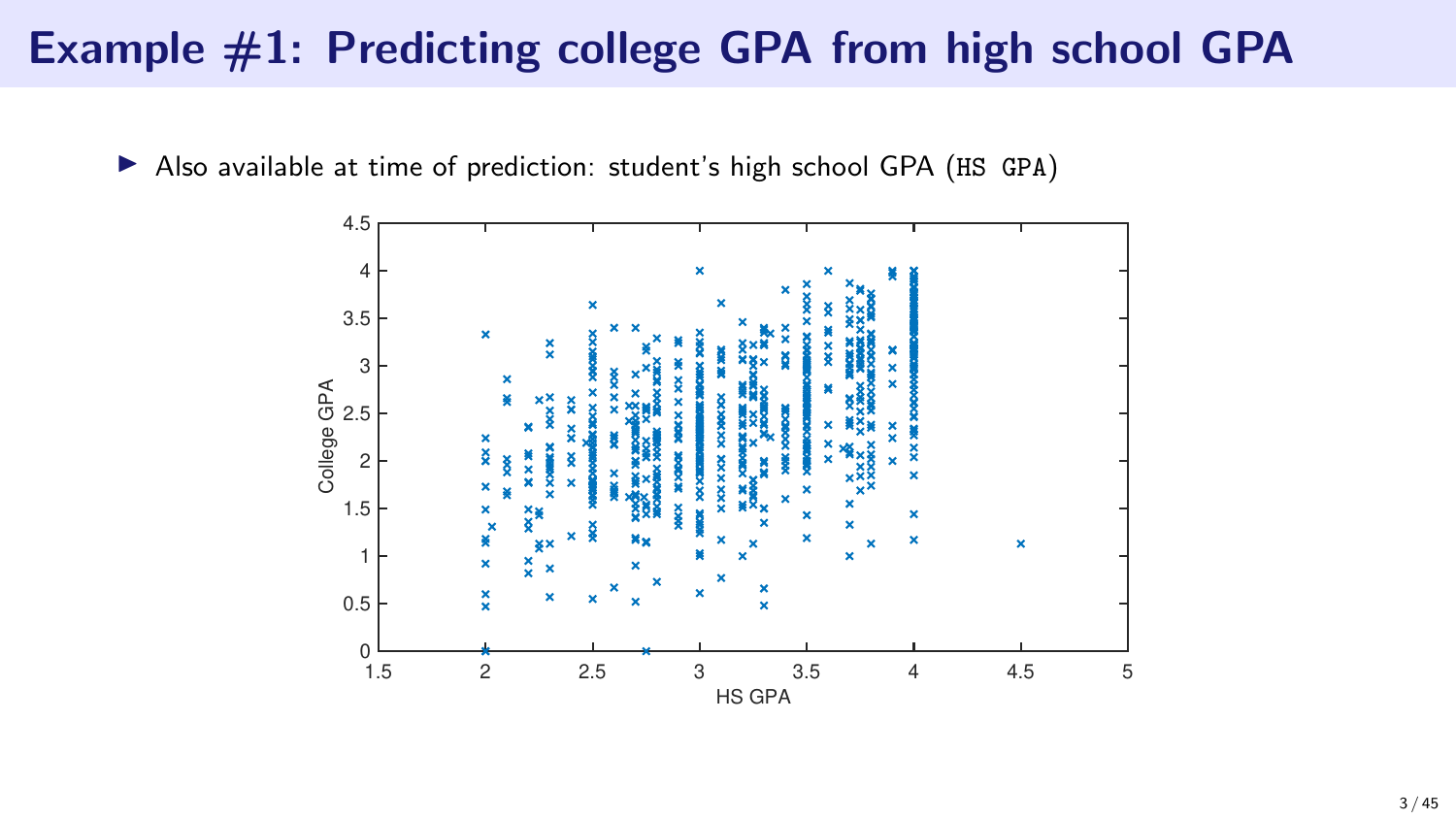#### Least squares linear regression

**Task:** Given collection S of n labeled examples  $(x, y) \in \mathbb{R} \times \mathbb{R}$ , find function f of the form

 $f(x) = mx + \theta$ 

that minimizes the sum of squared errors (SSE)

$$
sse(m, \theta; \mathcal{S}) := \sum_{(x,y) \in \mathcal{S}} (mx + \theta - y)^2
$$

(If divide by  $n = |\mathcal{S}|$ , we get mean squared error (MSE))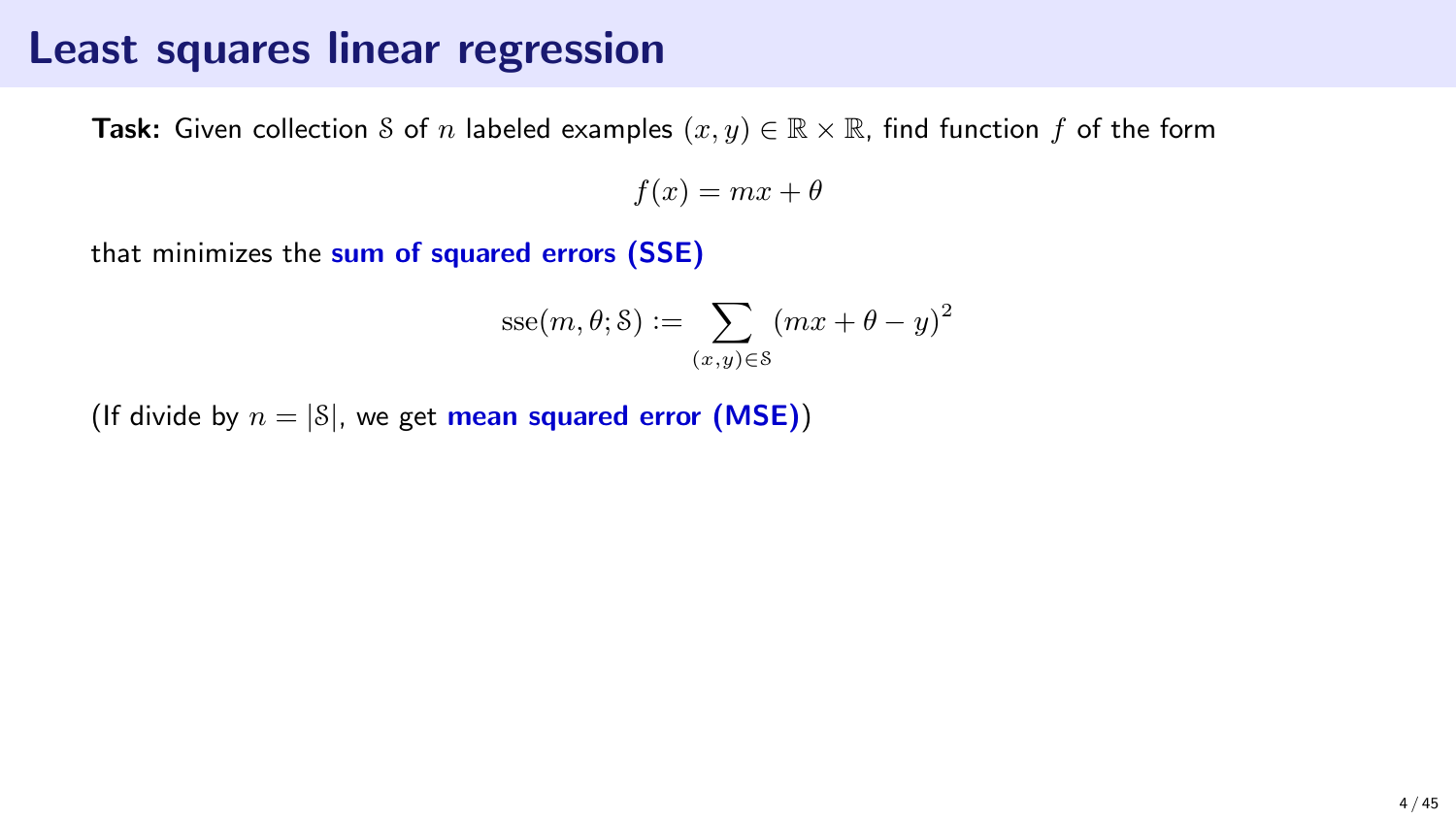#### Least squares linear regression

**Task:** Given collection S of n labeled examples  $(x, y) \in \mathbb{R} \times \mathbb{R}$ , find function f of the form

 $f(x) = mx + \theta$ 

that minimizes the sum of squared errors (SSE)

$$
\text{sse}(m, \theta; \mathbf{S}) := \sum_{(x, y) \in \mathbf{S}} (mx + \theta - y)^2
$$

(If divide by  $n = |S|$ , we get mean squared error (MSE))

- $\blacktriangleright$  m is slope;  $\theta$  is intercept (a.k.a. y-intercept)
- **Fechnicality:** f described above is an **affine** function; it is **linear** only if  $\theta = 0$ 
	- ▶ Distinction between affine & linear usually unimportant in this context (and often ignored)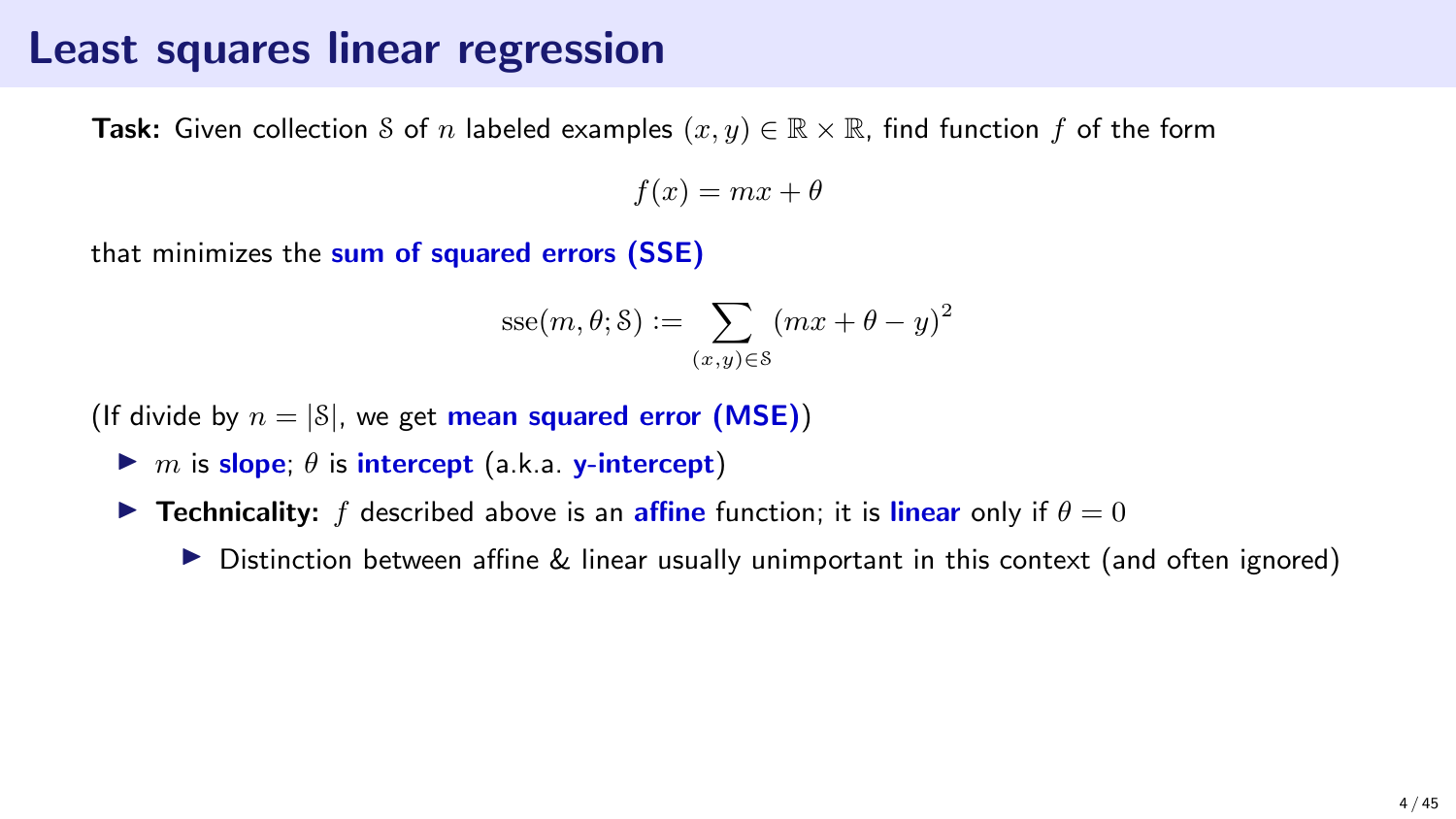#### Least squares linear regression

**Task:** Given collection S of n labeled examples  $(x, y) \in \mathbb{R} \times \mathbb{R}$ , find function f of the form

 $f(x) = mx + \theta$ 

that minimizes the sum of squared errors (SSE)

$$
\text{sse}(m, \theta; \mathbf{S}) := \sum_{(x, y) \in \mathbf{S}} (mx + \theta - y)^2
$$

(If divide by  $n = |S|$ , we get mean squared error (MSE))

- $\blacktriangleright$  m is slope;  $\theta$  is intercept (a.k.a. y-intercept)
- **Fechnicality:** f described above is an **affine** function; it is **linear** only if  $\theta = 0$ 
	- ▶ Distinction between affine & linear usually unimportant in this context (and often ignored)

College GPA prediction example:

- ▶ Affine function with positive slope means higher HS GPA gets higher prediction of College GPA
- Does a linear/affine relationship make sense?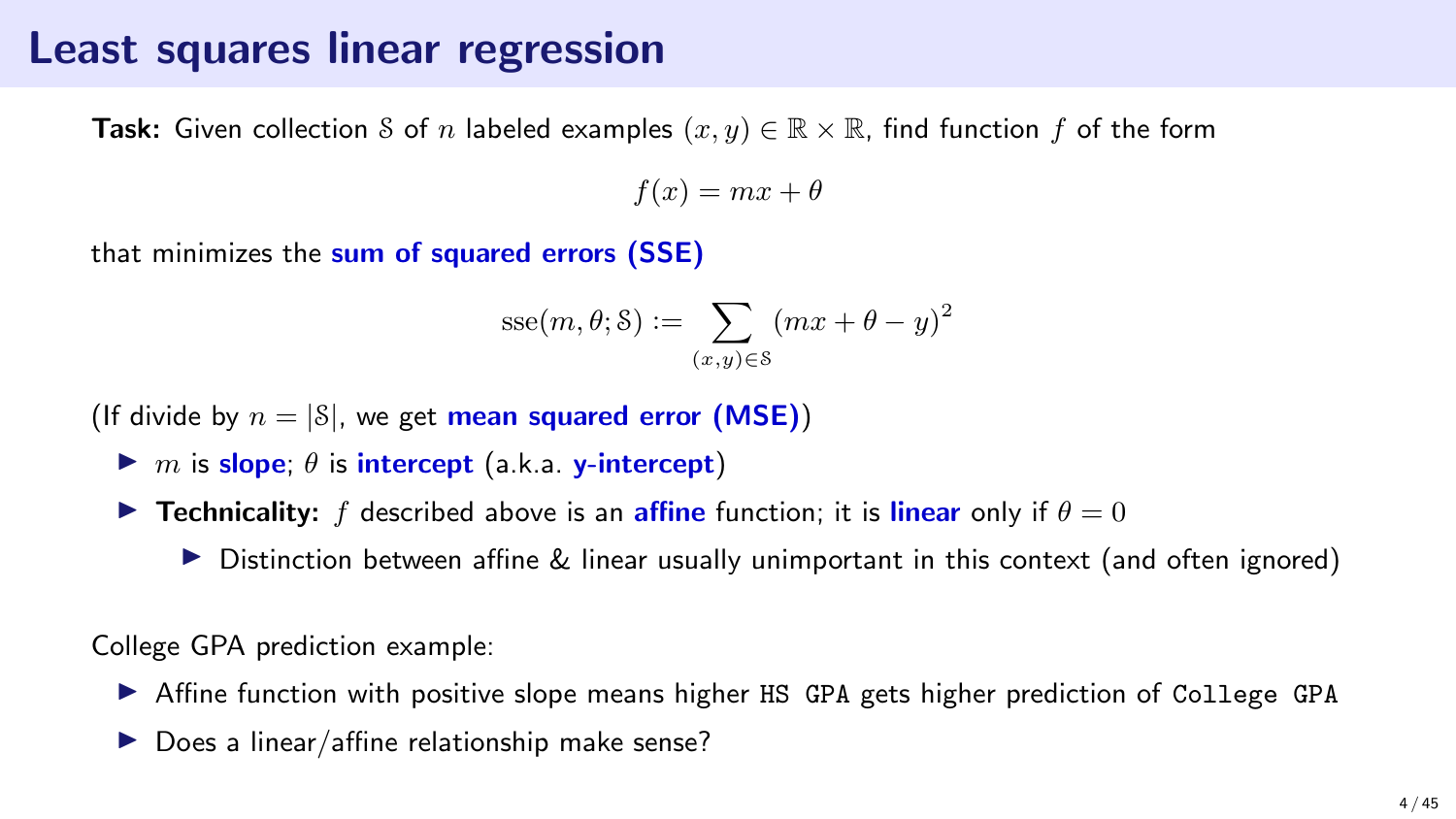## Ordinary least squares

**Ordinary least squares (OLS):** Given labeled examples S from  $\mathbb{R} \times \mathbb{R}$ , return  $(m, \theta)$  minimizing

$$
sse(m, \theta; \mathcal{S}) = \sum_{(x, y) \in \mathcal{S}} (mx + \theta - y)^2
$$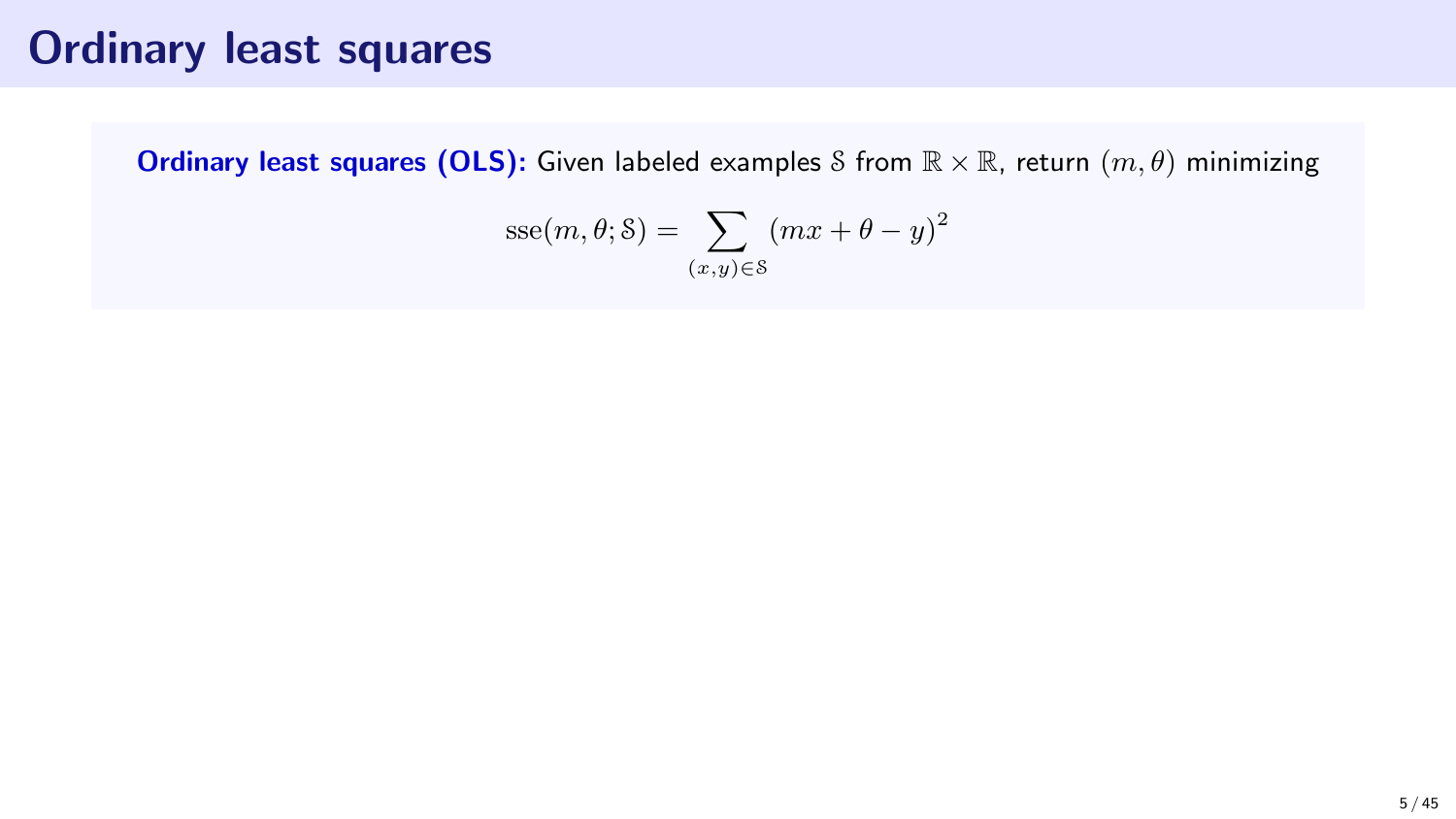## Ordinary least squares

**Ordinary least squares (OLS):** Given labeled examples S from  $\mathbb{R} \times \mathbb{R}$ , return  $(m, \theta)$  minimizing

$$
sse(m, \theta; \mathcal{S}) = \sum_{(x, y) \in \mathcal{S}} (mx + \theta - y)^2
$$

- ▶ OLS is defined as solution to a mathematical optimization problem
- $\blacktriangleright$  To derive an algorithm that finds a solution:
	- 1. Use calculus to characterize solution
	- 2. Find an algorithm that produces a solution with the desired characteristics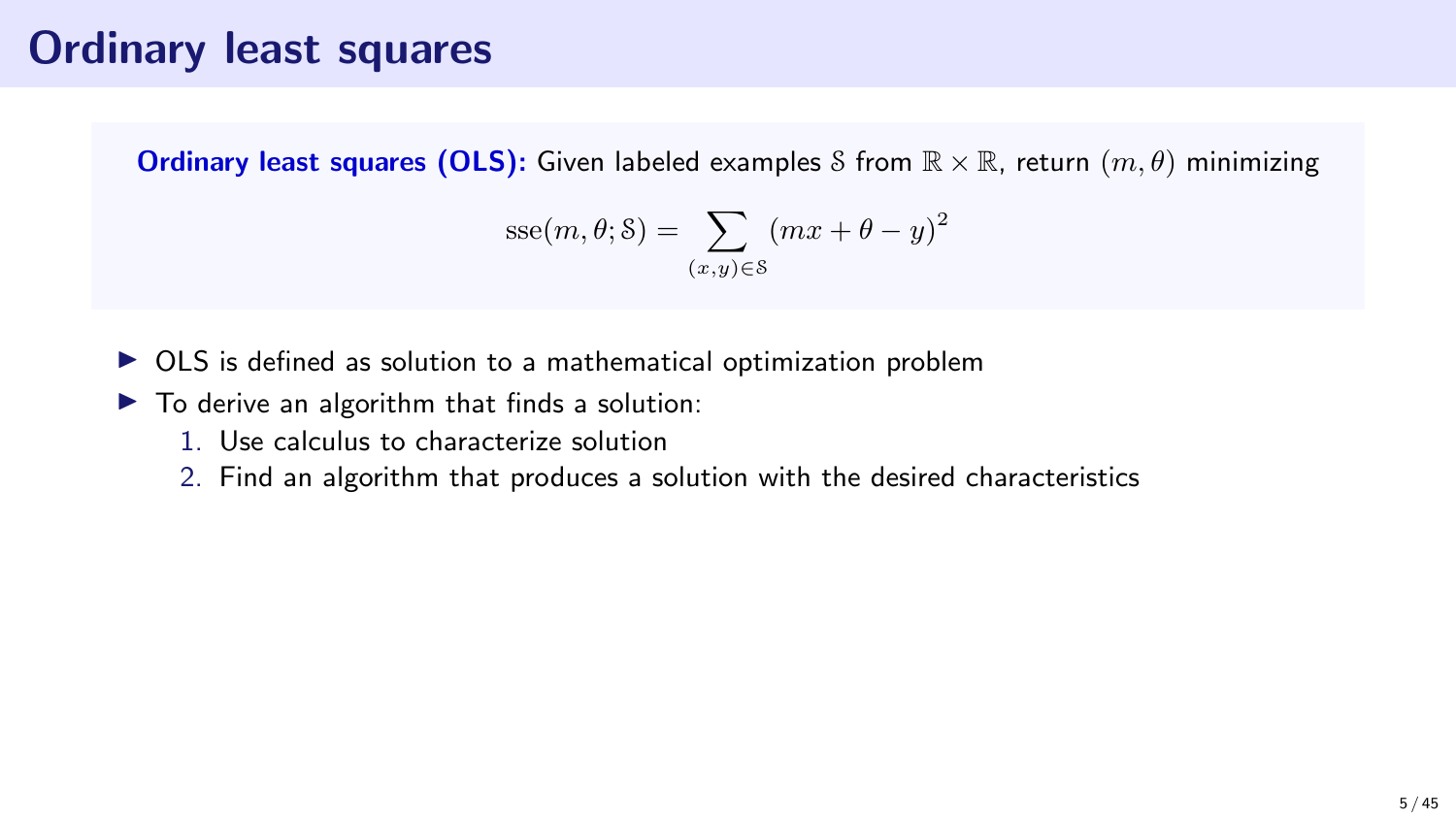## Ordinary least squares

**Ordinary least squares (OLS):** Given labeled examples S from  $\mathbb{R} \times \mathbb{R}$ , return  $(m, \theta)$  minimizing

$$
\text{sse}(m, \theta; \mathbf{S}) = \sum_{(x, y) \in \mathbf{S}} (mx + \theta - y)^2
$$

- ▶ OLS is defined as solution to a mathematical optimization problem
- $\blacktriangleright$  To derive an algorithm that finds a solution:
	- 1. Use calculus to characterize solution
	- 2. Find an algorithm that produces a solution with the desired characteristics





Adrien-Marie Legendre, 1805 Carl Friedrich Gauss, 1809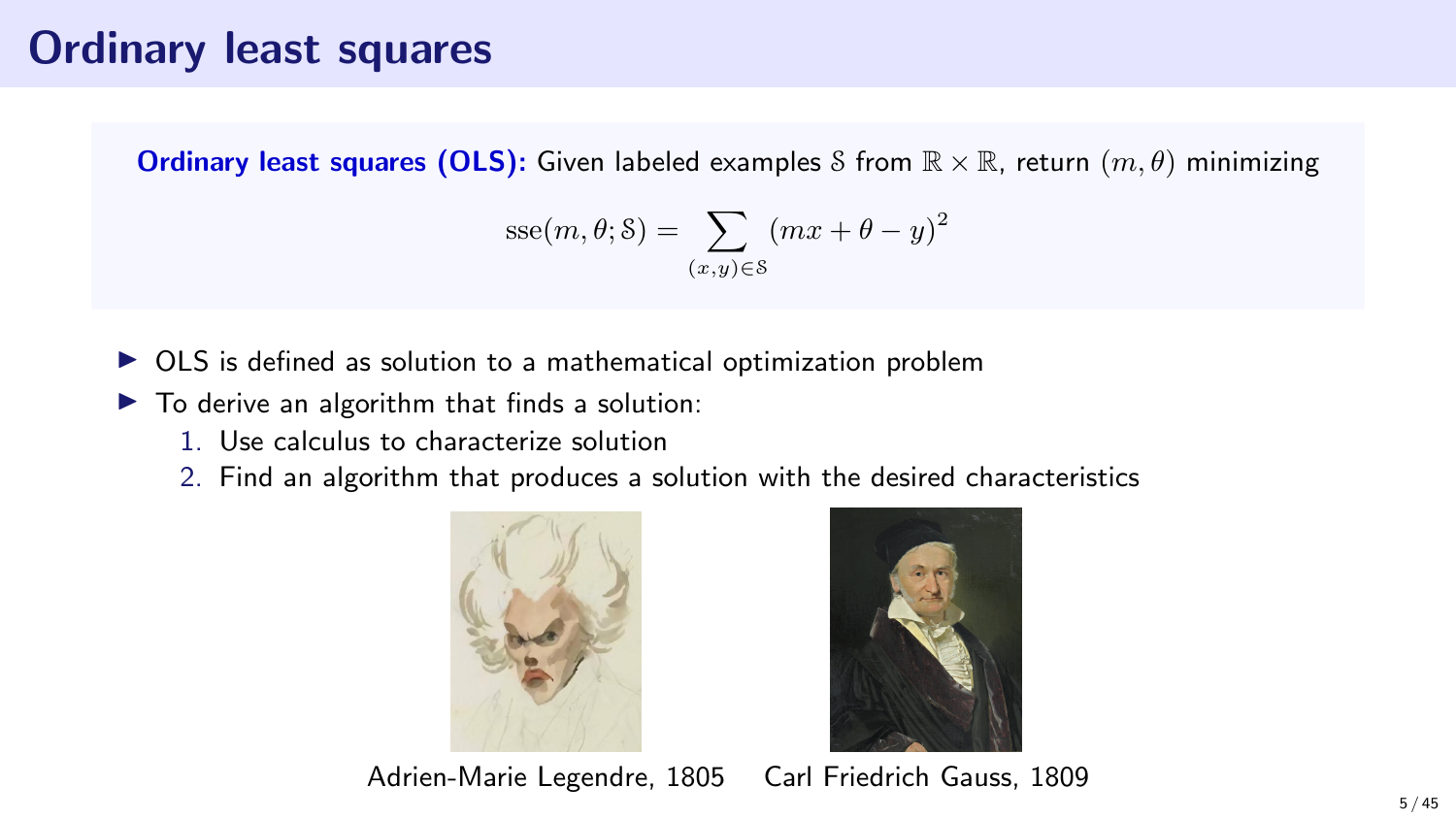Theory of calculus tells us that minimizer  $(m, \theta)$  of  $\operatorname{sse}(m, \theta; \delta)$  must satisfy

$$
\frac{\partial}{\partial m} \left\{ \text{sse}(m, \theta; \mathcal{S}) \right\} = 0
$$

$$
\frac{\partial}{\partial \theta} \left\{ \operatorname{sse}(m, \theta; \mathcal{S}) \right\} = 0
$$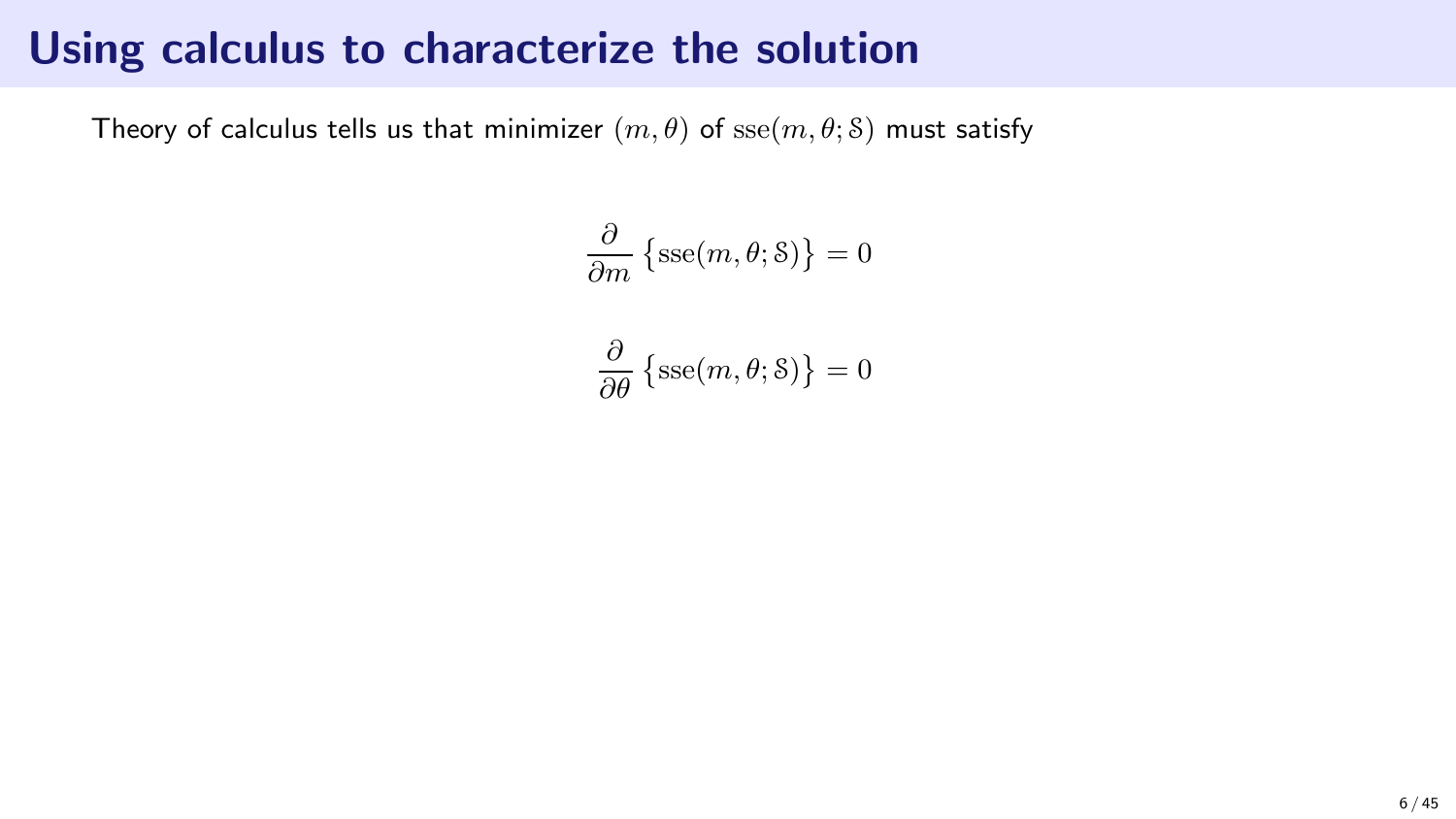Theory of calculus tells us that minimizer  $(m, \theta)$  of  $\operatorname{sse}(m, \theta; \delta)$  must satisfy

$$
\frac{\partial}{\partial m} \left\{ \sum_{(x,y)\in S} (mx + \theta - y)^2 \right\} = 0
$$

$$
\frac{\partial}{\partial \theta} \left\{ \sum_{(x,y)\in S} (mx + \theta - y)^2 \right\} = 0
$$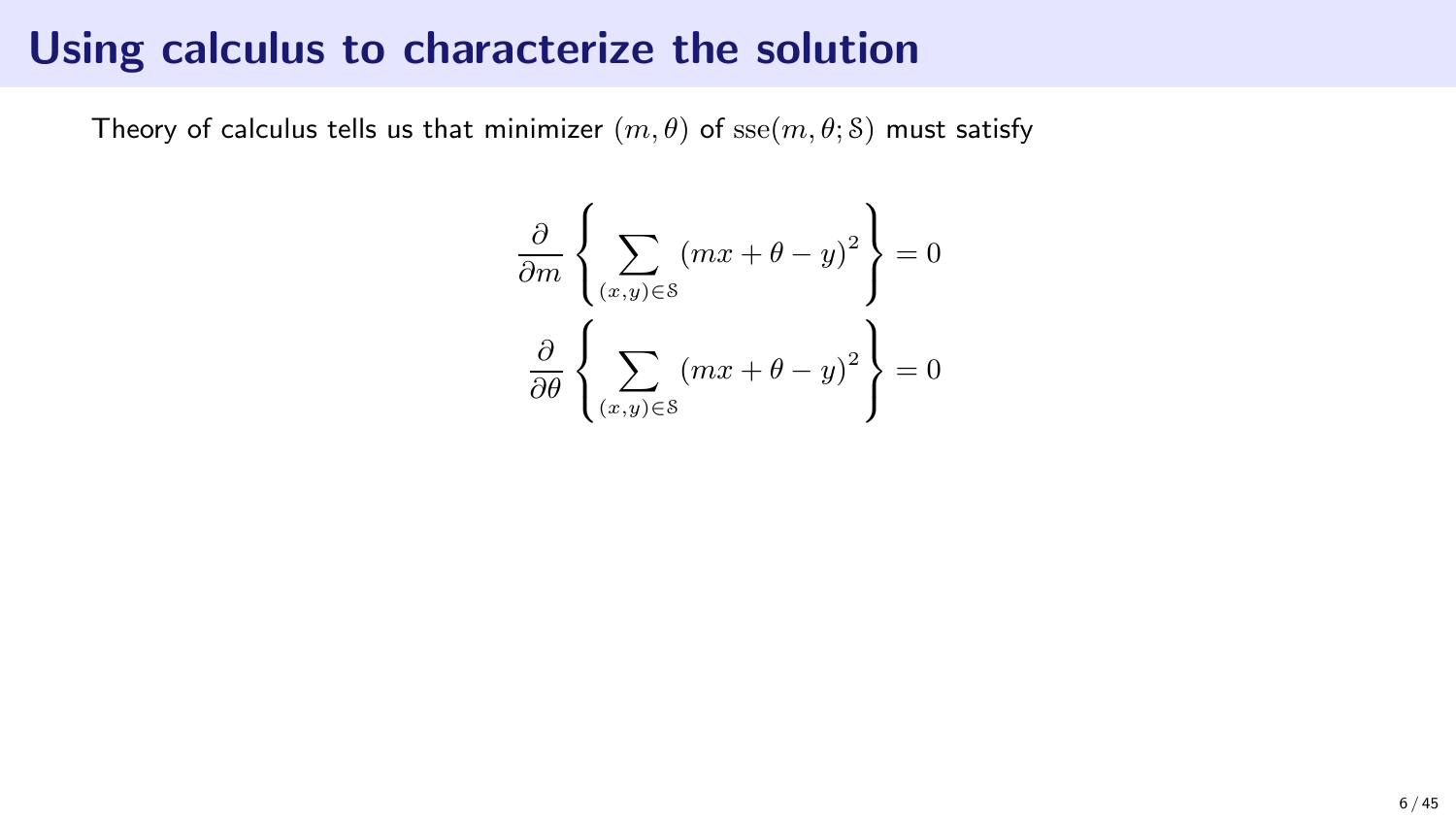Theory of calculus tells us that minimizer  $(m, \theta)$  of  $\operatorname{sse}(m, \theta; \mathcal{S})$  must satisfy

$$
\sum_{(x,y)\in\mathcal{S}} x(mx+\theta-y) = 0
$$
  

$$
\sum_{(x,y)\in\mathcal{S}} (mx+\theta-y) = 0
$$

These linear equations, in the two unknowns  $(m, \theta)$ , are called the normal equations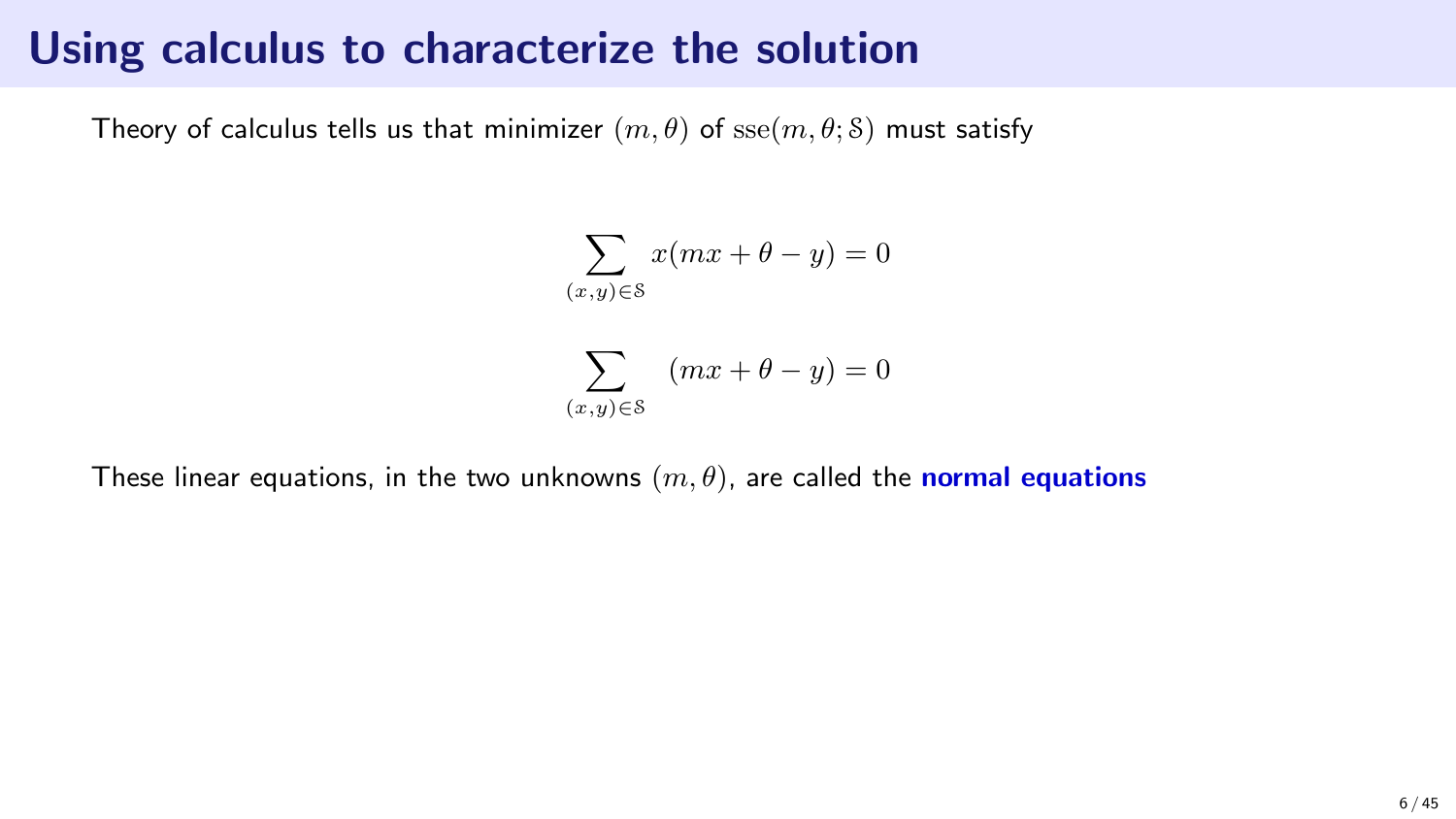Theory of calculus tells us that minimizer  $(m, \theta)$  of sse $(m, \theta; \delta)$  must satisfy

$$
\sum_{(x,y)\in\mathcal{S}} x(mx+\theta-y) = 0
$$
  

$$
\sum_{(x,y)\in\mathcal{S}} (mx+\theta-y) = 0
$$

These linear equations, in the two unknowns  $(m, \theta)$ , are called the normal equations

In fact, satisfying normal equations is also sufficient to minimize SSE!

**Theorem.** If  $(m_{ols}, \theta_{ols})$  satisfy the normal equations for S, then

$$
\text{sse}(m_{\text{ols}}, \theta_{\text{ols}}; \mathcal{S}) = \min_{(m, \theta) \in \mathbb{R} \times \mathbb{R}} \text{sse}(m, \theta; \mathcal{S})
$$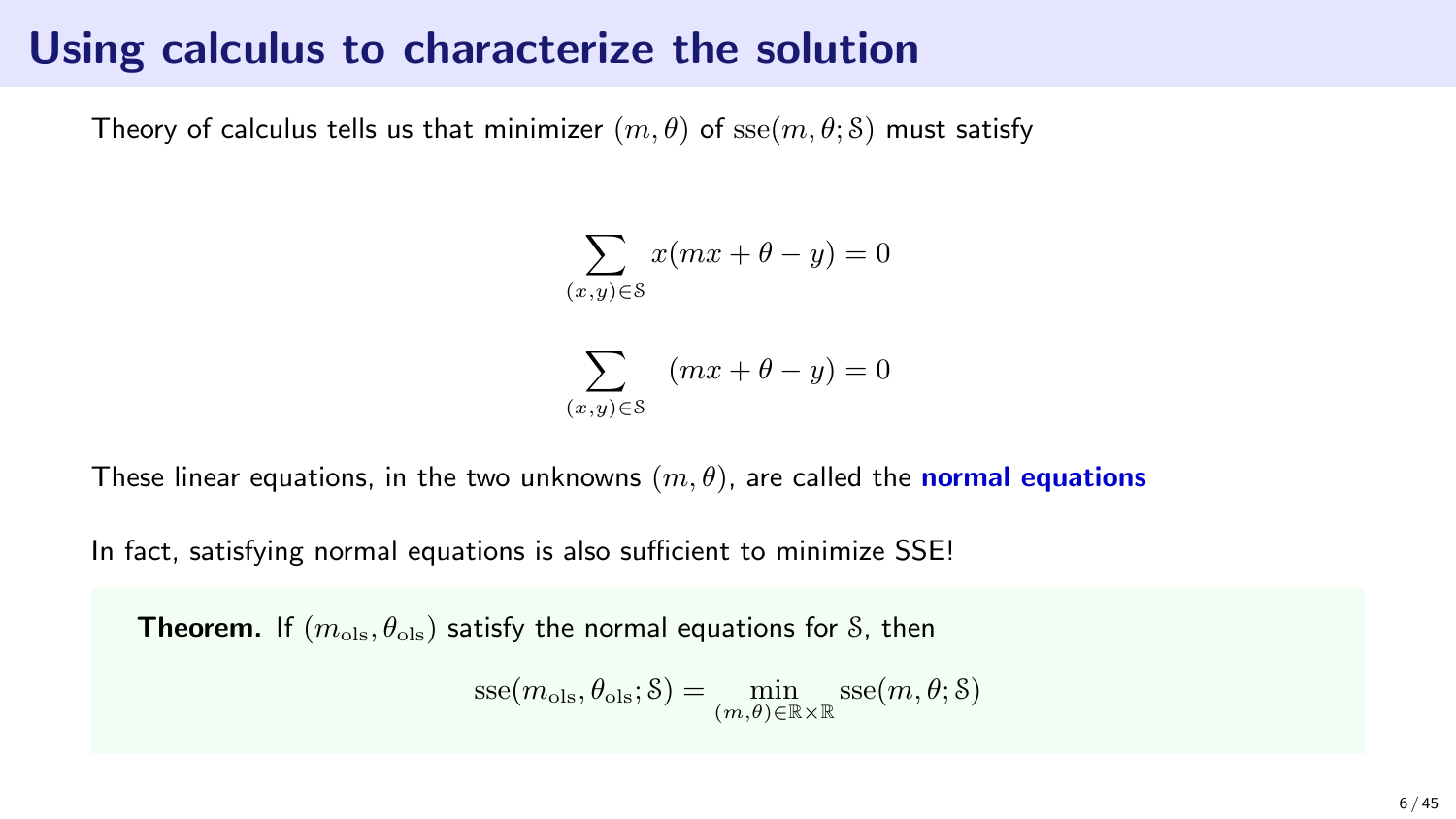#### Equivalent ways to write the normal equations

Some notation simplifies the equations:

$$
\overline{x} := \frac{1}{|\mathcal{S}|} \sum_{(x,y) \in \mathcal{S}} x \qquad \qquad \overline{x^2} := \frac{1}{|\mathcal{S}|}
$$
  

$$
\overline{xy} := \frac{1}{|\mathcal{S}|} \sum_{(x,y) \in \mathcal{S}} xy \qquad \qquad \overline{y} := \frac{1}{|\mathcal{S}|}
$$

▶ Normal equations using above notation:

$$
\begin{array}{rcl}\n\overline{x^2} \cdot m & + & \overline{x} \cdot \theta & = & \overline{x} \overline{y} \\
\overline{x} \cdot m & + & \theta & = & \overline{y}\n\end{array}
$$

 $\sum x^2$  $(x,y)\in\mathcal{S}$ 

 $\sum y$  $(x,y)∈S$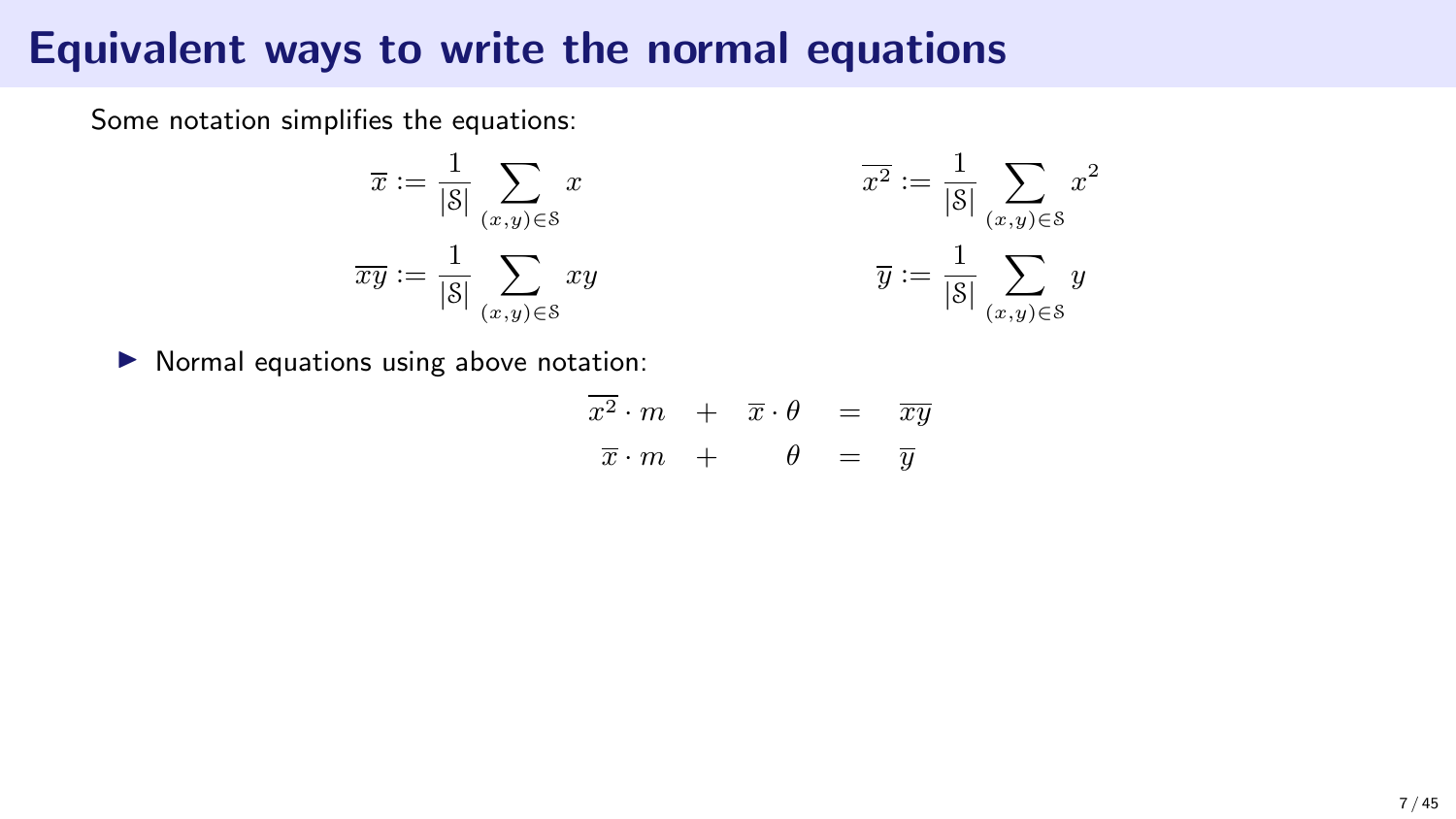#### Equivalent ways to write the normal equations

Some notation simplifies the equations:

$$
\overline{x} := \frac{1}{|\mathcal{S}|} \sum_{(x,y) \in \mathcal{S}} x
$$

$$
\overline{xy} := \frac{1}{|\mathcal{S}|} \sum_{(x,y) \in \mathcal{S}} xy
$$

$$
xy \qquad \qquad \overline{x^2} := \frac{1}{|\mathcal{S}|} \sum_{(x,y)\in\mathcal{S}} x^2
$$

$$
\overline{y} := \frac{1}{|\mathcal{S}|} \sum_{(x,y)\in\mathcal{S}} y
$$

▶ Normal equations using above notation:

|  |                         | $\overline{x^2} \cdot m + \overline{x} \cdot \theta$ | $=$                | $\overline{xy}$ |
|--|-------------------------|------------------------------------------------------|--------------------|-----------------|
|  | $\overline{x}\cdot m$ + | $\theta$                                             | $=$ $\overline{y}$ |                 |

▶ Normal equations in matrix form:

$$
\begin{bmatrix} \overline{x^2} & \overline{x} \\ \overline{x} & 1 \end{bmatrix} \begin{bmatrix} m \\ \theta \end{bmatrix} = \begin{bmatrix} \overline{xy} \\ \overline{y} \end{bmatrix}
$$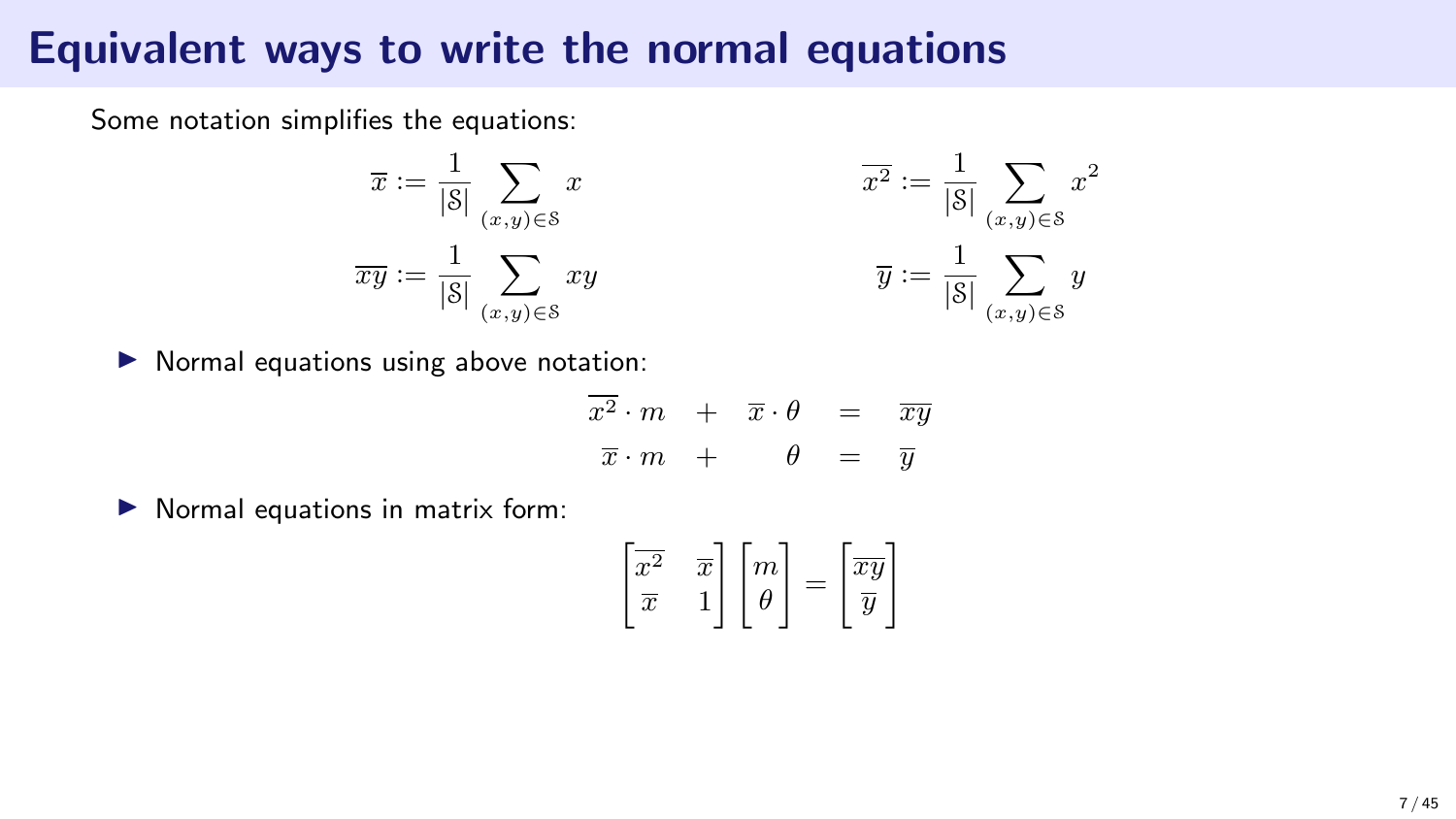#### Equivalent ways to write the normal equations

Some notation simplifies the equations:

$$
\overline{x} := \frac{1}{|\mathcal{S}|} \sum_{(x,y) \in \mathcal{S}} x
$$

$$
\overline{xy} := \frac{1}{|\mathcal{S}|} \sum_{(x,y) \in \mathcal{S}} xy
$$

$$
xy \qquad \qquad \overline{x^2} := \frac{1}{|\mathcal{S}|} \sum_{(x,y)\in\mathcal{S}} x^2
$$

$$
\overline{y} := \frac{1}{|\mathcal{S}|} \sum_{(x,y)\in\mathcal{S}} y
$$

▶ Normal equations using above notation:

| $\overline{x^2} \cdot m + \overline{x} \cdot \theta$ |          | $=$ $\overline{xy}$ |  |
|------------------------------------------------------|----------|---------------------|--|
| $\overline{x}\cdot m$ +                              | $\theta$ | $=$ $\overline{y}$  |  |

▶ Normal equations in matrix form:

$$
\begin{bmatrix} \overline{x^2} & \overline{x} \\ \overline{x} & 1 \end{bmatrix} \begin{bmatrix} m \\ \theta \end{bmatrix} = \begin{bmatrix} \overline{xy} \\ \overline{y} \end{bmatrix}
$$

Solution via elementary algebra:

$$
m = \frac{\overline{xy} - \overline{x} \cdot \overline{y}}{\overline{x^2} - \overline{x}^2}, \quad \theta = \overline{y} - \frac{\overline{xy} - \overline{x} \cdot \overline{y}}{\overline{x^2} - \overline{x}^2} \cdot \overline{x}
$$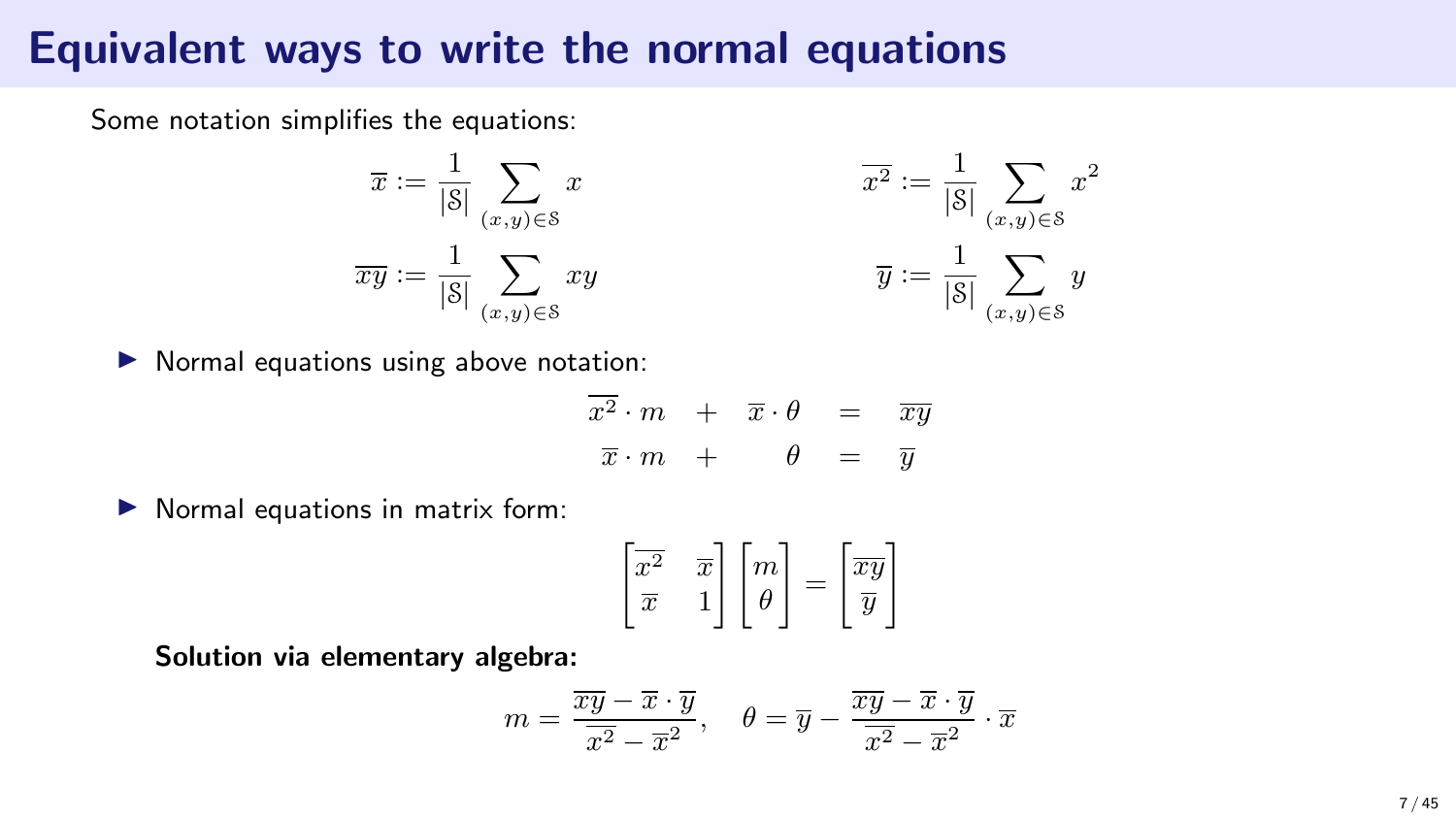# Solving the normal equations

Formula for solution to normal equations

$$
m=\frac{\overline{xy}-\overline{x}\cdot \overline{y}}{\overline{x^2}-\overline{x}^2},\quad \theta=\overline{y}-\frac{\overline{xy}-\overline{x}\cdot \overline{y}}{\overline{x^2}-\overline{x}^2}\cdot \overline{x}
$$

only makes sense if fractions have non-zero denominators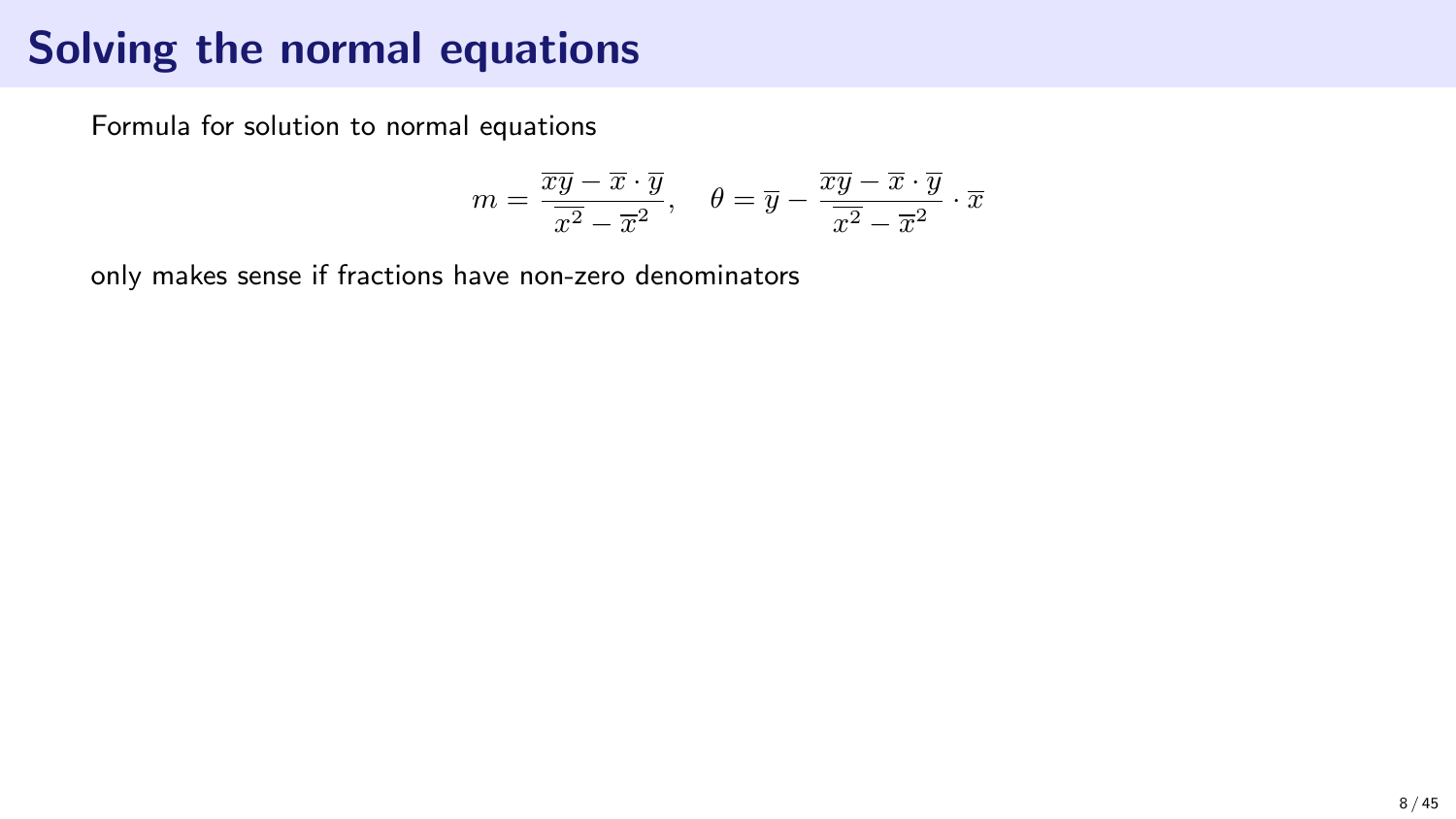## Solving the normal equations

Formula for solution to normal equations

$$
m=\frac{\overline{xy}-\overline{x}\cdot \overline{y}}{\overline{x^2}-\overline{x}^2},\quad \theta=\overline{y}-\frac{\overline{xy}-\overline{x}\cdot \overline{y}}{\overline{x^2}-\overline{x}^2}\cdot \overline{x}
$$

only makes sense if fractions have non-zero denominators

If  $\overline{x^2} - \overline{x}^2 = 0$ , system of equations has only one linearly independent equation

 $\overline{x} \cdot m + \theta = \overline{y}$ 

which is always satisfied by

$$
m=0, \quad \theta=\overline{y}
$$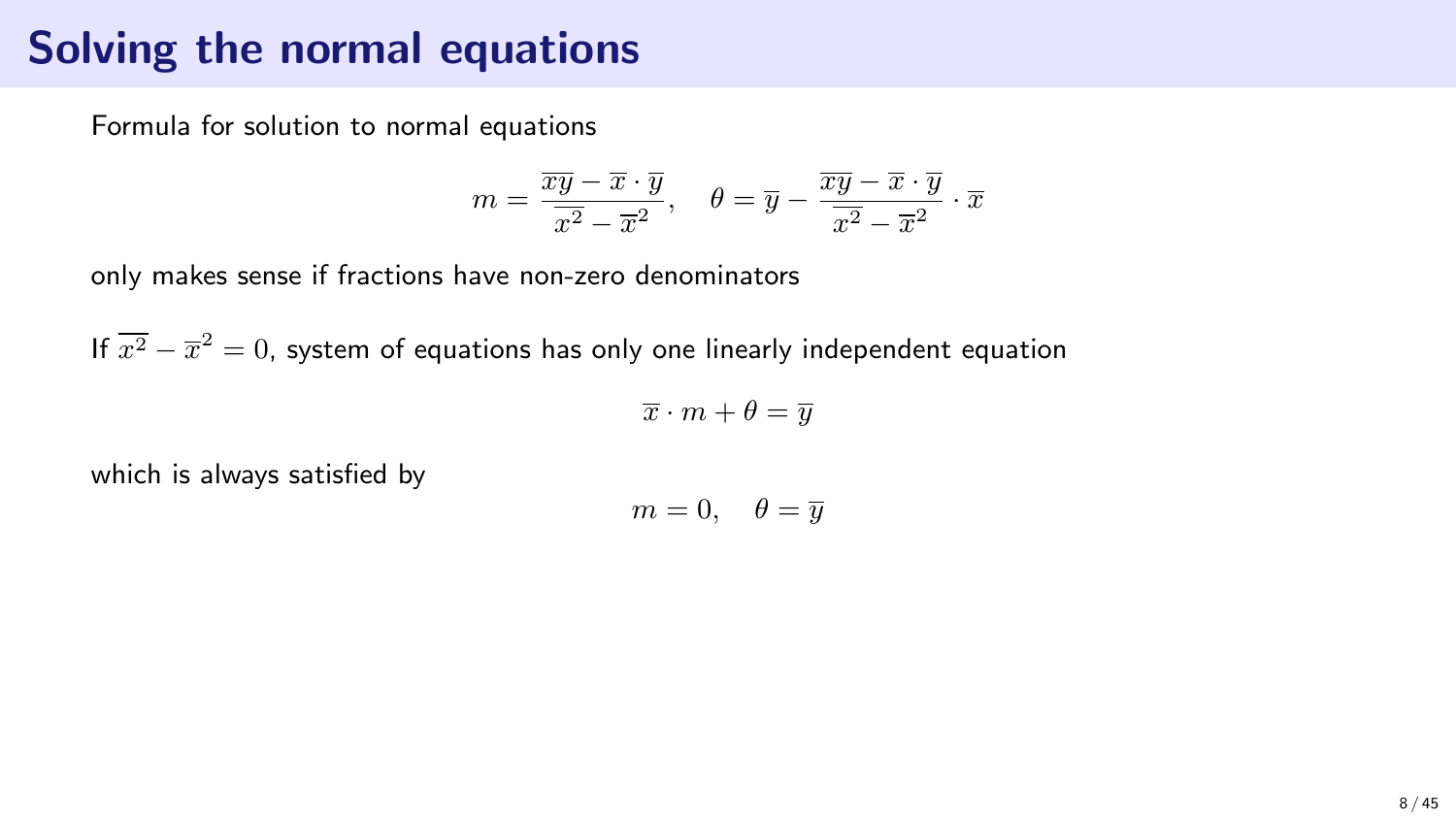## Solving the normal equations

Formula for solution to normal equations

$$
m=\frac{\overline{xy}-\overline{x}\cdot \overline{y}}{\overline{x^2}-\overline{x}^2},\quad \theta=\overline{y}-\frac{\overline{xy}-\overline{x}\cdot \overline{y}}{\overline{x^2}-\overline{x}^2}\cdot \overline{x}
$$

only makes sense if fractions have non-zero denominators

If  $\overline{x^2} - \overline{x}^2 = 0$ , system of equations has only one linearly independent equation

$$
\overline{x}\cdot m+\theta=\overline{y}
$$

which is always satisfied by

$$
m=0, \quad \theta=\overline{y}
$$

**OLS** (simple implementation): Given labeled examples S from  $\mathbb{R} \times \mathbb{R}$ ,

\n- If 
$$
\overline{x^2} - \overline{x}^2 \neq 0
$$
, return  $m := \frac{\overline{xy} - \overline{x} \cdot \overline{y}}{\overline{x^2} - \overline{x}^2}$  and  $\theta := \overline{y} - \frac{\overline{xy} - \overline{x} \cdot \overline{y}}{\overline{x^2} - \overline{x}^2} \cdot \overline{x}$
\n- If  $\overline{x^2} - \overline{x}^2 = 0$ , return  $m := 0$  and  $\theta := \overline{y}$
\n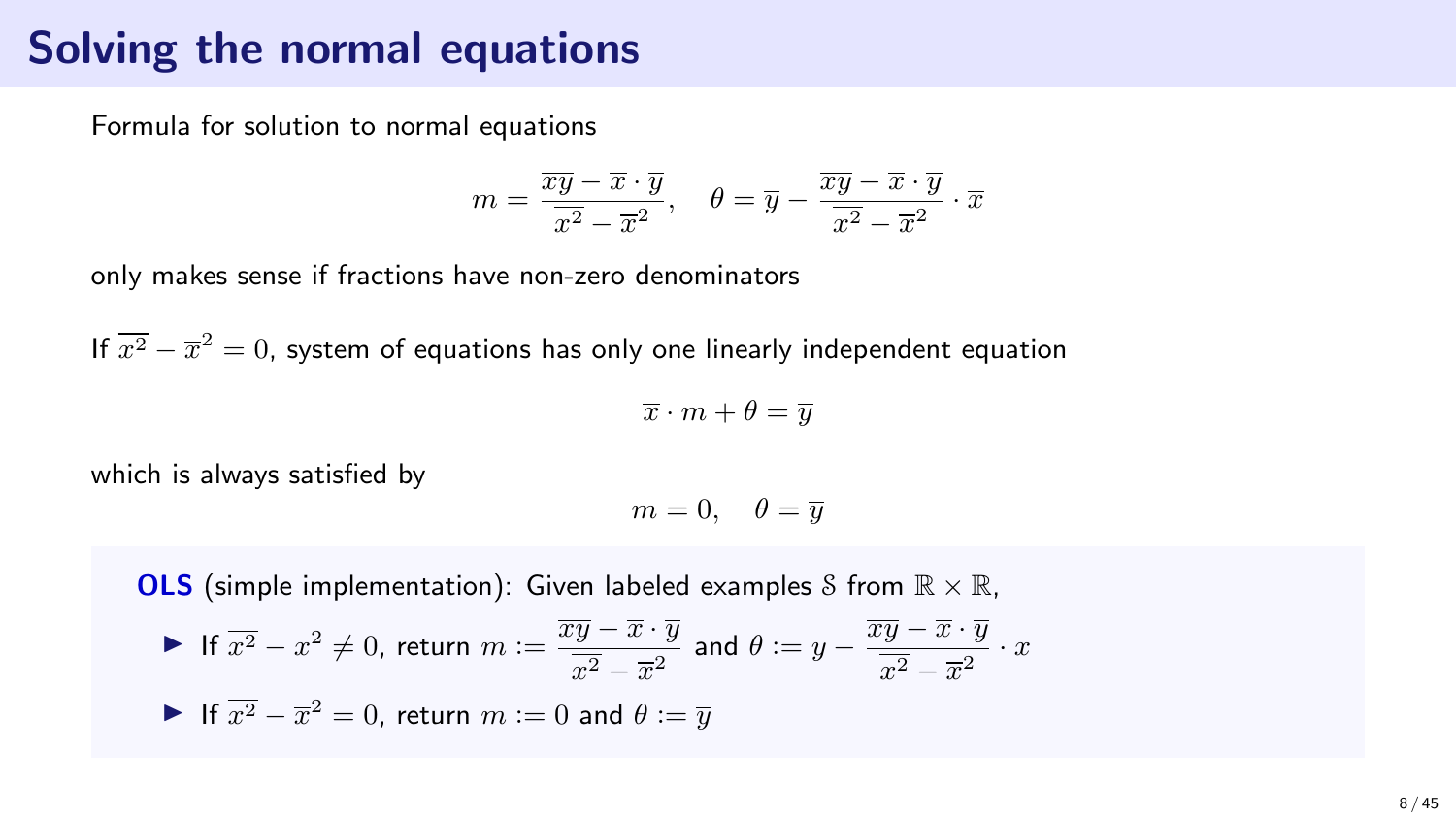# Example #1: Using OLS

Plotting  $f(x) = m_{\text{ols}}x + \theta_{\text{ols}}$ , with  $(m_{\text{ols}}, \theta_{\text{ols}}) \approx (0.7337, 0.1247)$  obtained from OLS:



**Interpretation:** Unit increase in HS GPA  $\Rightarrow$  increase of  $m_{ols}$  in prediction of College GPA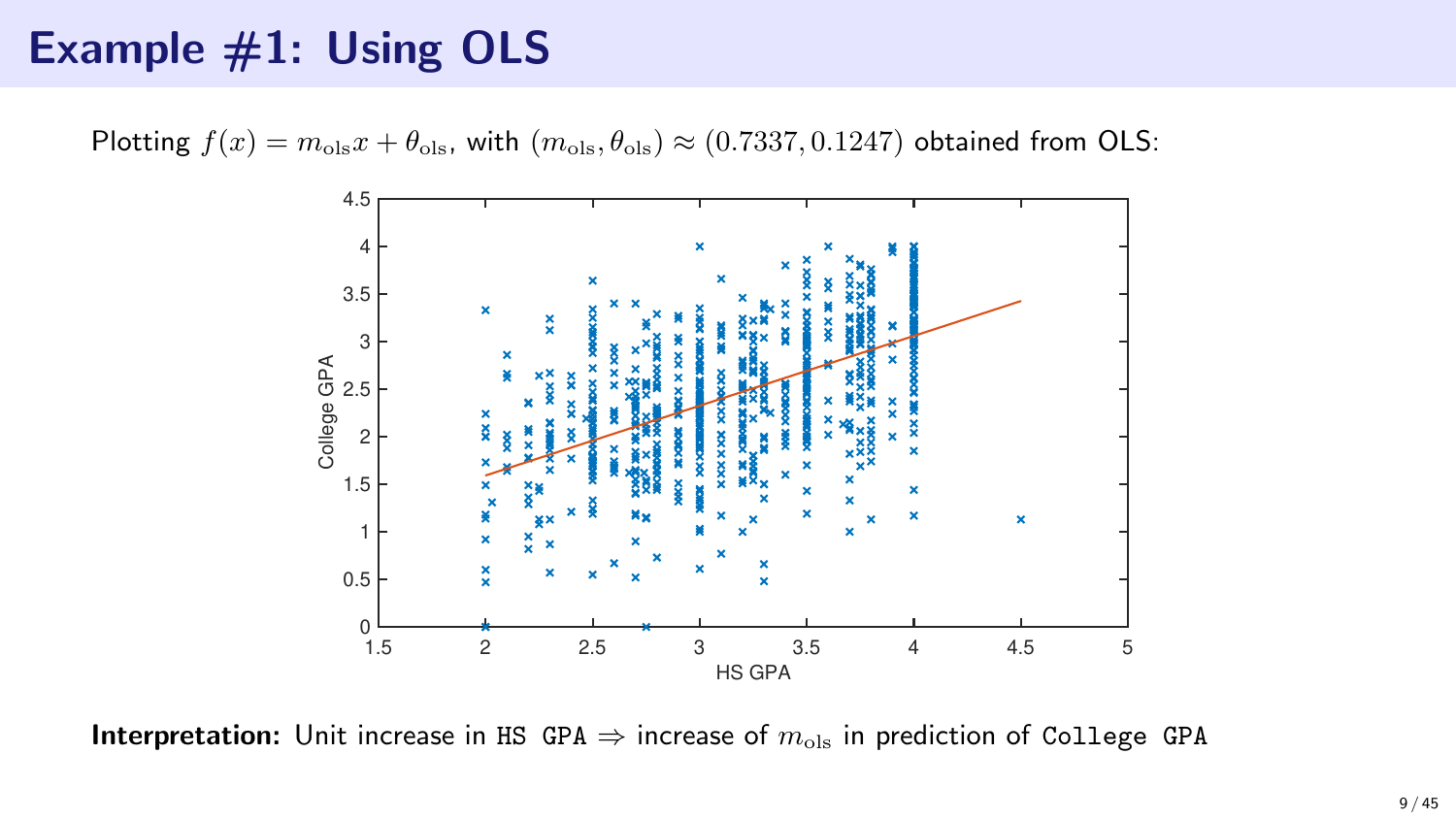Root mean squared error (RMSE): square-root of MSE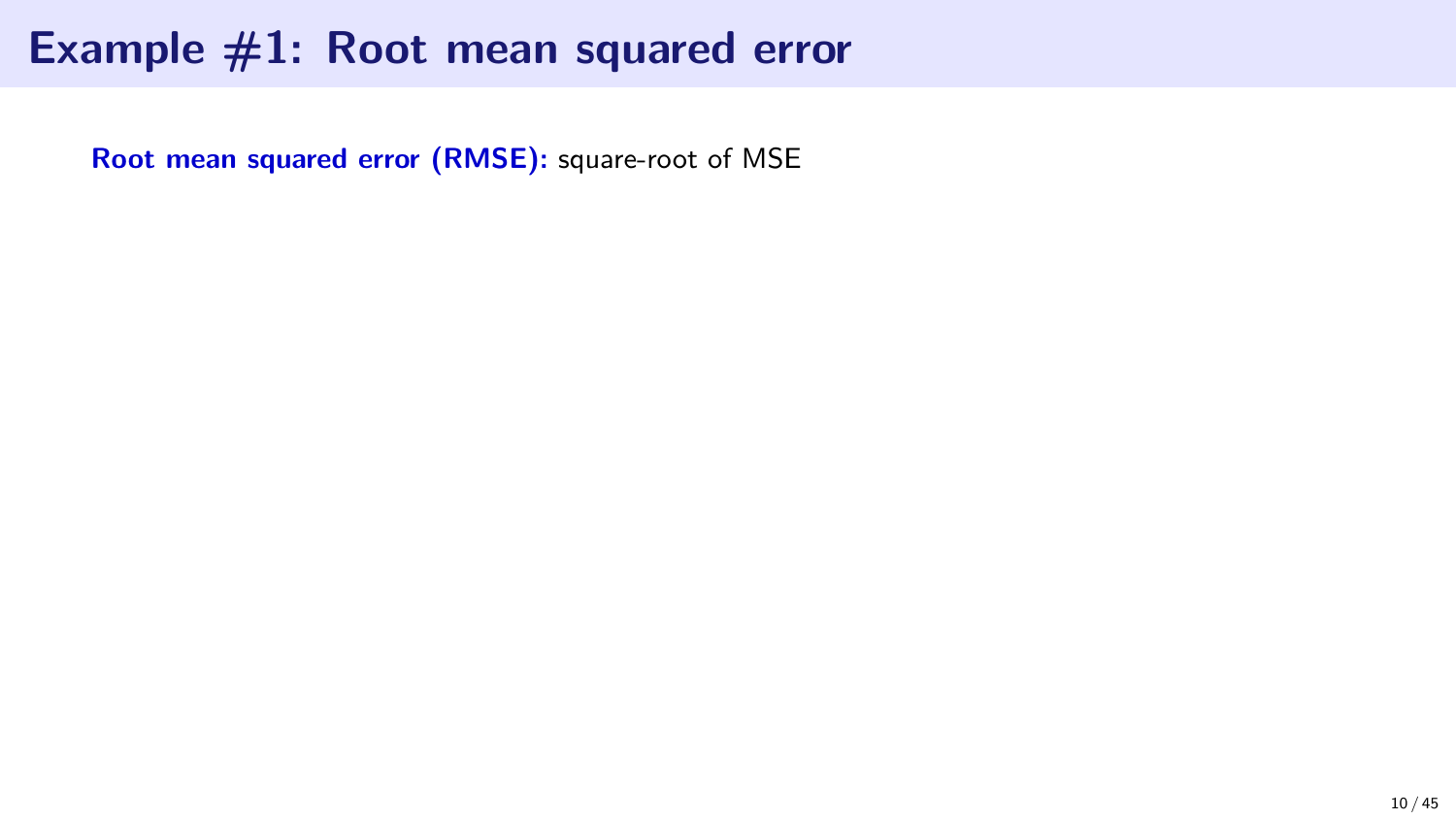#### Root mean squared error (RMSE): square-root of MSE RMSE of  $(m_{\text{ols}}, \theta_{\text{ols}})$  from OLS:

$$
\sqrt{\frac{1}{|\mathcal{S}|} \sum_{(x,y)\in \mathcal{S}} (m_{\text{ols}}x + \theta_{\text{ols}} - y)^2} = 0.6248
$$

Standard deviation of College GPA in S

$$
\sqrt{\frac{1}{|\mathcal{S}|} \sum_{(x,y) \in \mathcal{S}} (\overline{y} - y)^2} = 0.746
$$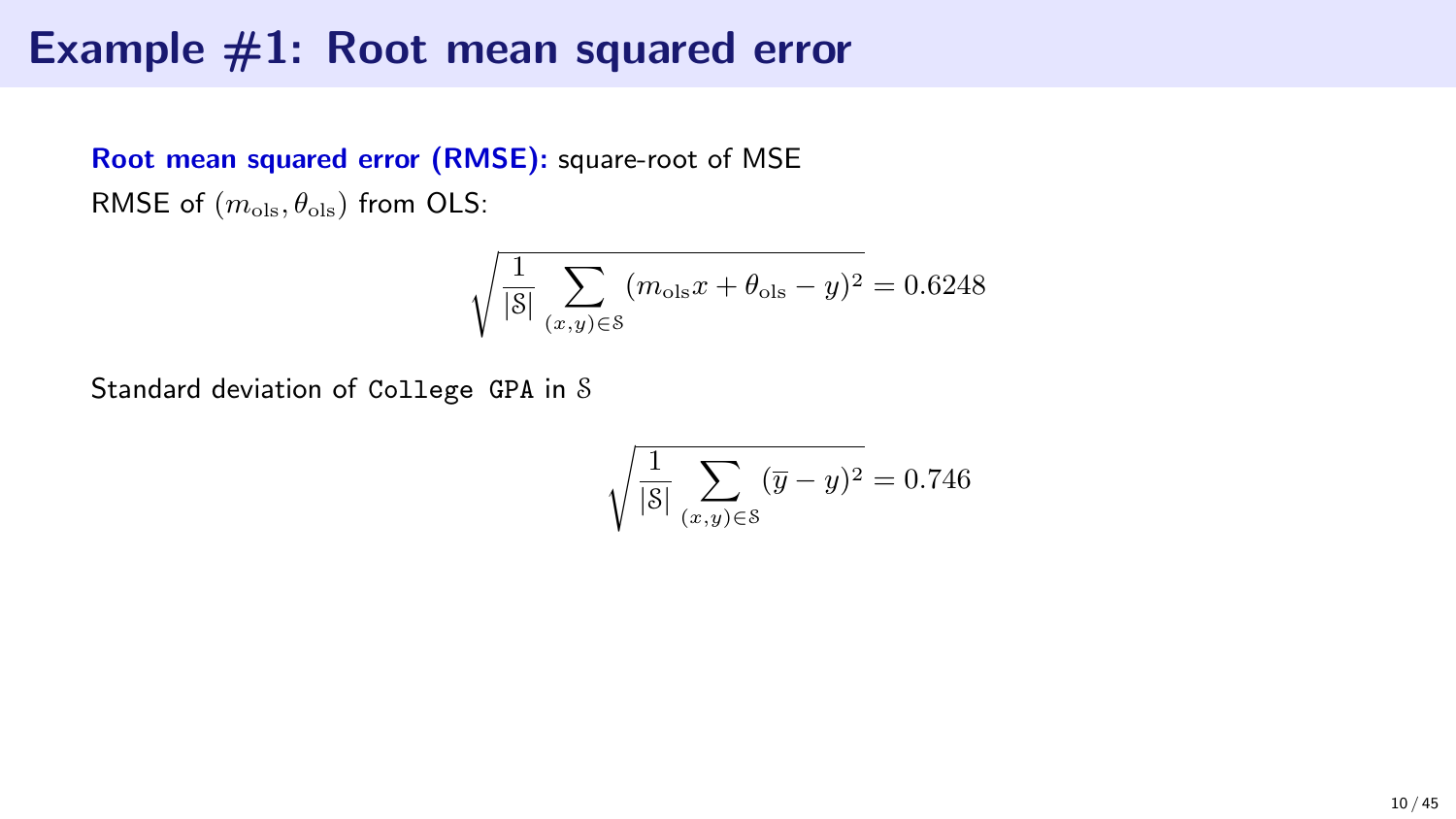#### Root mean squared error (RMSE): square-root of MSE RMSE of  $(m_{\text{ols}}, \theta_{\text{ols}})$  from OLS:

$$
\sqrt{\frac{1}{|\mathcal{S}|} \sum_{(x,y)\in \mathcal{S}} (m_{\text{ols}}x + \theta_{\text{ols}} - y)^2} = 0.6248
$$

Standard deviation of College GPA in S

$$
\sqrt{\frac{1}{|\mathcal{S}|} \sum_{(x,y) \in \mathcal{S}} (\overline{y} - y)^2} = 0.746
$$

But both  $\overline{y}$  and  $(m_{\text{ols}}, \theta_{\text{ols}})$  depend on S!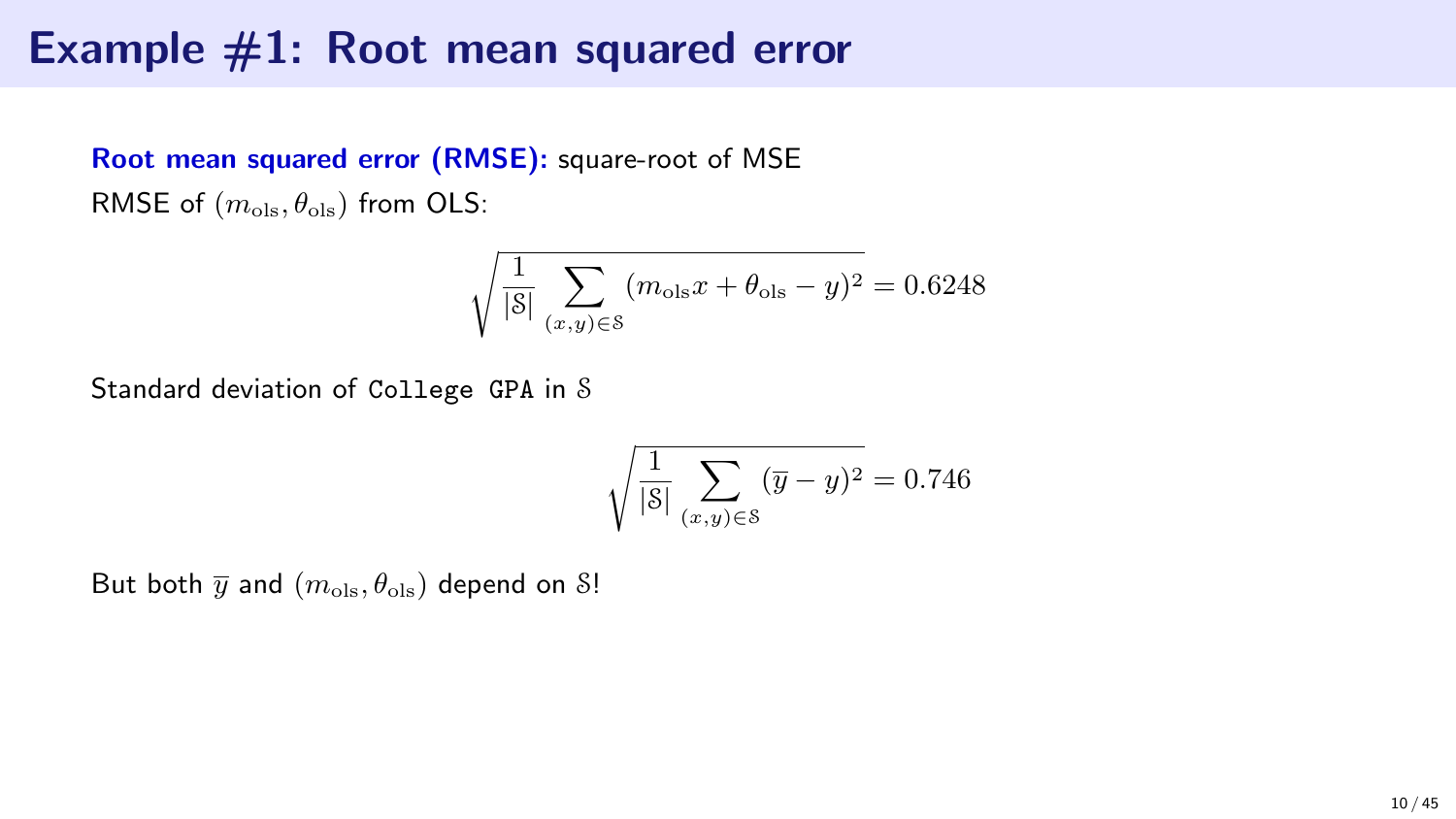#### Root mean squared error (RMSE): square-root of MSE RMSE of  $(m_{\text{ols}}, \theta_{\text{ols}})$  from OLS:

$$
\sqrt{\frac{1}{|\mathcal{S}|} \sum_{(x,y)\in \mathcal{S}} (m_{\text{ols}}x + \theta_{\text{ols}} - y)^2} = 0.6248
$$

Standard deviation of College GPA in S

$$
\sqrt{\frac{1}{|\mathcal{S}|} \sum_{(x,y) \in \mathcal{S}} (\overline{y} - y)^2} = 0.746
$$

But both  $\bar{y}$  and  $(m_{\text{ols}}, \theta_{\text{ols}})$  depend on S! Fortunately, we have 250 test examples not included in S.

Test RMSE of  $(m_{\text{ols}}, \theta_{\text{ols}})$ : 0.6120 Test RMSE of  $\overline{u}$ : 0.7237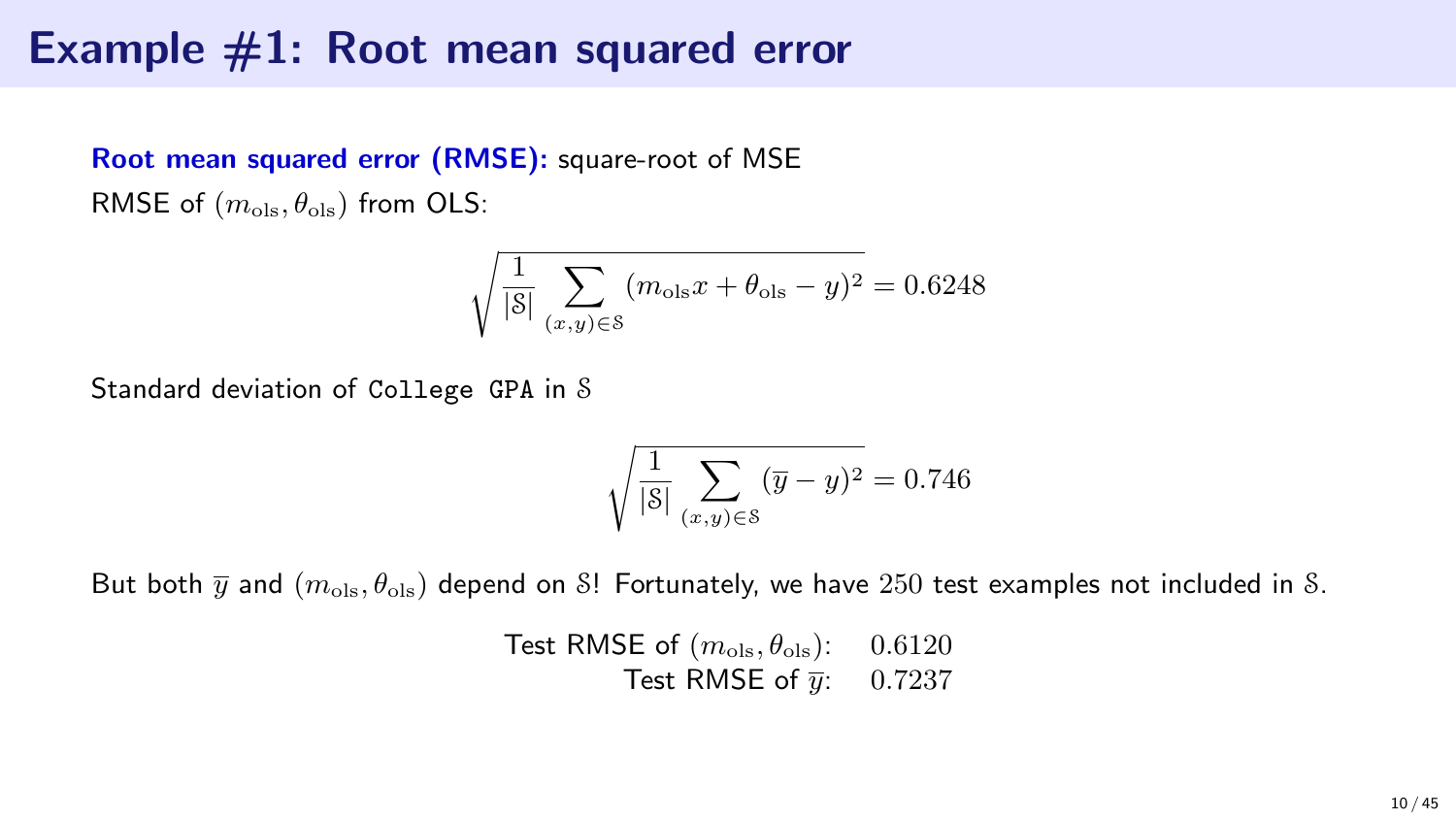In addition to HS GPA, also have SAT Score for every student at time of prediction.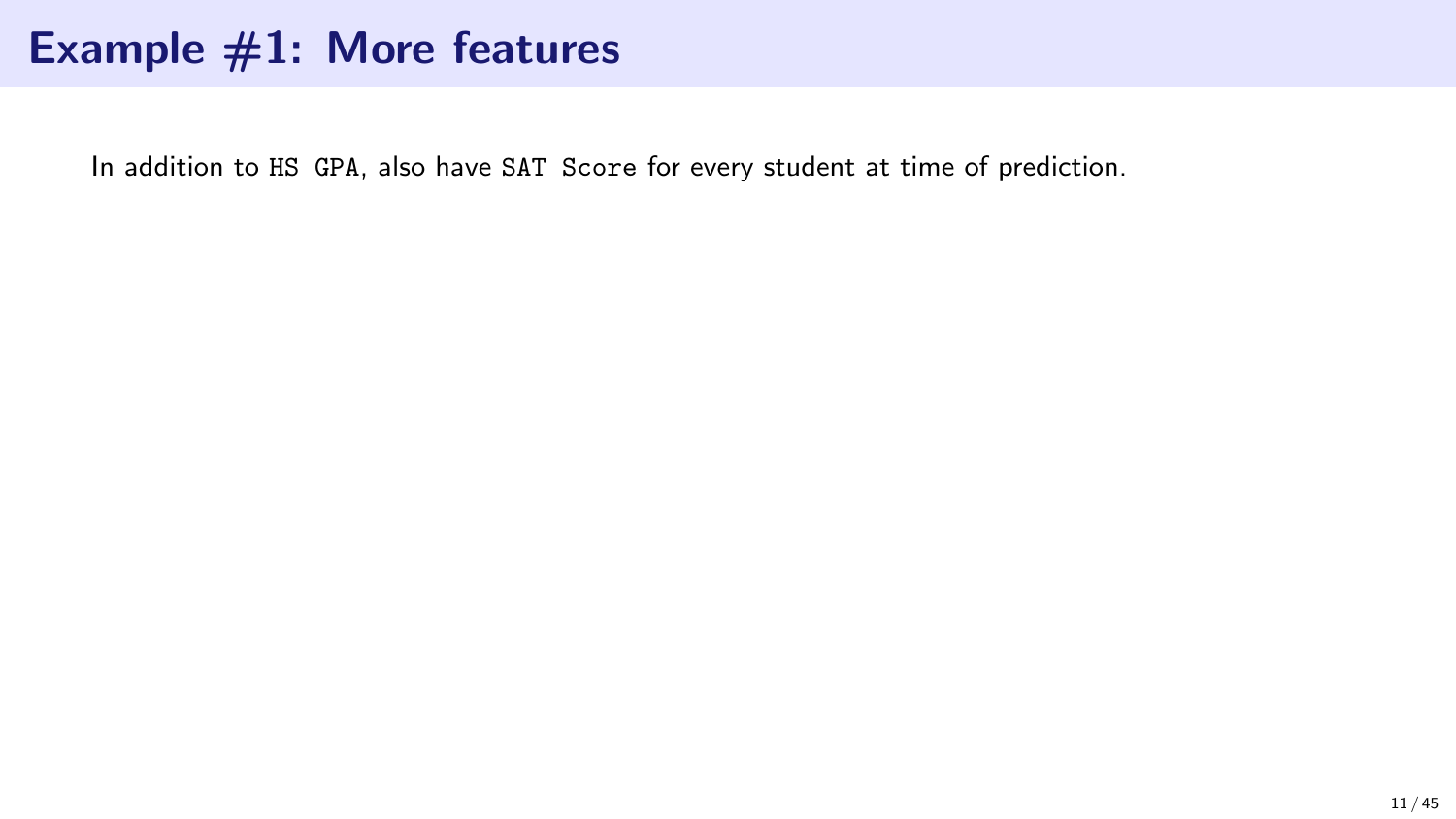In addition to HS GPA, also have SAT Score for every student at time of prediction.

**New task:** Given collection  ${\mathcal S}$  of  $n$  labeled examples  $(\vec x,y)\in\mathbb{R}^2\times\mathbb{R}$ , find function  $f$  of the form

$$
f(\vec{x}) = m_1 x_1 + m_2 x_2 + \theta
$$

that minimizes SSE

$$
sse(m_1, m_2, \theta; \mathcal{S}) := \sum_{(\vec{x}, y) \in \mathcal{S}} (m_1 x_1 + m_2 x_2 + \theta - y)^2
$$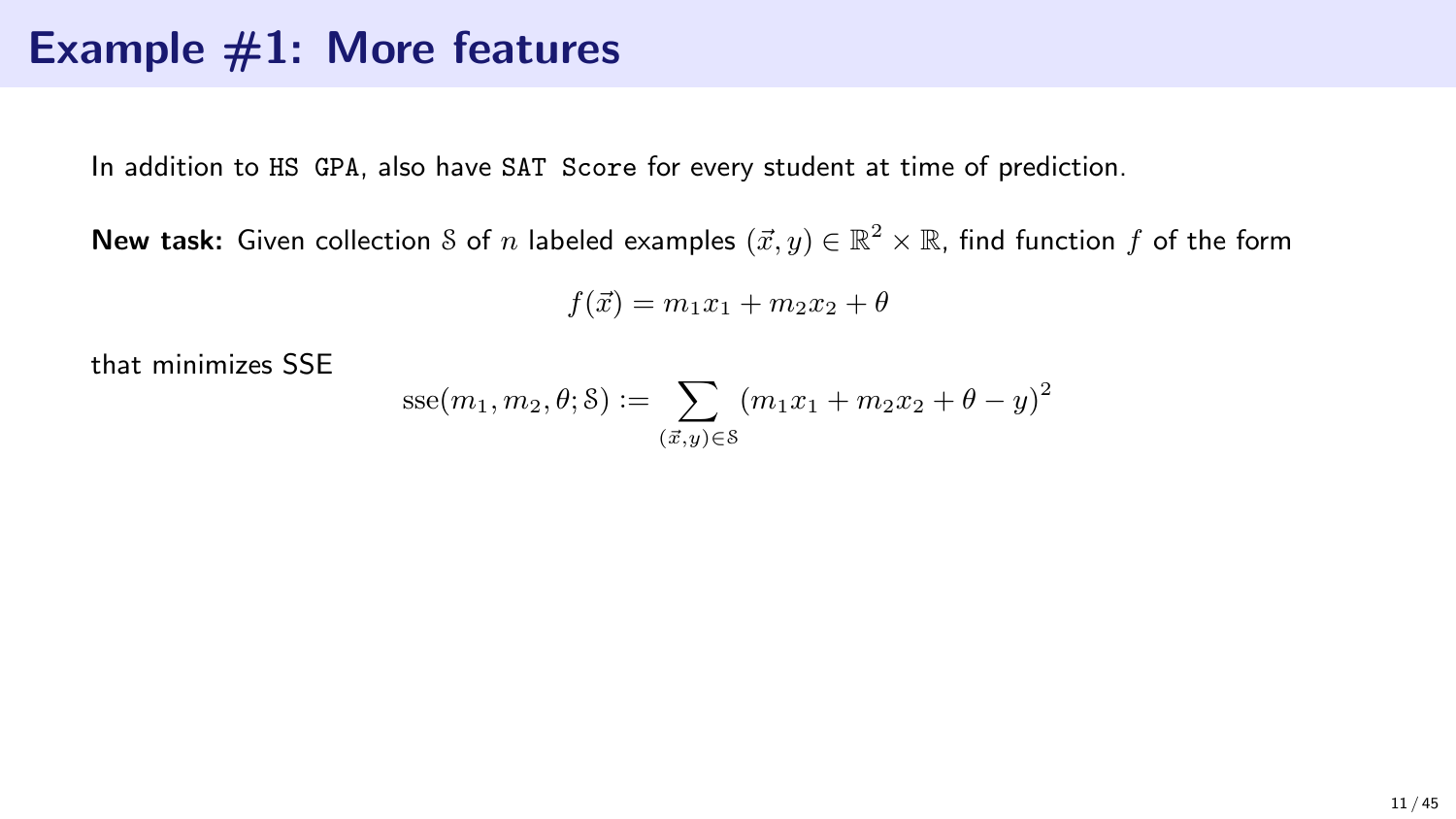In addition to HS GPA, also have SAT Score for every student at time of prediction.

**New task:** Given collection  ${\mathcal S}$  of  $n$  labeled examples  $(\vec x,y)\in\mathbb{R}^2\times\mathbb{R}$ , find function  $f$  of the form

$$
f(\vec{x}) = m_1 x_1 + m_2 x_2 + \theta
$$

that minimizes SSE

$$
sse(m_1, m_2, \theta; \mathcal{S}) := \sum_{(\vec{x}, y) \in \mathcal{S}} (m_1 x_1 + m_2 x_2 + \theta - y)^2
$$

Normal equations: system of three linear equations in three unknowns  $(m_1, m_2, \theta)$ ...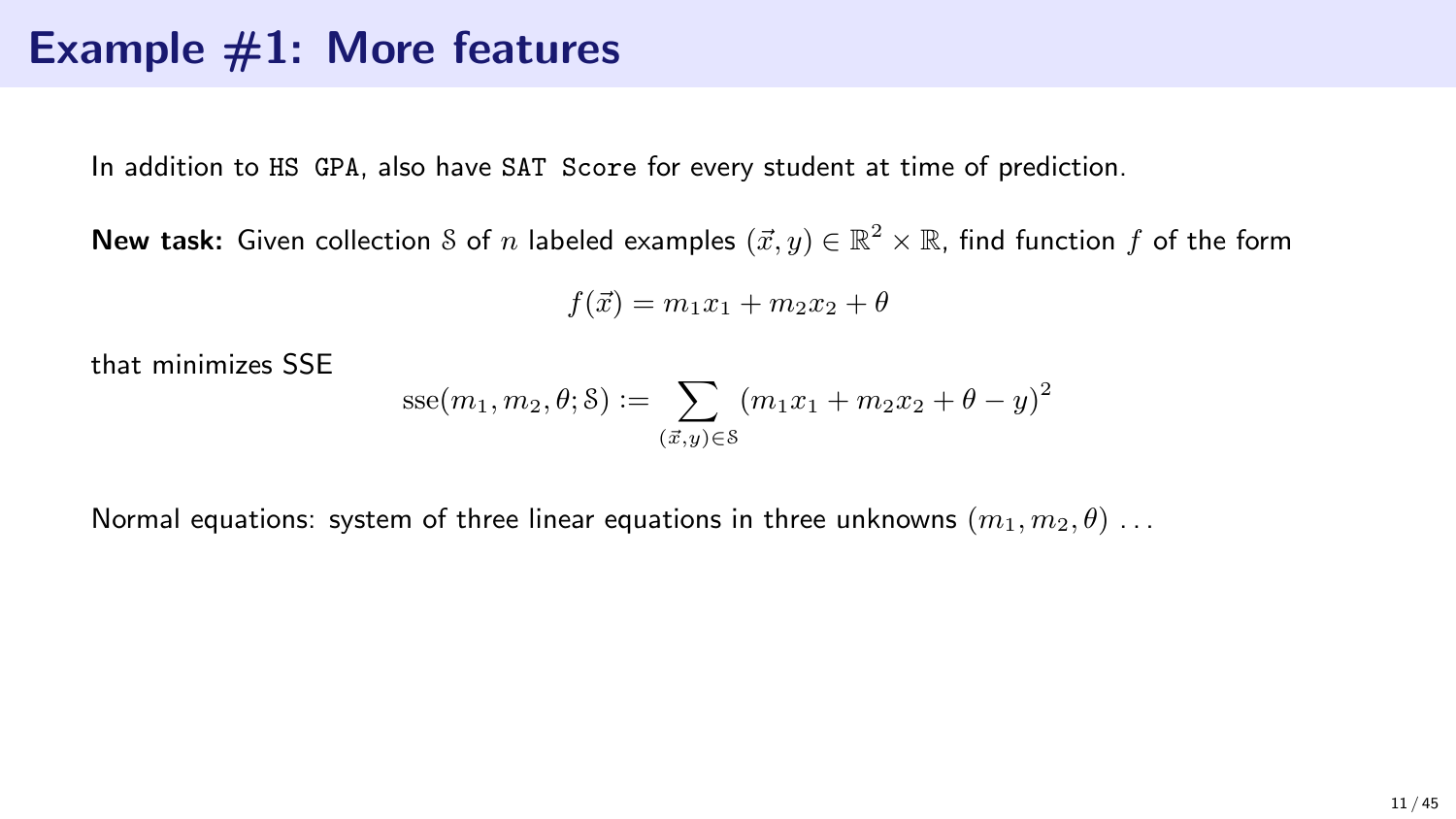In addition to HS GPA, also have SAT Score for every student at time of prediction.

**New task:** Given collection  ${\mathcal S}$  of  $n$  labeled examples  $(\vec x,y)\in\mathbb{R}^2\times\mathbb{R}$ , find function  $f$  of the form

$$
f(\vec{x}) = m_1 x_1 + m_2 x_2 + \theta
$$

that minimizes SSE

$$
sse(m_1, m_2, \theta; \delta) := \sum_{(\vec{x}, y) \in \delta} (m_1 x_1 + m_2 x_2 + \theta - y)^2
$$

Normal equations: system of three linear equations in three unknowns  $(m_1, m_2, \theta)$ ...

Found  $(m_{\text{ols},1}, m_{\text{ols},2}, \theta_{\text{ols}}) \approx (0.0016, 0.5585, -0.9405)$ 

Training RMSE of 
$$
(m_{\text{ols},1}, m_{\text{ols},2}, \theta_{\text{ols}})
$$
:

\n0.5904

\nTest RMSE of  $(m_{\text{ols},1}, m_{\text{ols},2}, \theta_{\text{ols}})$ :

\n0.6030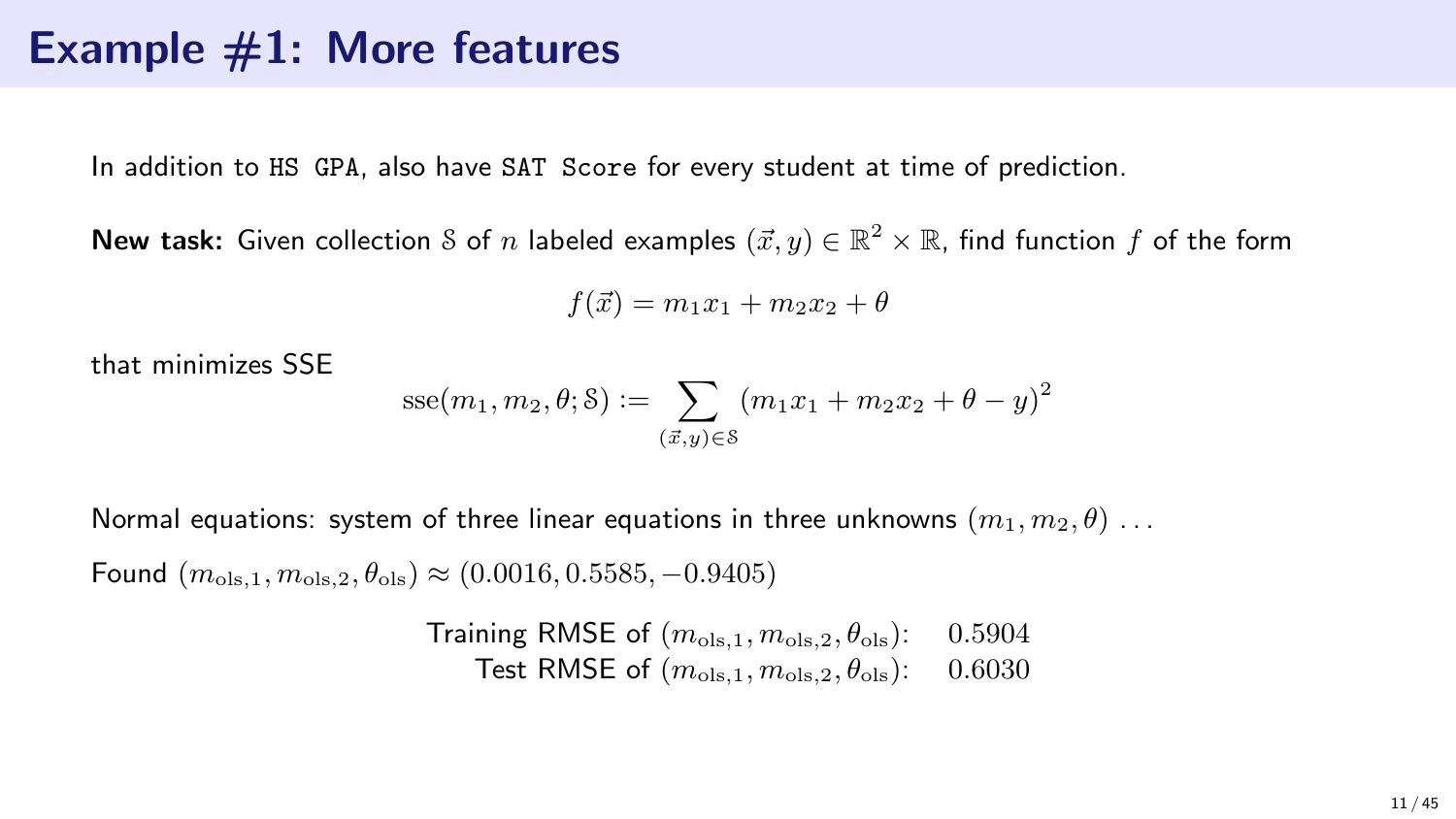(Recall  $(m_{\text{ols }1}, m_{\text{ols }2}, \theta_{\text{ols}}) \approx (0.0016, 0.5585, -0.9405)$ )

Consider affine function  $f: \mathbb{R}^2 \to \mathbb{R}$  given by

 $f(\vec{x}) = m_{\text{ols},1}x_1 + m_{\text{ols},2}x_2 + \theta_{\text{ols}}$ 

 $(\vec{x} = (x_1, x_2)$  where  $x_1 = \text{SAT}$  Score and  $x_2 = \text{HS}$  GPA;  $f(\vec{x}) =$  predicted College GPA)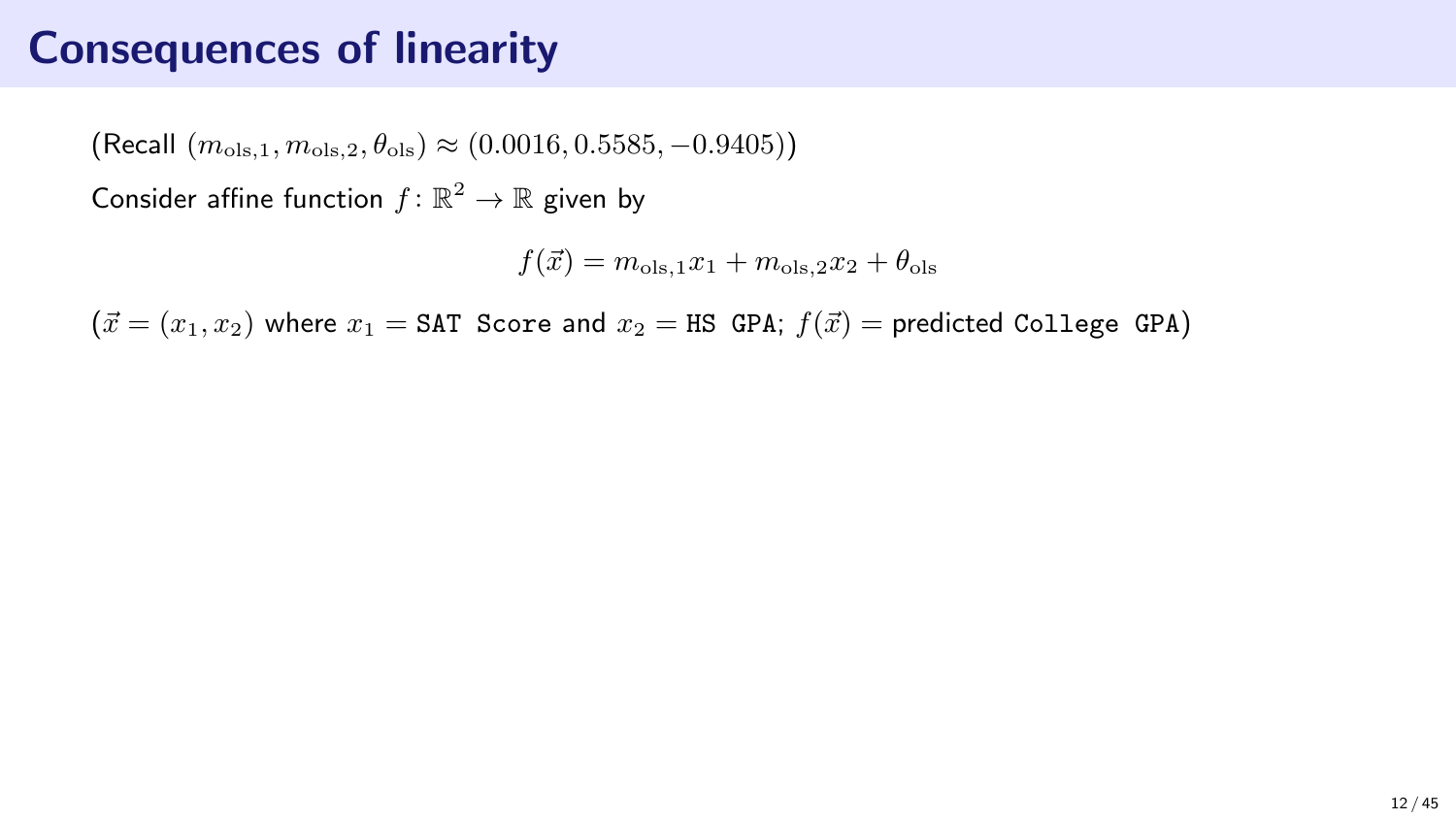(Recall  $(m_{\text{ols }1}, m_{\text{ols }2}, \theta_{\text{ols}}) \approx (0.0016, 0.5585, -0.9405)$ )

Consider affine function  $f: \mathbb{R}^2 \to \mathbb{R}$  given by

 $f(\vec{x}) = m_{\text{ols},1}x_1 + m_{\text{ols},2}x_2 + \theta_{\text{ols}}$ 

 $(\vec{x} = (x_1, x_2)$  where  $x_1 = \text{SAT}$  Score and  $x_2 = \text{HS}$  GPA;  $f(\vec{x}) =$  predicted College GPA)

 $\triangleright$  What is predicted College GPA of student with SAT Score = 0 and HS GPA = 0?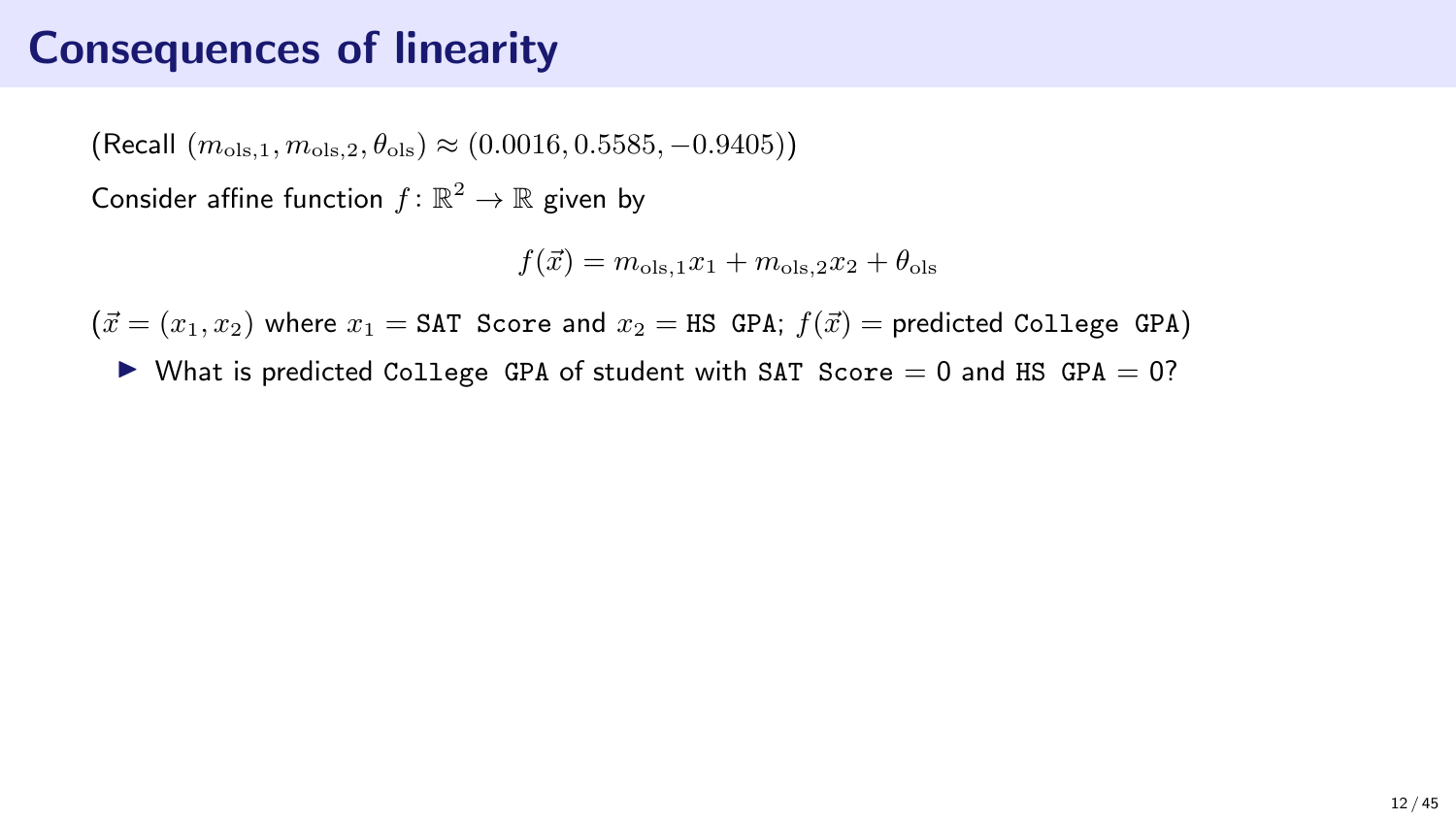(Recall  $(m_{\text{ols }1}, m_{\text{ols }2}, \theta_{\text{ols}}) \approx (0.0016, 0.5585, -0.9405)$ )

Consider affine function  $f: \mathbb{R}^2 \to \mathbb{R}$  given by

 $f(\vec{x}) = m_{\text{ols},1}x_1 + m_{\text{ols},2}x_2 + \theta_{\text{ols}}$ 

 $(\vec{x} = (x_1, x_2)$  where  $x_1 = \text{SAT}$  Score and  $x_2 = \text{HS}$  GPA;  $f(\vec{x}) =$  predicted College GPA)

- $\triangleright$  What is predicted College GPA of student with SAT Score = 0 and HS GPA = 0?
- $\triangleright$  Suppose f predicts Alice's College GPA is 3.5, and f predicts Bob's College GPA is 4.5.
	- $\triangleright$  What does f predict for a student whose SAT Score and HS GPA are, respectively, exactly midway between of those of Alice and Bob?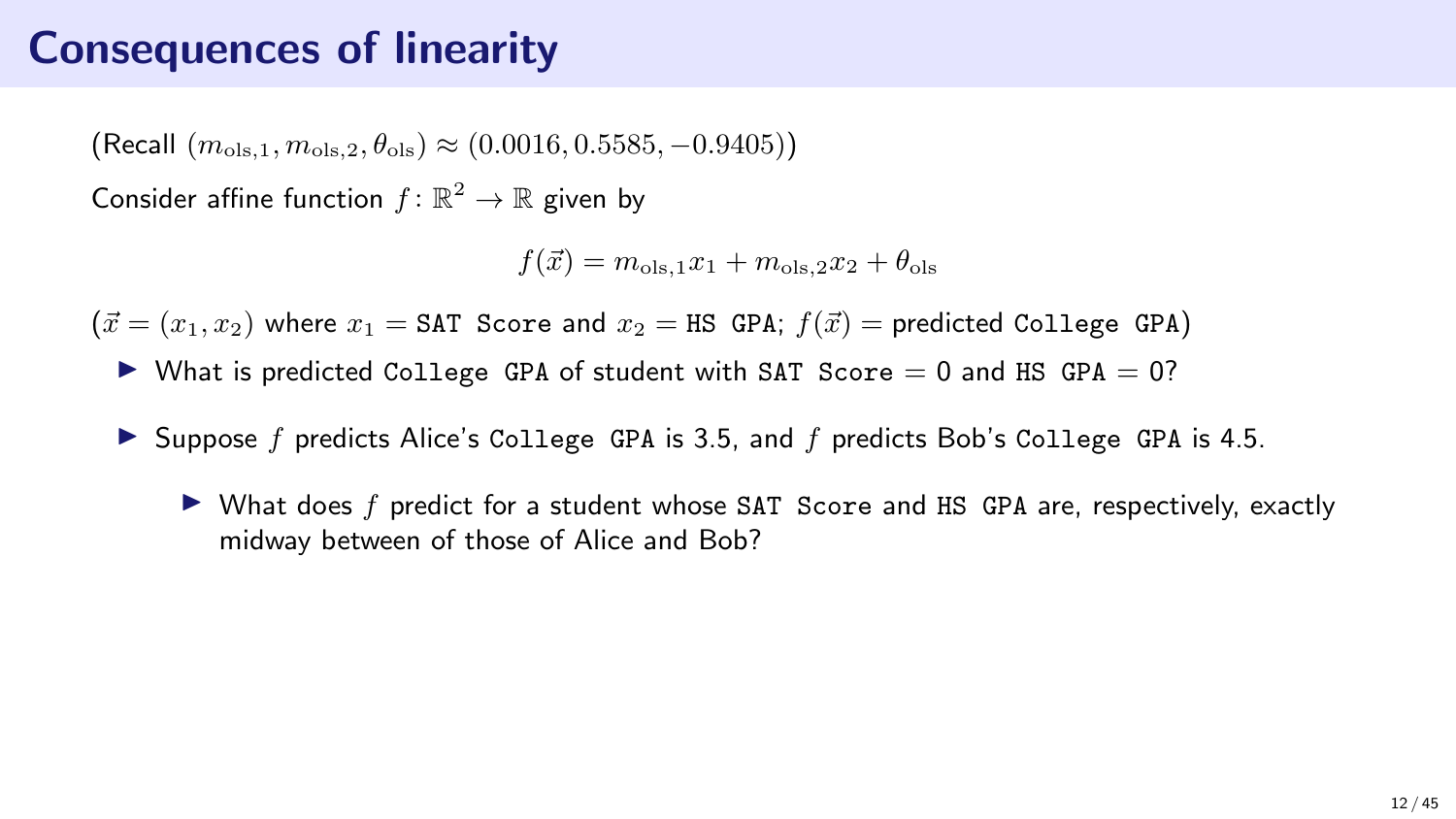(Recall  $(m_{\text{ols }1}, m_{\text{ols }2}, \theta_{\text{ols}}) \approx (0.0016, 0.5585, -0.9405)$ )

Consider affine function  $f: \mathbb{R}^2 \to \mathbb{R}$  given by

 $f(\vec{x}) = m_{\text{ols},1}x_1 + m_{\text{ols},2}x_2 + \theta_{\text{ols}}$ 

 $(\vec{x} = (x_1, x_2)$  where  $x_1 = \text{SAT}$  Score and  $x_2 = \text{HS}$  GPA;  $f(\vec{x}) =$  predicted College GPA)

- $\triangleright$  What is predicted College GPA of student with SAT Score = 0 and HS GPA = 0?
- $\triangleright$  Suppose f predicts Alice's College GPA is 3.5, and f predicts Bob's College GPA is 4.5.
	- $\triangleright$  What does f predict for a student whose SAT Score and HS GPA are, respectively, exactly midway between of those of Alice and Bob?
	- ▶ Suppose you also know that Bob's SAT Score is the same as that of Alice, but that Bob's HS GPA is 1.5× that of Alice. Can you determine Alice's SAT Score and HS GPA?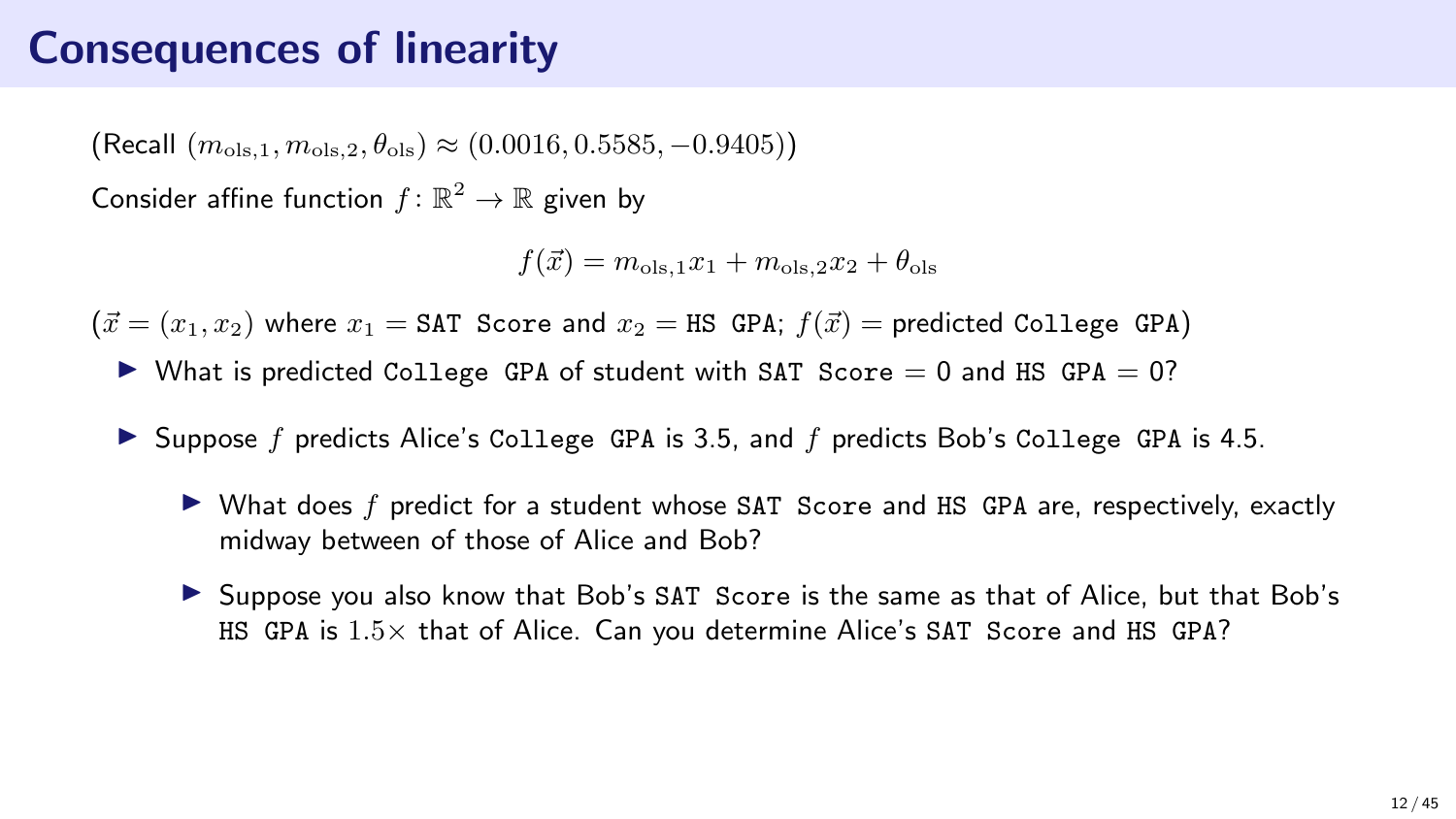### Consequences of linearity

(Recall  $(m_{\text{ols }1}, m_{\text{ols }2}, \theta_{\text{ols}}) \approx (0.0016, 0.5585, -0.9405)$ )

Consider affine function  $f: \mathbb{R}^2 \to \mathbb{R}$  given by

 $f(\vec{x}) = m_{\text{ols},1}x_1 + m_{\text{ols},2}x_2 + \theta_{\text{ols}}$ 

 $(\vec{x} = (x_1, x_2)$  where  $x_1 = \text{SAT}$  Score and  $x_2 = \text{HS}$  GPA;  $f(\vec{x}) =$  predicted College GPA)

- $\triangleright$  What is predicted College GPA of student with SAT Score = 0 and HS GPA = 0?
- $\triangleright$  Suppose f predicts Alice's College GPA is 3.5, and f predicts Bob's College GPA is 4.5.
	- $\triangleright$  What does f predict for a student whose SAT Score and HS GPA are, respectively, exactly midway between of those of Alice and Bob?
	- ▶ Suppose you also know that Bob's SAT Score is the same as that of Alice, but that Bob's HS GPA is 1.5× that of Alice. Can you determine Alice's SAT Score and HS GPA?
	- ▶ What if, instead, Bob's SAT Score and HS GPA are both  $1.5\times$  those of Alice—can you determine Alice's SAT Score and HS GPA under this supposition?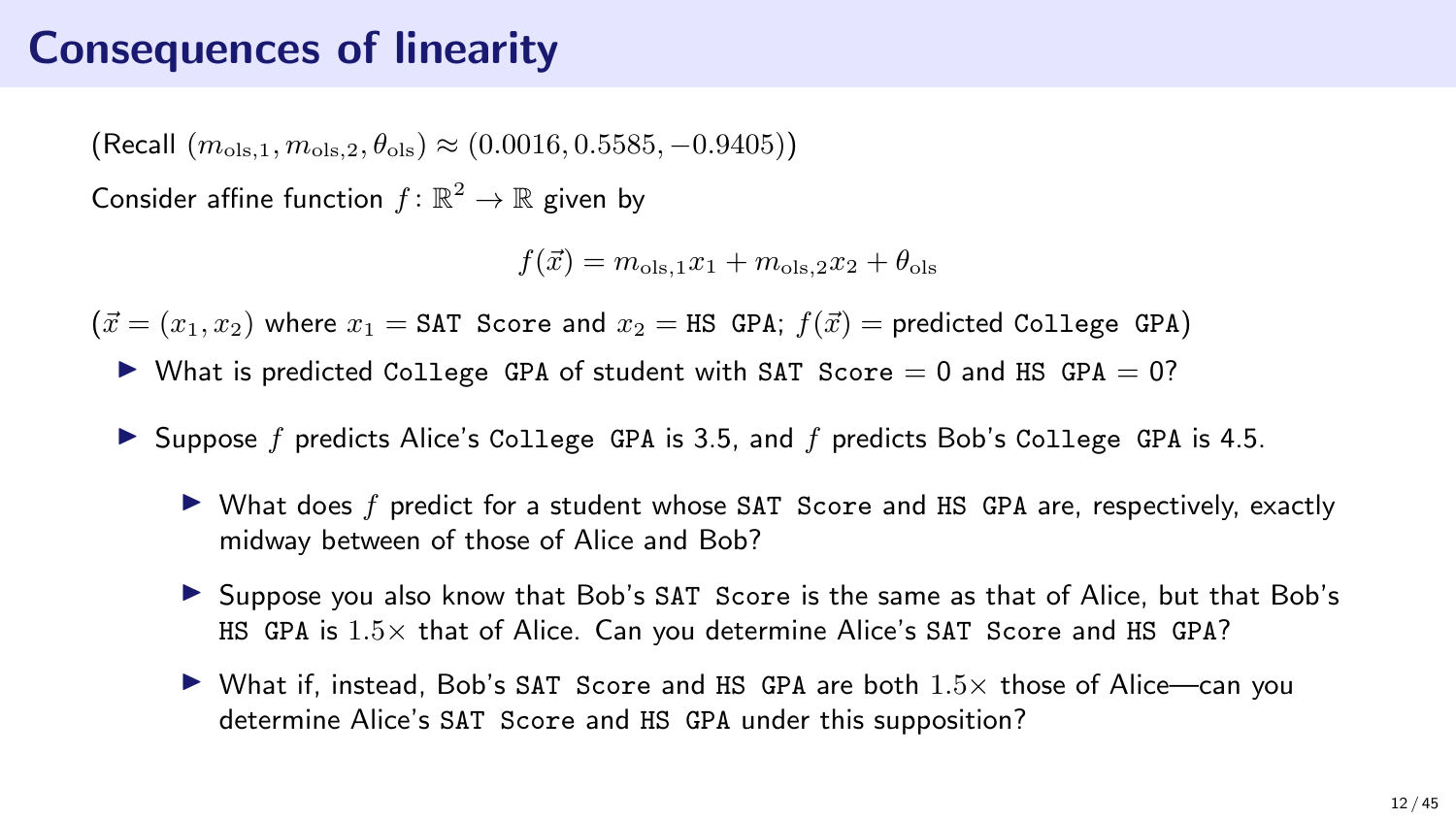### Multivariate OLS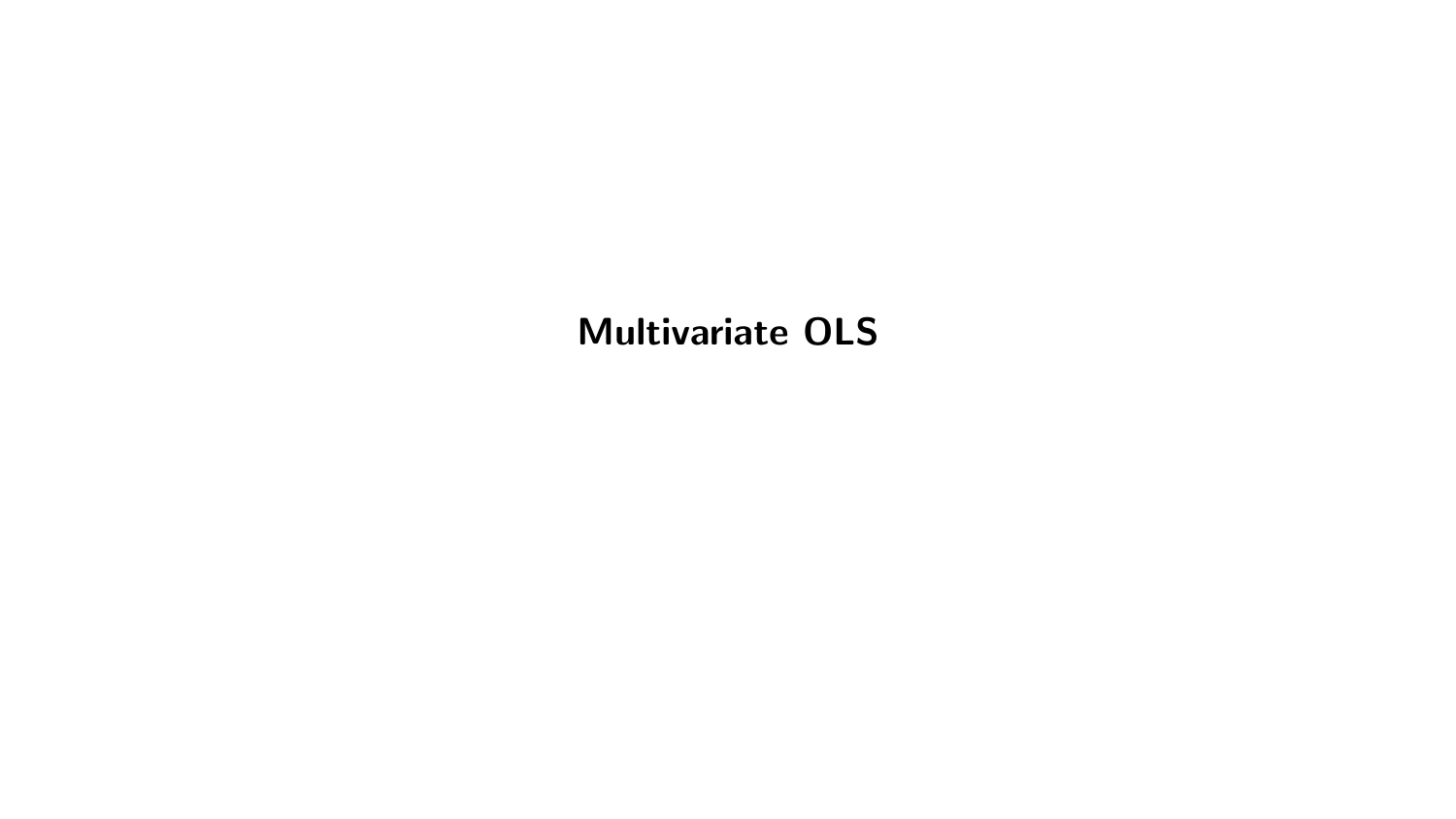**Task:** Given collection  ${\mathcal S}$  of  $n$  labeled examples  $(\vec{x},y)\in{\mathbb R}^d\times{\mathbb R}$ , find linear function  $f$  of the form

 $f(\vec{x}) = \vec{x} \cdot \vec{w} = w_1x_1 + \cdots + w_dx_d$ 

that minimizes SSE

$$
\mathrm{sse}(\vec{w};\mathcal{S}) := \sum_{(\vec{x},y) \in \mathcal{S}} (\vec{x} \cdot \vec{w} - y)^2
$$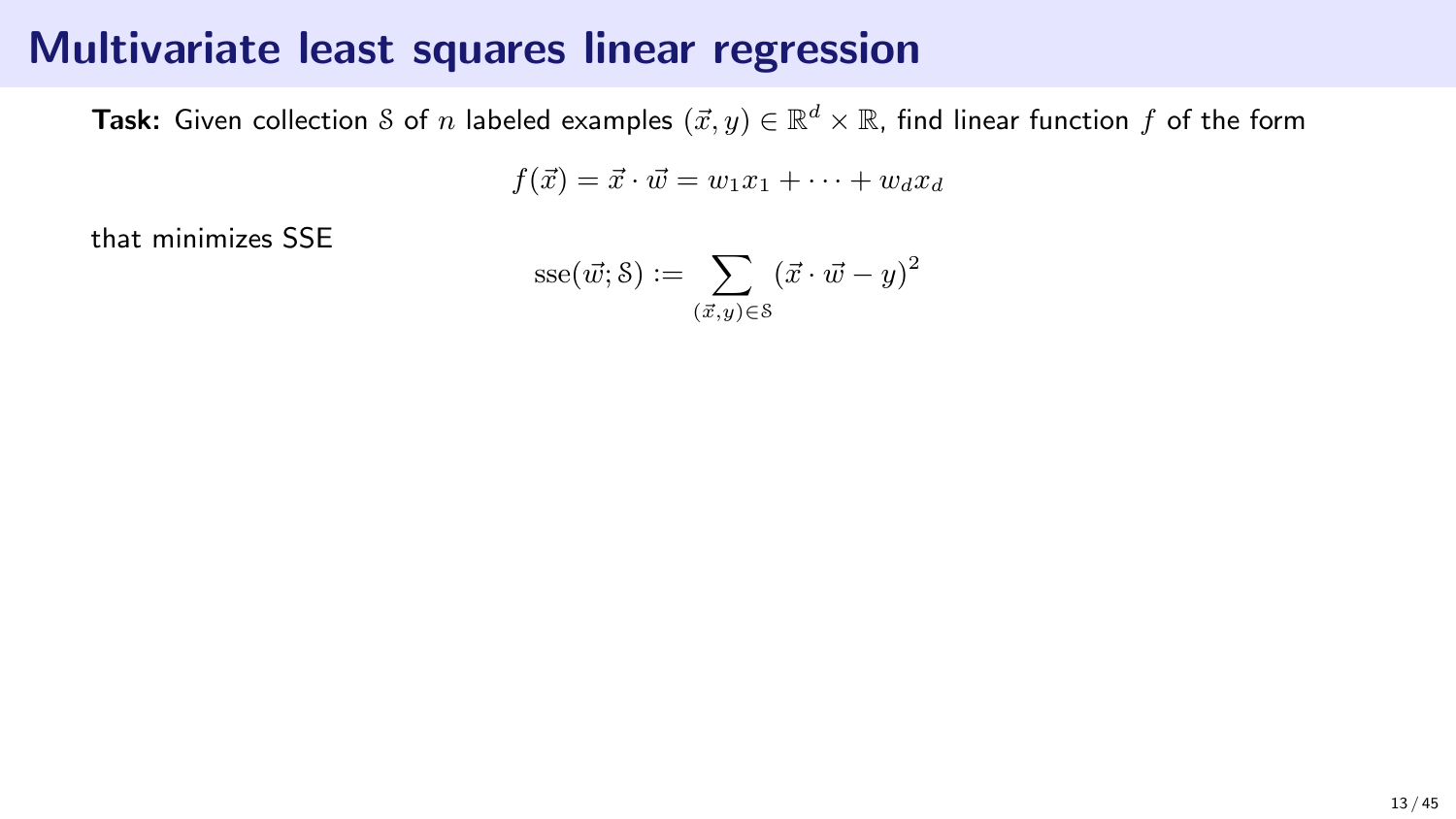**Task:** Given collection  ${\mathcal S}$  of  $n$  labeled examples  $(\vec{x},y)\in{\mathbb R}^d\times{\mathbb R}$ , find linear function  $f$  of the form

 $f(\vec{x}) = \vec{x} \cdot \vec{w} = w_1x_1 + \cdots + w_dx_d$ 

that minimizes SSE

$$
\textrm{sse}(\vec{w};\mathbf{S}):=\sum_{(\vec{x},y)\in\mathbf{S}}(\vec{x}\cdot\vec{w}-y)^2
$$

▶ Vector  $\vec{w} \in \mathbb{R}^d$  is called a weight vector (a.k.a. coefficient vector)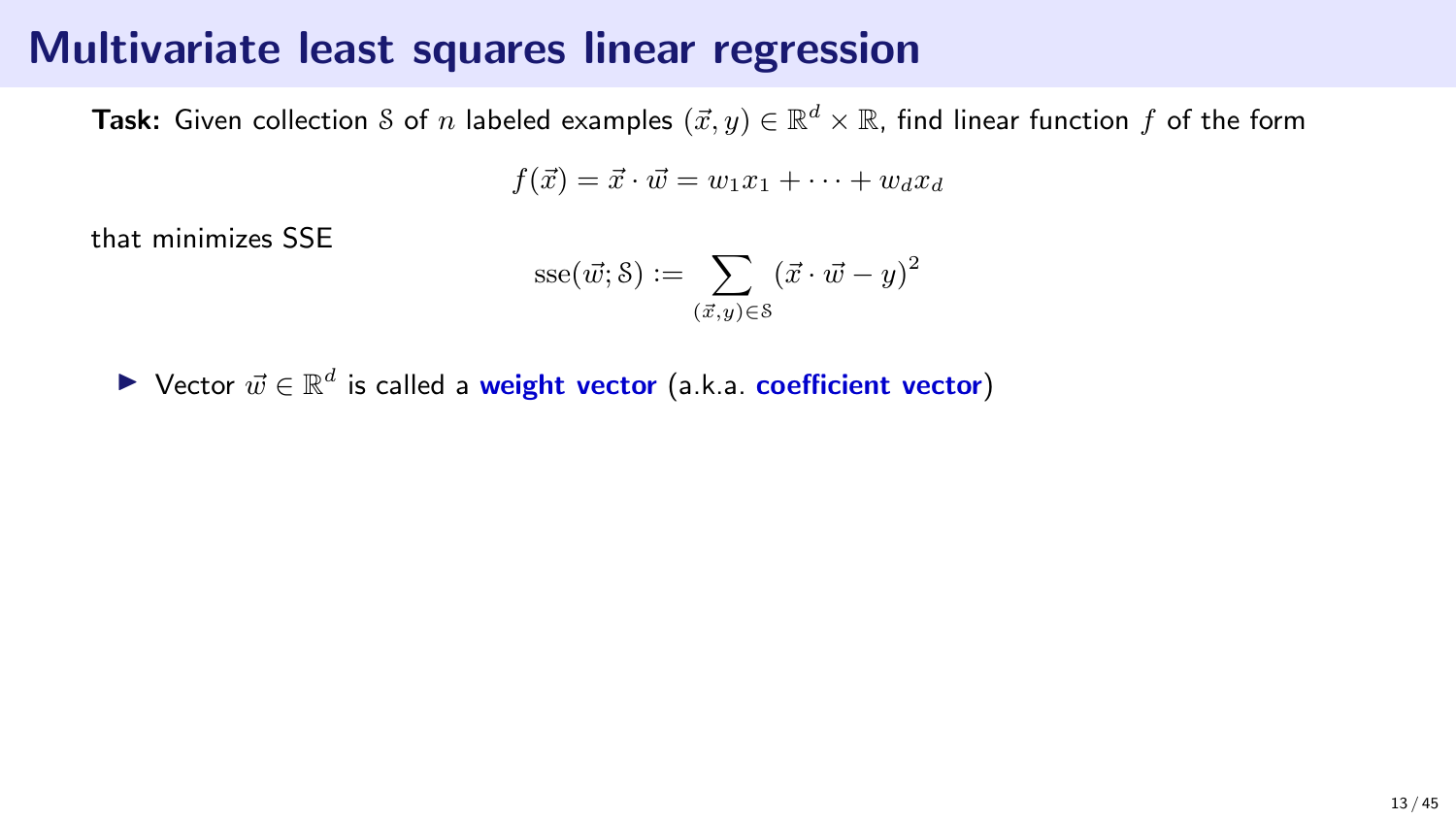**Task:** Given collection  ${\mathcal S}$  of  $n$  labeled examples  $(\vec{x},y)\in{\mathbb R}^d\times{\mathbb R}$ , find linear function  $f$  of the form

 $f(\vec{x}) = \vec{x} \cdot \vec{w} = w_1x_1 + \cdots + w_dx_d$ 

that minimizes SSE

$$
\mathrm{sse}(\vec{w};\mathcal{S}) := \sum_{(\vec{x},y) \in \mathcal{S}} (\vec{x} \cdot \vec{w} - y)^2
$$

▶ Vector  $\vec{w} \in \mathbb{R}^d$  is called a weight vector (a.k.a. coefficient vector)

 $\triangleright$  Question: What happened to the intercept  $\theta$ ?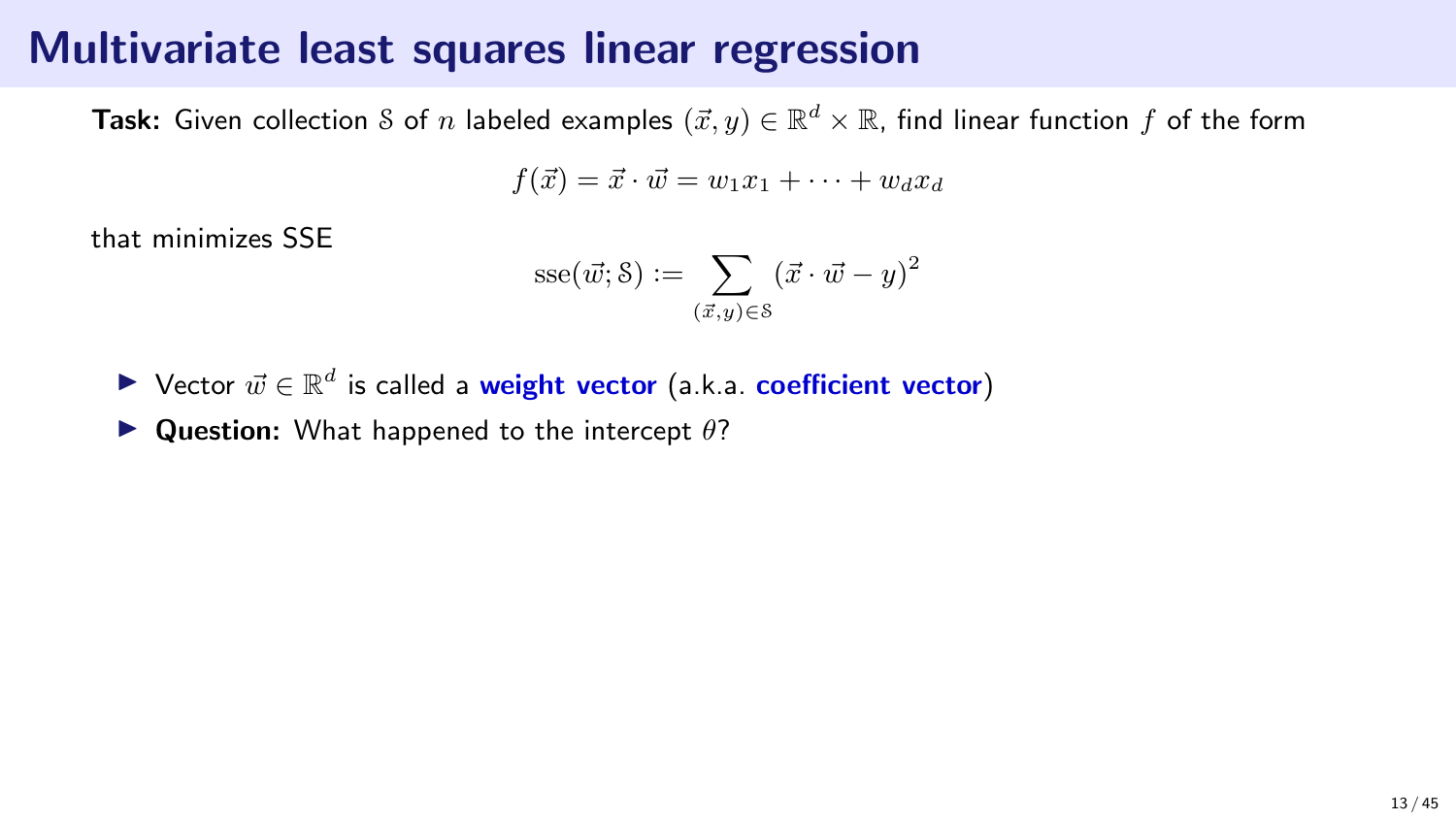**Task:** Given collection  ${\mathcal S}$  of  $n$  labeled examples  $(\vec{x},y)\in{\mathbb R}^d\times{\mathbb R}$ , find linear function  $f$  of the form

$$
f(\vec{x}) = \vec{x} \cdot \vec{w} = w_1 x_1 + \dots + w_d x_d
$$

that minimizes SSE

$$
sse(\vec{w};\mathcal{S}) := \sum_{(\vec{x},y)\in\mathcal{S}} (\vec{x}\cdot\vec{w}-y)^2
$$

- ▶ Vector  $\vec{w} \in \mathbb{R}^d$  is called a weight vector (a.k.a. coefficient vector)
- $\blacktriangleright$  Question: What happened to the intercept  $\theta$ ?
- **Answer:** If you want it, work in dimension  $d + 1$ :
	- ▶ Replace feature vector  $\vec{x} = (x_1, \ldots, x_d)$  with

$$
\vec{x}' := (x_1, \ldots, x_d, 1) \in \mathbb{R}^{d+1}
$$

$$
\blacktriangleright \text{ For } \vec{w} = (w_1, \ldots, w_d, w_{d+1}),
$$

$$
\vec{x}' \cdot \vec{w} = w_1 x_1 + \dots + w_d x_d + w_{d+1}
$$

so  $w_{d+1}$  plays the role of the intercept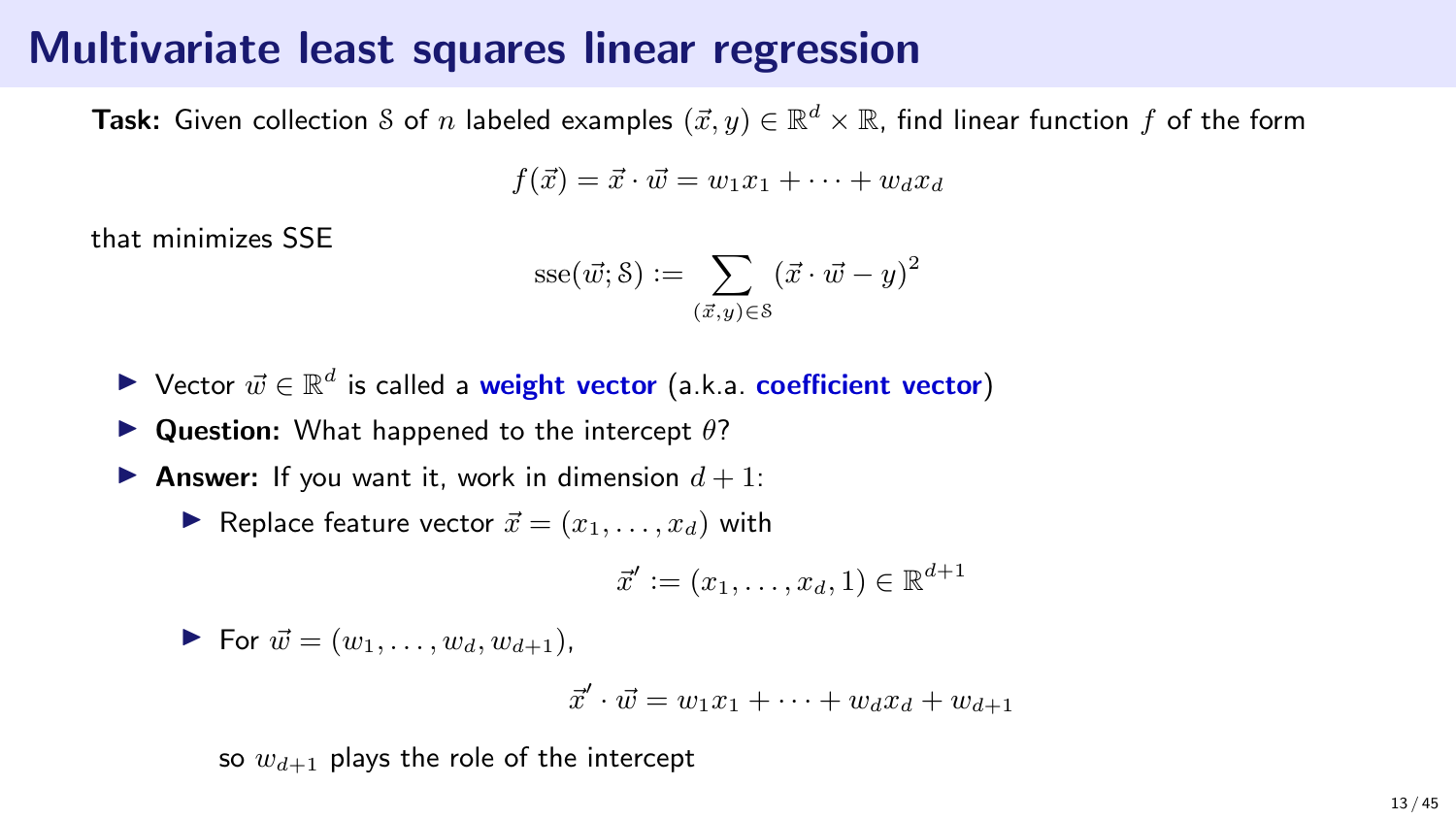### Using multivariable calculus to characterize the solution

Theory of calculus tells us that minimizer  $\vec{w}$  of  $\text{sse}(\vec{w}; \delta)$  must satisfy

$$
\frac{\partial}{\partial w_1} \left\{ \sum_{(\vec{x},y) \in \mathcal{S}} (\vec{x} \cdot \vec{w} - y)^2 \right\} = 0
$$

$$
\vdots
$$

$$
\frac{\partial}{\partial w_d} \left\{ \sum_{(\vec{x},y) \in \mathcal{S}} (\vec{x} \cdot \vec{w} - y)^2 \right\} = 0
$$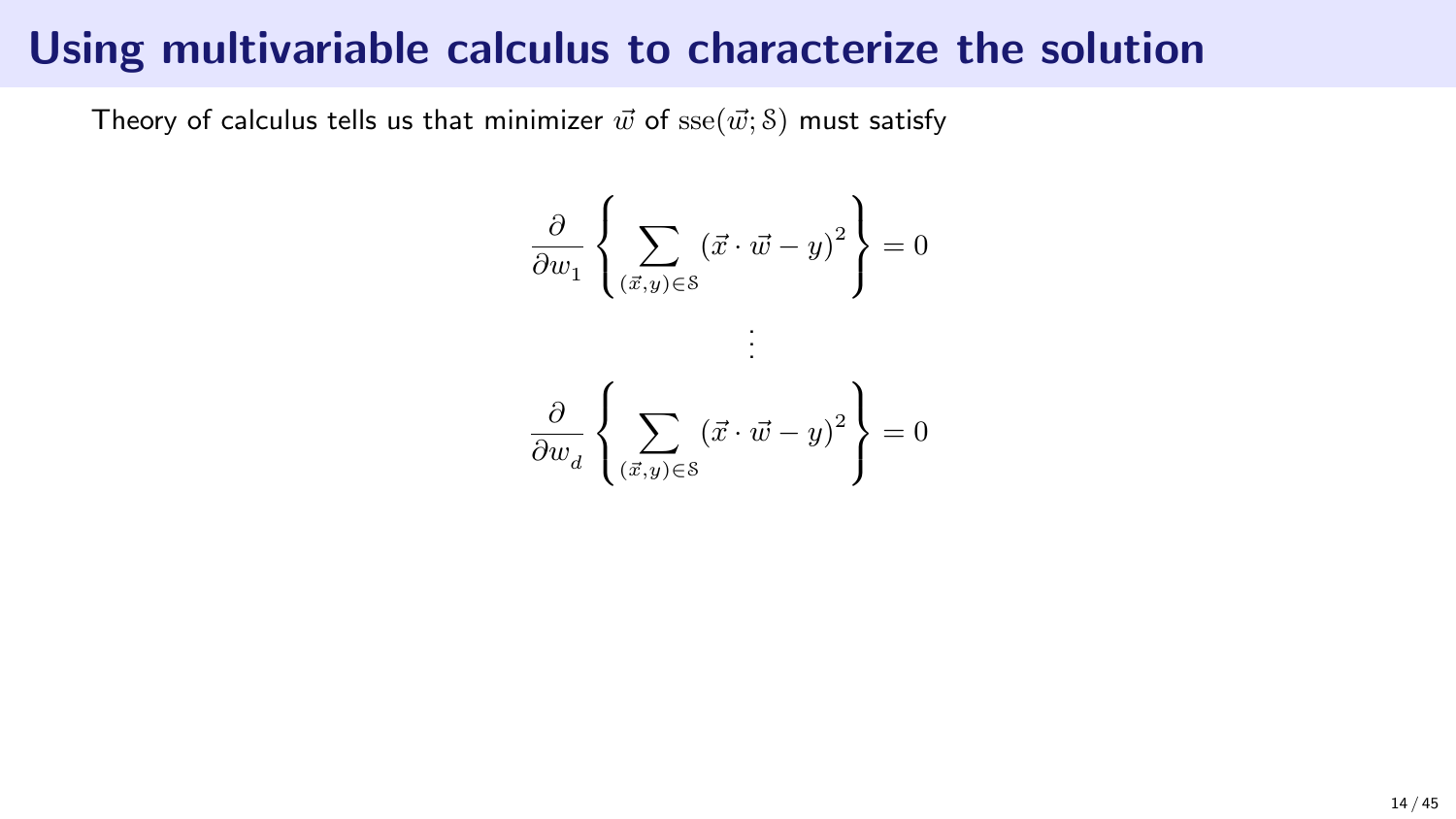### Using multivariable calculus to characterize the solution

Theory of calculus tells us that minimizer  $\vec{w}$  of  $\text{sse}(\vec{w}; \delta)$  must satisfy

$$
\sum_{(\vec{x},y)\in\mathcal{S}} x_1\ (\vec{x}\cdot\vec{w}-y)\ =0
$$

. . .

$$
\sum_{(\vec{x},y)\in\mathcal{S}} x_d \, (\vec{x} \cdot \vec{w} - y) = 0
$$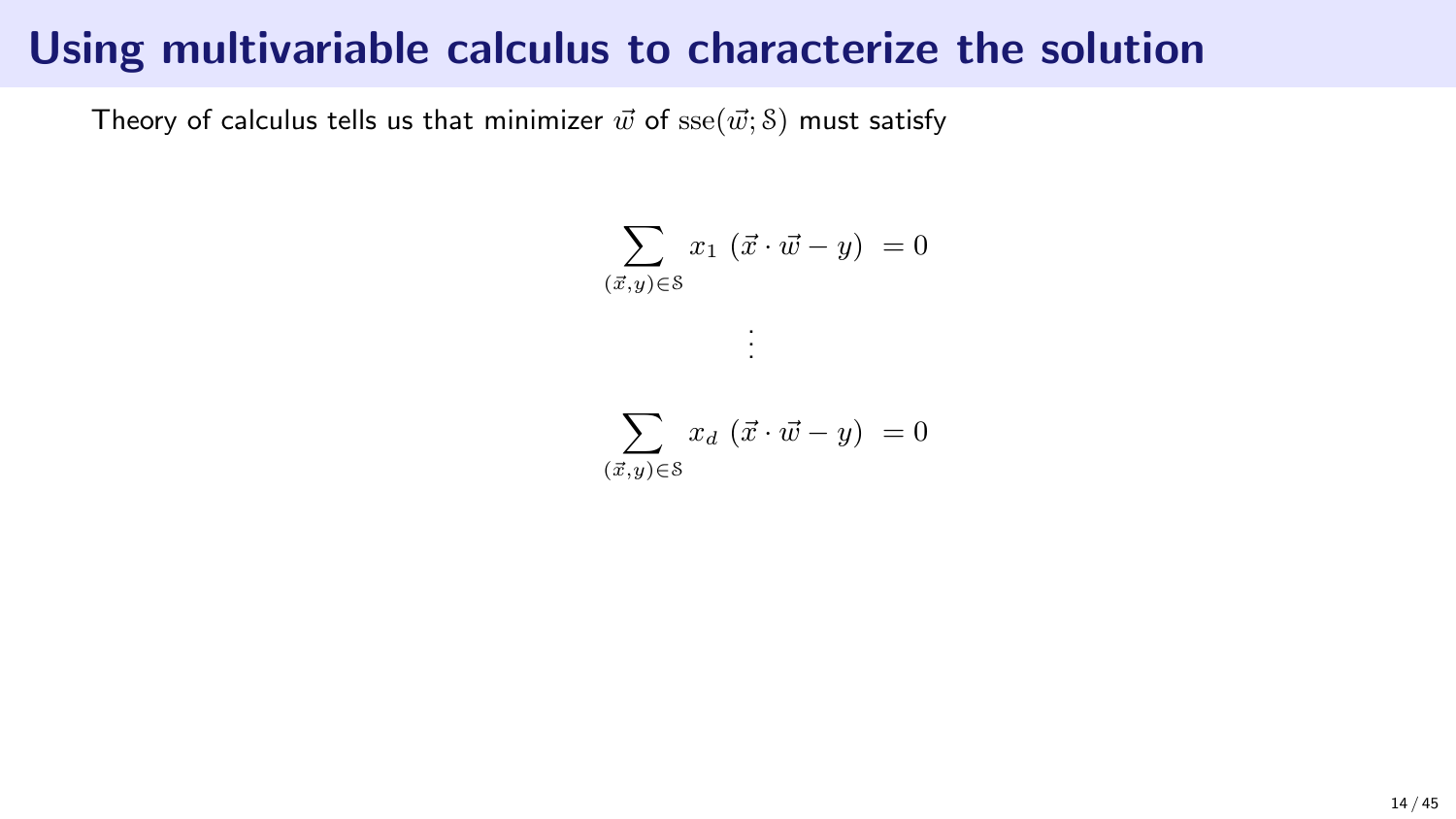### Using multivariable calculus to characterize the solution

Theory of calculus tells us that minimizer  $\vec{w}$  of  $\text{sse}(\vec{w}; \mathcal{S})$  must satisfy

$$
\sum_{(\vec{x},y)\in\mathcal{S}} x_1 (\vec{x} \cdot \vec{w} - y) = 0
$$

$$
\vdots
$$

$$
\sum_{(\vec{x},y)\in\mathcal{S}} x_d (\vec{x} \cdot \vec{w} - y) = 0
$$

**Normal equations:** the system of d linear equations in d unknowns  $(w_1, \ldots, w_d)$  shown above

**Theorem.** If  $\vec{w}_{\text{ols}}$  satisfies the normal equations for S, then

$$
\text{sse}(\vec{w}_{ols}; \delta) = \min_{\vec{w} \in \mathbb{R}^d} \text{sse}(\vec{w}; \delta)
$$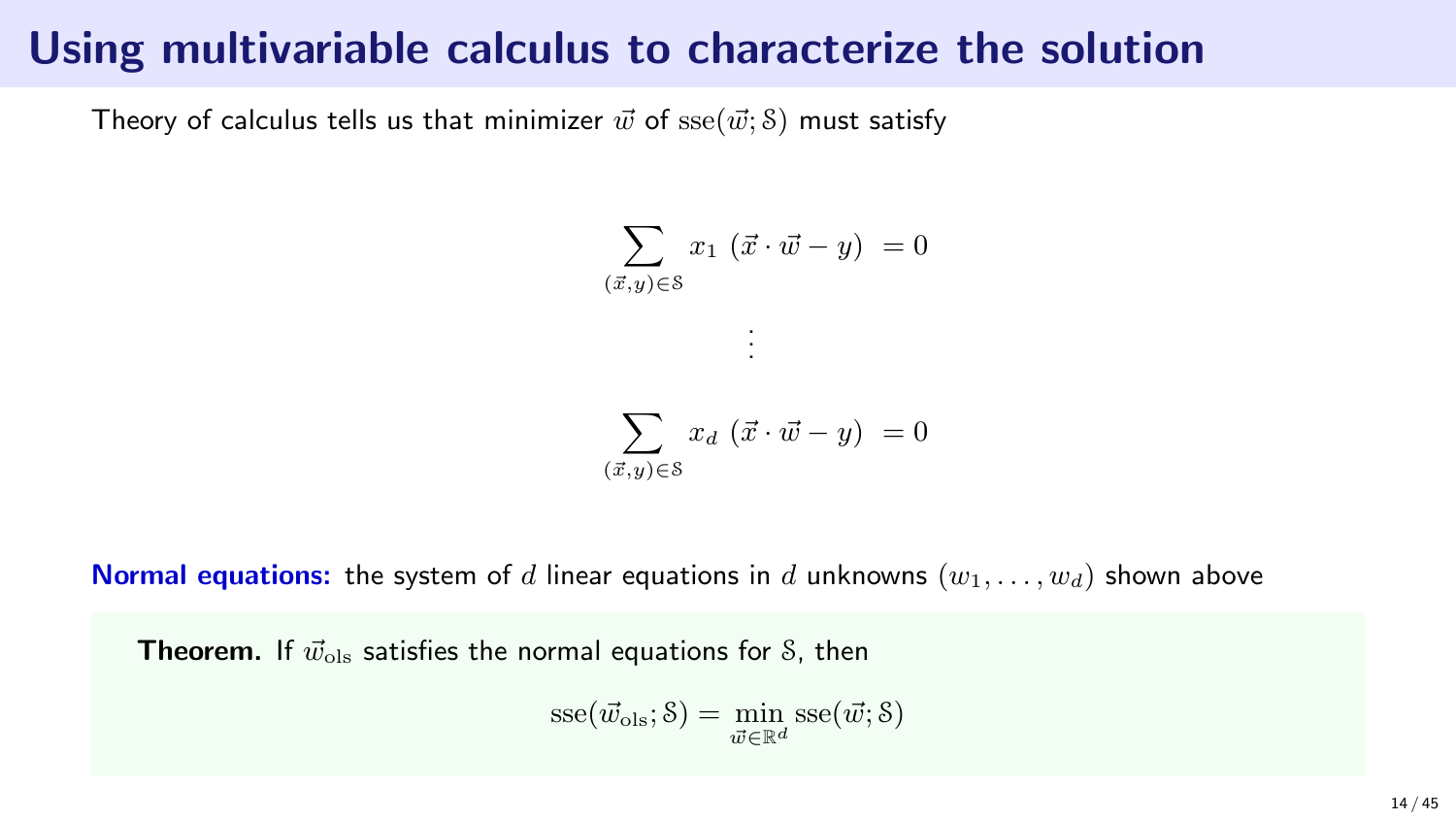Many efficient algorithms for finding solution to system of linear equations (e.g., Gaussian elimination)

OLS (multivariate): Given labeled examples S from  $\mathbb{R}^d\times\mathbb{R}$ , return solution  $\vec{w}$  to normal equations

$$
\sum_{(\vec{x},y)\in\mathcal{S}} x_1 (\vec{x} \cdot \vec{w} - y) = 0
$$

. .

$$
\sum_{(\vec{x},y)\in\mathcal{S}} x_d (\vec{x} \cdot \vec{w} - y) = 0
$$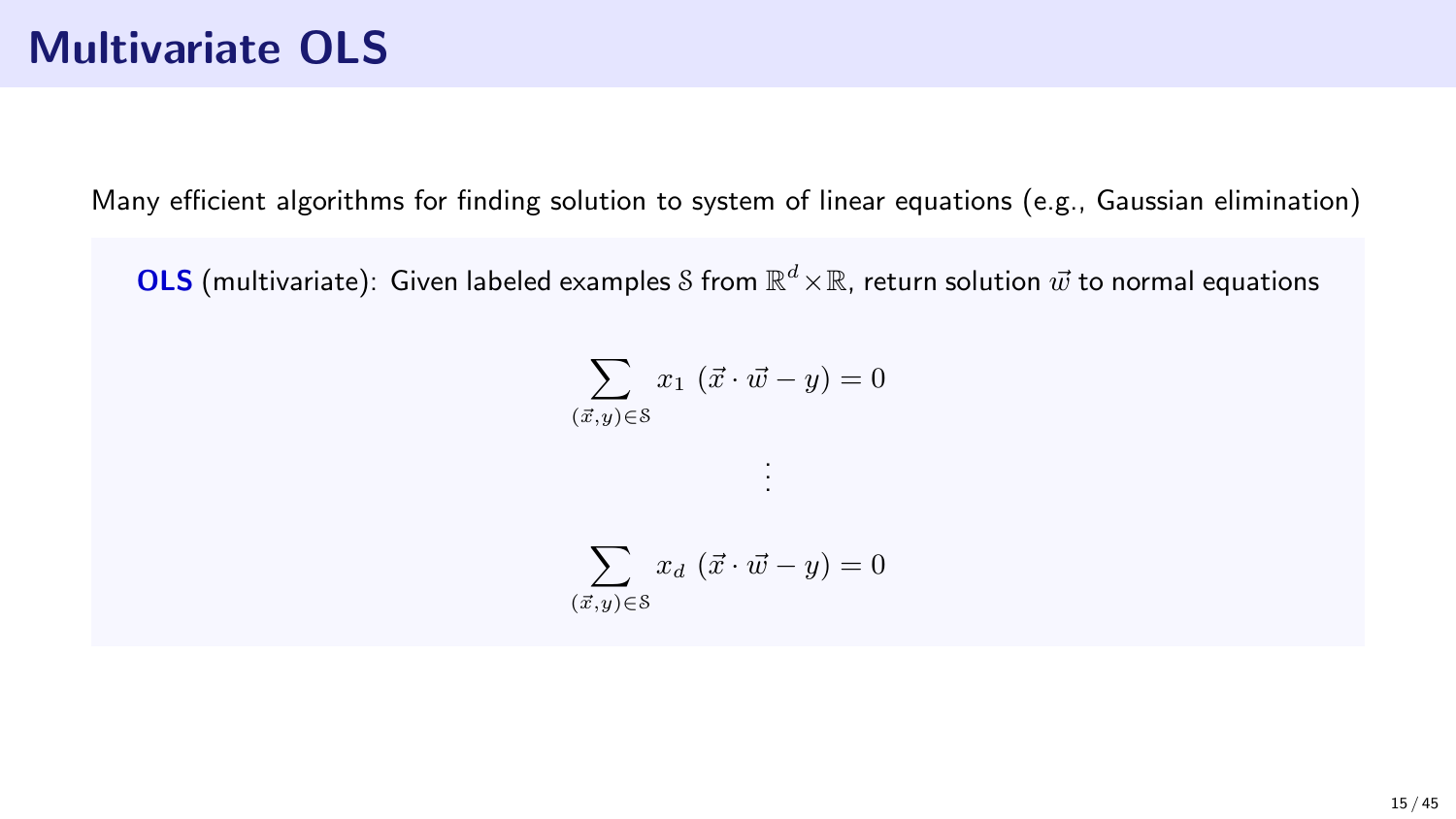## Example #2: Predicting yields of mesquite bushes

(Adapted from Gelman and Hill, 2007)

Task: Predict total "biomass" post-harvest, using visual measurements of a mesquite bush pre-harvest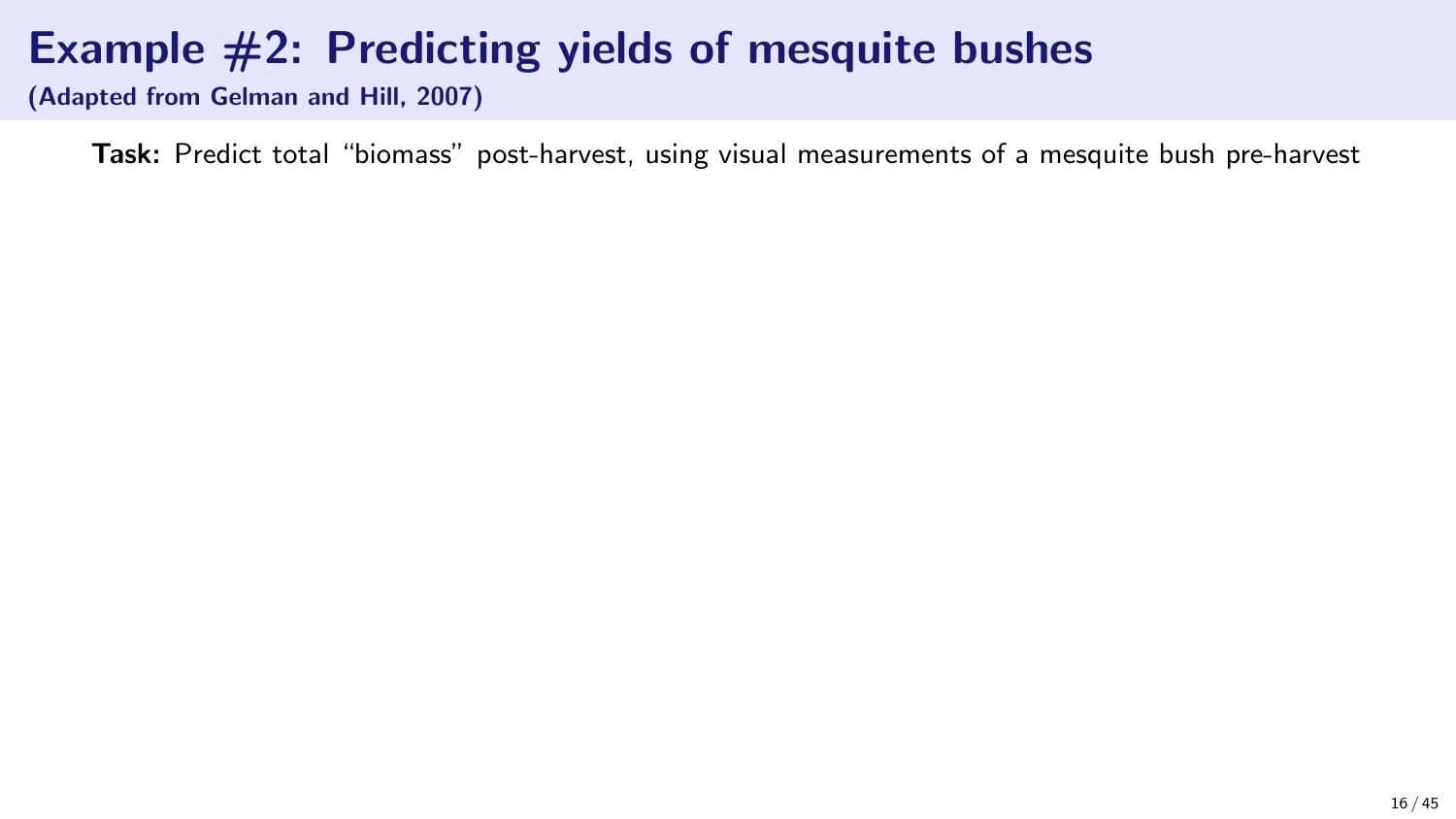## Example #2: Predicting yields of mesquite bushes

(Adapted from Gelman and Hill, 2007)

Task: Predict total "biomass" post-harvest, using visual measurements of a mesquite bush pre-harvest

- $\blacktriangleright$  Data: measurements and labels for  $n = 26$  bushes
	- $\triangleright$  Diam1: diameter of the canopy in meters, measured along the longer axis of the bush
	- ▶ Diam2: diameter of the canopy in meters, measured along the shorter axis
	- $\triangleright$  TotHt: total height of the bush in meters
	- $\triangleright$  CanHt: height of the canopy in meters
	- $\triangleright$  Dens: plant unit density (i.e., number of primary stems per plant unit)
	- **EXECUTE:**  $\log_{10}[\text{weight of photosynthetic material in grams, post-harvest}]$

▶ Sample mean of LogLeafWt: 2.59; sample stddev of LogLeafWt: 0.44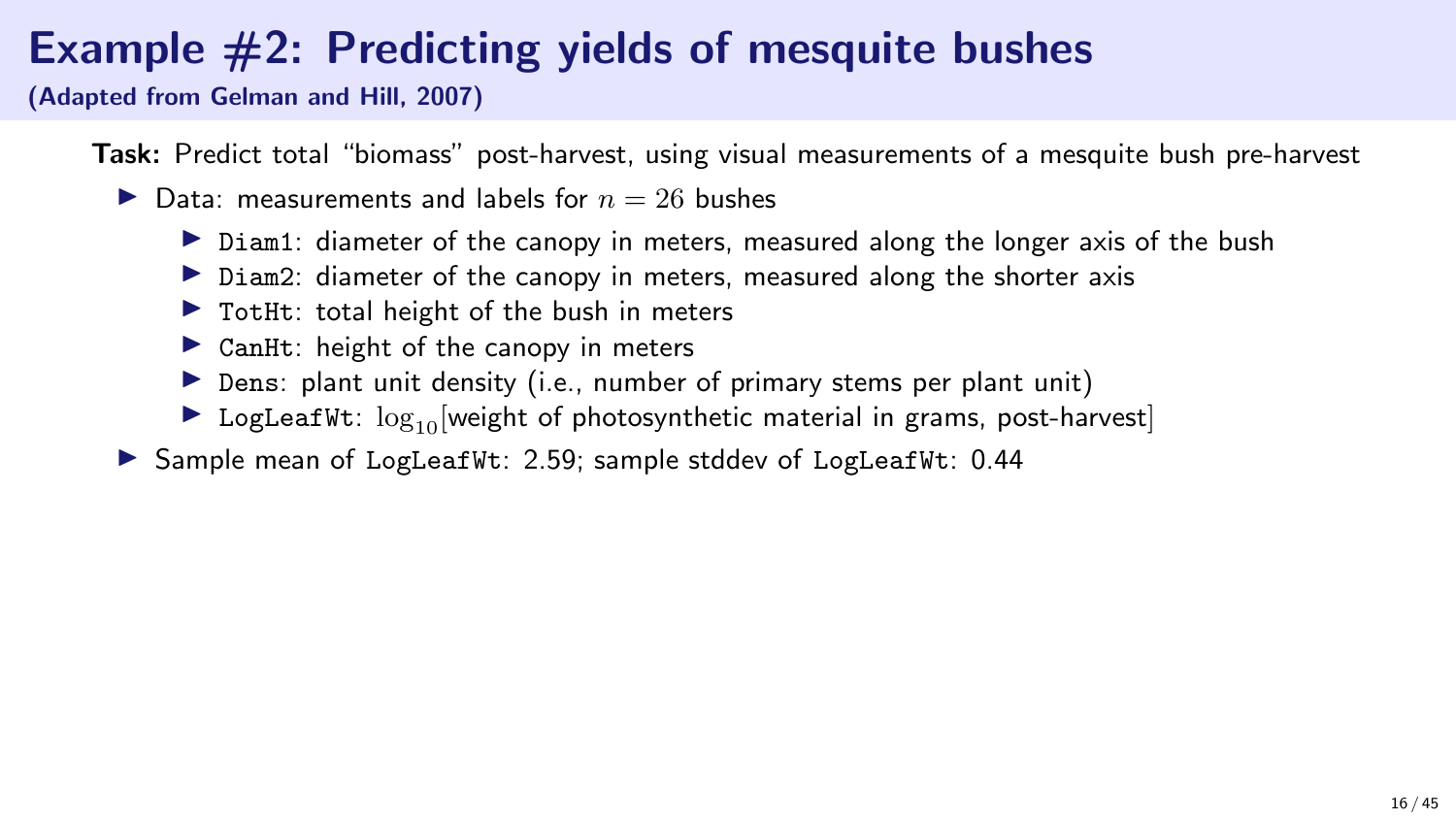### Example #2: Predicting yields of mesquite bushes

(Adapted from Gelman and Hill, 2007)

Task: Predict total "biomass" post-harvest, using visual measurements of a mesquite bush pre-harvest

- $\blacktriangleright$  Data: measurements and labels for  $n = 26$  bushes
	- $\triangleright$  Diam1: diameter of the canopy in meters, measured along the longer axis of the bush
	- ▶ Diam2: diameter of the canopy in meters, measured along the shorter axis
	- $\triangleright$  TotHt: total height of the bush in meters
	- $\triangleright$  CanHt: height of the canopy in meters
	- $\triangleright$  Dens: plant unit density (i.e., number of primary stems per plant unit)
	- $\triangleright$  LogLeafWt:  $\log_{10}$ [weight of photosynthetic material in grams, post-harvest]

▶ Sample mean of LogLeafWt: 2.59; sample stddev of LogLeafWt: 0.44

| Diam1  | Diam2  | TotHt  | CanHt | Dens | LogLeafWt |
|--------|--------|--------|-------|------|-----------|
| 2.80   | 1.70   | 1.70   | 1.20  |      | 2.58      |
| 1.30   | 0.95   | 1.35   | 0.95  |      | 2.43      |
| 2.40   | 1.30   | 1.50   | 0.90  |      | 2.51      |
| 2.40   | 2.40   | 1.60   | 1.10  | 3    | 2.84      |
| ٠      | ٠      | ٠      | ٠     | ٠    | ٠         |
| ٠<br>۰ | ٠<br>٠ | ٠<br>٠ |       |      | ٠         |

(One training example per row)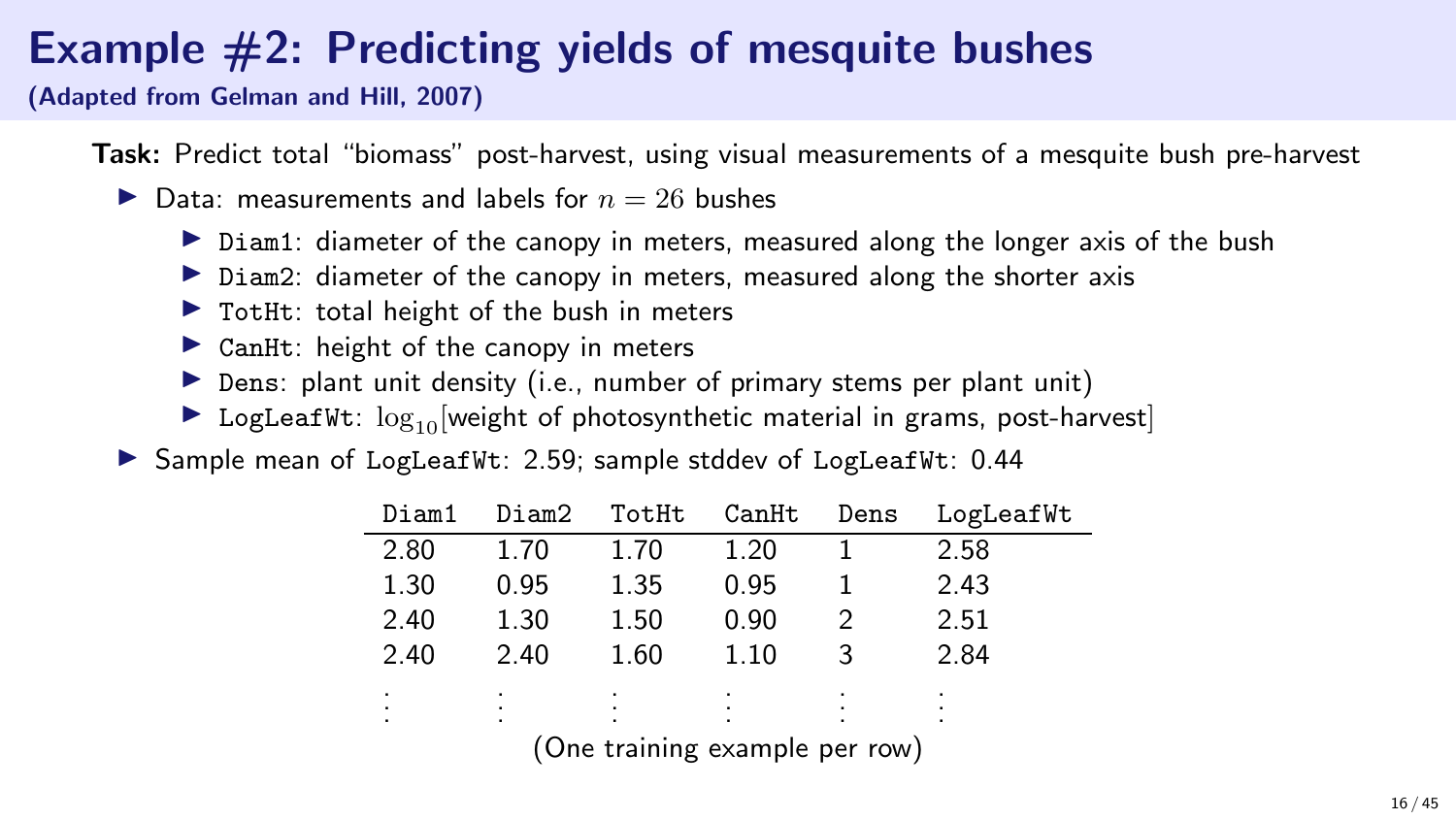Want: Affine function of (Diam1, Diam2, TotHt, CanHt, Dens) that minimizes SSE in predicting LogLeafWt over the 26 training examples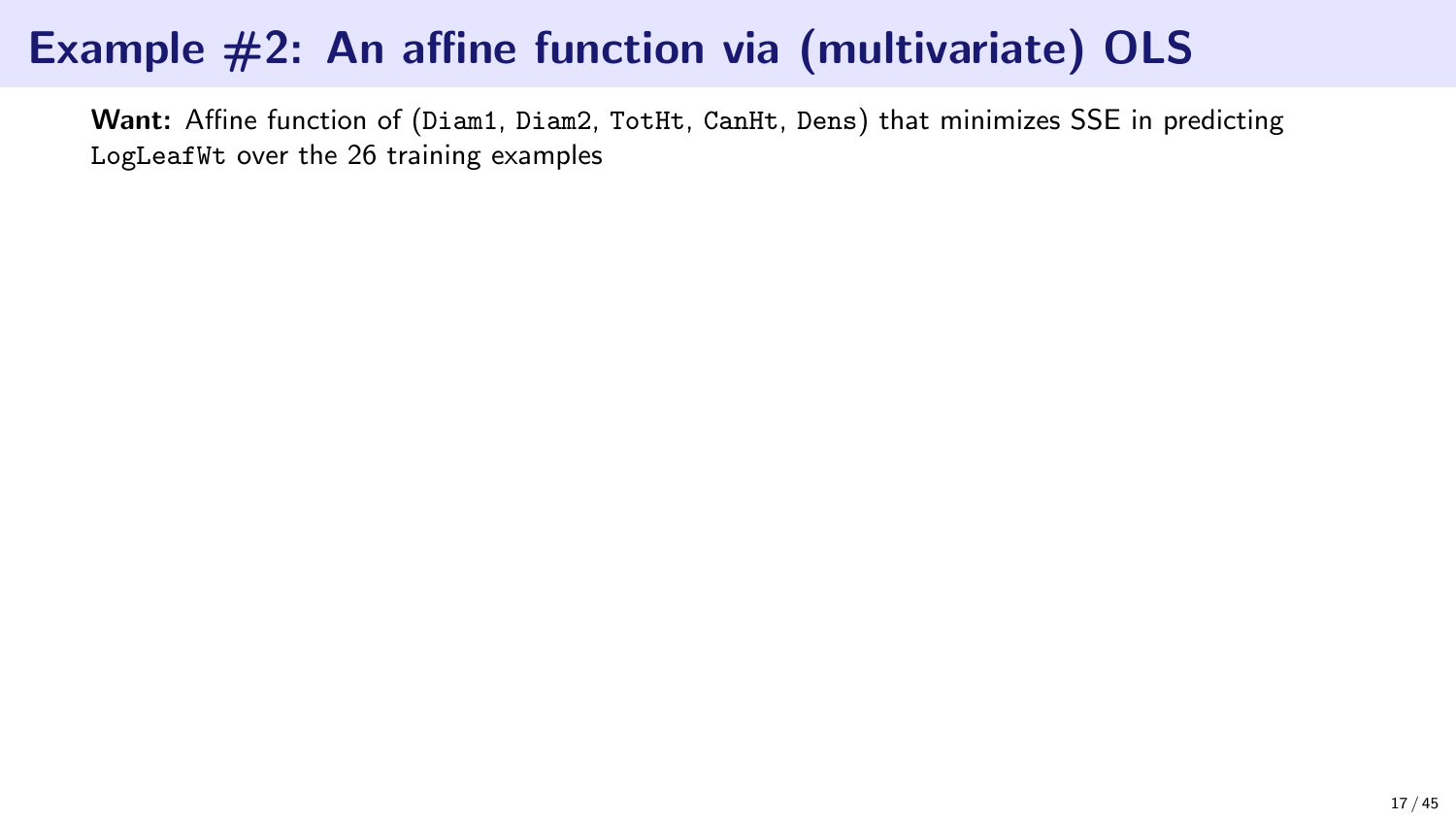Want: Affine function of (Diam1, Diam2, TotHt, CanHt, Dens) that minimizes SSE in predicting LogLeafWt over the 26 training examples

|                                 |  |                                                                                                                 |  |  | Diam1 Diam2 TotHt CanHt Dens const          LogLeafWt |
|---------------------------------|--|-----------------------------------------------------------------------------------------------------------------|--|--|-------------------------------------------------------|
|                                 |  | $\vec{x}_1 = (2.80 \quad 1.70 \quad 1.70 \quad 1.20 \quad 1 \quad 1 \quad 1)$ , $y_1 = 2.58$                    |  |  |                                                       |
|                                 |  | $\vec{x}_2 = (1.30 \t 0.95 \t 1.35 \t 0.95 \t 1 \t 1), y_2 = 2.43$                                              |  |  |                                                       |
|                                 |  | $\vec{x}_3 = (2.40 \quad 1.30 \quad 1.50 \quad 0.90 \quad 2 \quad 1 \quad ), \quad y_3 = 2.51$                  |  |  |                                                       |
|                                 |  | $\vec{x}_4 = (2.40 \quad 2.40 \quad 1.60 \quad 1.10 \quad 3 \quad 1 \quad )$ , $y_4 = 2.84$                     |  |  |                                                       |
|                                 |  | しまい しっぽうしゃ はいしゃはいしゃ はいしゃはい いばい いっしゃ はいしま                                                                        |  |  |                                                       |
| the contract of the contract of |  | the contract of the contract of the contract of the contract of the contract of the contract of the contract of |  |  |                                                       |

#### "data matrix" with constant feature appended to each feature vector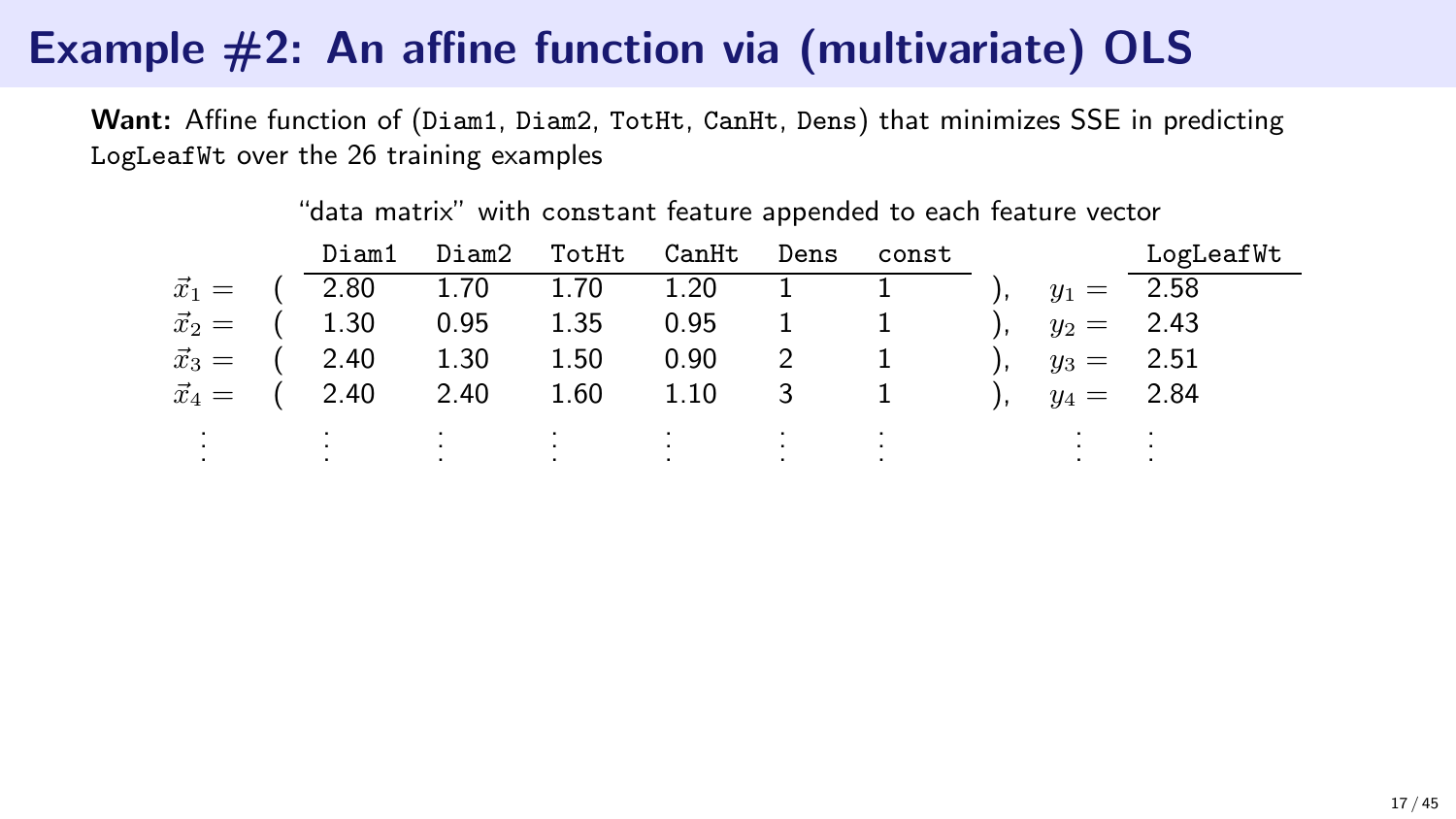Want: Affine function of (Diam1, Diam2, TotHt, CanHt, Dens) that minimizes SSE in predicting LogLeafWt over the 26 training examples

|  |                                                                                                |  |  |                                   | Diam1 Diam2 TotHt CanHt Dens const         LogLeafWt |
|--|------------------------------------------------------------------------------------------------|--|--|-----------------------------------|------------------------------------------------------|
|  | $\vec{x}_1 = (2.80 \quad 1.70 \quad 1.70 \quad 1.20 \quad 1 \quad 1)$ , $y_1 = 2.58$           |  |  |                                   |                                                      |
|  | $\vec{x}_2 = (1.30 \t 0.95 \t 1.35 \t 0.95 \t 1 \t 1), y_2 = 2.43$                             |  |  |                                   |                                                      |
|  | $\vec{x}_3 = (2.40 \quad 1.30 \quad 1.50 \quad 0.90 \quad 2 \quad 1 \quad ), \quad y_3 = 2.51$ |  |  |                                   |                                                      |
|  | $\vec{x}_4 = (2.40 \quad 2.40 \quad 1.60 \quad 1.10 \quad 3 \quad 1 \quad 0, \quad y_4 = 2.84$ |  |  |                                   |                                                      |
|  |                                                                                                |  |  |                                   |                                                      |
|  |                                                                                                |  |  | the control of the control of the |                                                      |

#### "data matrix" with constant feature appended to each feature vector

Form the normal equations in 6 variables  $(w_1, w_2, w_3, w_4, w_5, w_6)$ :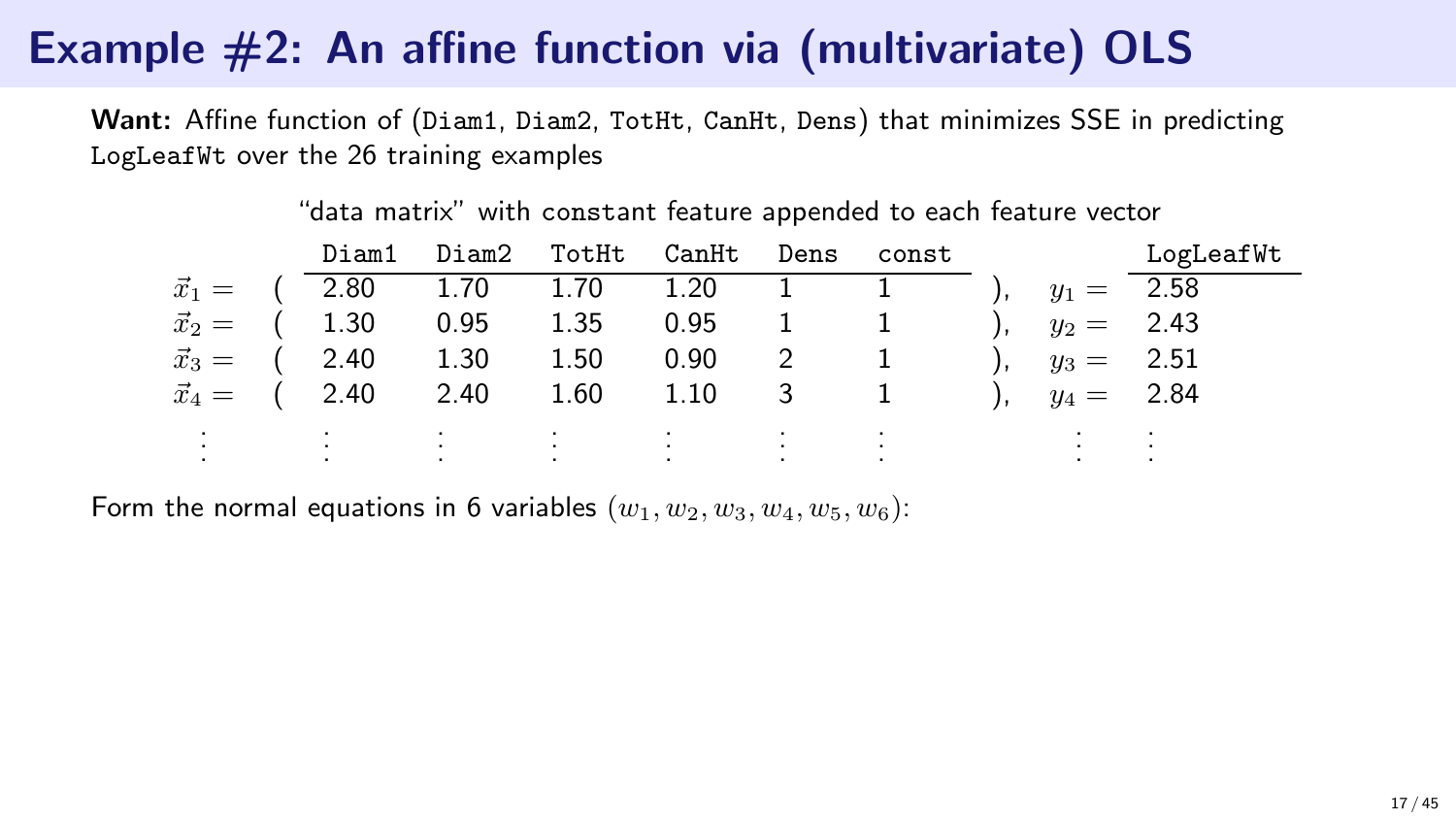Want: Affine function of (Diam1, Diam2, TotHt, CanHt, Dens) that minimizes SSE in predicting LogLeafWt over the 26 training examples

|  |                                                                                                |  |  |  | Diam1 Diam2 TotHt CanHt Dens const          LogLeafWt |
|--|------------------------------------------------------------------------------------------------|--|--|--|-------------------------------------------------------|
|  | $\vec{x}_1 = (2.80 \quad 1.70 \quad 1.70 \quad 1.20 \quad 1 \quad 1)$ , $y_1 = 2.58$           |  |  |  |                                                       |
|  | $\vec{x}_2 = (1.30 \t 0.95 \t 1.35 \t 0.95 \t 1 \t 1), y_2 = 2.43$                             |  |  |  |                                                       |
|  | $\vec{x}_3 = (2.40 \quad 1.30 \quad 1.50 \quad 0.90 \quad 2 \quad 1 \quad ), \quad y_3 = 2.51$ |  |  |  |                                                       |
|  | $\vec{x}_4 = (2.40 \quad 2.40 \quad 1.60 \quad 1.10 \quad 3 \quad 1 \quad 0, \quad y_4 = 2.84$ |  |  |  |                                                       |
|  |                                                                                                |  |  |  |                                                       |
|  |                                                                                                |  |  |  |                                                       |

#### "data matrix" with constant feature appended to each feature vector

Form the normal equations in 6 variables  $(w_1, w_2, w_3, w_4, w_5, w_6)$ :

|  | $58.600w_1 + 42.2800w_2 + 40.2500w_3 + 30.9500w_4 + 44.00w_5 + 26.00w_6 = 67.4288$      |  |  |  |  |  |
|--|-----------------------------------------------------------------------------------------|--|--|--|--|--|
|  | $160.360w_1 + 117.7840w_2 + 101.0250w_3 + 78.2350w_4 + 128.50w_5 + 58.60w_6 = 162.4314$ |  |  |  |  |  |
|  | $117.784w_1 + 90.5344w_2 + 74.9195w_3 + 58.2755w_4 + 95.38w_5 + 42.28w_6 = 118.9825$    |  |  |  |  |  |
|  | $101.025w_1 + 74.9195w_2 + 68.2775w_3 + 52.7375w_4 + 81.20w_5 + 40.25w_6 = 109.0527$    |  |  |  |  |  |
|  | $78.235w_1 + 58.2755w_2 + 52.7375w_3 + 41.2675w_4 + 63.70w_5 + 30.95w_6 = 84.0794$      |  |  |  |  |  |
|  | $128.500w_1 + 95.3800w_2 + 81.2000w_3 + 63.7000w_4 + 140.00w_5 + 44.00w_6 = 124.4754$   |  |  |  |  |  |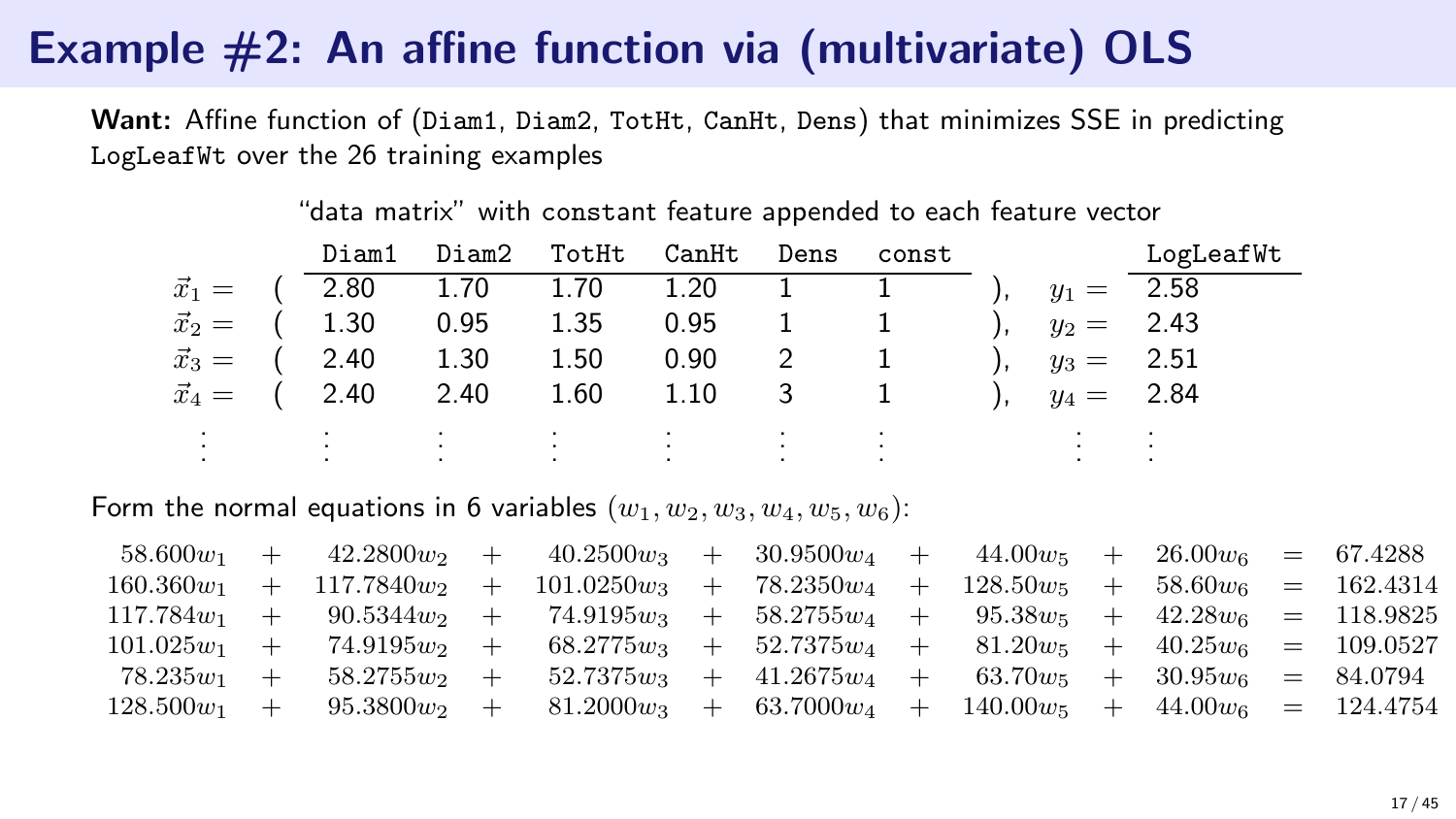Want: Affine function of (Diam1, Diam2, TotHt, CanHt, Dens) that minimizes SSE in predicting LogLeafWt over the 26 training examples

|  |                                                                                                |  |  |  | Diam1 Diam2 TotHt CanHt Dens const          LogLeafWt |
|--|------------------------------------------------------------------------------------------------|--|--|--|-------------------------------------------------------|
|  | $\vec{x}_1 = (2.80 \quad 1.70 \quad 1.70 \quad 1.20 \quad 1 \quad 1)$ , $y_1 = 2.58$           |  |  |  |                                                       |
|  | $\vec{x}_2 = (1.30 \t 0.95 \t 1.35 \t 0.95 \t 1 \t 1), y_2 = 2.43$                             |  |  |  |                                                       |
|  | $\vec{x}_3 = (2.40 \quad 1.30 \quad 1.50 \quad 0.90 \quad 2 \quad 1 \quad ), \quad y_3 = 2.51$ |  |  |  |                                                       |
|  | $\vec{x}_4 = (2.40 \quad 2.40 \quad 1.60 \quad 1.10 \quad 3 \quad 1 \quad 0, \quad y_4 = 2.84$ |  |  |  |                                                       |
|  |                                                                                                |  |  |  |                                                       |
|  |                                                                                                |  |  |  |                                                       |

#### "data matrix" with constant feature appended to each feature vector

Form the normal equations in 6 variables  $(w_1, w_2, w_3, w_4, w_5, w_6)$ :

|  | $58.600w_1 + 42.2800w_2 + 40.2500w_3 + 30.9500w_4 + 44.00w_5 + 26.00w_6 = 67.4288$      |  |  |  |  |  |
|--|-----------------------------------------------------------------------------------------|--|--|--|--|--|
|  | $160.360w_1 + 117.7840w_2 + 101.0250w_3 + 78.2350w_4 + 128.50w_5 + 58.60w_6 = 162.4314$ |  |  |  |  |  |
|  | $117.784w_1 + 90.5344w_2 + 74.9195w_3 + 58.2755w_4 + 95.38w_5 + 42.28w_6 = 118.9825$    |  |  |  |  |  |
|  | $101.025w_1 + 74.9195w_2 + 68.2775w_3 + 52.7375w_4 + 81.20w_5 + 40.25w_6 = 109.0527$    |  |  |  |  |  |
|  | $78.235w_1 + 58.2755w_2 + 52.7375w_3 + 41.2675w_4 + 63.70w_5 + 30.95w_6 = 84.0794$      |  |  |  |  |  |
|  | $128.500w_1 + 95.3800w_2 + 81.2000w_3 + 63.7000w_4 + 140.00w_5 + 44.00w_6 = 124.4754$   |  |  |  |  |  |

Solve! Solution is (0.1627, 0.1552, 0.3414, −0.0008, −0.0391, 1.513)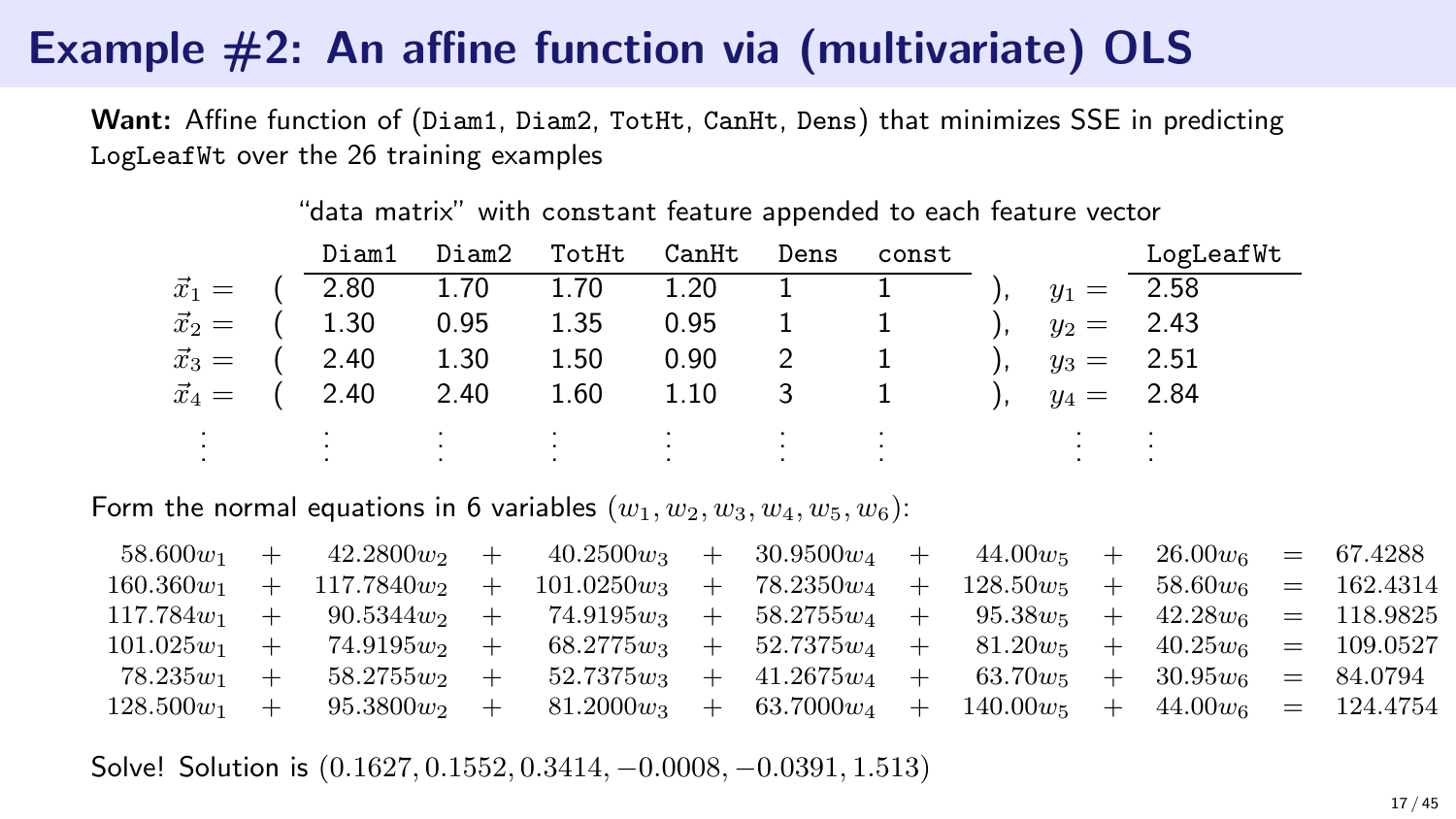Solution to normal equations: (0.1627, 0.1552, 0.3414, −0.0008, −0.0391, 1.513)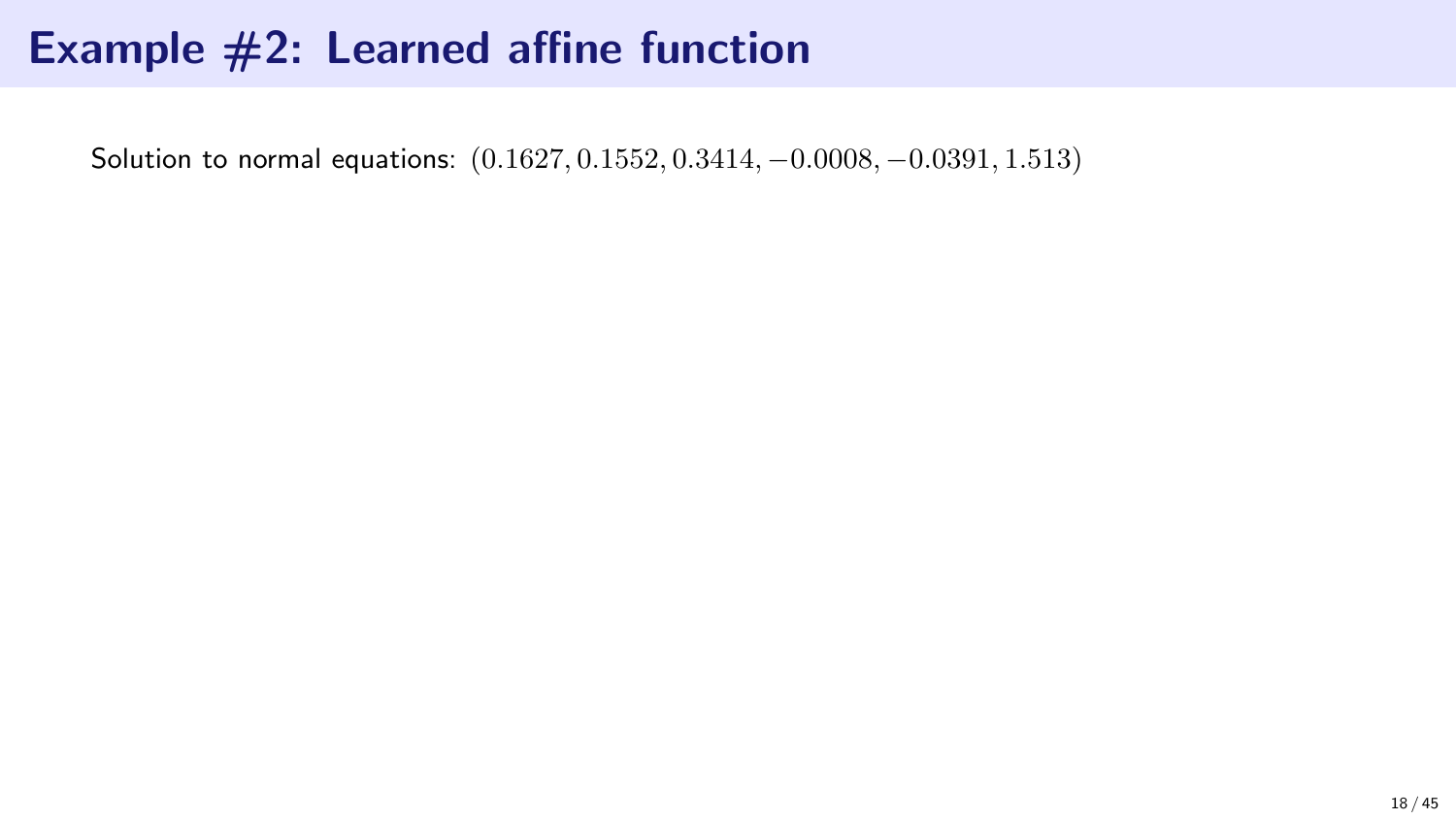Solution to normal equations: (0.1627, 0.1552, 0.3414, −0.0008, −0.0391, 1.513)

Learned affine function:

```
f_{ols}(Diam1,Diam2,TotHt,CanHt,Dens) =
```
 $0.1627 \times$  Diam1 +  $0.1552 \times$  Diam2 +  $0.3414 \times$  TotHt  $-$  0.0008  $\times$  CanHt  $-$  0.0391  $\times$  Dens + 1.513

(Recall: sample mean  $\overline{\text{LogLeafWt}} = 2.59$  is best constant predictor)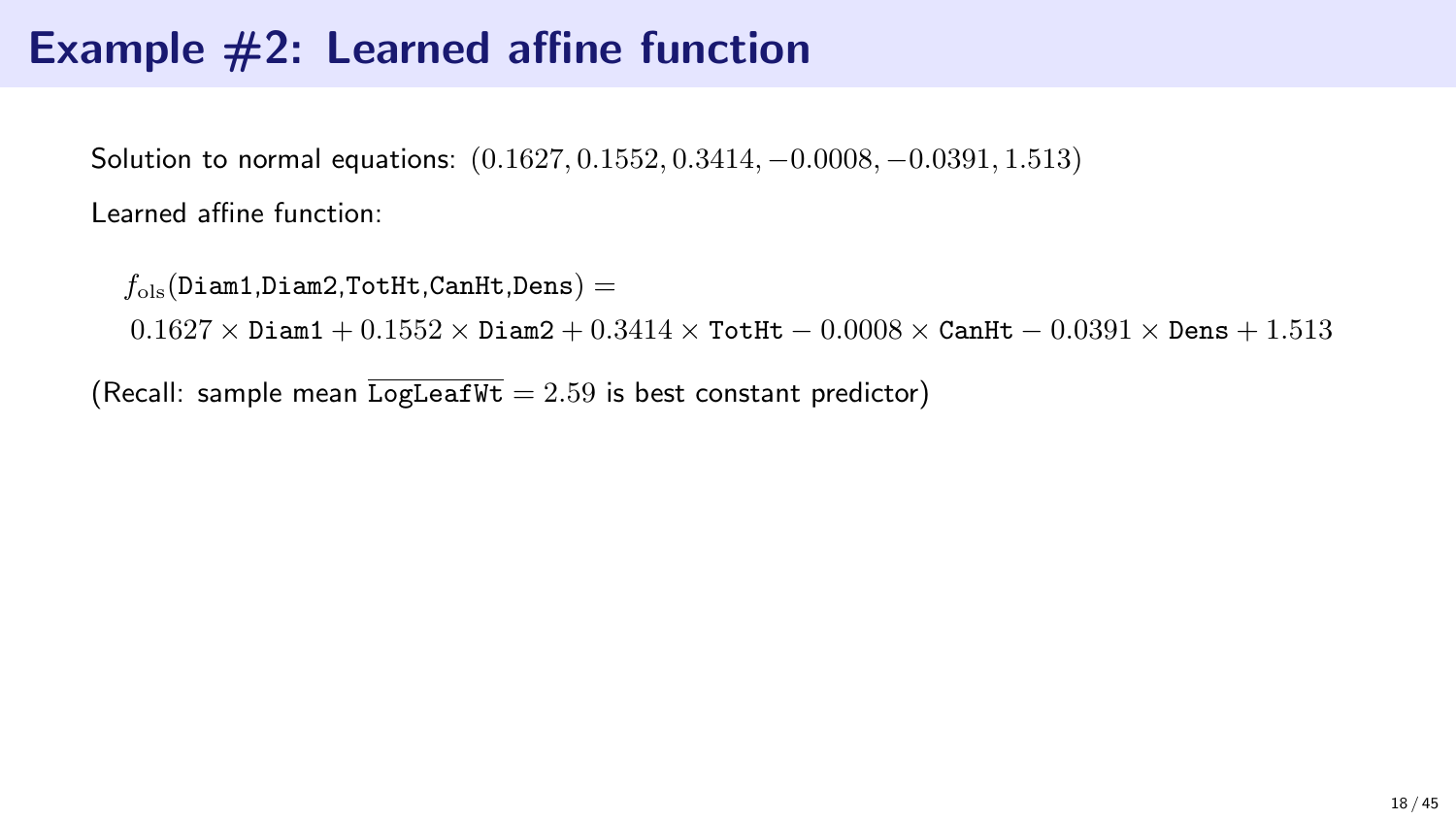Solution to normal equations: (0.1627, 0.1552, 0.3414, −0.0008, −0.0391, 1.513)

Learned affine function:

 $f_{\text{ols}}(\text{Diam1},\text{Diam2},\text{Totht},\text{CanHt},\text{Dens}) =$ 

 $0.1627 \times$  Diam1 +  $0.1552 \times$  Diam2 +  $0.3414 \times$  TotHt  $-$  0.0008  $\times$  CanHt  $-$  0.0391  $\times$  Dens + 1.513

(Recall: sample mean  $\overline{\text{LogLeafWt}} = 2.59$  is best constant predictor)

Training RMSE of  $f_{\text{ols}}$ : 0.168 Training RMSE of LogLeafWt: 0.44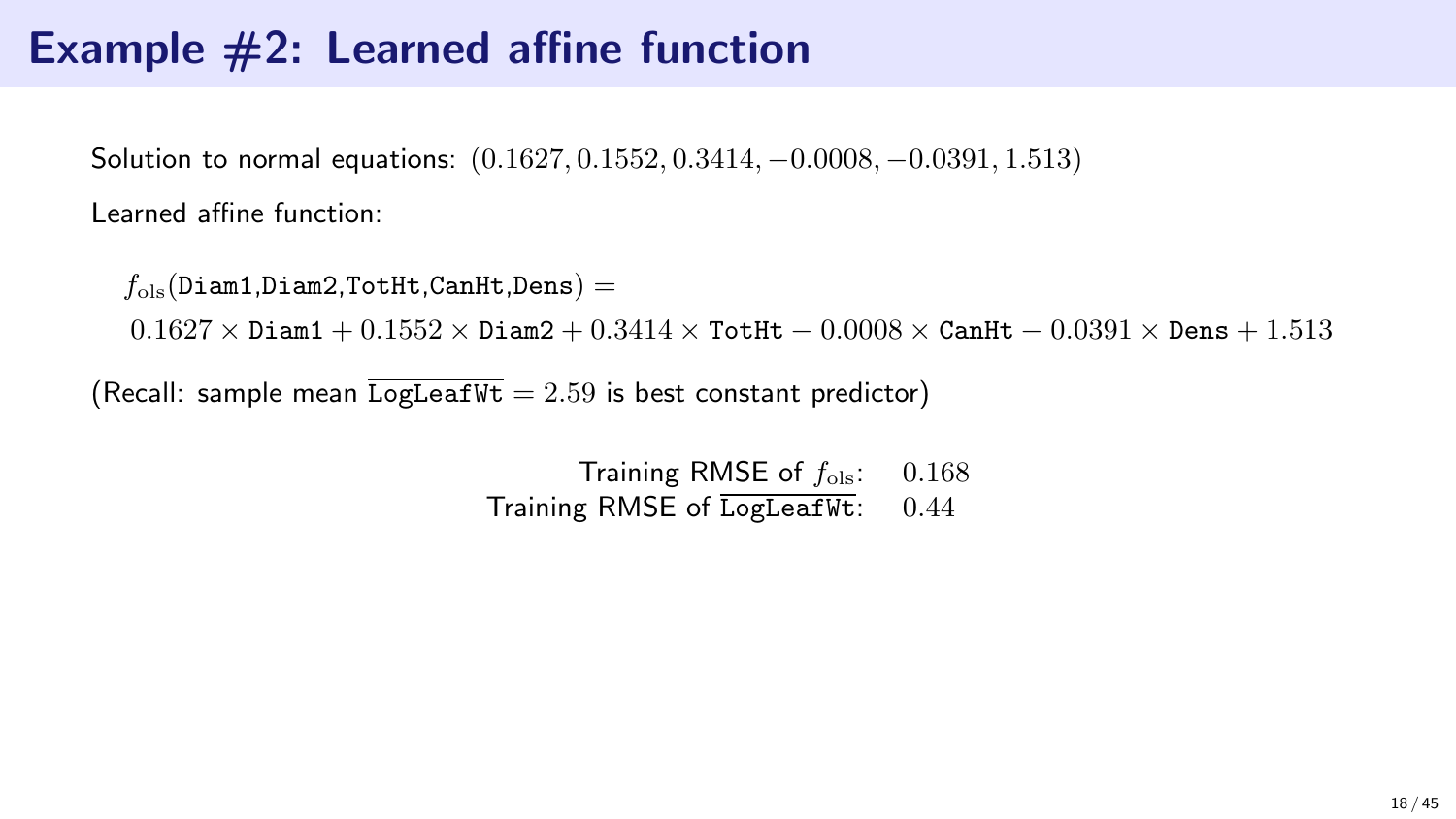Solution to normal equations: (0.1627, 0.1552, 0.3414, −0.0008, −0.0391, 1.513)

Learned affine function:

 $f_{\text{ols}}(\text{Diam1},\text{Diam2},\text{Totht},\text{CanHt},\text{Dens}) =$ 

 $0.1627 \times$  Diam1 +  $0.1552 \times$  Diam2 +  $0.3414 \times$  TotHt  $-$  0.0008  $\times$  CanHt  $-$  0.0391  $\times$  Dens + 1.513

(Recall: sample mean  $\overline{\text{LogLeafWt}} = 2.59$  is best constant predictor)

Training RMSE of  $f_{\text{ols}}$ : 0.168 Training RMSE of LogLeafWt: 0.44

We have 20 additional test examples ...

Test RMSE of  $f_{\text{ols}}$ : 0.203 Test RMSE of LogLeafWt: 0.32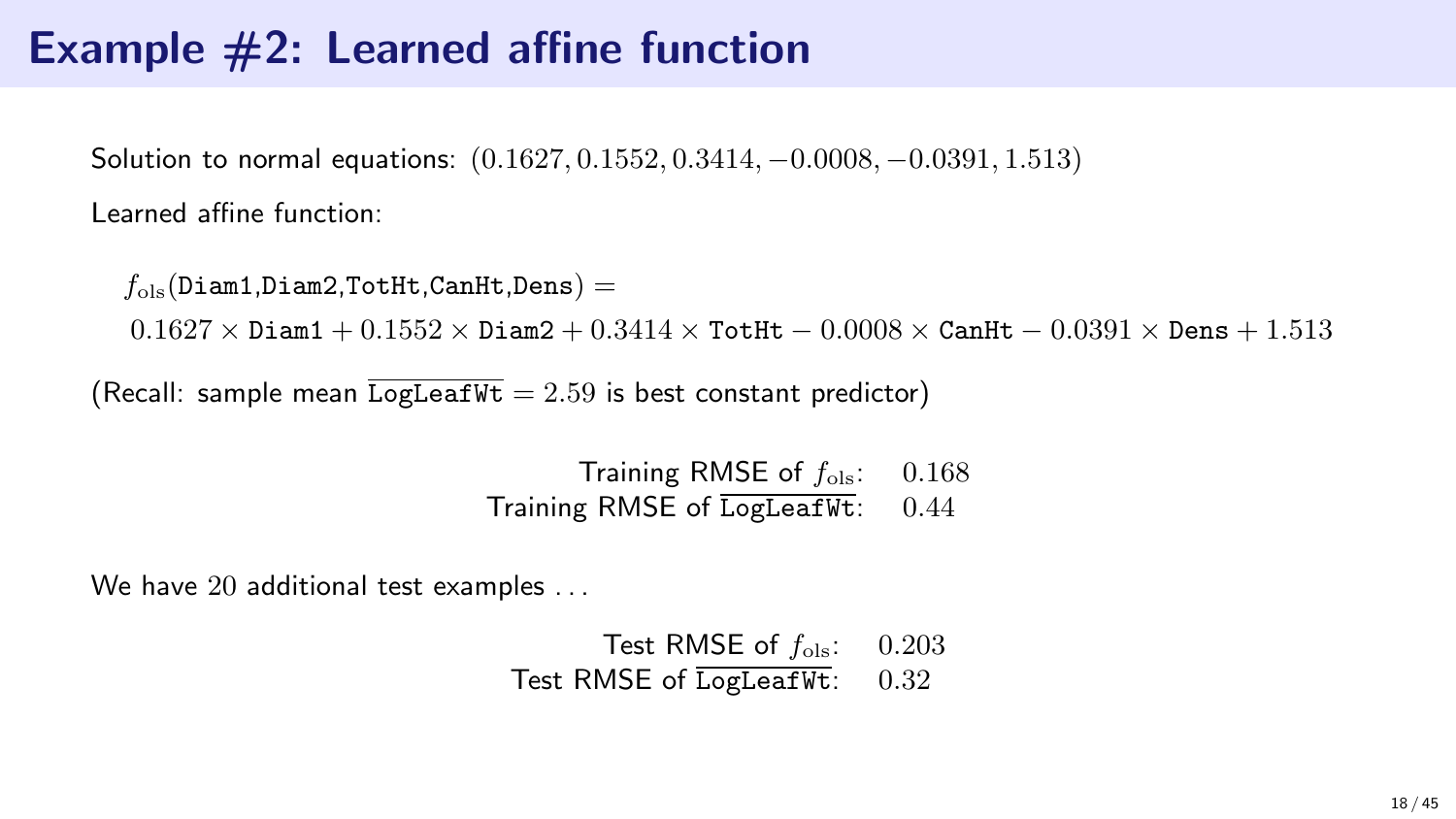- ▶ Restricting attention to linear functions allows us to very precisely characterize the minimizer of SSE training objective via normal equations
- ▶ Problem of minimizing SSE objective reduces to problem of solving linear equations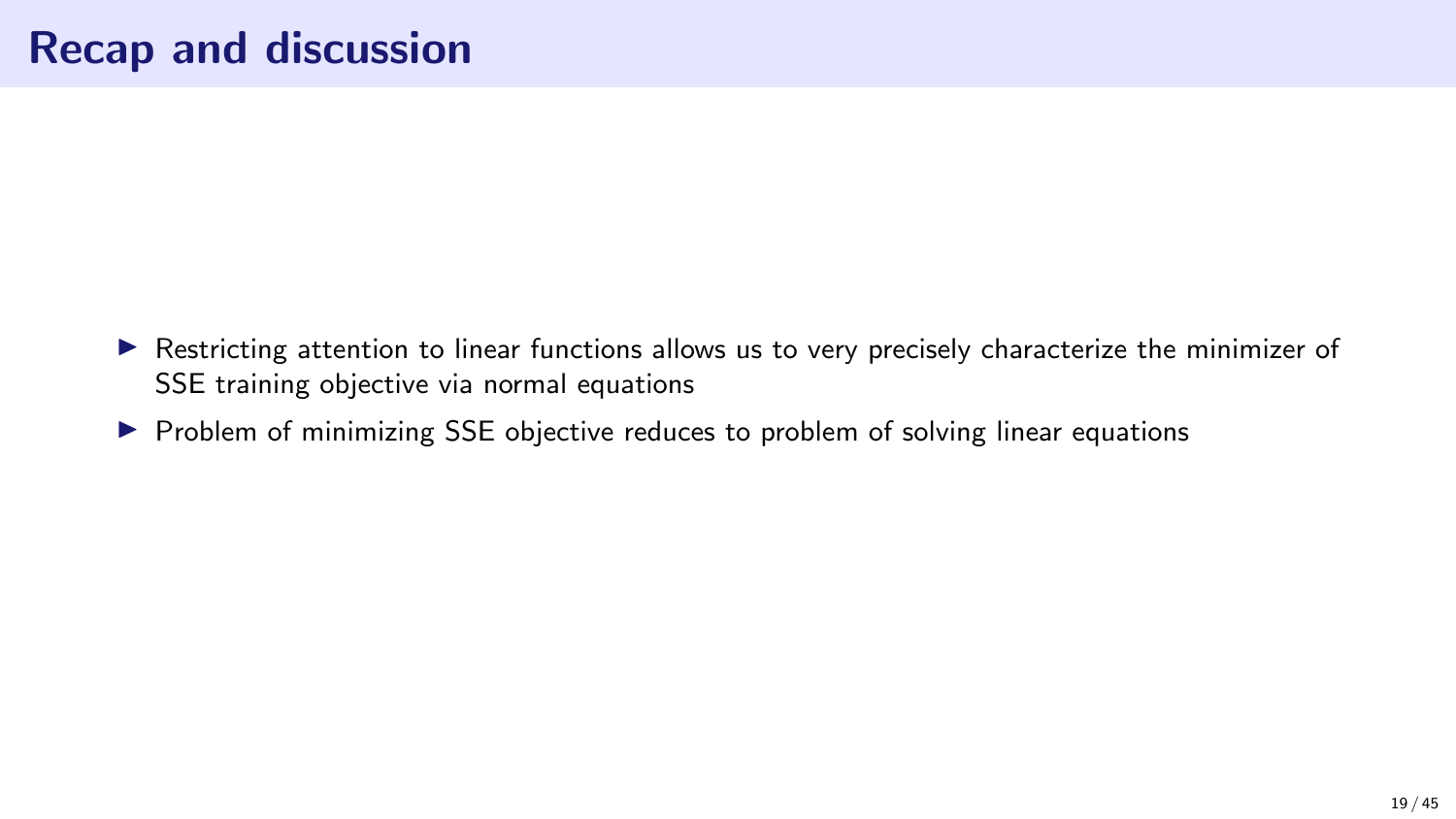Features for Linear Regression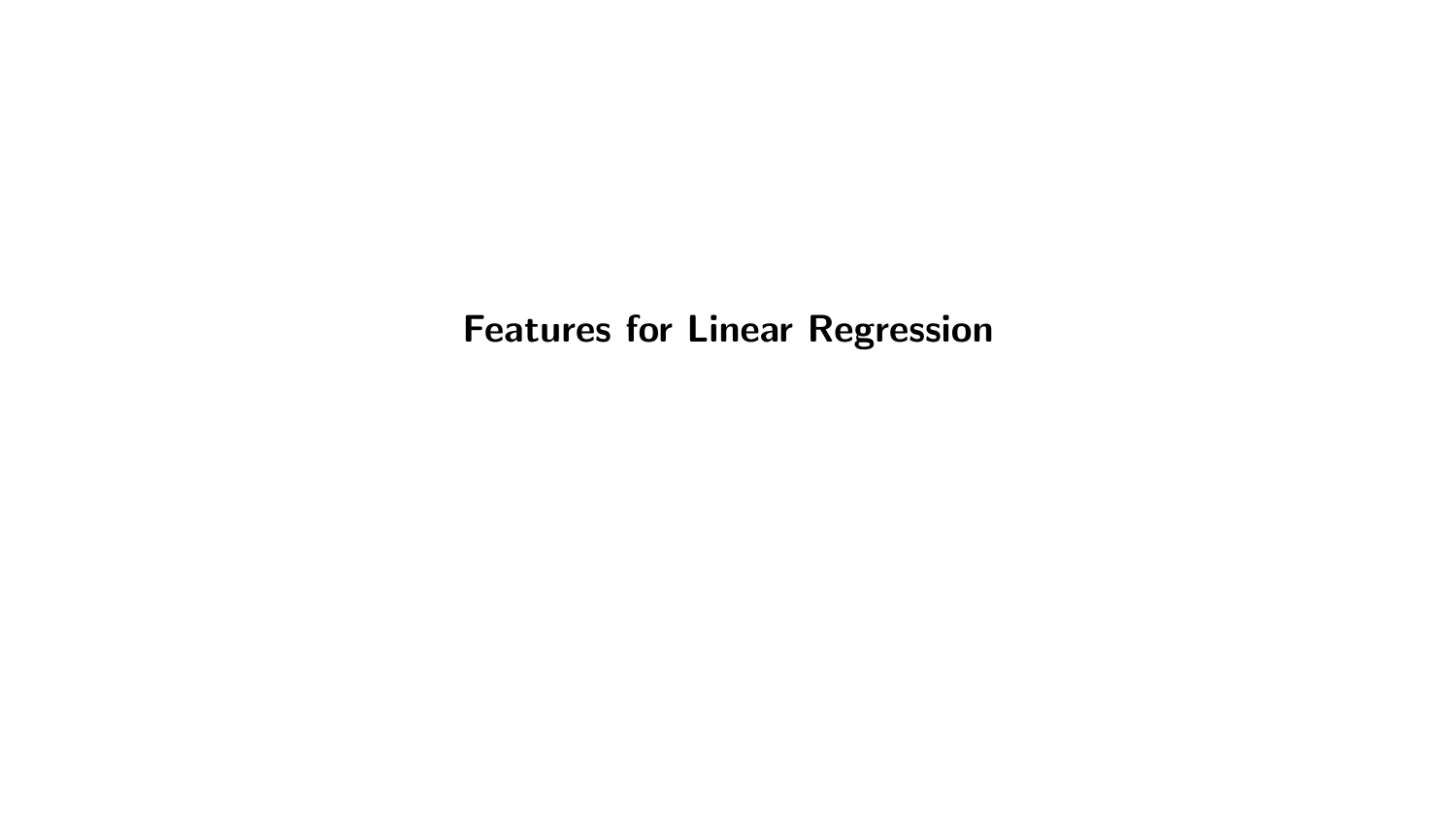## Feature engineering

Feature engineering: Deciding what to include in feature vector  $\vec{x}$  (as numerical features)

Example: College GPA prediction

- ▶ Include HS GPA?
- ▶ Include SAT Score?
- $\blacktriangleright$  Include dummy variables (e.g.,  $1$ {Major = Physics})?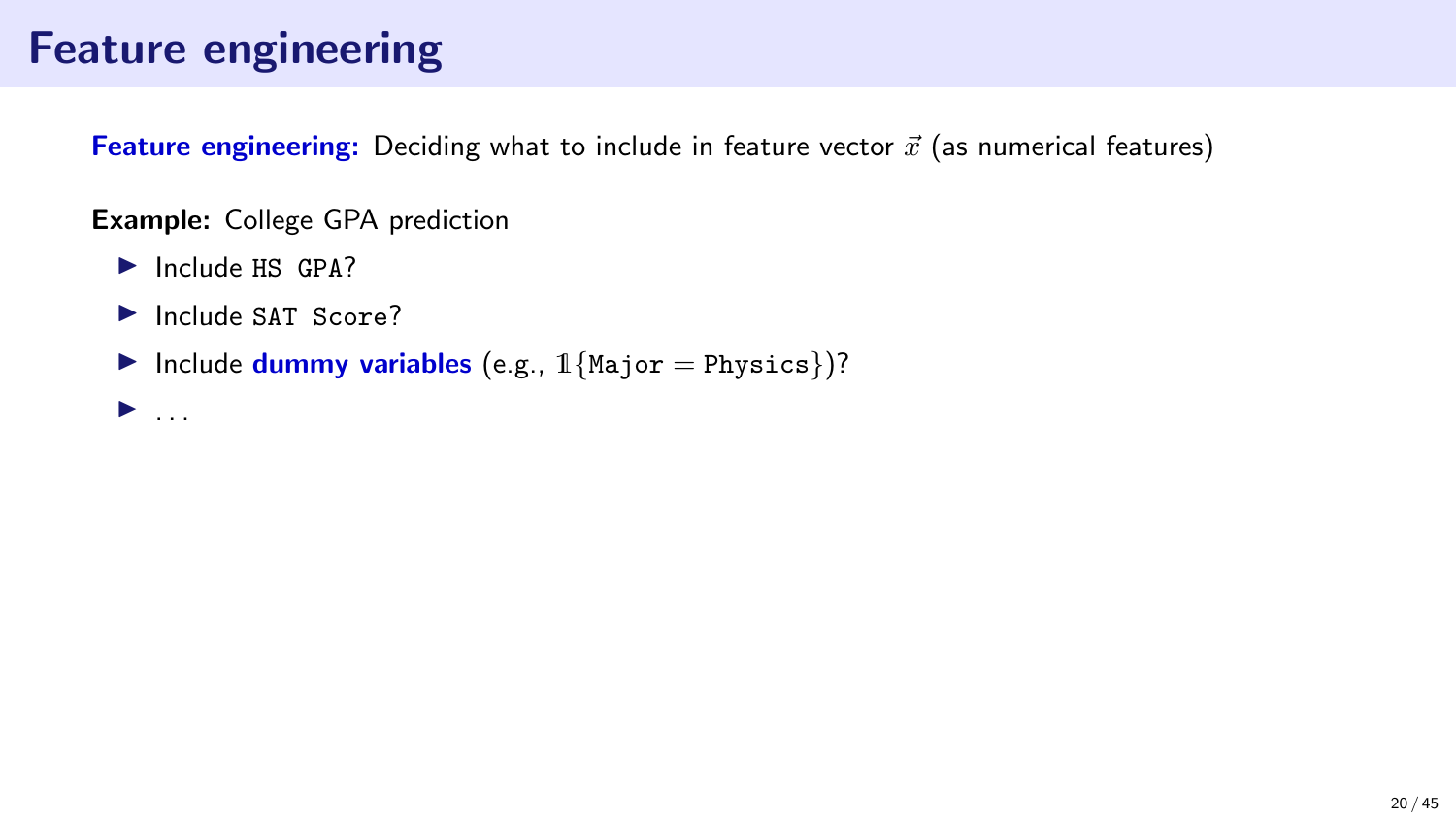## Feature engineering

**Feature engineering:** Deciding what to include in feature vector  $\vec{x}$  (as numerical features)

Example: College GPA prediction

- ▶ Include HS GPA?
- ▶ Include SAT Score?
- $\blacktriangleright$  Include dummy variables (e.g.,  $1$ {Major = Physics})?

 $\blacktriangleright$  . . . .

This requires some thought!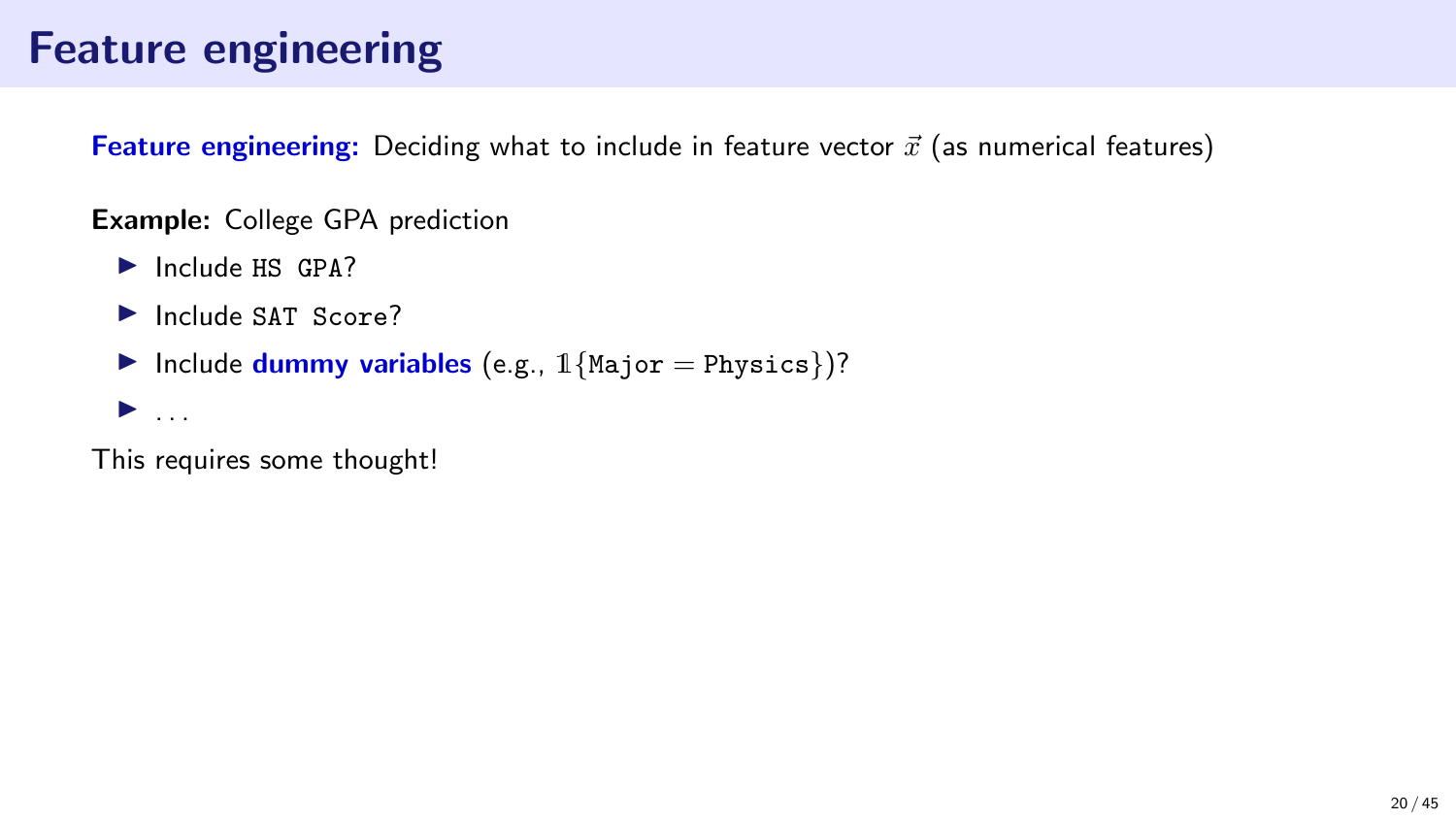## Feature engineering

**Feature engineering:** Deciding what to include in feature vector  $\vec{x}$  (as numerical features)

Example: College GPA prediction

- ▶ Include HS GP4?
- ▶ Include SAT Score?
- $\blacktriangleright$  Include dummy variables (e.g.,  $1$ {Major = Physics})?

 $\blacktriangleright$  ...

This requires some thought!

Some recommendations (Gelman and Hill, 2007):

- 1. "Include all input variables that, for substantive reasons, might be expected to be important in predicting the outcome"
- 2. "It is not always necessary to include these inputs as separate [features]—for example, sometimes several inputs can be averaged or summed to create a 'total score' that can be used as a single [feature] in the model"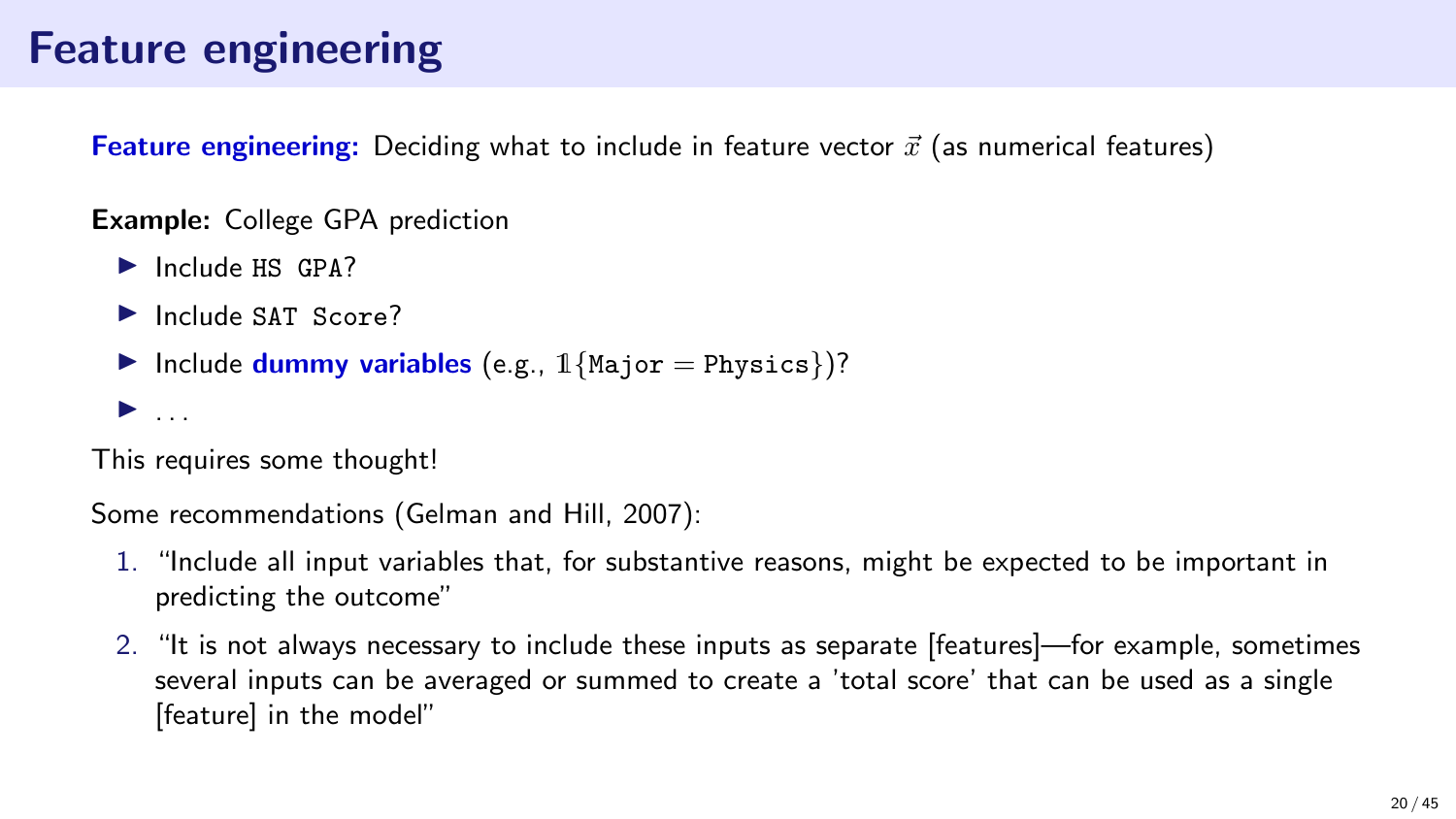Task: Predict LogLeafWt from Diam1, Diam2, TotHt, CanHt, Dens.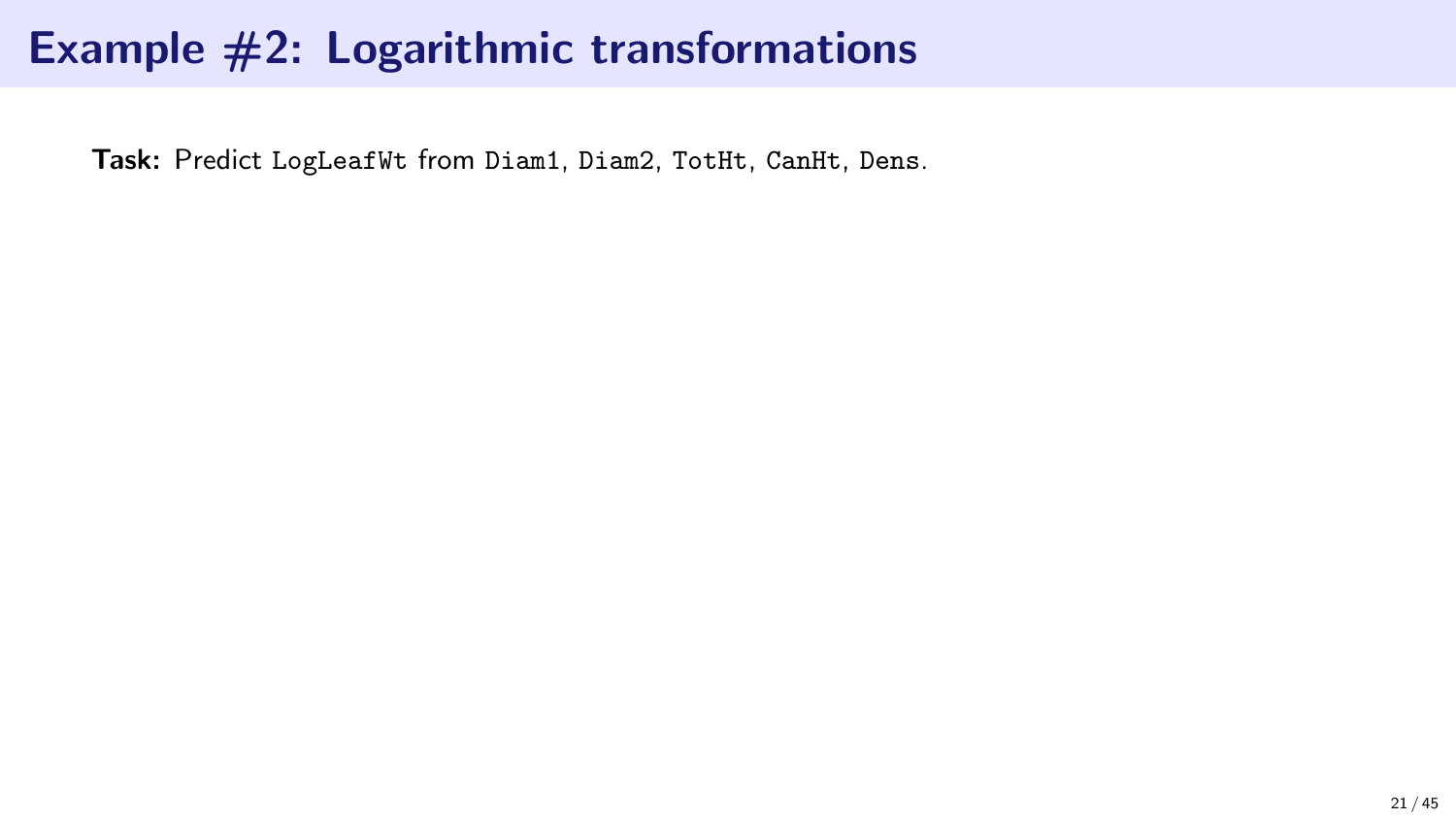Task: Predict LogLeafWt from Diam1, Diam2, TotHt, CanHt, Dens.

 $\triangleright$  10<sup>LogLeafWt</sup> is a "weight", which may be proportional to some "volume"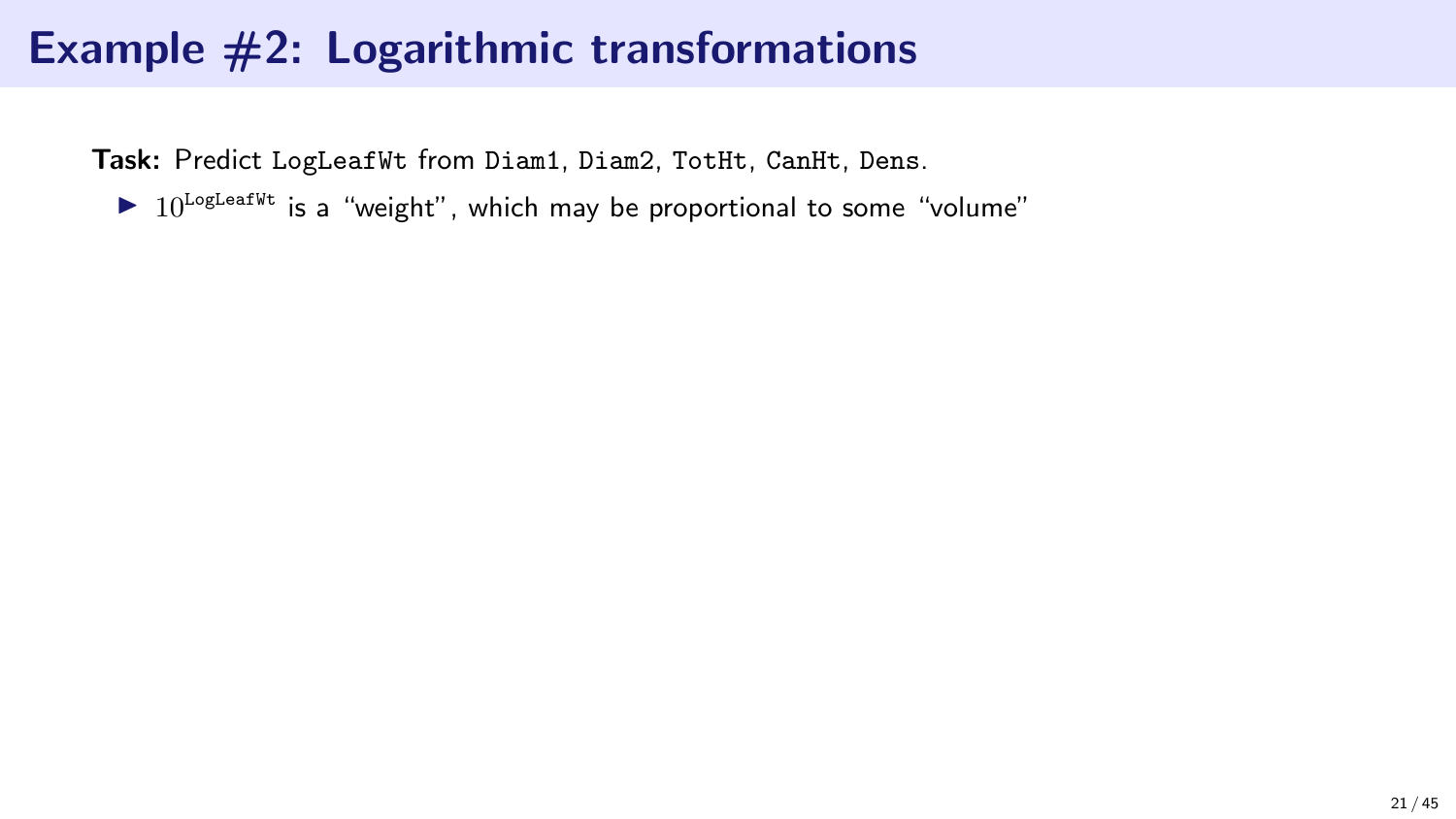Task: Predict LogLeafWt from Diam1, Diam2, TotHt, CanHt, Dens.

- $\triangleright$  10<sup>LogLeafWt</sup> is a "weight", which may be proportional to some "volume"
- ▶ Product Diam1  $\times$  Diam2  $\times$  TotHt can be regarded as a "volume"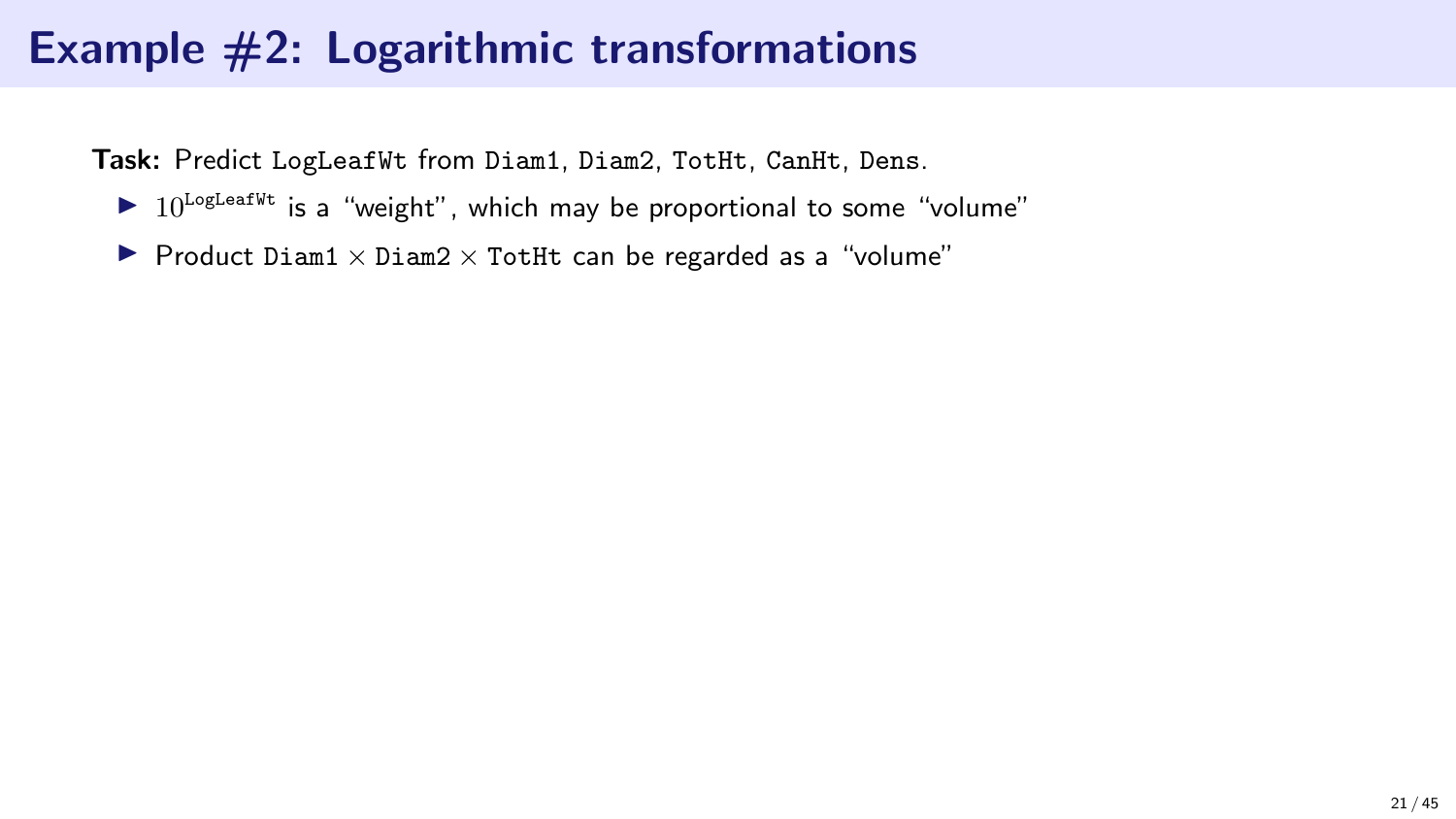Task: Predict LogLeafWt from Diam1, Diam2, TotHt, CanHt, Dens.

- $\triangleright$  10<sup>LogLeafWt</sup> is a "weight", which may be proportional to some "volume"
- ▶ Product Diam1  $\times$  Diam2  $\times$  TotHt can be regarded as a "volume"
- ▶ Perhaps

 $10^{\text{LogLeafWt}} \approx C \times \text{Diam1} \times \text{Diam2} \times \text{TotHt}$ ?

After taking  $log_{10}$  of both sides, this reads as

LogLeafWt  $\approx \log_{10}(C) + \log_{10}(Diam1) + \log_{10}(Diam2) + \log_{10}(TotHit)$ ?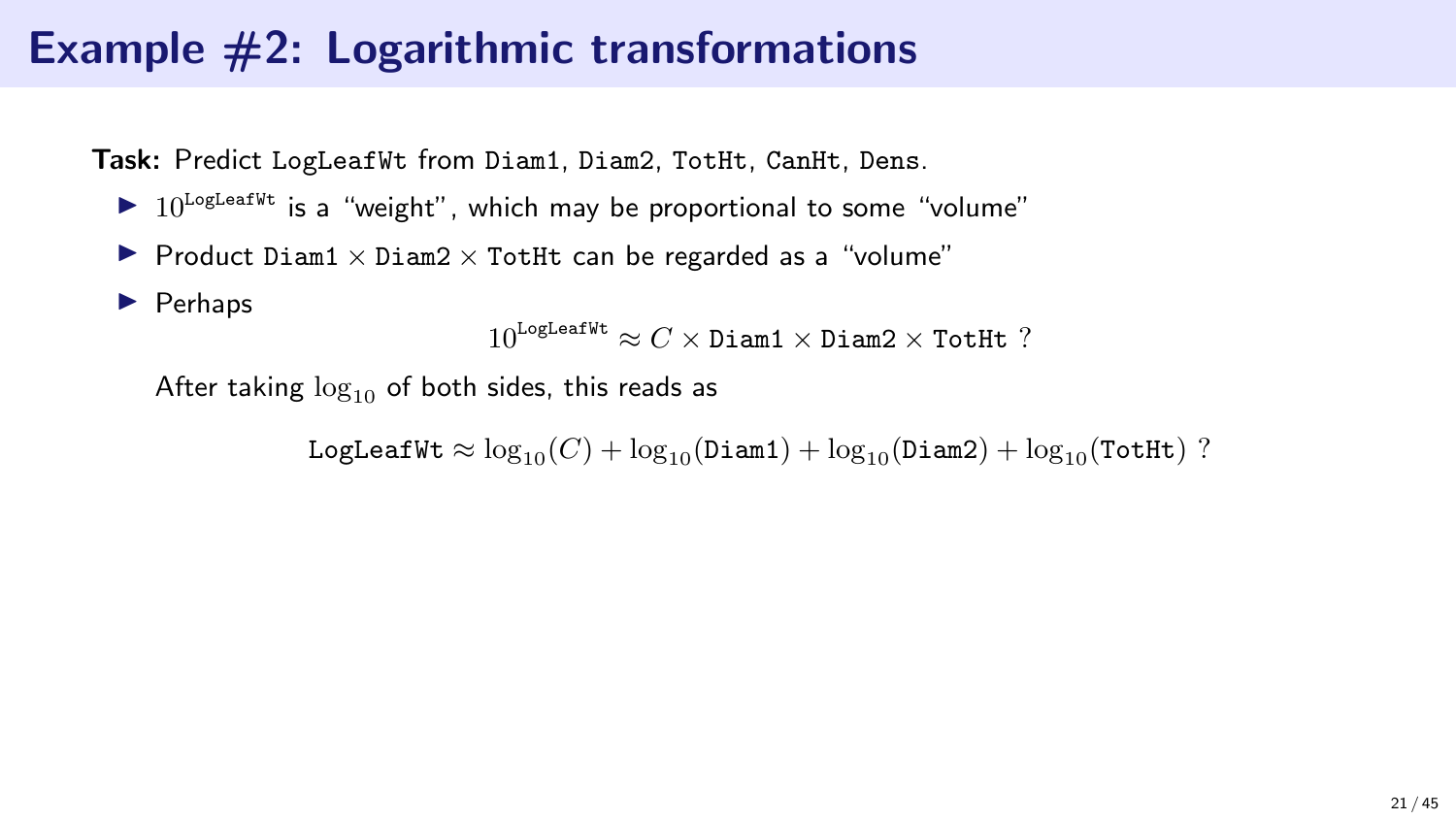Task: Predict LogLeafWt from Diam1, Diam2, TotHt, CanHt, Dens.

- $\triangleright$  10<sup>LogLeafWt</sup> is a "weight", which may be proportional to some "volume"
- ▶ Product Diam1  $\times$  Diam2  $\times$  TotHt can be regarded as a "volume"
- ▶ Perhaps

 $10^{\text{LogLeafWt}} \approx C \times \text{Diam1} \times \text{Diam2} \times \text{TotHt}$ ?

After taking  $log_{10}$  of both sides, this reads as

LogLeafWt  $\approx \log_{10}(C) + \log_{10}(Diam1) + \log_{10}(Diam2) + \log_{10}(TotHit)$ ?

Many different ways to use this!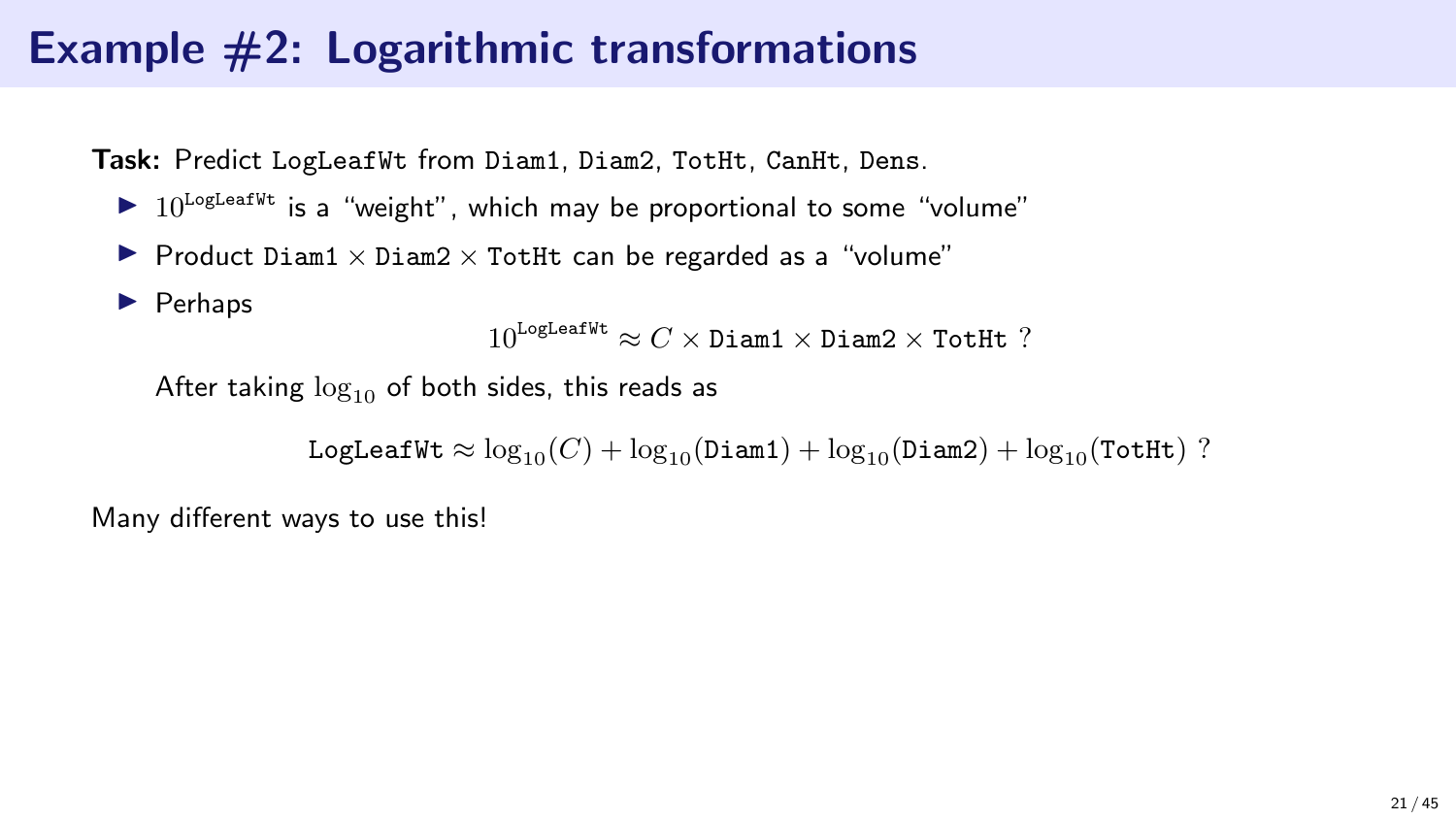Task: Predict LogLeafWt from Diam1, Diam2, TotHt, CanHt, Dens.

- $\triangleright$  10<sup>LogLeafWt</sup> is a "weight", which may be proportional to some "volume"
- ▶ Product Diam1  $\times$  Diam2  $\times$  TotHt can be regarded as a "volume"
- ▶ Perhaps

 $10^{\text{LogLeafWt}} \approx C \times \text{Diam1} \times \text{Diam2} \times \text{TotHt}$  ?

After taking  $log_{10}$  of both sides, this reads as

LogLeafWt  $\approx \log_{10}(C) + \log_{10}(Diam1) + \log_{10}(Diam2) + \log_{10}(TotHit)$ ?

Many different ways to use this!

▶ Option 1: Learn affine function of  $\log_{10}(Diam1)$ ,  $\log_{10}(Diam2)$ ,  $\log_{10}(TotHit)$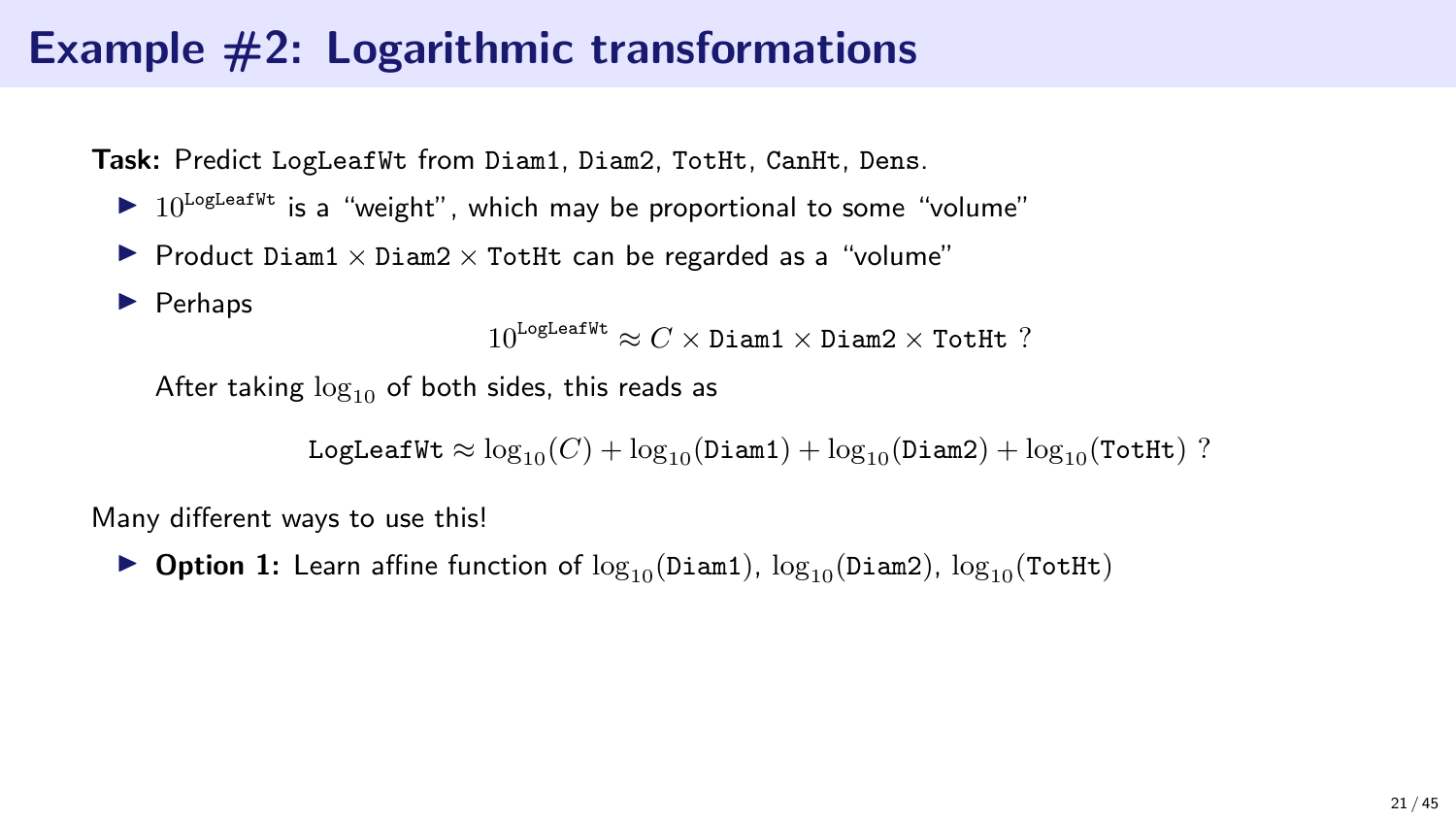Task: Predict LogLeafWt from Diam1, Diam2, TotHt, CanHt, Dens.

- $\triangleright$  10<sup>LogLeafWt</sup> is a "weight", which may be proportional to some "volume"
- ▶ Product Diam1  $\times$  Diam2  $\times$  TotHt can be regarded as a "volume"
- ▶ Perhaps

 $\blacktriangleright$  ...

 $10^{\text{LogLeafWt}} \approx C \times \text{Diam1} \times \text{Diam2} \times \text{TotHt}$  ?

After taking  $log_{10}$  of both sides, this reads as

LogLeafWt  $\approx \log_{10}(C) + \log_{10}(Diam1) + \log_{10}(Diam2) + \log_{10}(TotHit)$ ?

Many different ways to use this!

- ▶ Option 1: Learn affine function of  $\log_{10}(Diam1)$ ,  $\log_{10}(Diam2)$ ,  $\log_{10}(TotHit)$
- ▶ Option 2: Learn affine function of  $\log_{10}(Diam1) + \log_{10}(Diam2) + \log_{10}(TotHit)$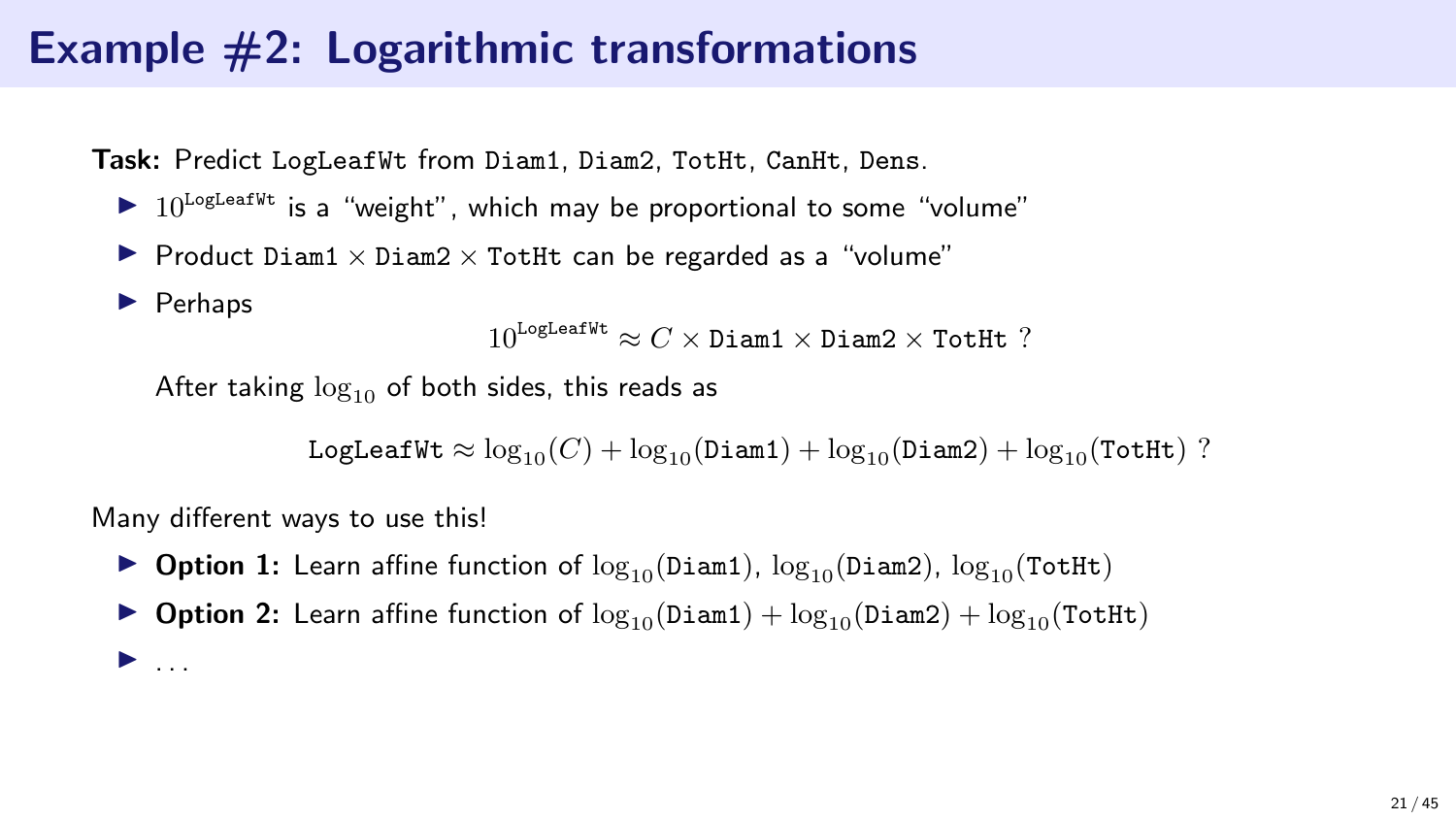Task: Predict LogLeafWt from Diam1, Diam2, TotHt, CanHt, Dens.

- $\triangleright$  10<sup>LogLeafWt</sup> is a "weight", which may be proportional to some "volume"
- ▶ Product Diam1  $\times$  Diam2  $\times$  TotHt can be regarded as a "volume"
- ▶ Perhaps

 $10^{\text{LogLeafWt}} \approx C \times \text{Diam1} \times \text{Diam2} \times \text{TotHt}$  ?

After taking  $log_{10}$  of both sides, this reads as

LogLeafWt  $\approx \log_{10}(C) + \log_{10}(Diam1) + \log_{10}(Diam2) + \log_{10}(TotHit)$ ?

Many different ways to use this!

- ▶ Option 1: Learn affine function of  $\log_{10}(Diam1)$ ,  $\log_{10}(Diam2)$ ,  $\log_{10}(TotHit)$
- ▶ Option 2: Learn affine function of  $\log_{10}(Diam1) + \log_{10}(Diam2) + \log_{10}(TotHit)$  $\blacktriangleright$  . . . .

Which one will have better training RMSE? Which one will have better test RMSE?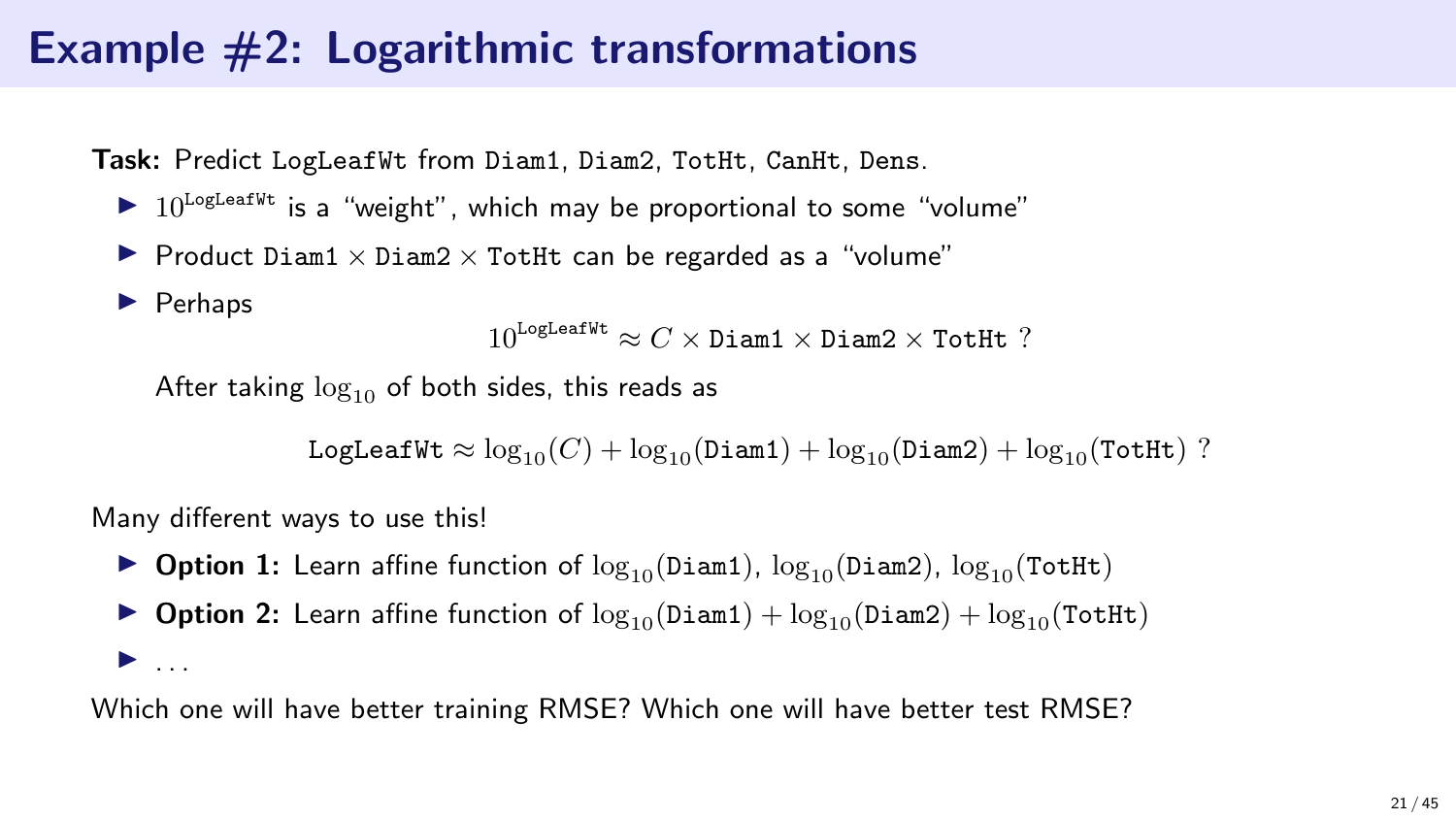### Example #2: Learned affine functions of log-transformed features

Option 1:

 $0.6026 \times \log_{10}(\text{Diam1}) + 0.7519 \times \log_{10}(\text{Diam2}) + 0.9155 \times \log_{10}(\text{TotHt}) + 2.1482$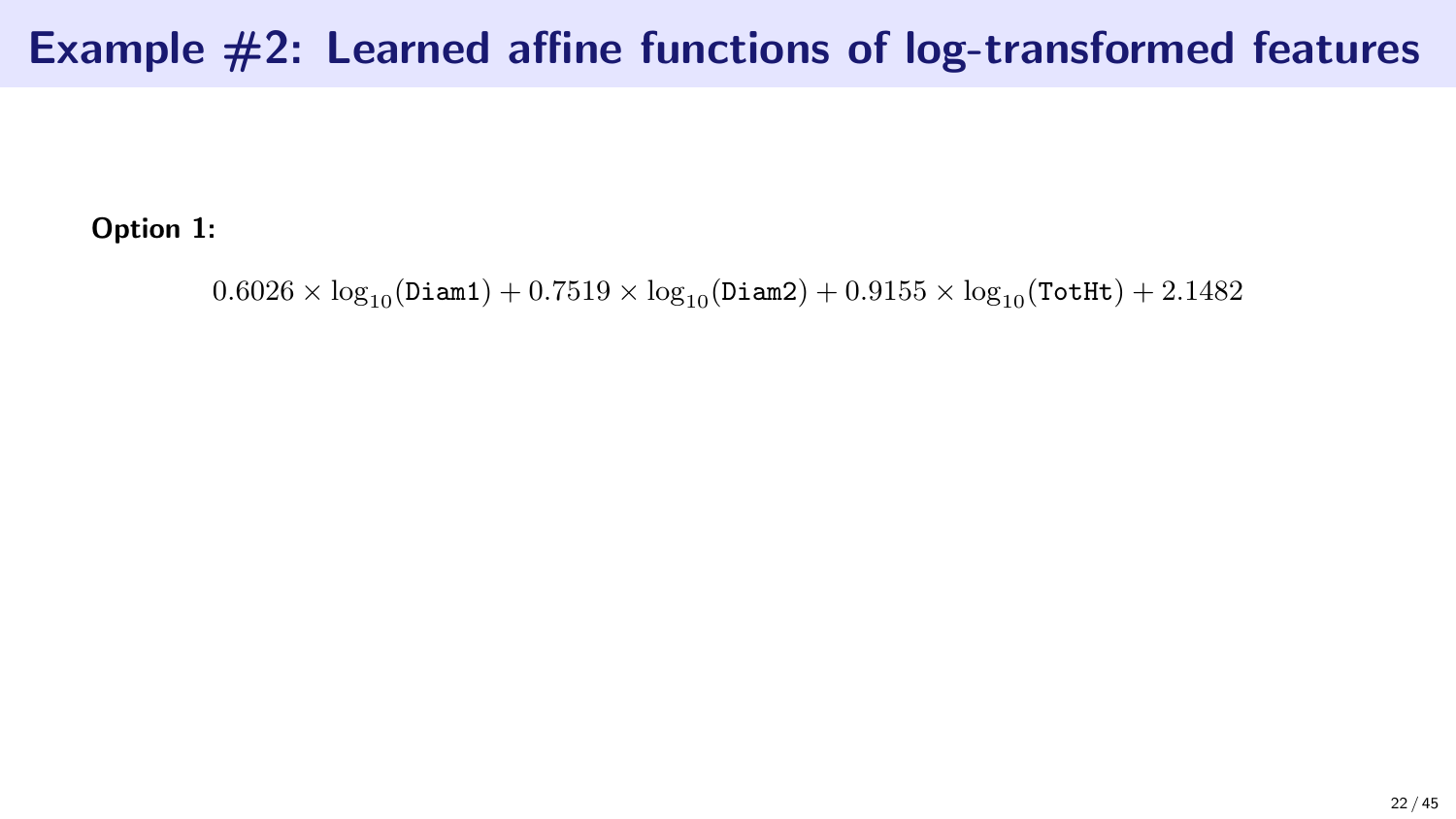## Example #2: Learned affine functions of log-transformed features

#### Option 1:

 $0.6026 \times \log_{10}(\text{Diam1}) + 0.7519 \times \log_{10}(\text{Diam2}) + 0.9155 \times \log_{10}(\text{TotHt}) + 2.1482$ 

#### Option 2:

 $0.7375 \times \left( \log_{10}(\texttt{Diam1}) + \log_{10}(\texttt{Diam2}) + \log_{10}(\texttt{TotHt}) \right) + 2.1386$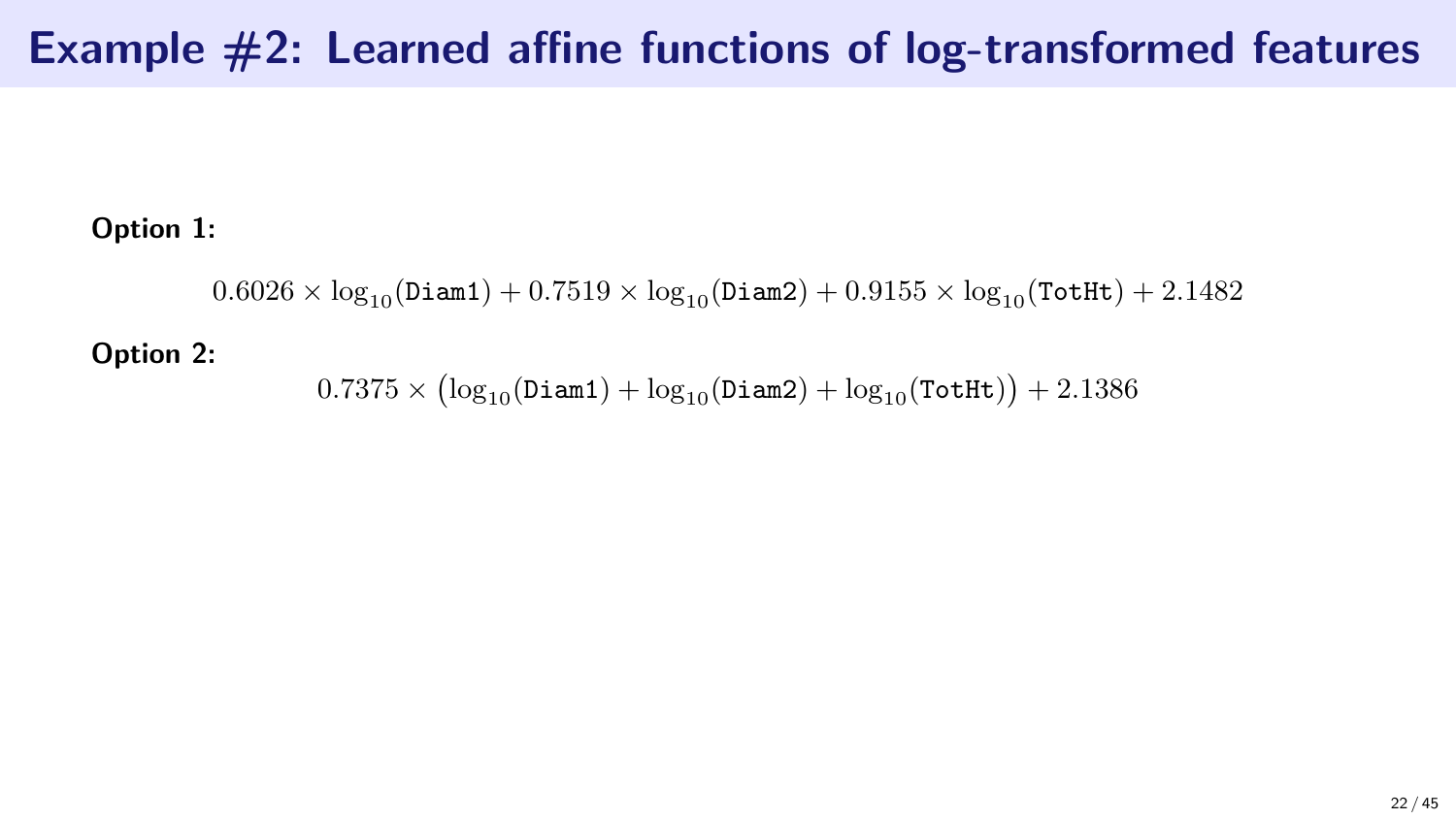## Example #2: Learned affine functions of log-transformed features

#### Option 1:

 $0.6026 \times \log_{10}(\text{Diam1}) + 0.7519 \times \log_{10}(\text{Diam2}) + 0.9155 \times \log_{10}(\text{TotHt}) + 2.1482$ 

#### Option 2:

 $0.7375 \times \left( \log_{10}(\texttt{Diam1}) + \log_{10}(\texttt{Diam2}) + \log_{10}(\texttt{TotHt}) \right) + 2.1386$ 

|                      | Original features  Option 1  Option 2 |       |       |
|----------------------|---------------------------------------|-------|-------|
| Training RMSE: 0.168 |                                       | 0.157 | 0.158 |
| Test RMSE: $0.203$   |                                       | 0.177 | 0.172 |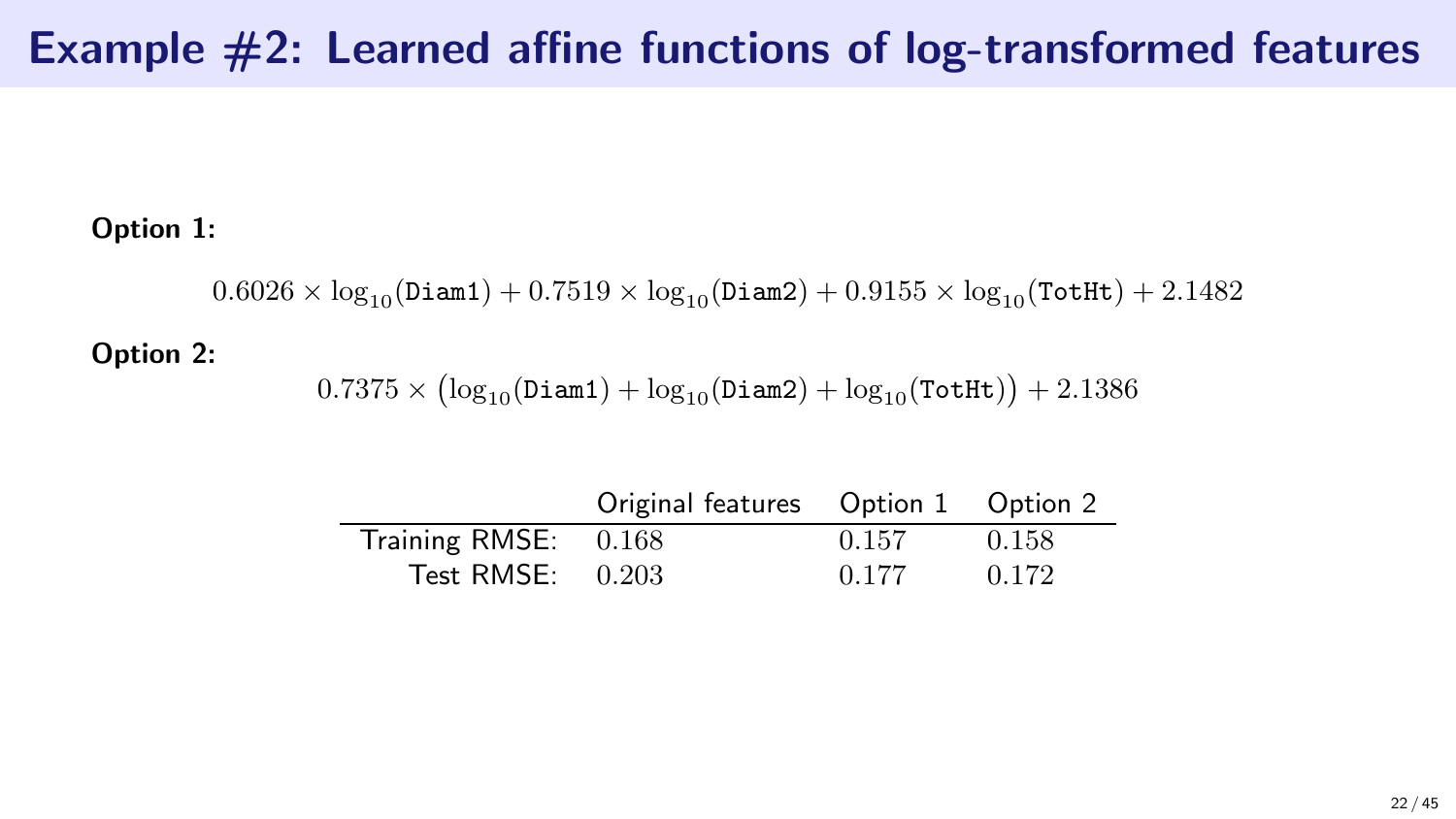**Feature expansion:** Creating new feature vector  $\vec{\varphi}(\vec{x})$  from existing features  $\vec{x}$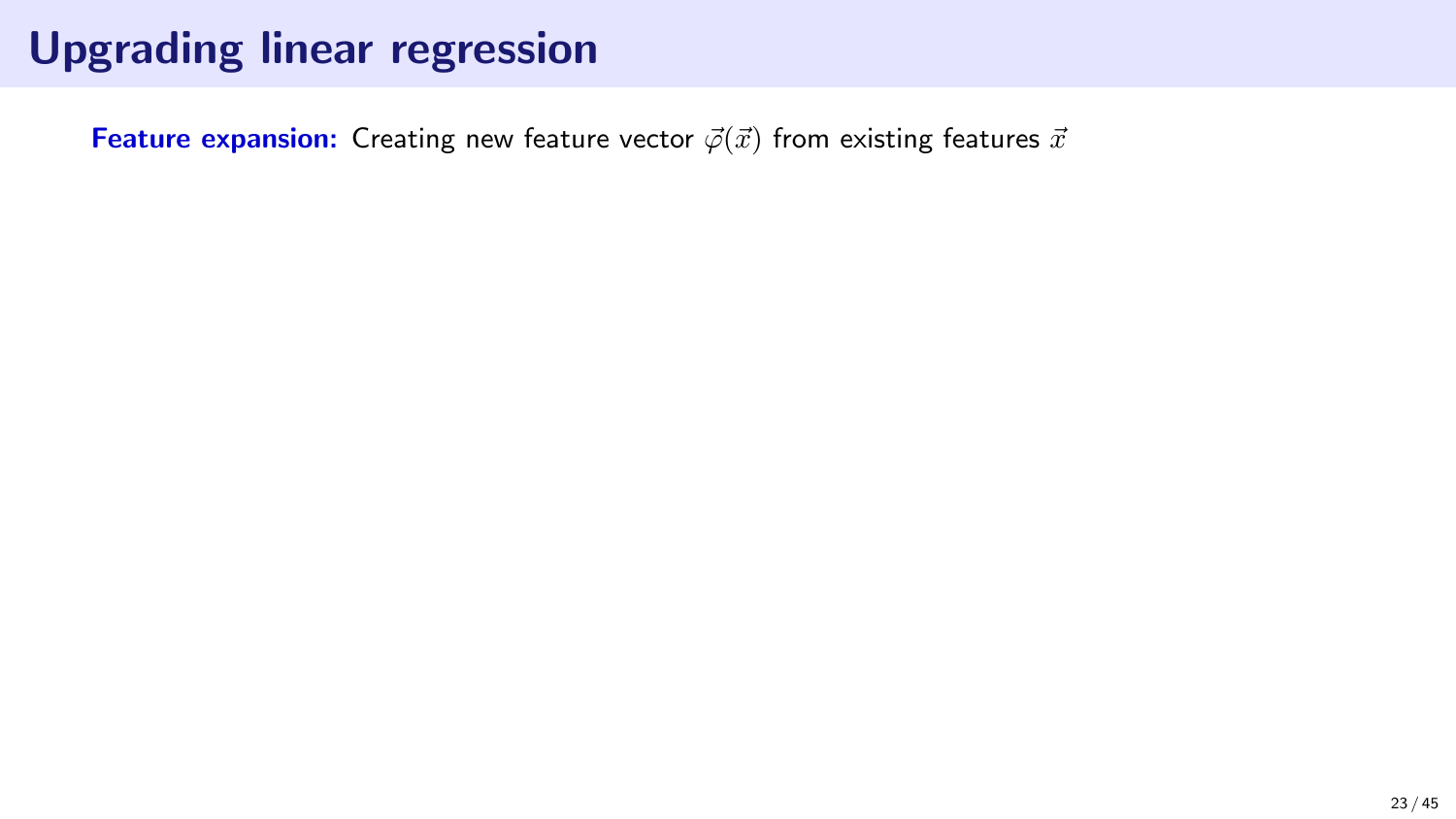Feature expansion: Creating new feature vector  $\vec{\varphi}(\vec{x})$  from existing features  $\vec{x}$ **Examples:** (Starting from single feature  $x \in \mathbb{R}^1$ )

1. (Affine expansion.) For  $x \in \mathbb{R}$ , define

$$
\vec{\varphi}(x) := (x, 1) \in \mathbb{R}^2
$$

Every affine function  $f(x)$  can be written as  $\vec{\varphi}(x) \cdot \vec{w}$  for some  $\vec{w} \in \mathbb{R}^2$ 



E.g., 
$$
f(x) = -2x + 5 = (x, 1) \cdot (-2, 5)
$$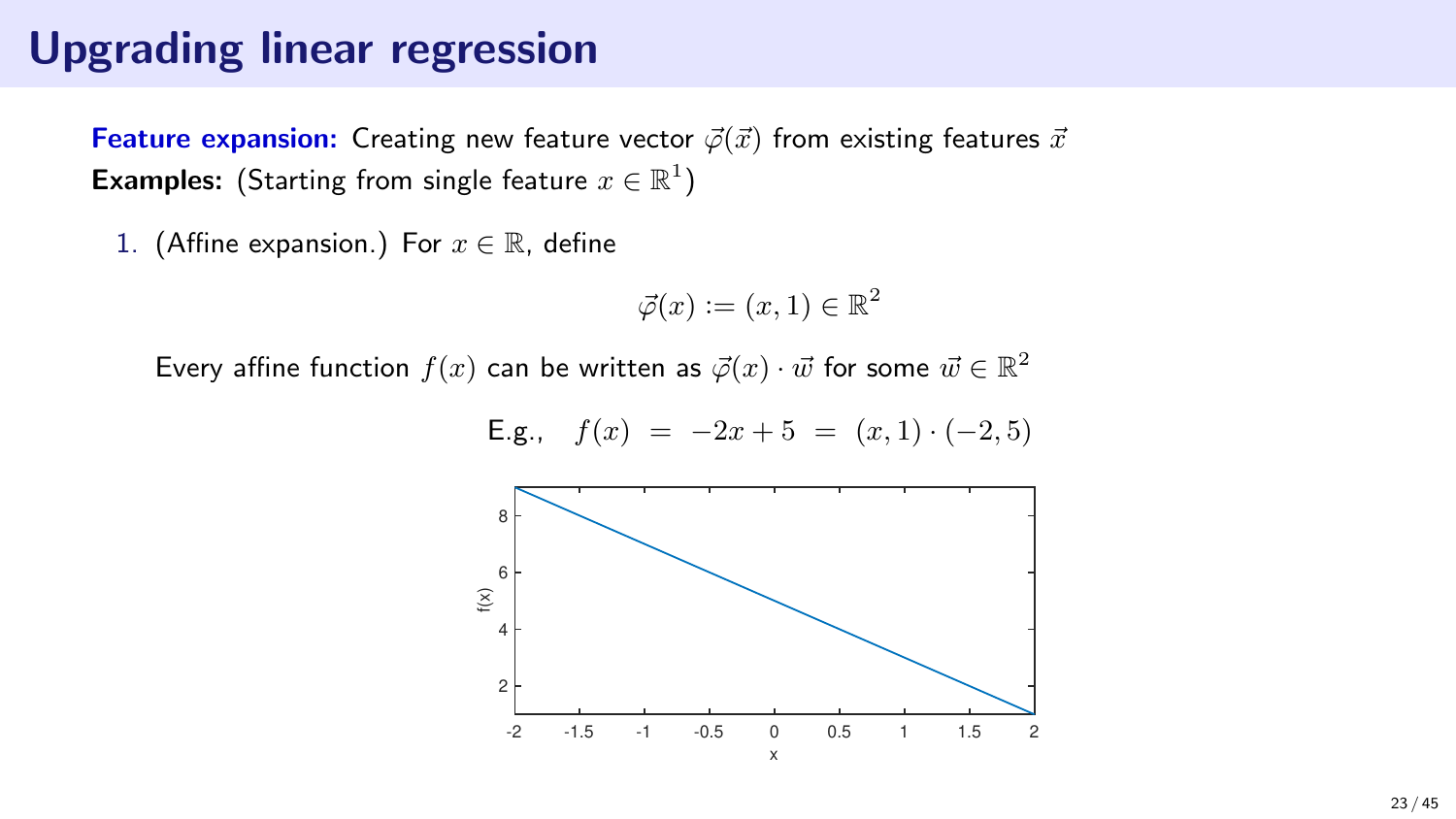**Feature expansion:** Creating new feature vector  $\vec{\varphi}(\vec{x})$  from existing features  $\vec{x}$ **Examples:** (Starting from single feature  $x \in \mathbb{R}^1$ )

2. (Polynomial expansion.) For  $x \in \mathbb{R}$ , define

$$
\vec{\varphi}(x) := (1, x, x^2, \dots, x^k) \in \mathbb{R}^{k+1}
$$

Every degree- $k$  univariate polynomial  $f(x)$  can be written as  $\vec{\varphi}(x)\cdot\vec{w}$  for some  $\vec{w}\in\mathbb{R}^{k+1}$ 

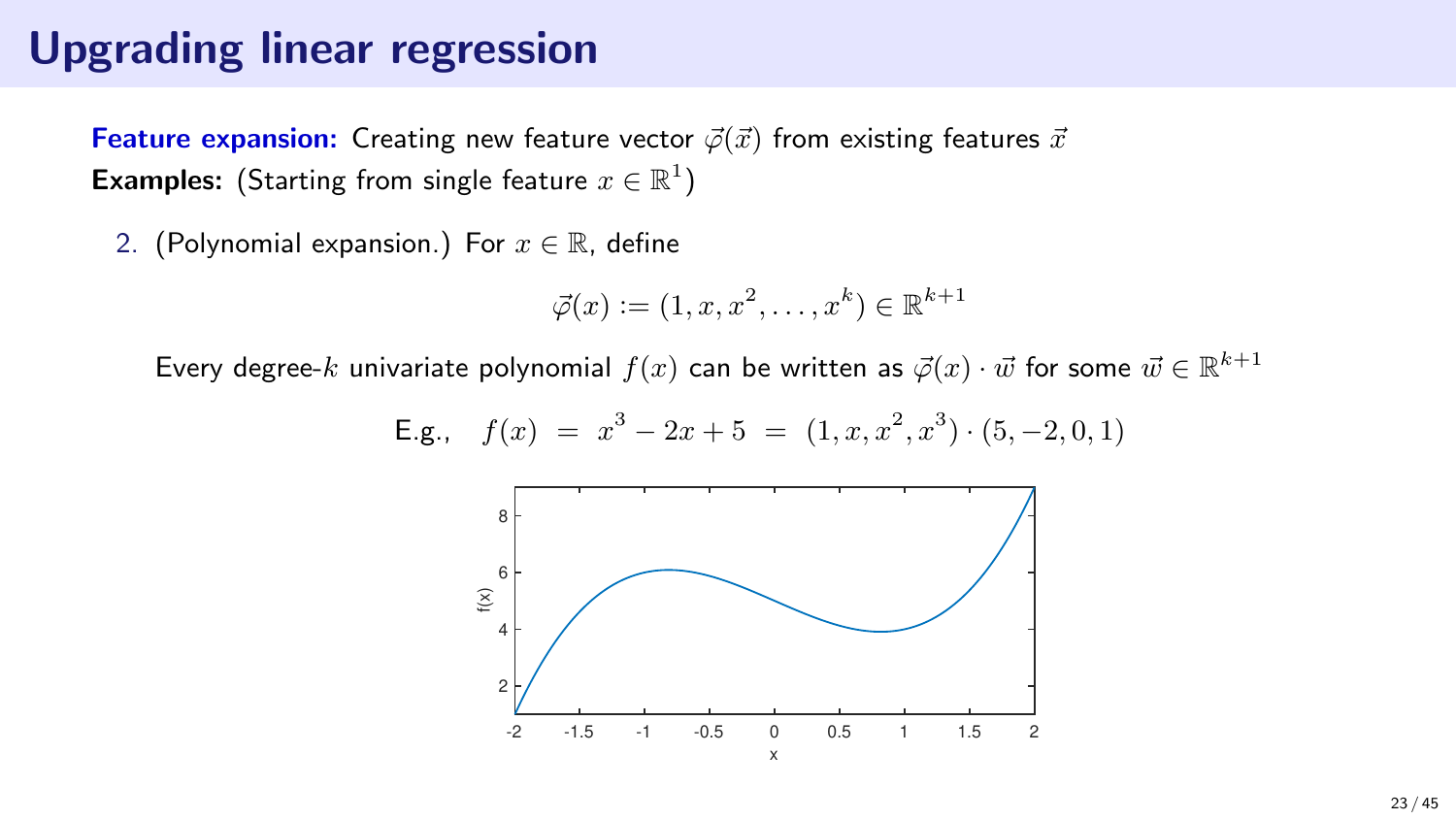**Feature expansion:** Creating new feature vector  $\vec{\varphi}(\vec{x})$  from existing features  $\vec{x}$ **Examples:** (Starting from single feature  $x \in \mathbb{R}^1$ )

3. (Trigonometric expansion.) For  $x \in \mathbb{R}$ , define

 $\vec{\varphi}(x) := (1, \sin(x), \cos(x), \sin(2x), \cos(2x), \dots, \sin(kx), \cos(kx)) \in \mathbb{R}^{2k+1}$ 

Every periodic function  $f: \mathbb{R} \to \mathbb{R}$  (with period  $2\pi$ ) with harmonics up to k can be written as  $f(x) = \vec{\varphi}(x) \cdot \vec{w}$  for some  $\vec{w} \in \mathbb{R}^{2k+1}$ 

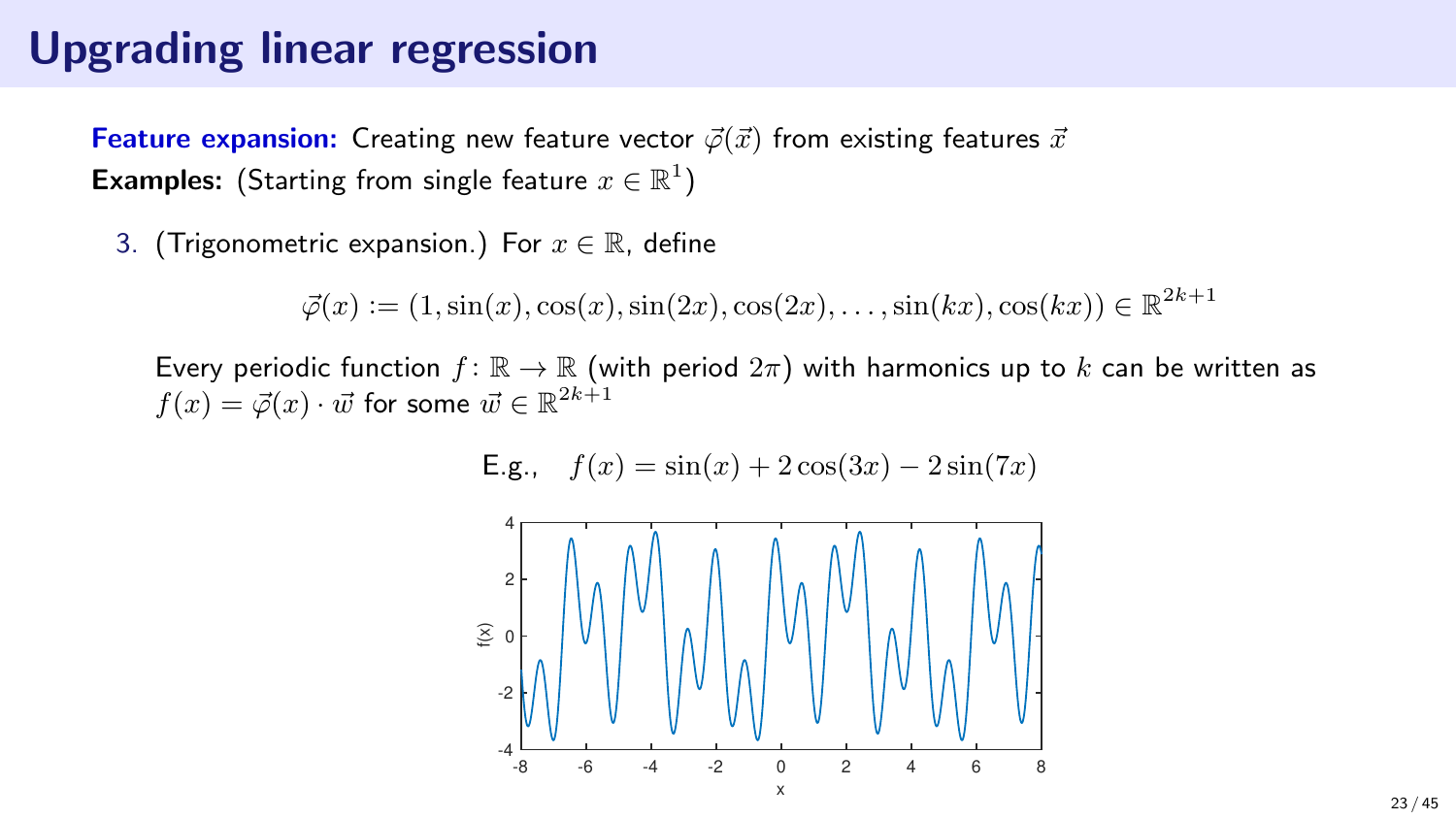**Feature expansion:** Creating new feature vector  $\vec{\varphi}(\vec{x})$  from existing features  $\vec{x}$ **Examples:** (Starting from  $d$  features  $\vec{x} \in \mathbb{R}^d$ )

4. (Interaction features.) For  $\vec{x} \in \mathbb{R}^d$ , define

$$
\vec{\varphi}(x) := (x_i x_j : 1 \le i < j \le d) \in \mathbb{R}^{\binom{d}{2}}
$$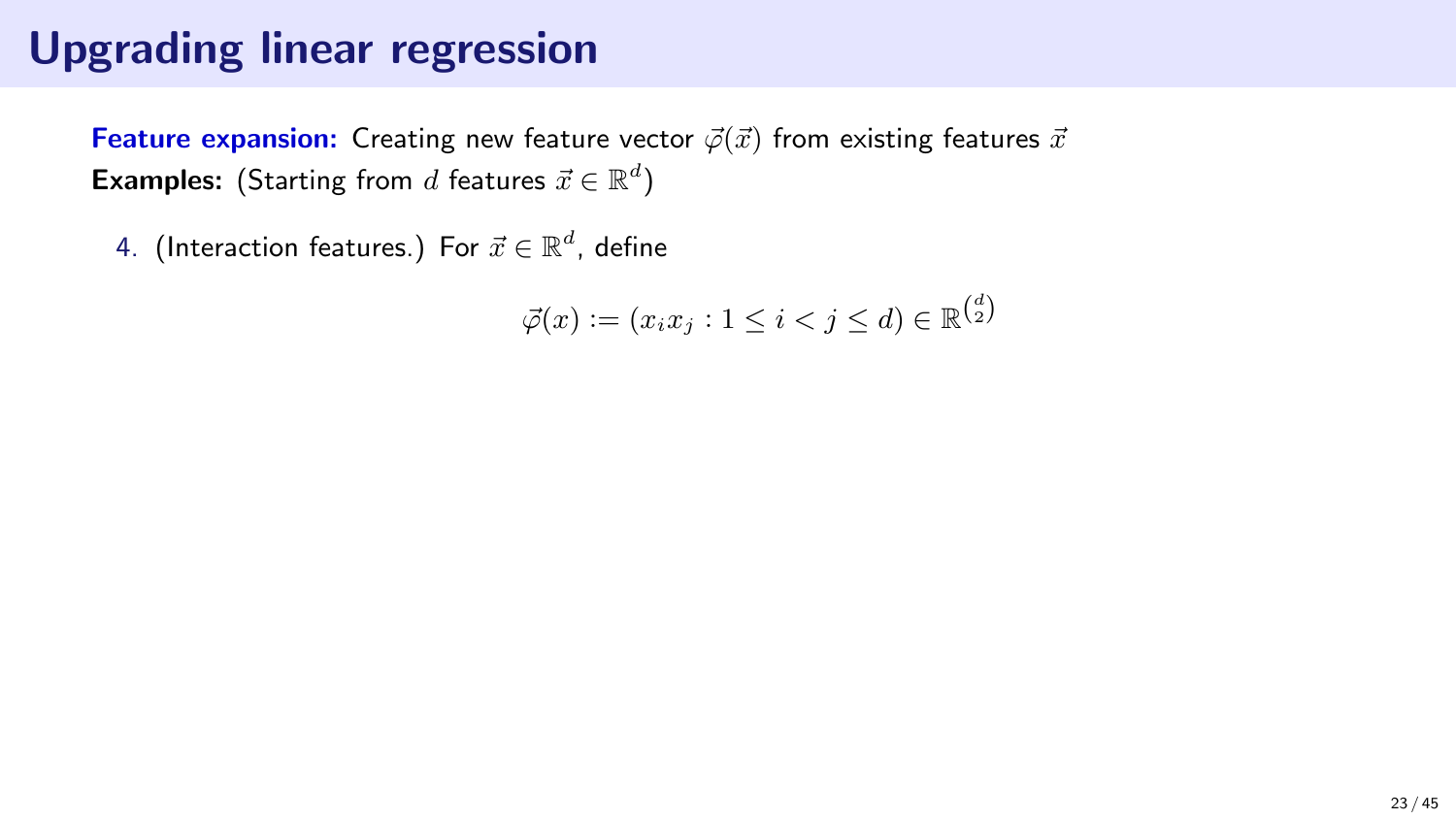**Feature expansion:** Creating new feature vector  $\vec{\varphi}(\vec{x})$  from existing features  $\vec{x}$ **Examples:** (Starting from  $d$  features  $\vec{x} \in \mathbb{R}^d$ )

4. (Interaction features.) For  $\vec{x} \in \mathbb{R}^d$ , define

$$
\vec{\varphi}(x) := (x_i x_j : 1 \le i < j \le d) \in \mathbb{R}^{\binom{d}{2}}
$$

 $\blacktriangleright$  Terms  $x_i x_j$  are called (pairwise) interaction features If each feature takes values only in  $\{0, 1\}$ , then

$$
x_i x_j = \begin{cases} 1 & \text{if } x_i = 1 \text{ AND } x_j = 1 \\ 0 & \text{otherwise} \end{cases}
$$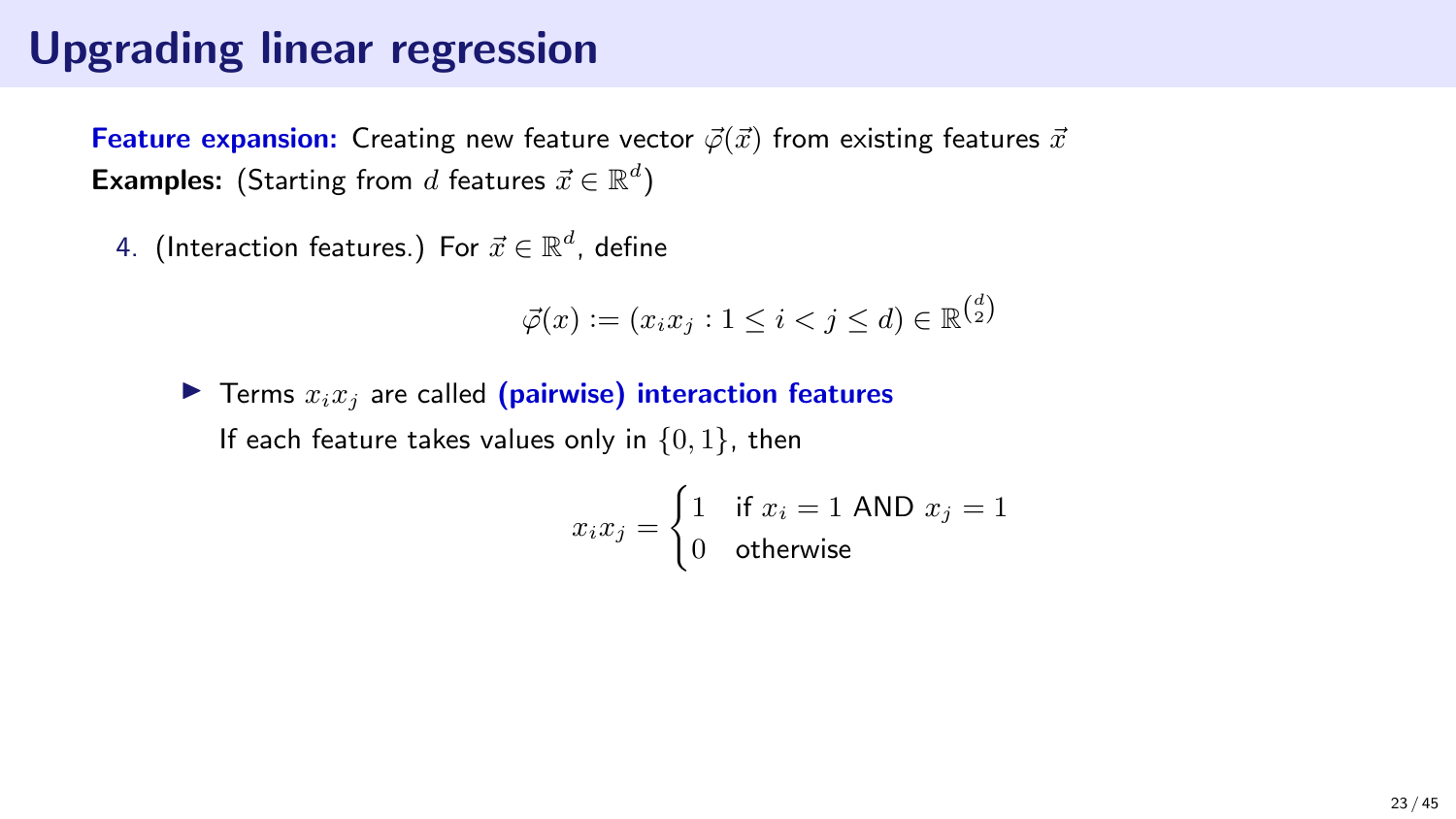**Feature expansion:** Creating new feature vector  $\vec{\varphi}(\vec{x})$  from existing features  $\vec{x}$ **Examples:** (Starting from  $d$  features  $\vec{x} \in \mathbb{R}^d$ )

4. (Interaction features.) For  $\vec{x} \in \mathbb{R}^d$ , define

$$
\vec{\varphi}(x) := (x_i x_j : 1 \le i < j \le d) \in \mathbb{R}^{\binom{d}{2}}
$$

 $\blacktriangleright$  Terms  $x_i x_j$  are called (pairwise) interaction features If each feature takes values only in  $\{0, 1\}$ , then

$$
x_i x_j = \begin{cases} 1 & \text{if } x_i = 1 \text{ AND } x_j = 1 \\ 0 & \text{otherwise} \end{cases}
$$

 $\blacktriangleright$  Can generalize to k-way interactions, increasing total number of features to  $\binom{d}{k}$ (Caution:  $\binom{d}{k}$  grows exponentially with  $k$ )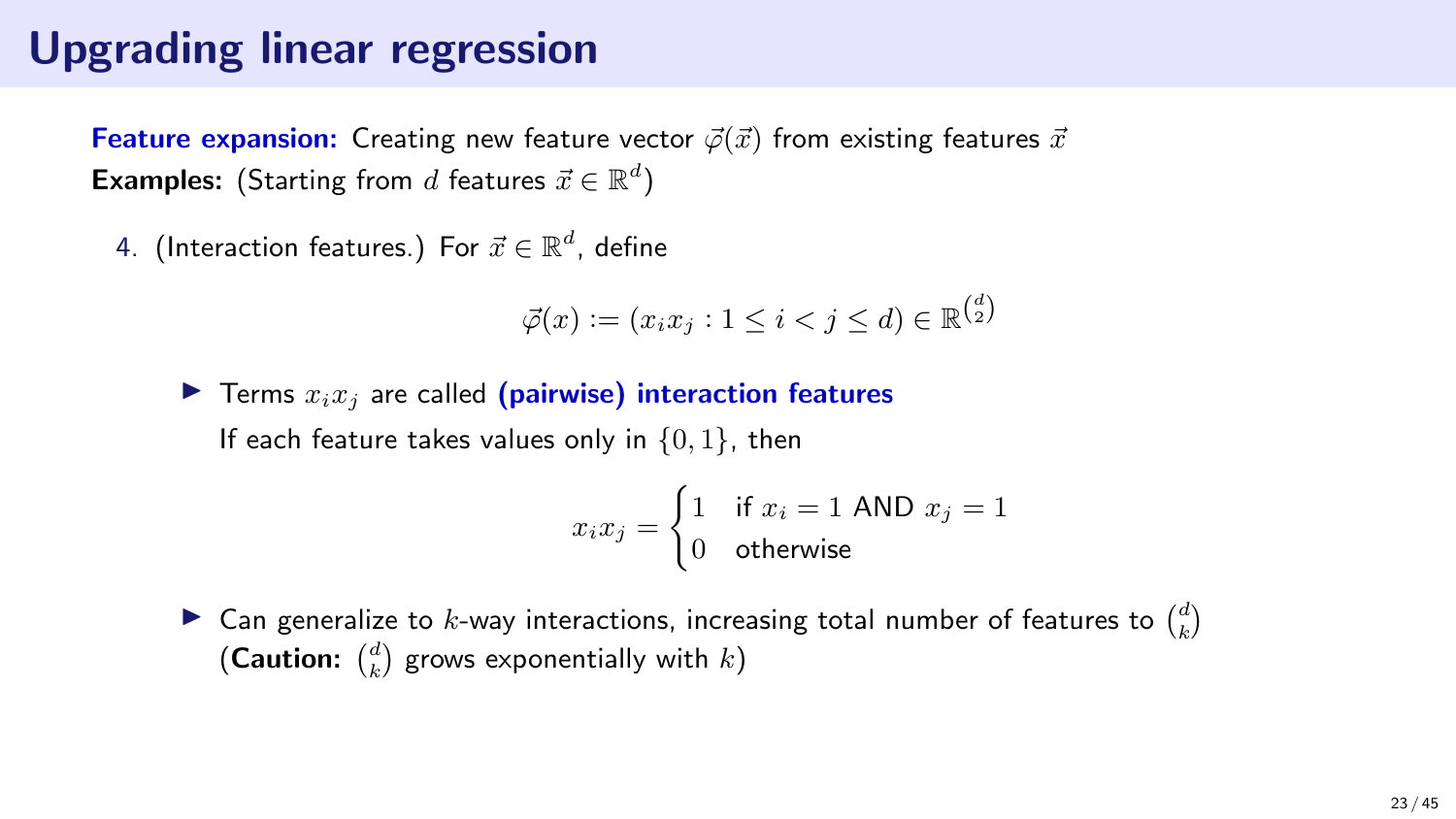**Feature expansion:** Creating new feature vector  $\vec{\varphi}(\vec{x})$  from existing features  $\vec{x}$ **Examples:** (Starting from  $d$  features  $\vec{x} \in \mathbb{R}^d$ )

5. (Model averaging.) Suppose you have M predictors  $f_1, f_2, \ldots, f_M$  (obtained earlier ...) For  $\vec{x} \in \mathbb{R}^d$ , define

 $\vec{\varphi}(\vec{x}) \vcentcolon= \bigl(f_1(\vec{x}), f_2(\vec{x}), \ldots, f_M(\vec{x})\bigr) \in \mathbb{R}^M$ 

Uniform model averaging is  $f_{\text{avg}}(\vec{x}) = \vec{\varphi}(\vec{x}) \cdot \vec{w}$  where

$$
w_i = \frac{1}{M} \quad \text{for all } i = 1, \dots, M
$$

To have "averaging" interpretation in general, constrain  $\vec w$  s.t. all  $w_i\geq 0$  and  $\sum_{i=1}^M w_i=1$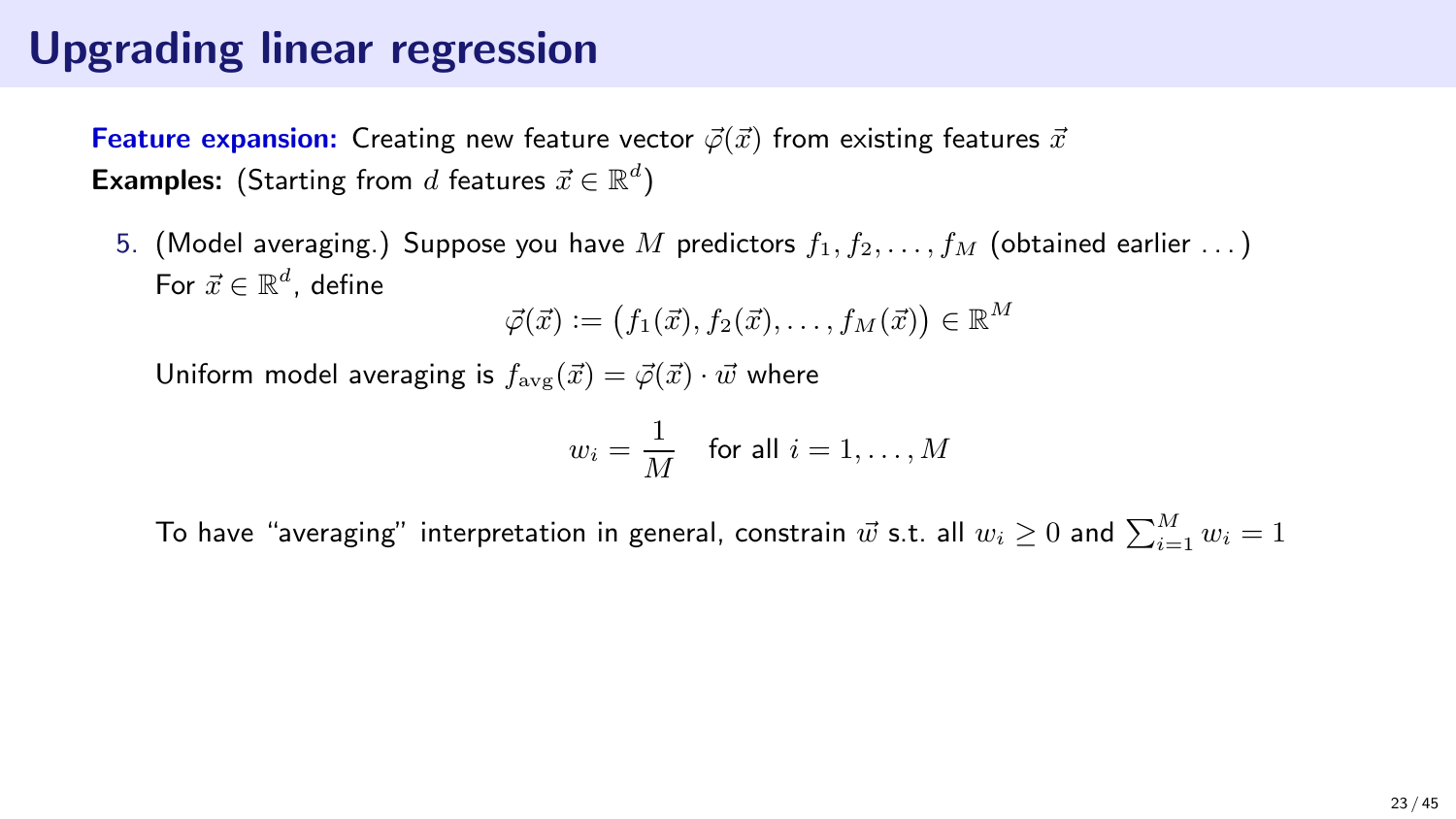#### OLS is scale invariant:

- ▶ Suppose weight vector  $\vec{w}$  satisfies normal equations
- If we replace j-th feature  $x_j$  with  $x_j/2$  (in all training examples), then same weight vector as before except with  $w_i$  replaced by  $2w_i$  satisfies the new normal equations

(In fact, invariant to arbitrary "change-of-basis")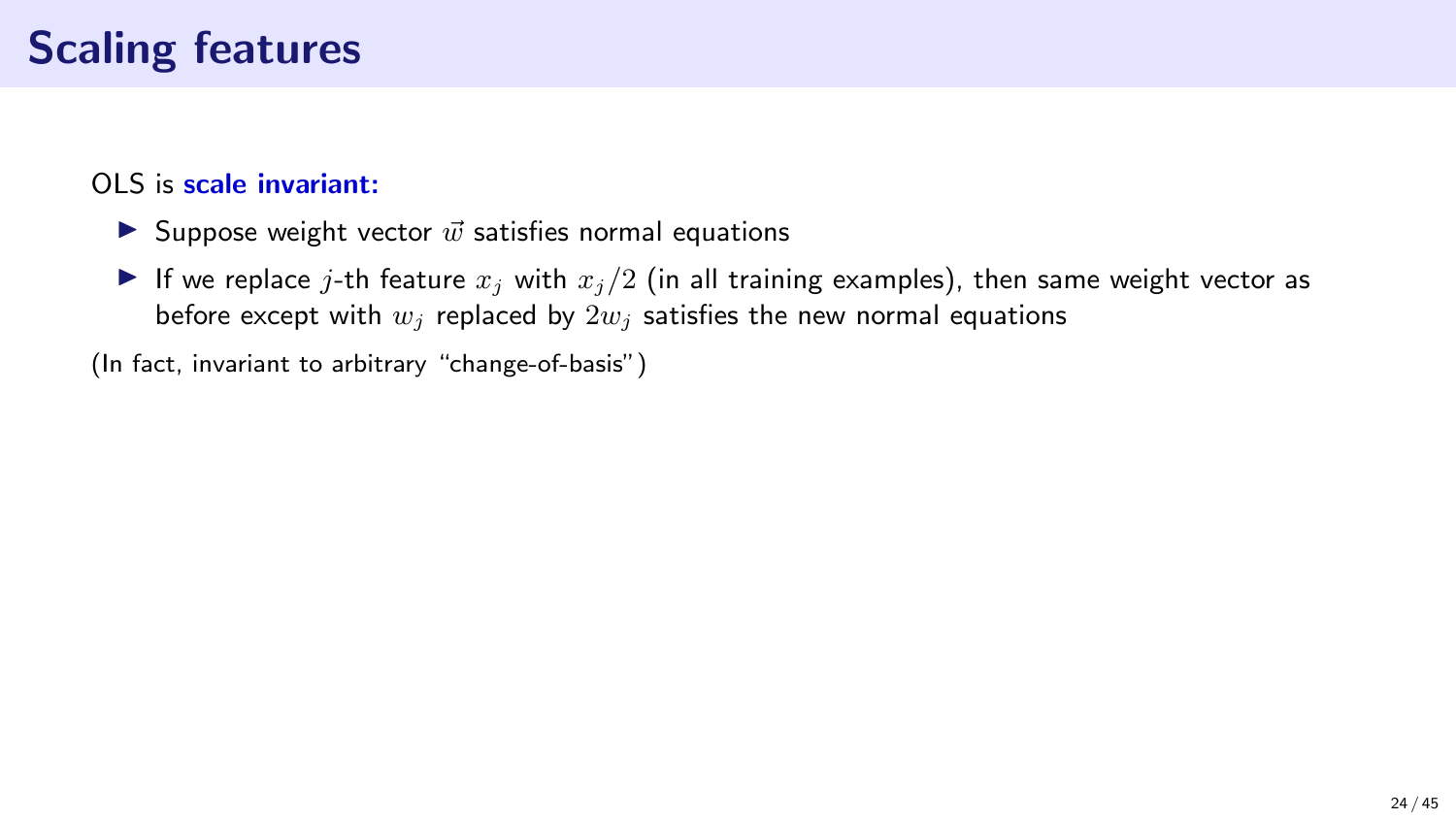#### OLS is scale invariant:

- $\blacktriangleright$  Suppose weight vector  $\vec{w}$  satisfies normal equations
- If we replace j-th feature  $x_j$  with  $x_j/2$  (in all training examples), then same weight vector as before except with  $w_i$  replaced by  $2w_i$  satisfies the new normal equations

(In fact, invariant to arbitrary "change-of-basis")

#### Caution:

▶ Algorithms for solving linear equations use floating point numbers with limited numerical precision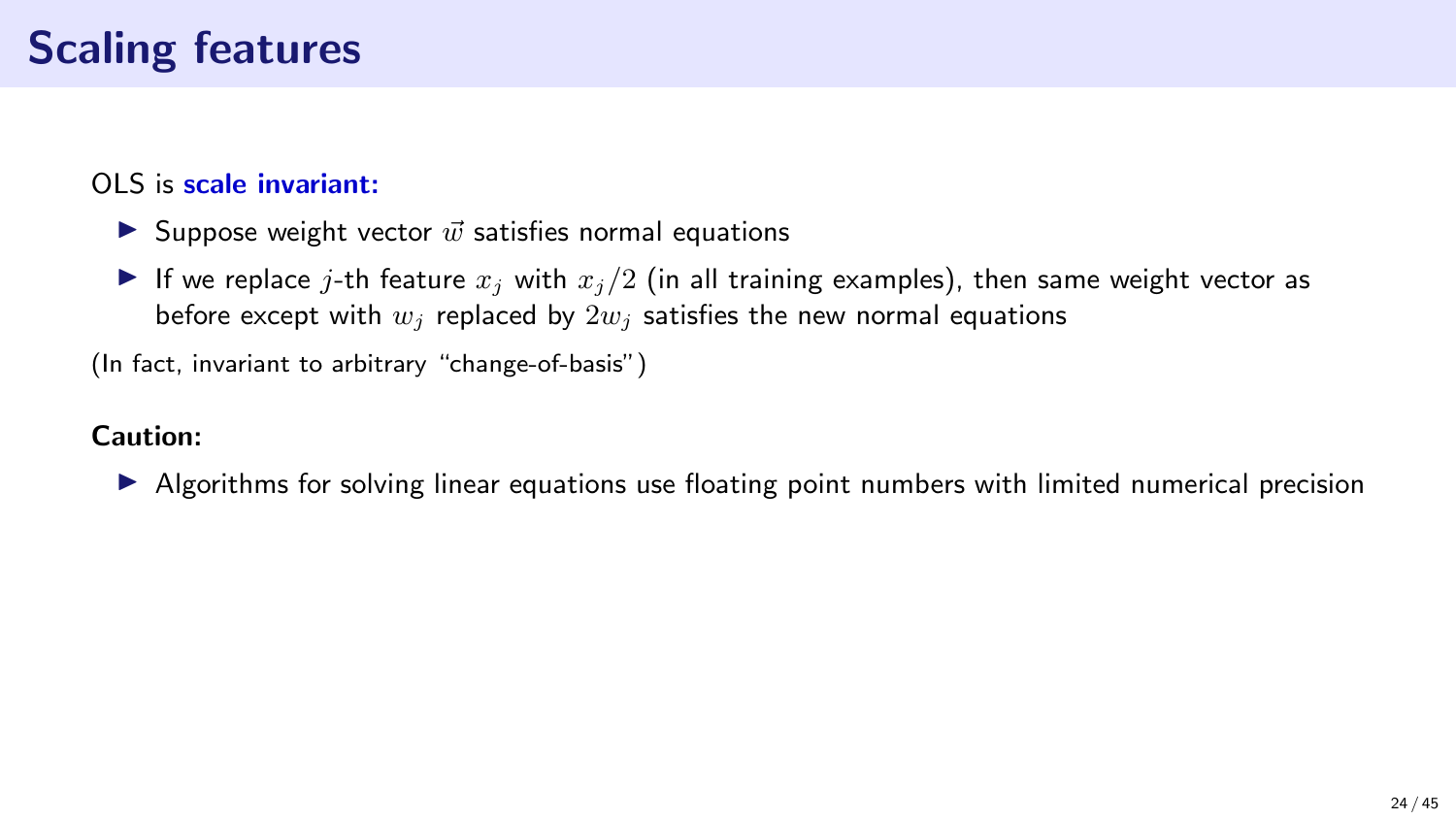#### OLS is scale invariant:

- $\blacktriangleright$  Suppose weight vector  $\vec{w}$  satisfies normal equations
- If we replace j-th feature  $x_j$  with  $x_j/2$  (in all training examples), then same weight vector as before except with  $w_i$  replaced by  $2w_i$  satisfies the new normal equations

(In fact, invariant to arbitrary "change-of-basis")

#### Caution:

- ▶ Algorithms for solving linear equations use floating point numbers with limited numerical precision
	- ▶ Common strategy: scale features so that every feature has same (empirical) stddev
	- $\blacktriangleright$  If also using "intercept" coefficient, then also common to **standardize** the features: I.e., perform shifting and scaling so every feature has (empirical) mean zero and unit stddev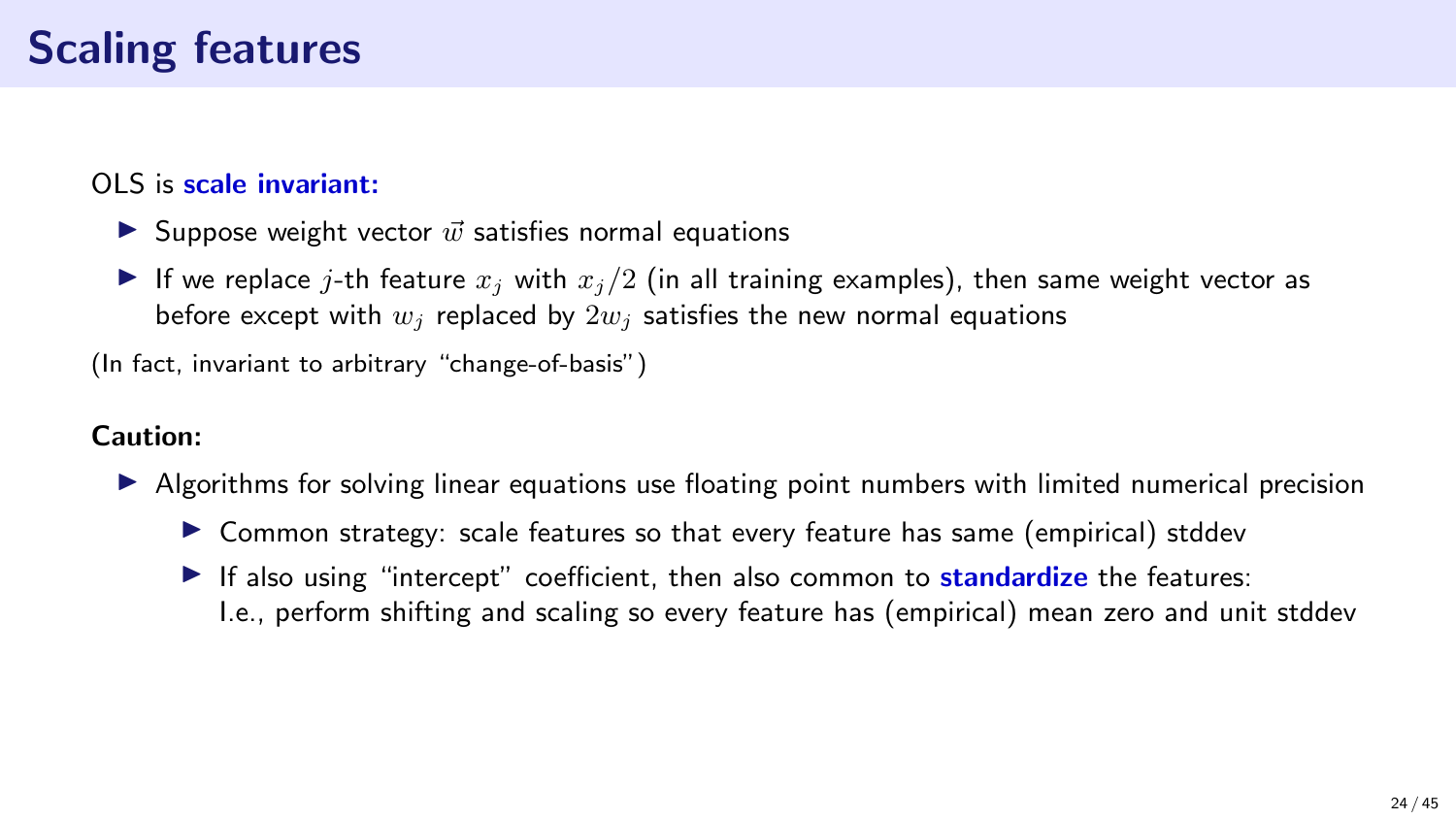#### OLS is scale invariant:

- $\blacktriangleright$  Suppose weight vector  $\vec{w}$  satisfies normal equations
- If we replace j-th feature  $x_j$  with  $x_j/2$  (in all training examples), then same weight vector as before except with  $w_i$  replaced by  $2w_i$  satisfies the new normal equations

(In fact, invariant to arbitrary "change-of-basis")

#### Caution:

- ▶ Algorithms for solving linear equations use floating point numbers with limited numerical precision
	- ▶ Common strategy: scale features so that every feature has same (empirical) stddev
	- $\blacktriangleright$  If also using "intercept" coefficient, then also common to **standardize** the features: I.e., perform shifting and scaling so every feature has (empirical) mean zero and unit stddev
- ▶ Many other algorithms for linear regression are not scale invariant!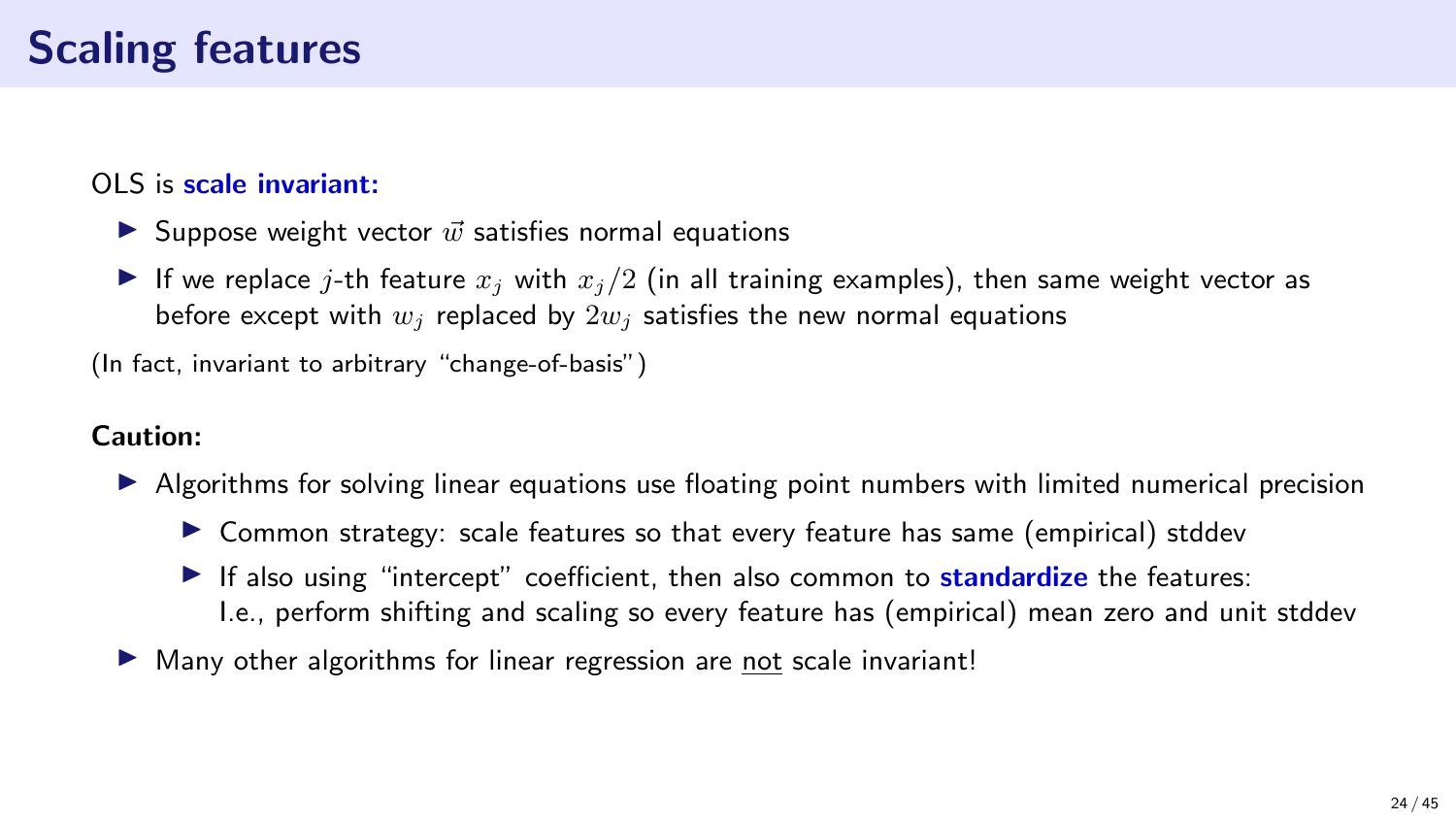Suppose degree-k polynomial expansion of a scalar feature is used:

$$
\vec{\varphi}(x) = (1, x, x^2, \dots, x^k) \in \mathbb{R}^{k+1}
$$

 $\triangleright$  Number of features is  $d = k + 1$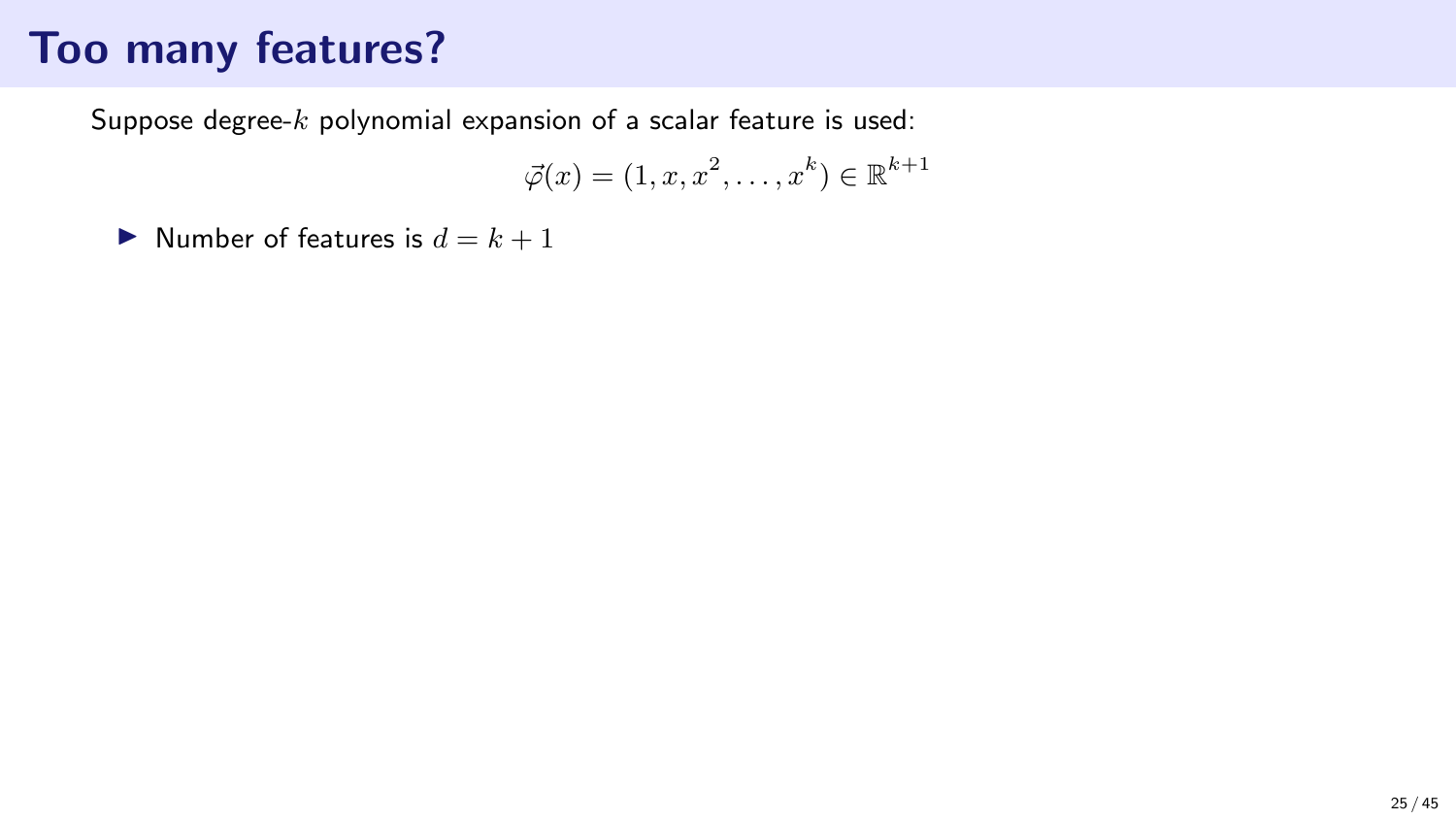Suppose degree- $k$  polynomial expansion of a scalar feature is used:

$$
\vec{\varphi}(x) = (1, x, x^2, \dots, x^k) \in \mathbb{R}^{k+1}
$$

- $\triangleright$  Number of features is  $d = k + 1$
- ▶ Fact: Any function of  $\leq k+1$  points can be interpolated by a polynomial of degree  $\leq k$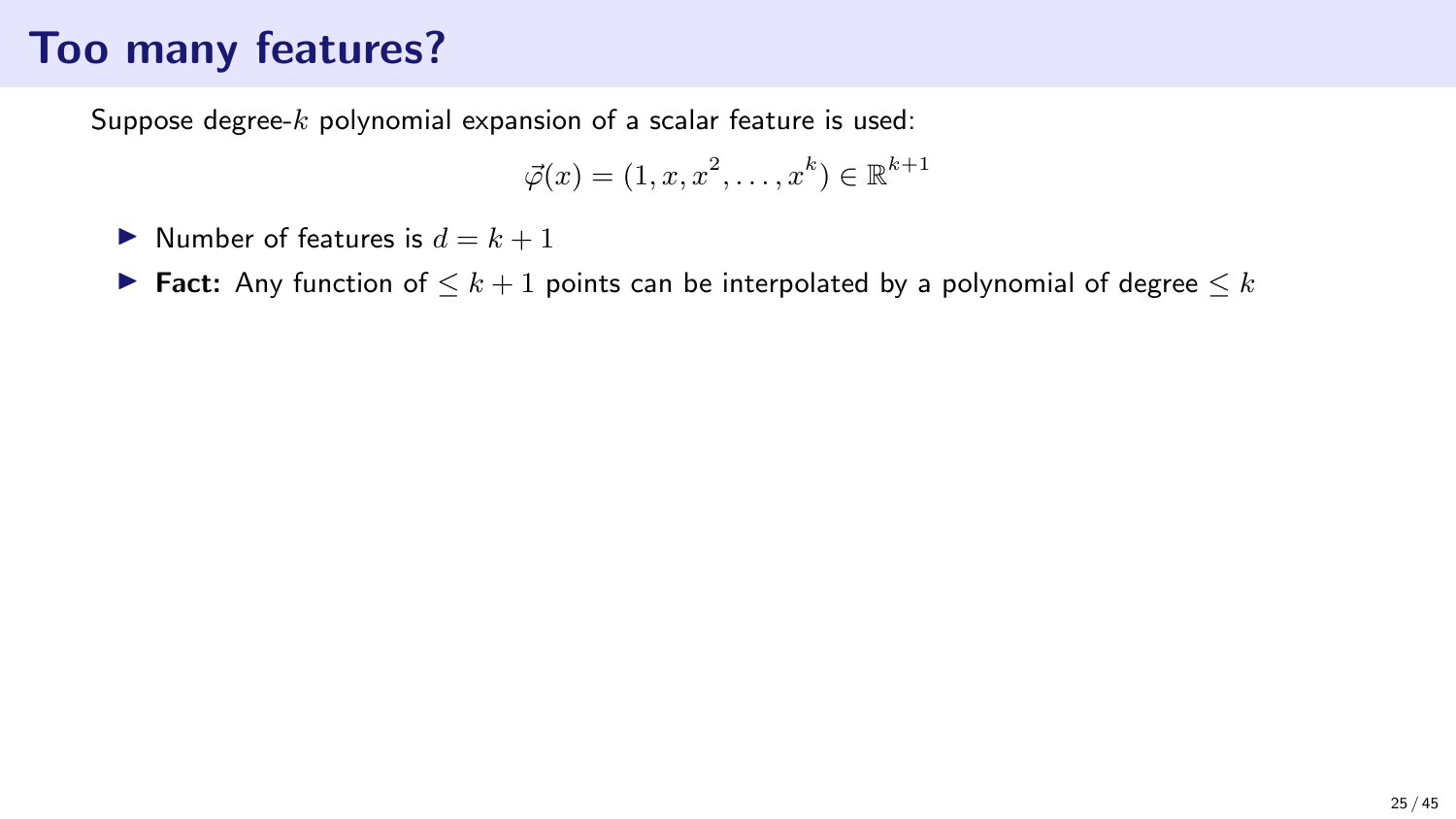Suppose degree- $k$  polynomial expansion of a scalar feature is used:

$$
\vec{\varphi}(x) = (1, x, x^2, \dots, x^k) \in \mathbb{R}^{k+1}
$$

- $\triangleright$  Number of features is  $d = k + 1$
- ▶ Fact: Any function of  $\leq k+1$  points can be interpolated by a polynomial of degree  $\leq k$
- ▶ So, if  $n \leq k+1=d$ , then OLS on  $(\vec{\varphi}(x_1), y_1), \ldots, (\vec{\varphi}(x_n), y_n)$  returns  $\vec{w}_{\text{ols}} \in \mathbb{R}^d$  such that

$$
\vec{\varphi}(x_i) \cdot \vec{w}_{\text{ols}} = y_i \quad \text{for all } i = 1, \dots, n
$$

(assuming no two training examples have same feature vector but different labels)

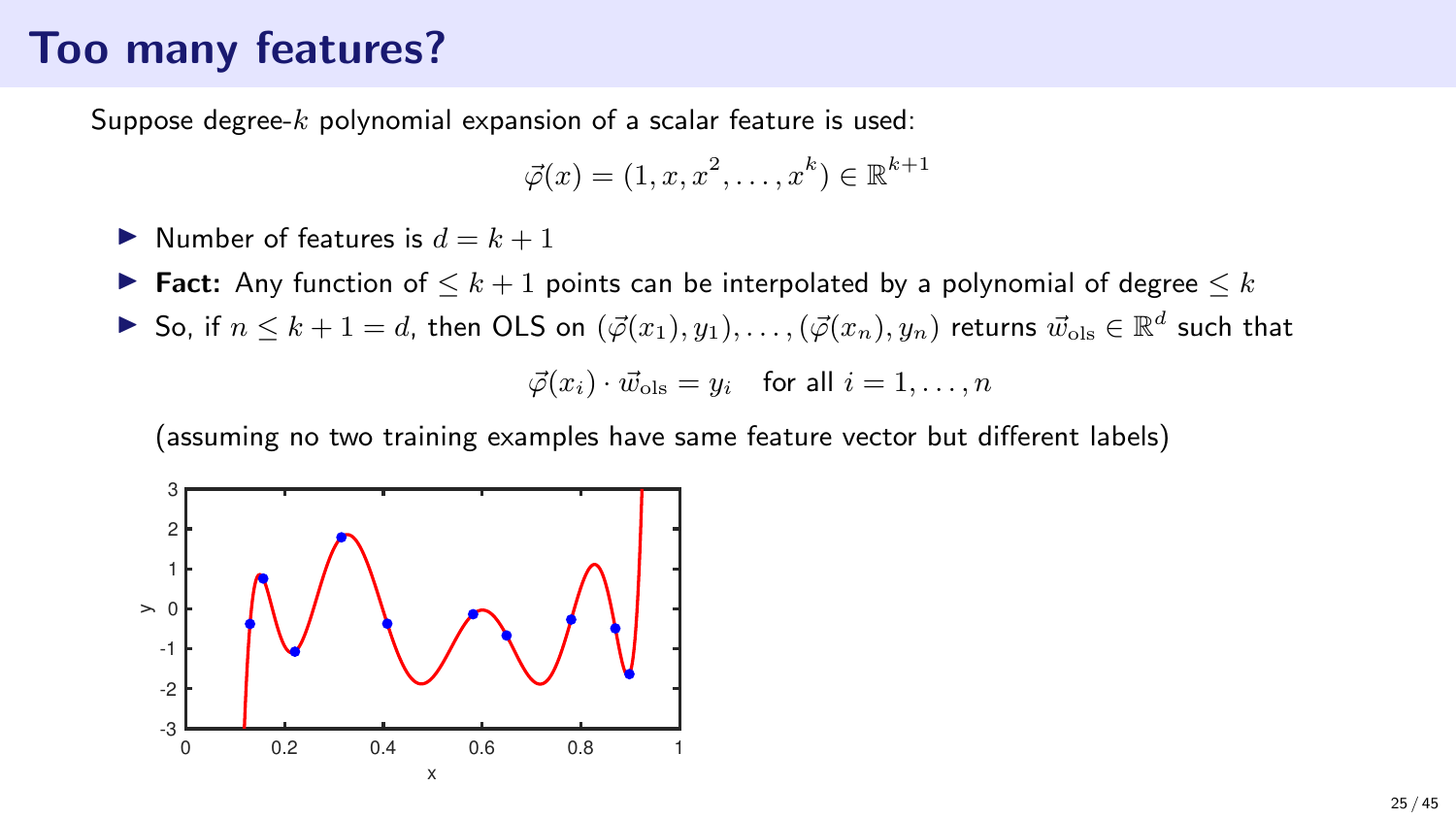Suppose degree- $k$  polynomial expansion of a scalar feature is used:

$$
\vec{\varphi}(x) = (1, x, x^2, \dots, x^k) \in \mathbb{R}^{k+1}
$$

- $\triangleright$  Number of features is  $d = k + 1$
- ▶ Fact: Any function of  $\leq k+1$  points can be interpolated by a polynomial of degree  $\leq k$
- ▶ So, if  $n \leq k+1=d$ , then OLS on  $(\vec{\varphi}(x_1), y_1), \ldots, (\vec{\varphi}(x_n), y_n)$  returns  $\vec{w}_{\text{ols}} \in \mathbb{R}^d$  such that

$$
\vec{\varphi}(x_i) \cdot \vec{w}_{\text{ols}} = y_i \quad \text{for all } i = 1, \dots, n
$$

(assuming no two training examples have same feature vector but different labels)



SSE on training data is 0, regardless of actual quality of  $f(x) = \vec{\varphi}(x) \cdot \vec{w}_{\text{ols}}$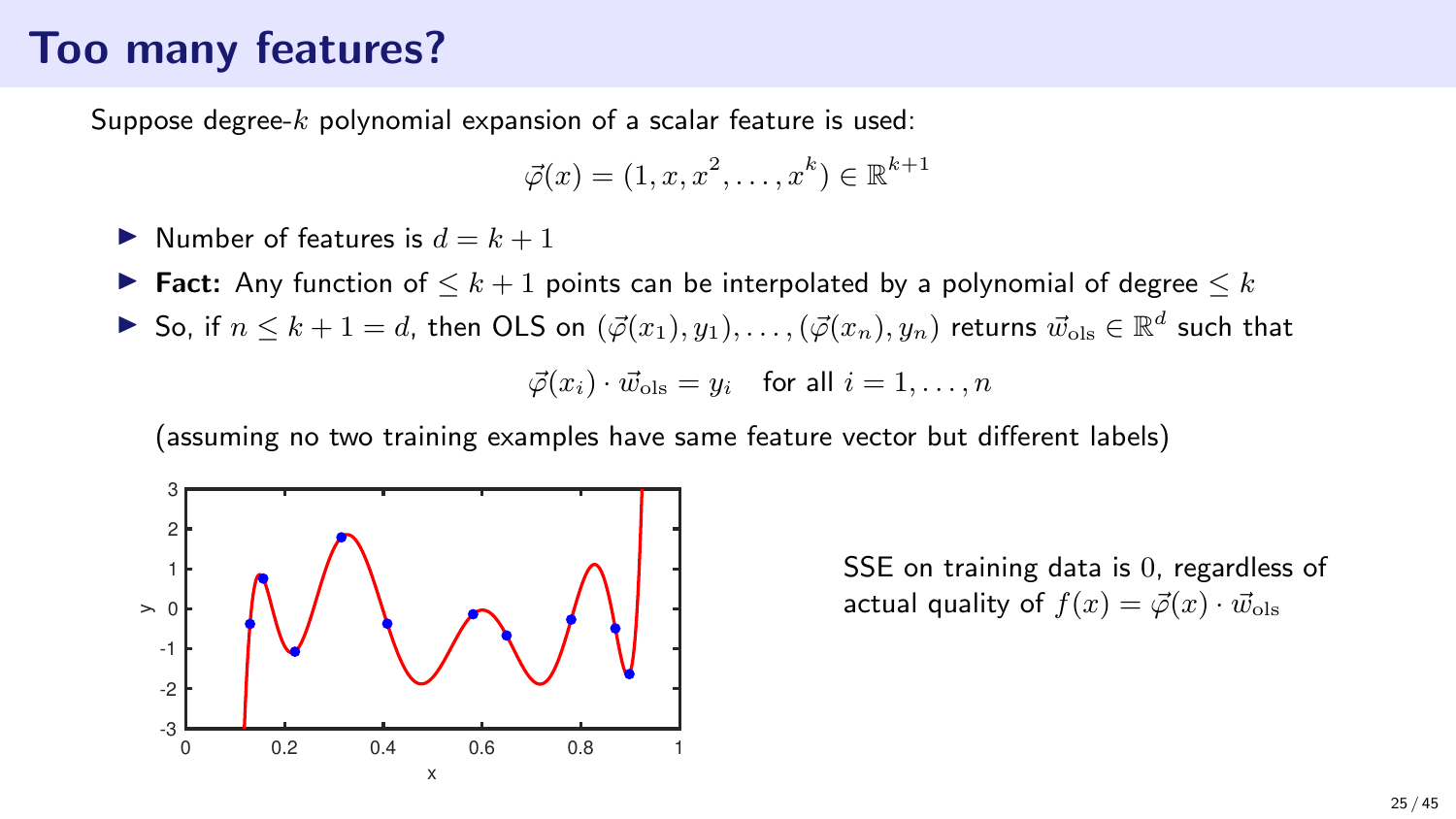Suppose degree- $k$  polynomial expansion of a scalar feature is used:

$$
\vec{\varphi}(x) = (1, x, x^2, \dots, x^k) \in \mathbb{R}^{k+1}
$$

- $\triangleright$  Number of features is  $d = k + 1$
- ► Fact: Any function of  $\leq k+1$  points can be interpolated by a polynomial of degree  $\leq k$
- ▶ So, if  $n \leq k+1=d$ , then OLS on  $(\vec{\varphi}(x_1), y_1), \ldots, (\vec{\varphi}(x_n), y_n)$  returns  $\vec{w}_{\text{ols}} \in \mathbb{R}^d$  such that

$$
\vec{\varphi}(x_i) \cdot \vec{w}_{\text{ols}} = y_i \quad \text{for all } i = 1, \dots, n
$$

(assuming no two training examples have same feature vector but different labels)



SSE on training data is 0, regardless of actual quality of  $f(x) = \vec{\varphi}(x) \cdot \vec{w}_{\text{ols}}$ 

Potential for "over-fitting" with OLS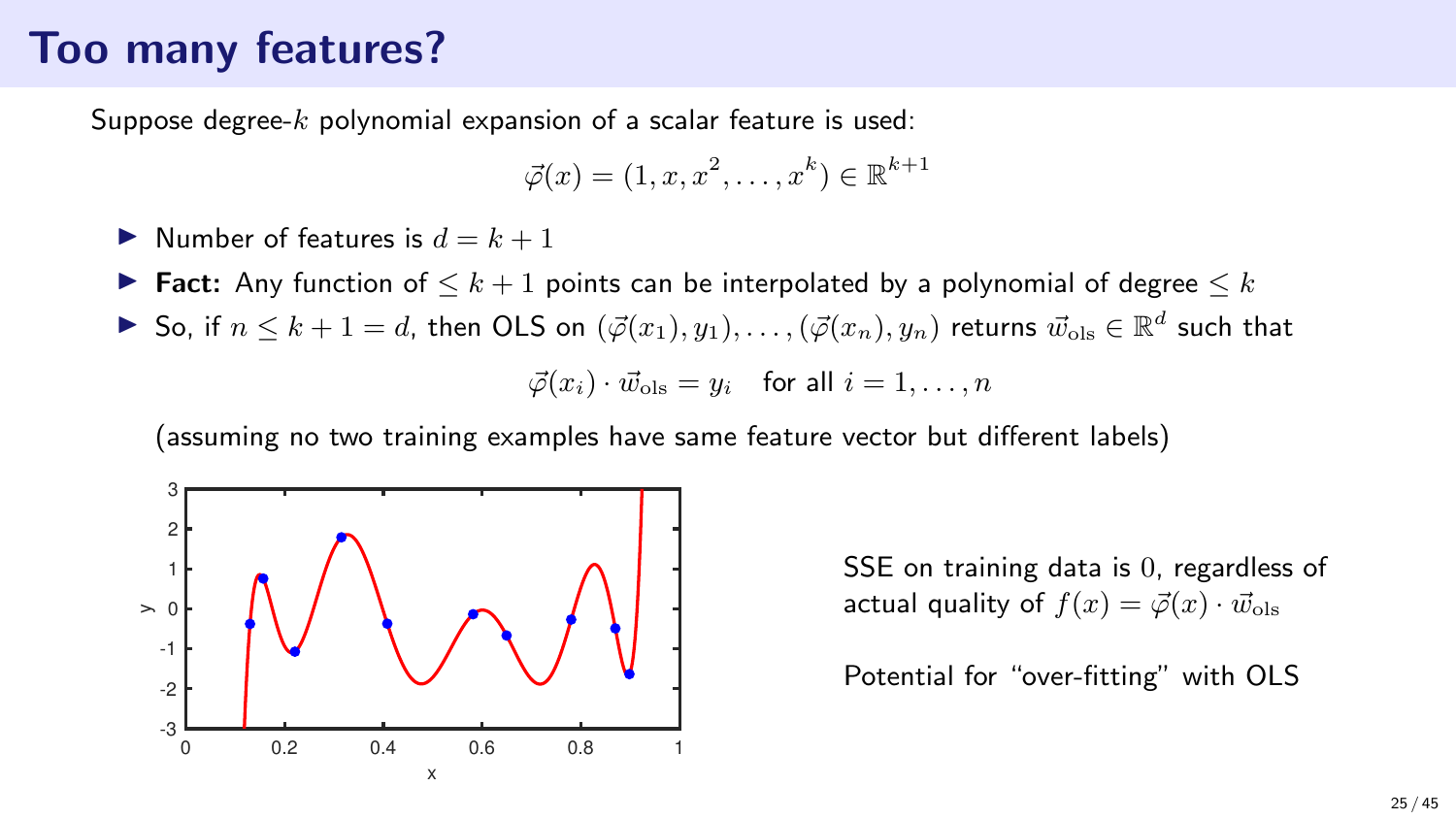Linear Algebraic View of OLS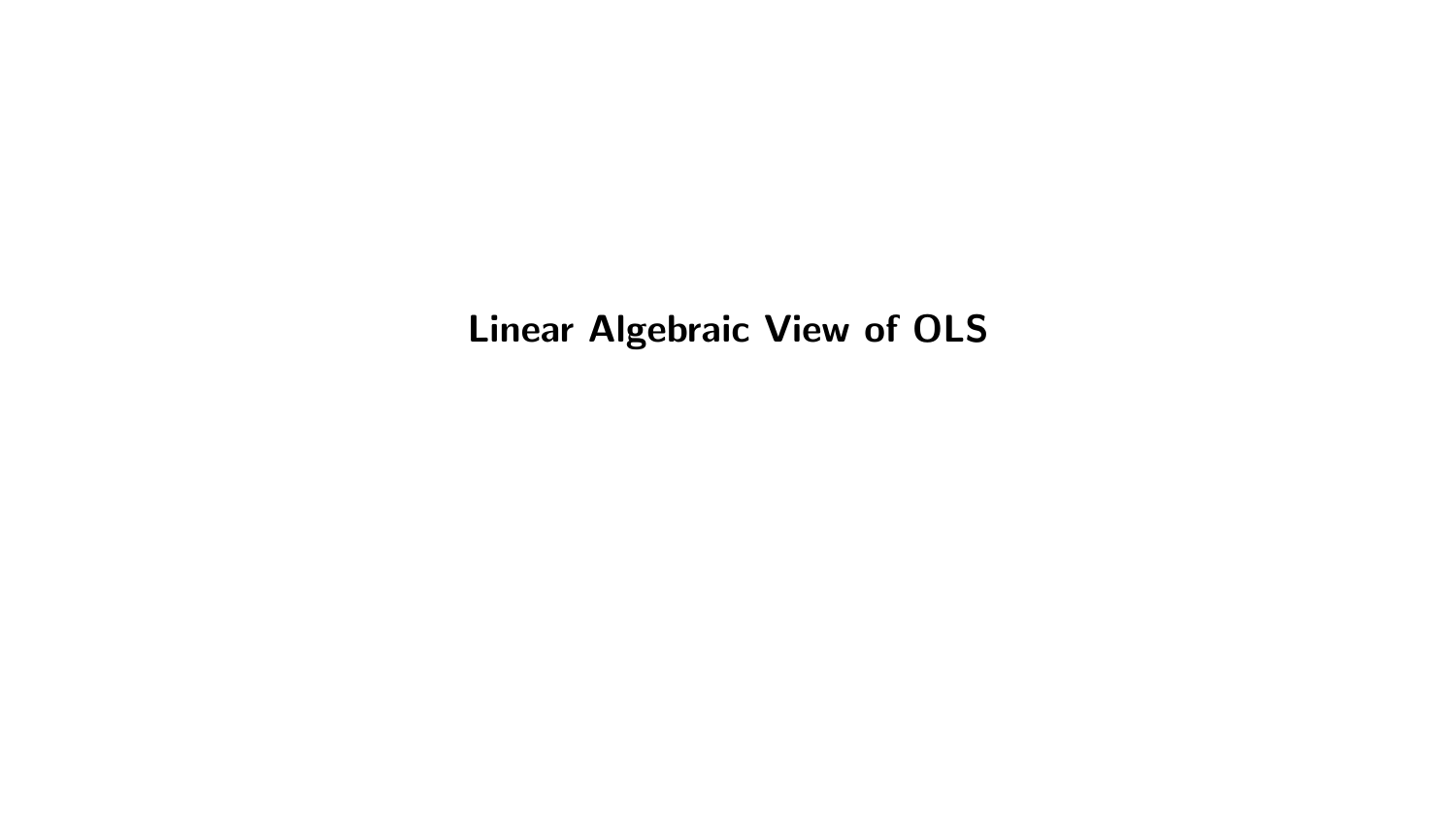#### **Motivation**

#### Questions:

▶ Can there be multiple solutions to normal equations? (If so, OLS depends on method of solving equations)

 $\blacktriangleright$  Can there be no solutions?

(If so, algorithm for OLS might fail!)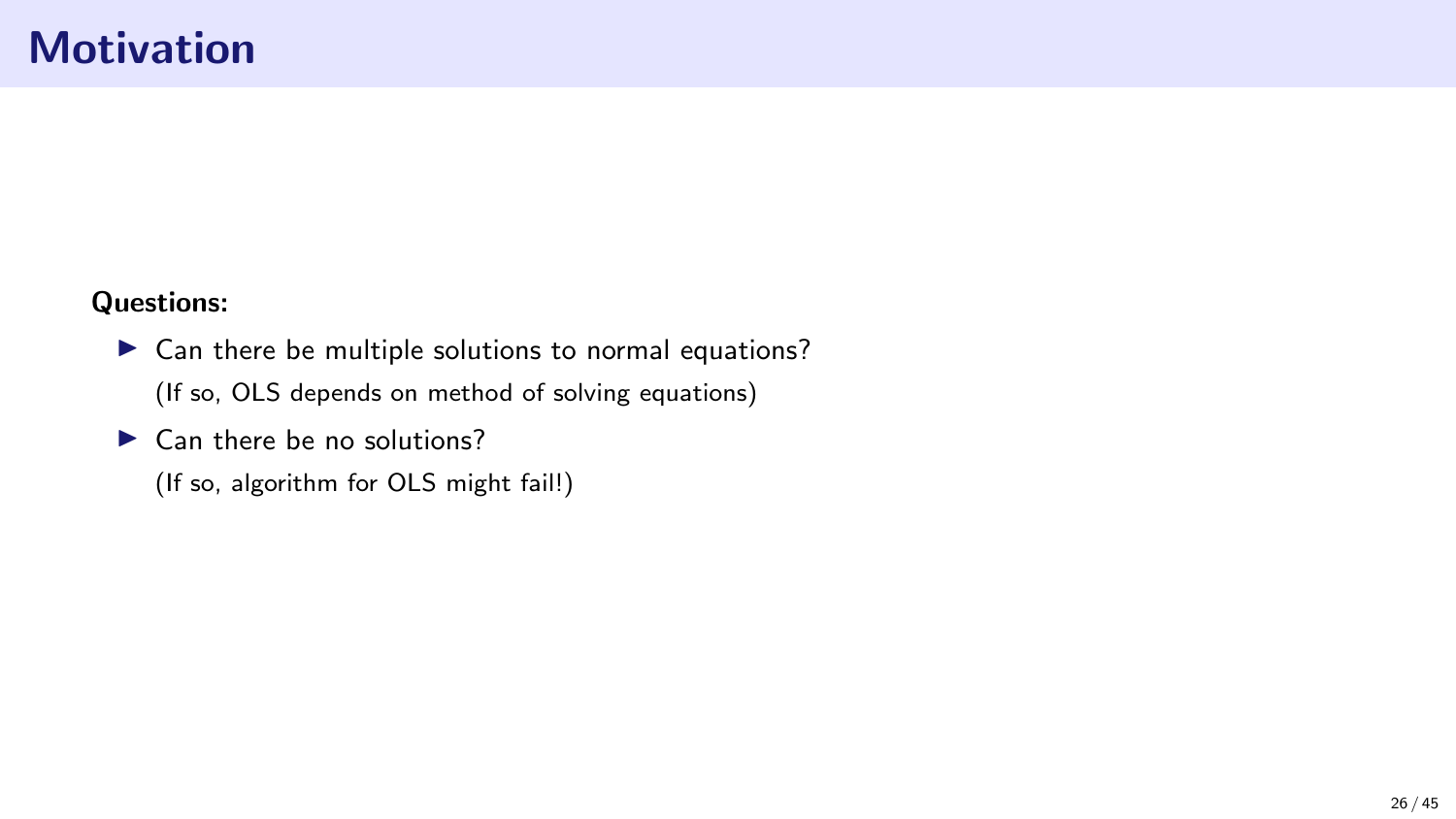Suppose the training data S are  $(\vec{x}_1, y_1), \ldots, (\vec{x}_n, y_n)$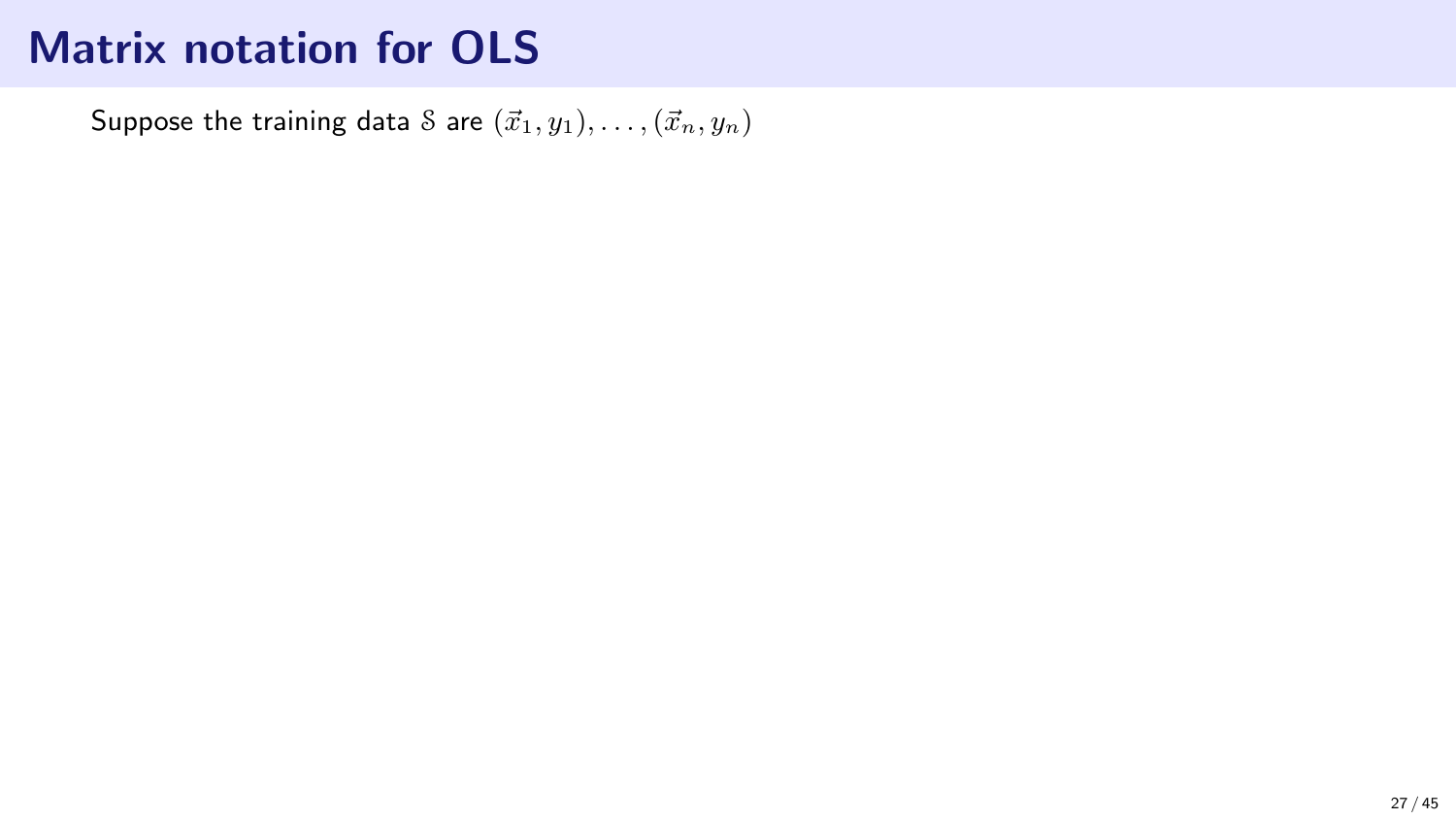Suppose the training data S are  $(\vec{x}_1, y_1), \ldots, (\vec{x}_n, y_n)$ Arrange feature vectors and labels in  $n \times d$  matrix A and  $n \times 1$  (column) vector  $\vec{b}$ :

$$
A:=\begin{bmatrix} \longleftarrow & \vec{x}_1^{\mathsf{T}} & \longrightarrow \\ & \vdots & \\ \longleftarrow & \vec{x}_n^{\mathsf{T}} & \longrightarrow \end{bmatrix} \in \mathbb{R}^{n \times d}, \qquad \vec{b}:=\begin{bmatrix} y_1 \\ \vdots \\ y_n \end{bmatrix} \in \mathbb{R}^n
$$

(By default, vectors  $\vec{x} \in \mathbb{R}^d$  are regarded as column vectors; so write  $\vec{x}^\text{\tiny T}$  to denote a row vector)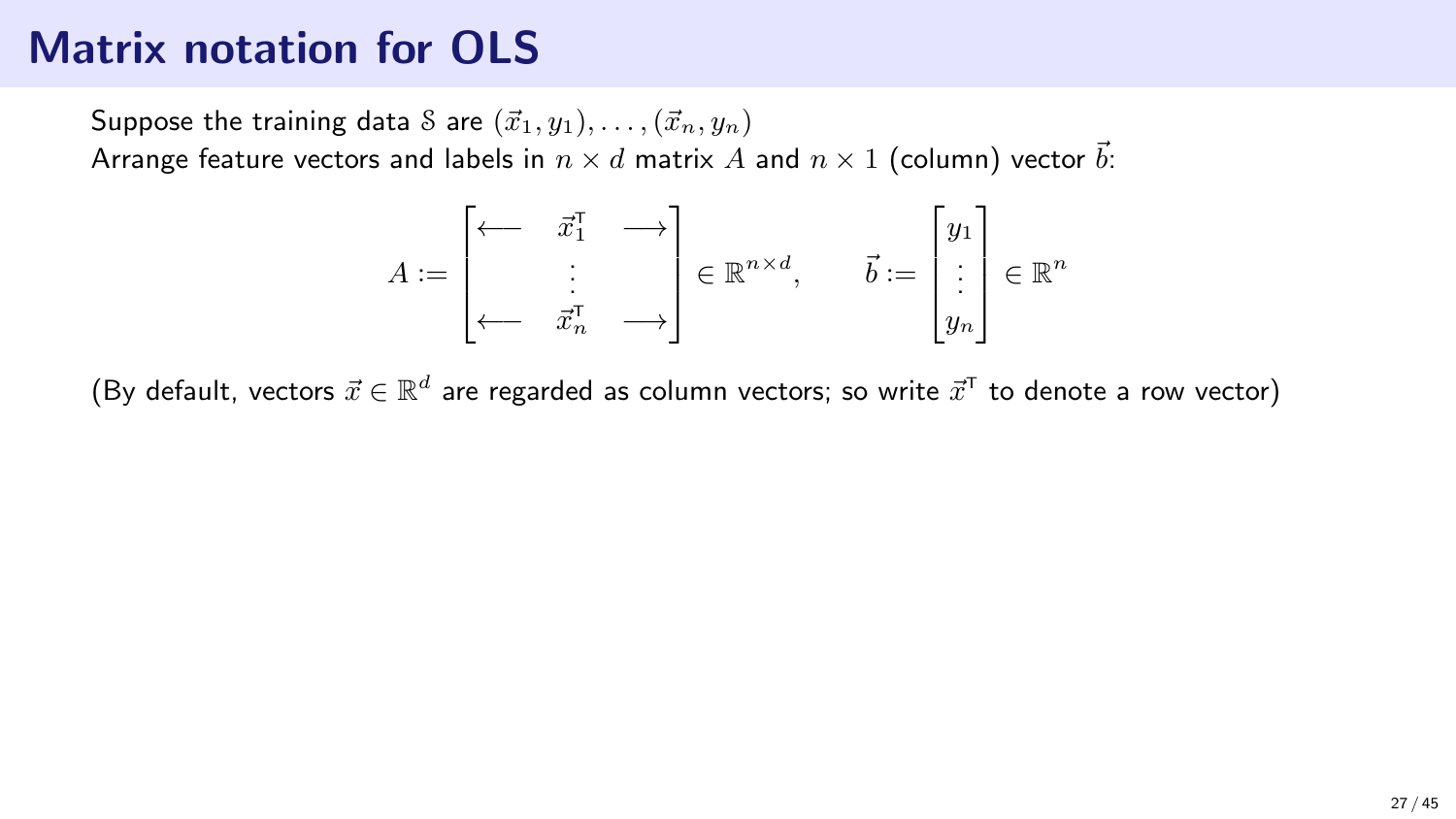Suppose the training data S are  $(\vec{x}_1, y_1), \ldots, (\vec{x}_n, y_n)$ Arrange feature vectors and labels in  $n \times d$  matrix A and  $n \times 1$  (column) vector  $\vec{b}$ :

$$
A:=\begin{bmatrix} \longleftarrow & \vec{x}_1^{\mathsf{T}} & \longrightarrow \\ & \vdots & \\ \longleftarrow & \vec{x}_n^{\mathsf{T}} & \longrightarrow \end{bmatrix} \in \mathbb{R}^{n \times d}, \qquad \vec{b}:=\begin{bmatrix} y_1 \\ \vdots \\ y_n \end{bmatrix} \in \mathbb{R}^n
$$

(By default, vectors  $\vec{x} \in \mathbb{R}^d$  are regarded as column vectors; so write  $\vec{x}^\text{\tiny T}$  to denote a row vector) ▶ For any  $\vec{w} \in \mathbb{R}^d$ , matrix-vector product  $A\vec{w}$  is a (column) vector in  $\mathbb{R}^n$ , and so is  $A\vec{w} - \vec{b}$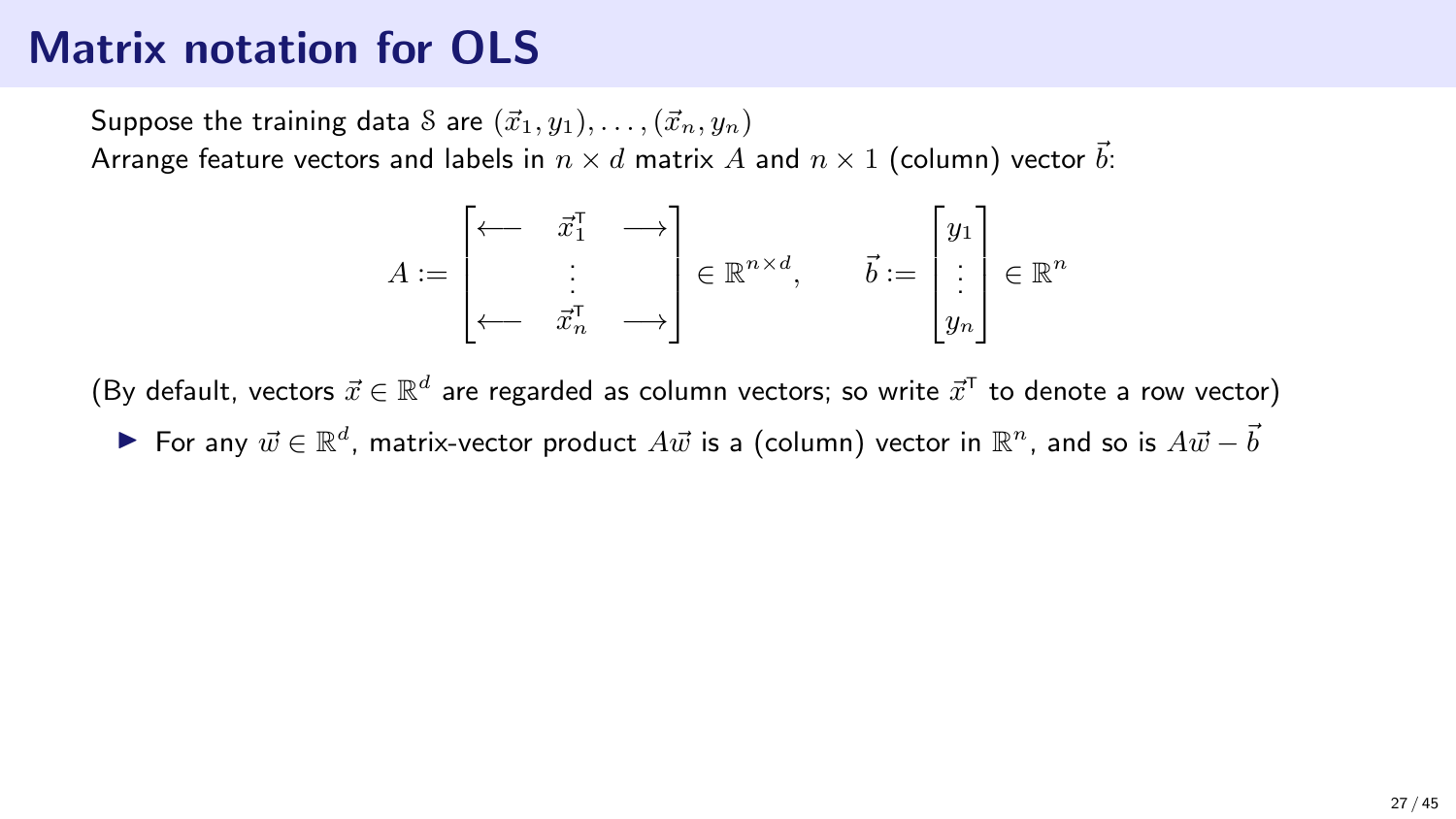Suppose the training data S are  $(\vec{x}_1, y_1), \ldots, (\vec{x}_n, y_n)$ Arrange feature vectors and labels in  $n \times d$  matrix A and  $n \times 1$  (column) vector  $\vec{b}$ :

$$
A \coloneqq \begin{bmatrix} \longleftarrow & \vec{x}_1^{\mathsf{T}} & \longrightarrow \\ & \vdots & \\ \longleftarrow & \vec{x}_n^{\mathsf{T}} & \longrightarrow \end{bmatrix} \in \mathbb{R}^{n \times d}, \qquad \vec{b} \coloneqq \begin{bmatrix} y_1 \\ \vdots \\ y_n \end{bmatrix} \in \mathbb{R}^n
$$

(By default, vectors  $\vec{x} \in \mathbb{R}^d$  are regarded as column vectors; so write  $\vec{x}^\text{\tiny T}$  to denote a row vector)

- ▶ For any  $\vec{w} \in \mathbb{R}^d$ , matrix-vector product  $A\vec{w}$  is a (column) vector in  $\mathbb{R}^n$ , and so is  $A\vec{w} \vec{b}$
- ▶ Squared Euclidean length of  $A\vec{w} \vec{b}$  is

$$
||A\vec{w} - \vec{b}||_2^2 = \sum_{i=1}^n (\vec{x}_i \cdot \vec{w} - y_i)^2 = \text{sse}(\vec{w}; \delta)
$$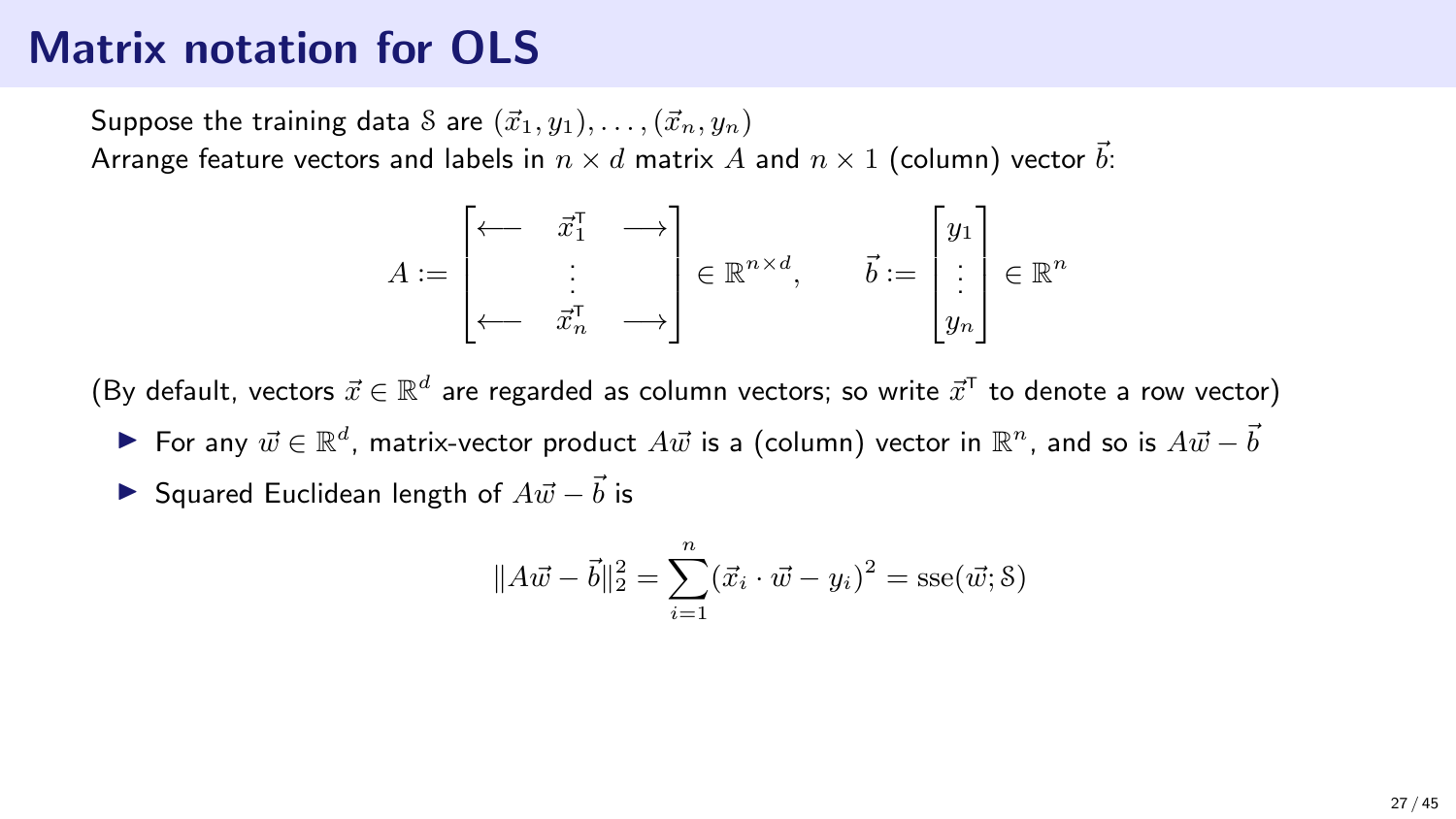Suppose the training data S are  $(\vec{x}_1, y_1), \ldots, (\vec{x}_n, y_n)$ Arrange feature vectors and labels in  $n \times d$  matrix A and  $n \times 1$  (column) vector  $\vec{b}$ :

$$
A \coloneqq \begin{bmatrix} \longleftarrow & \vec{x}_1^{\mathsf{T}} & \longrightarrow \\ & \vdots & \\ \longleftarrow & \vec{x}_n^{\mathsf{T}} & \longrightarrow \end{bmatrix} \in \mathbb{R}^{n \times d}, \qquad \vec{b} \coloneqq \begin{bmatrix} y_1 \\ \vdots \\ y_n \end{bmatrix} \in \mathbb{R}^n
$$

(By default, vectors  $\vec{x} \in \mathbb{R}^d$  are regarded as column vectors; so write  $\vec{x}^\text{\tiny T}$  to denote a row vector)

▶ For any  $\vec{w} \in \mathbb{R}^d$ , matrix-vector product  $A\vec{w}$  is a (column) vector in  $\mathbb{R}^n$ , and so is  $A\vec{w} - \vec{b}$ 

▶ Squared Euclidean length of 
$$
A\vec{w} - \vec{b}
$$
 is

$$
||A\vec{w} - \vec{b}||_2^2 = \sum_{i=1}^n (\vec{x}_i \cdot \vec{w} - y_i)^2 = \text{sse}(\vec{w}; \delta)
$$

▶ Normal equations in matrix form:

$$
(A^{\mathsf{T}}A)\vec{w} = A^{\mathsf{T}}\vec{b},
$$

with  $A^{\scriptscriptstyle\mathsf{T}} A \in \mathbb{R}^{d\times d}$ ,  $A^{\scriptscriptstyle\mathsf{T}} \vec{b} \in \mathbb{R}^d$ , and vector of  $d$  unknown variables  $\vec{w}$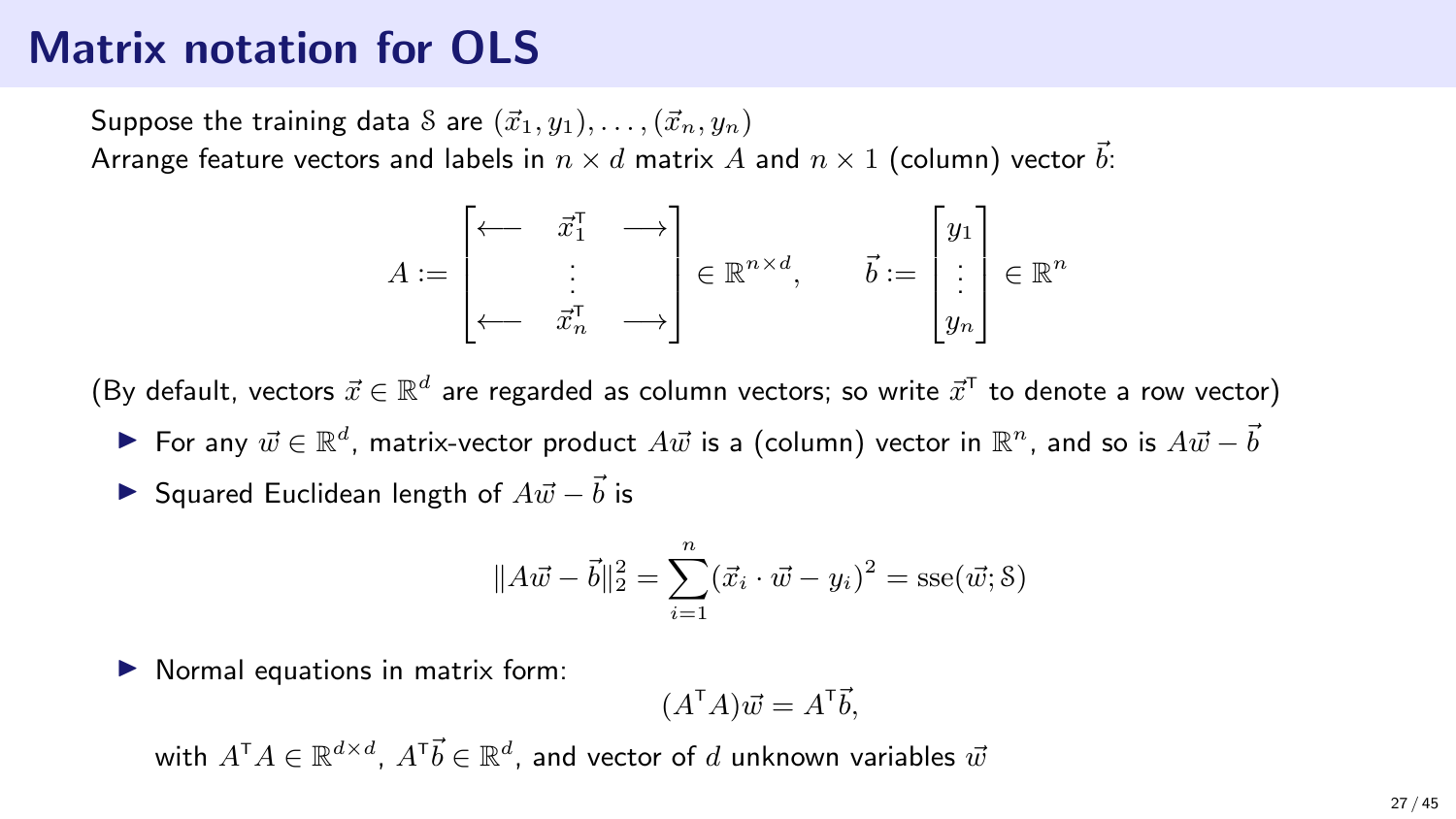If  $A^\intercal A$  is invertible, then the normal equations

$$
(A^{\mathsf{T}}A)\vec{w} = A^{\mathsf{T}}\vec{b}
$$

have a unique solution, given by

$$
\vec{w} = (A^{\mathsf{T}}A)^{-1}A^{\mathsf{T}}\vec{b}
$$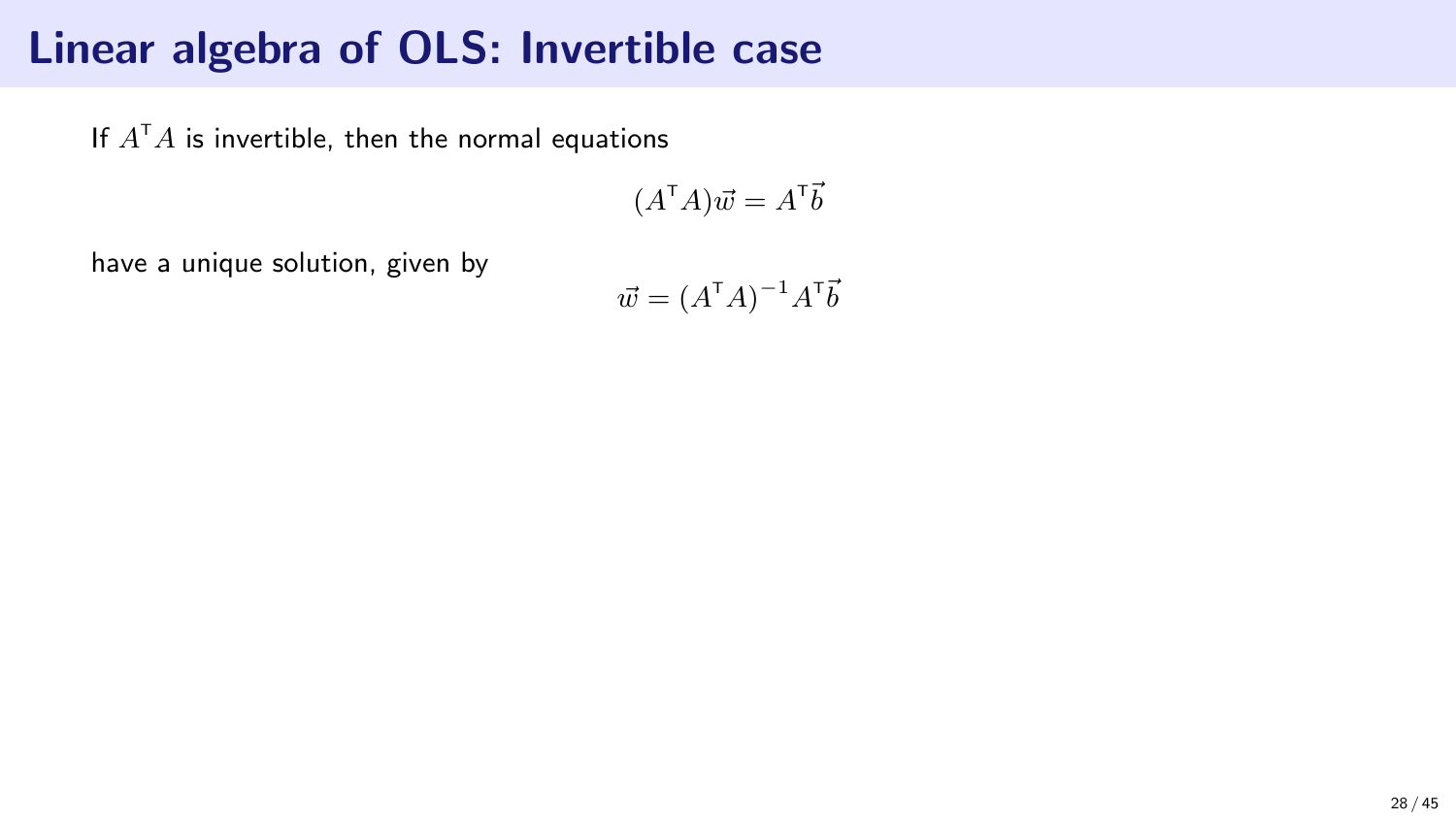If  $A^{\mathsf{T}}A$  is invertible, then the normal equations

$$
(A^{\mathsf{T}}A)\vec{w} = A^{\mathsf{T}}\vec{b}
$$

have a unique solution, given by

$$
\vec{w} = (A^{\mathsf{T}}A)^{-1}A^{\mathsf{T}}\vec{b}
$$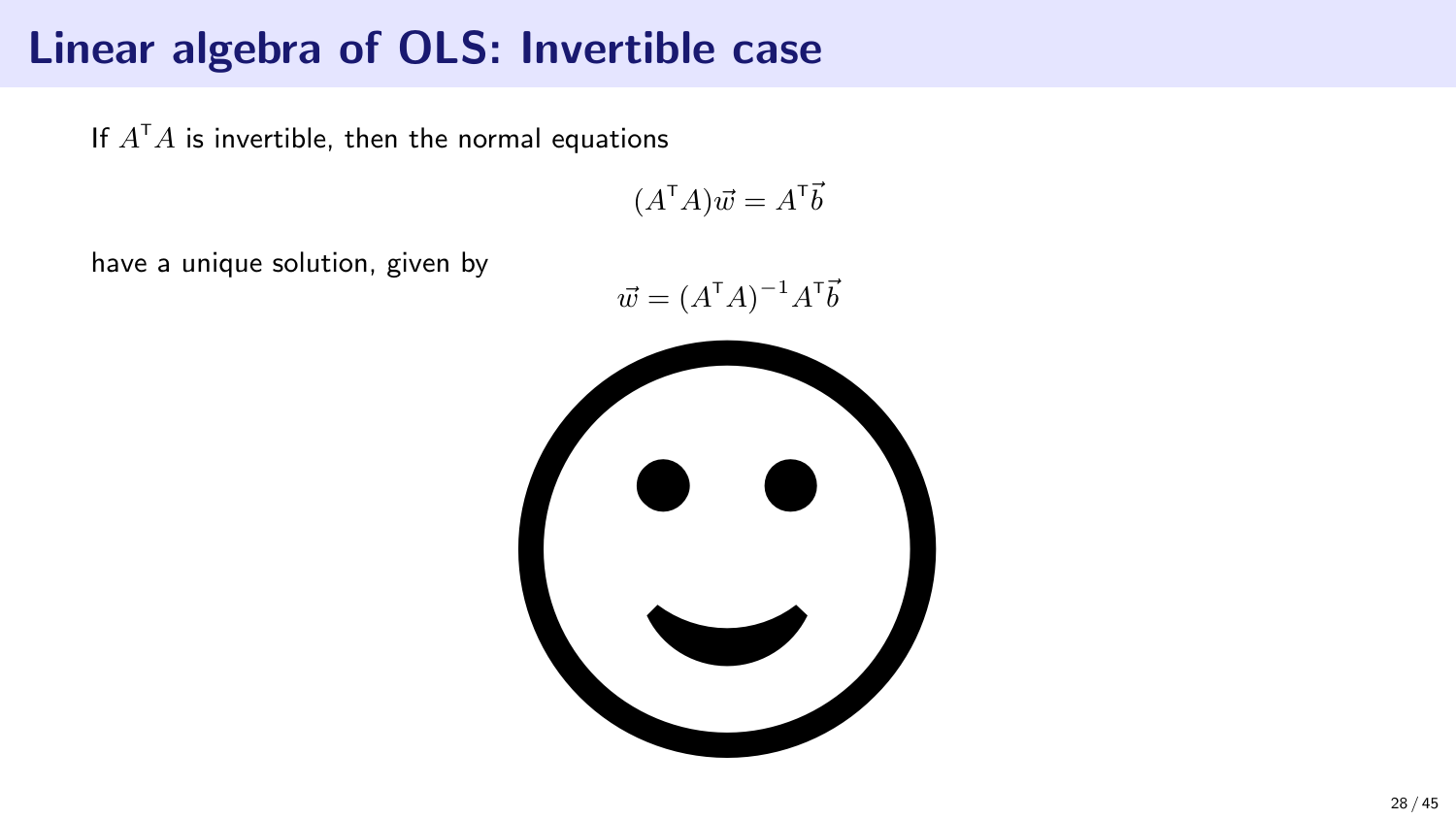If  $A^{\mathsf{T}}A$  is not invertible, then the normal equations

 $(A^{\mathsf{T}}A)\vec{w} = A^{\mathsf{T}}\vec{b}$ 

have infinitely-many solutions or no solutions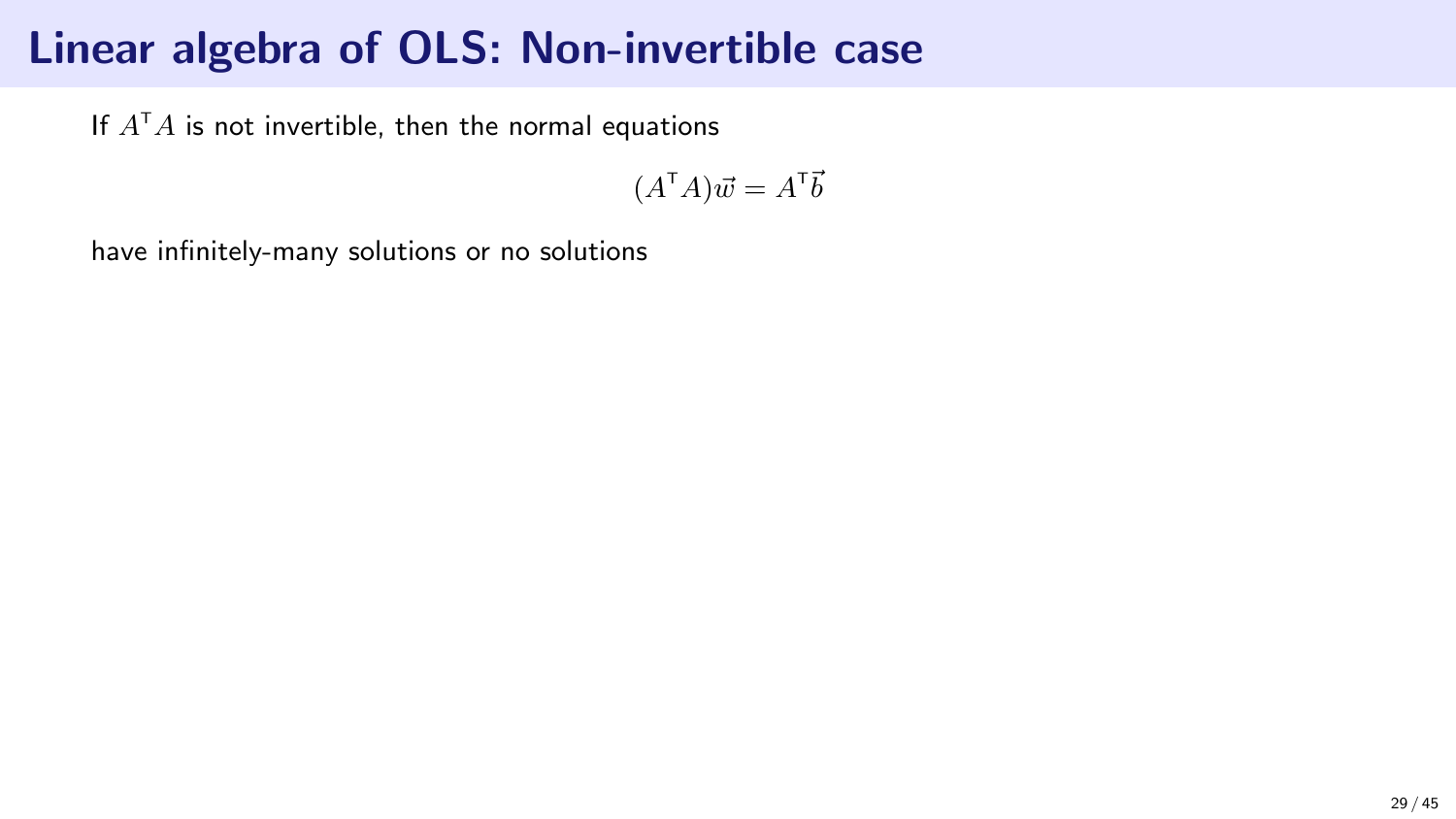If  $A^{\mathsf{T}}A$  is not invertible, then the normal equations

 $(A^{\mathsf{T}}A)\vec{w} = A^{\mathsf{T}}\vec{b}$ 

have infinitely-many solutions or no solutions (... there is always a solution!)

**Fact.** For any  $A\in\mathbb{R}^{n\times d}$  and  $\vec{b}\in\mathbb{R}^n$ , there is a unique way to write  $\vec{b}=\vec{p}+\vec{r}$ , where

- $\triangleright$   $\vec{p}$  is in the column space of A
- $\blacktriangleright$   $\vec{r}$  is in the null space of  $A^{\dagger}$

(In particular,  $\vec{p}$  and  $\vec{r}$  are orthogonal)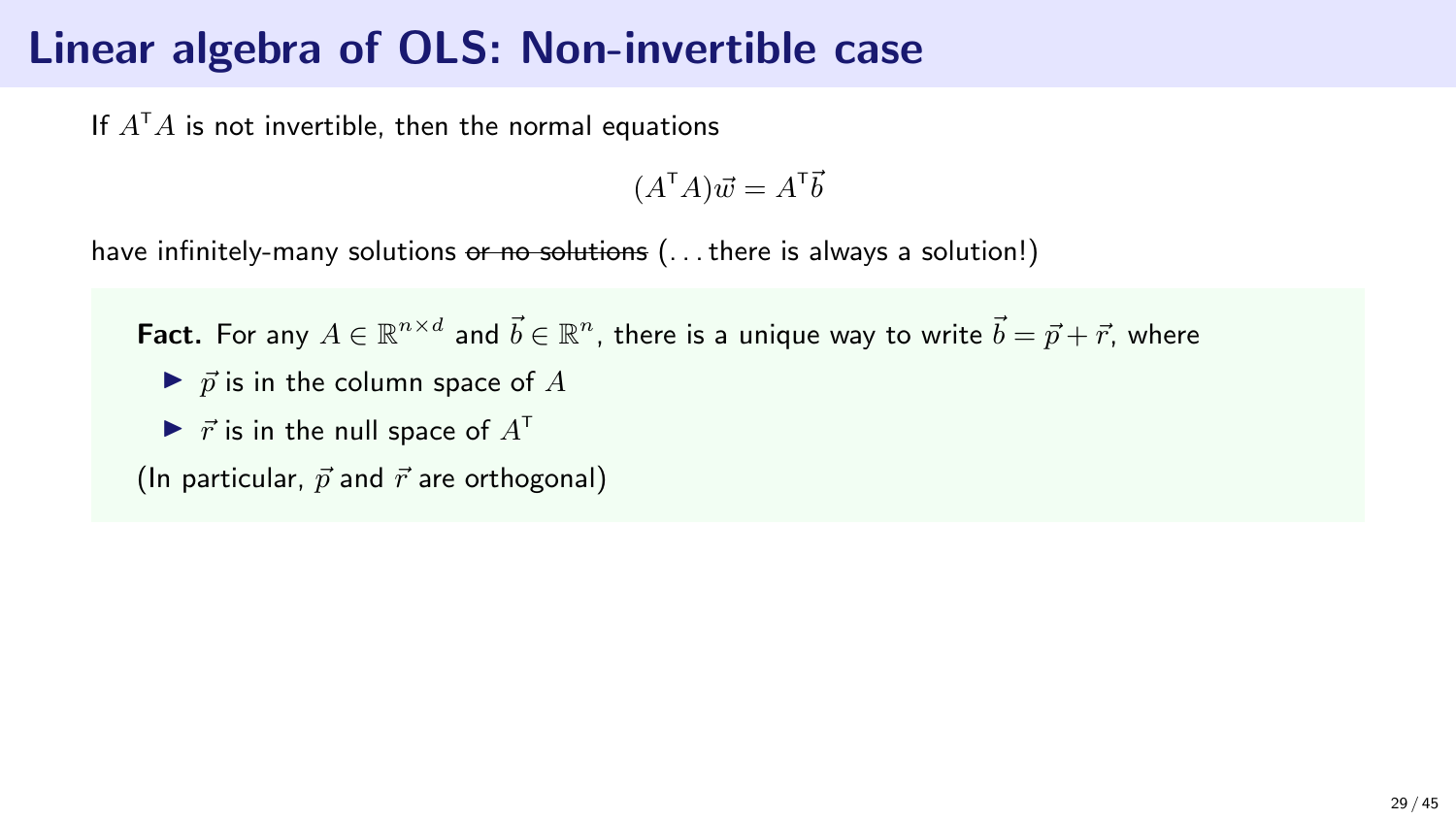If  $A^{\mathsf{T}}A$  is not invertible, then the normal equations

 $(A^{\mathsf{T}}A)\vec{w} = A^{\mathsf{T}}\vec{b}$ 

have infinitely-many solutions or no solutions (... there is always a solution!)

**Fact.** For any  $A\in\mathbb{R}^{n\times d}$  and  $\vec{b}\in\mathbb{R}^n$ , there is a unique way to write  $\vec{b}=\vec{p}+\vec{r}$ , where

- $\triangleright$   $\vec{p}$  is in the column space of A
- $\blacktriangleright$   $\vec{r}$  is in the null space of  $A^{\dagger}$

(In particular,  $\vec{p}$  and  $\vec{r}$  are orthogonal)

▶ Write  $\vec{b} = \vec{p} + \vec{r}$  as above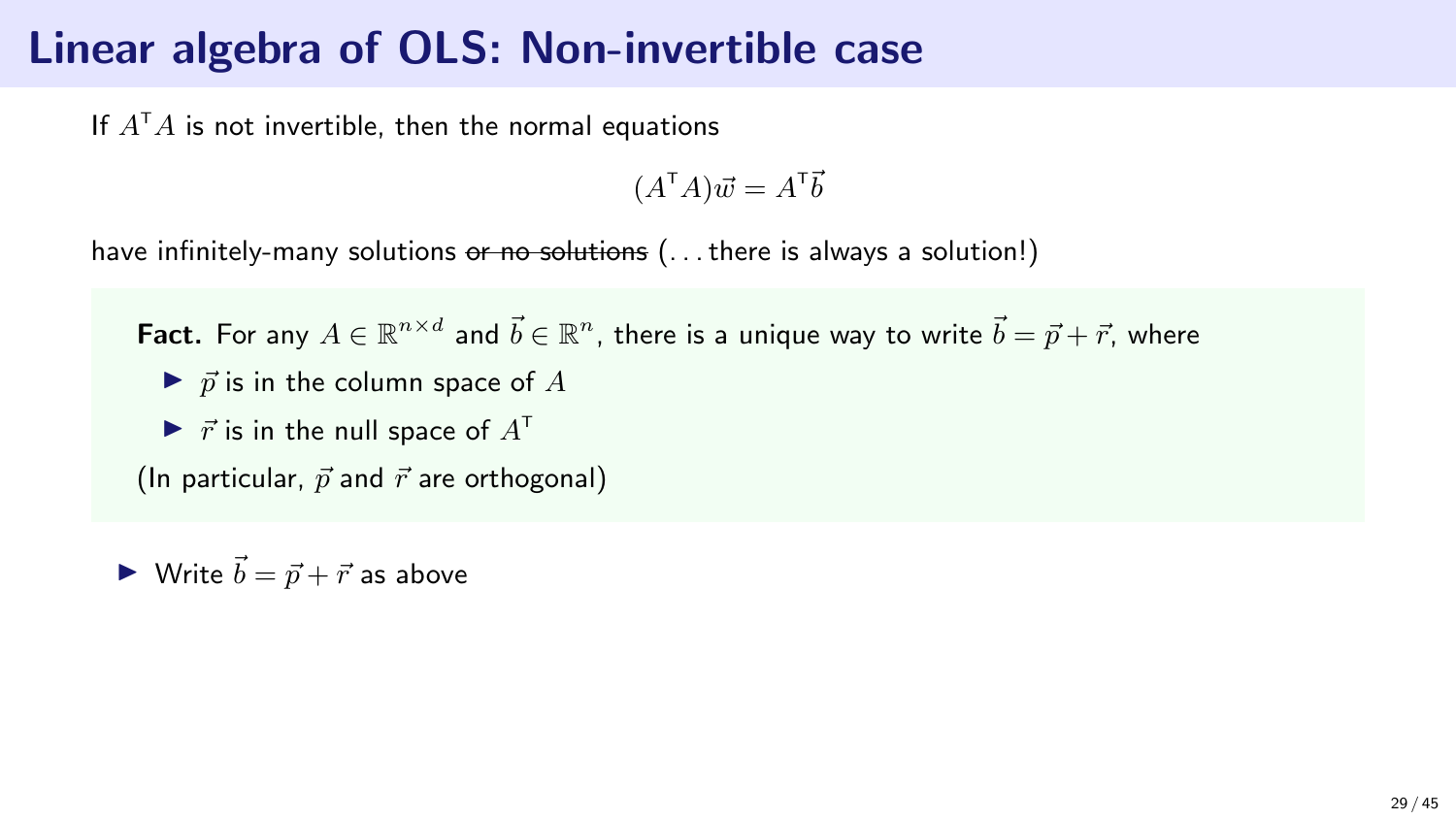If  $A^{\mathsf{T}}A$  is not invertible, then the normal equations

 $(A^{\mathsf{T}}A)\vec{w} = A^{\mathsf{T}}\vec{b}$ 

have infinitely-many solutions or no solutions (... there is always a solution!)

**Fact.** For any  $A\in\mathbb{R}^{n\times d}$  and  $\vec{b}\in\mathbb{R}^n$ , there is a unique way to write  $\vec{b}=\vec{p}+\vec{r}$ , where

- $\triangleright$   $\vec{p}$  is in the column space of A
- $\blacktriangleright$   $\vec{r}$  is in the null space of  $A^{\dagger}$

(In particular,  $\vec{p}$  and  $\vec{r}$  are orthogonal)

 $\blacktriangleright$  Write  $\vec{b} = \vec{p} + \vec{r}$  as above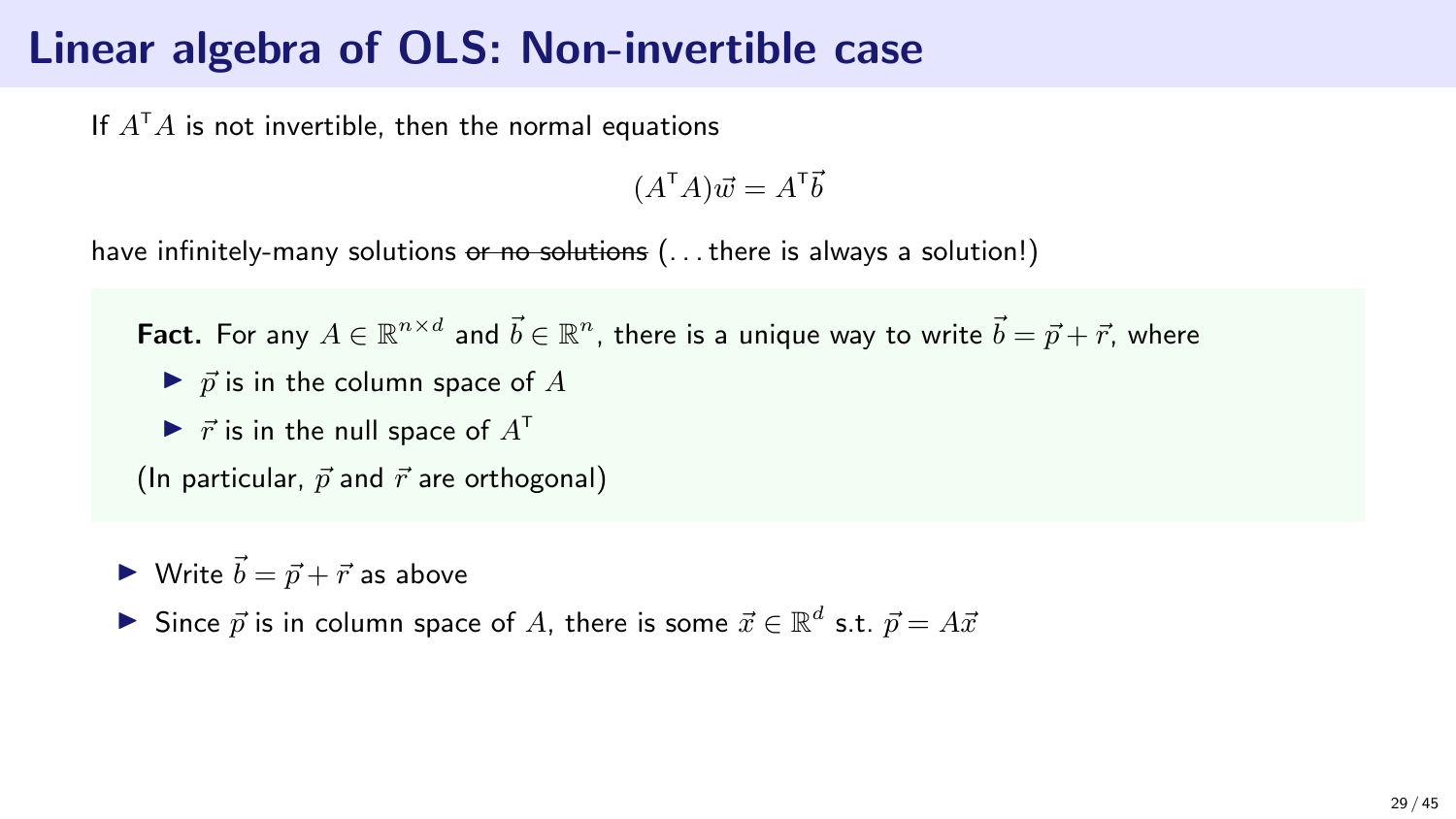If  $A^{\mathsf{T}}A$  is not invertible, then the normal equations

 $(A^{\mathsf{T}}A)\vec{w} = A^{\mathsf{T}}\vec{b}$ 

have infinitely-many solutions or no solutions (... there is always a solution!)

**Fact.** For any  $A\in\mathbb{R}^{n\times d}$  and  $\vec{b}\in\mathbb{R}^n$ , there is a unique way to write  $\vec{b}=\vec{p}+\vec{r}$ , where

- $\blacktriangleright$   $\vec{p}$  is in the column space of A
- $\blacktriangleright$   $\vec{r}$  is in the null space of  $A^{\dagger}$

(In particular,  $\vec{p}$  and  $\vec{r}$  are orthogonal)

 $\blacktriangleright$  Write  $\vec{b} = \vec{p} + \vec{r}$  as above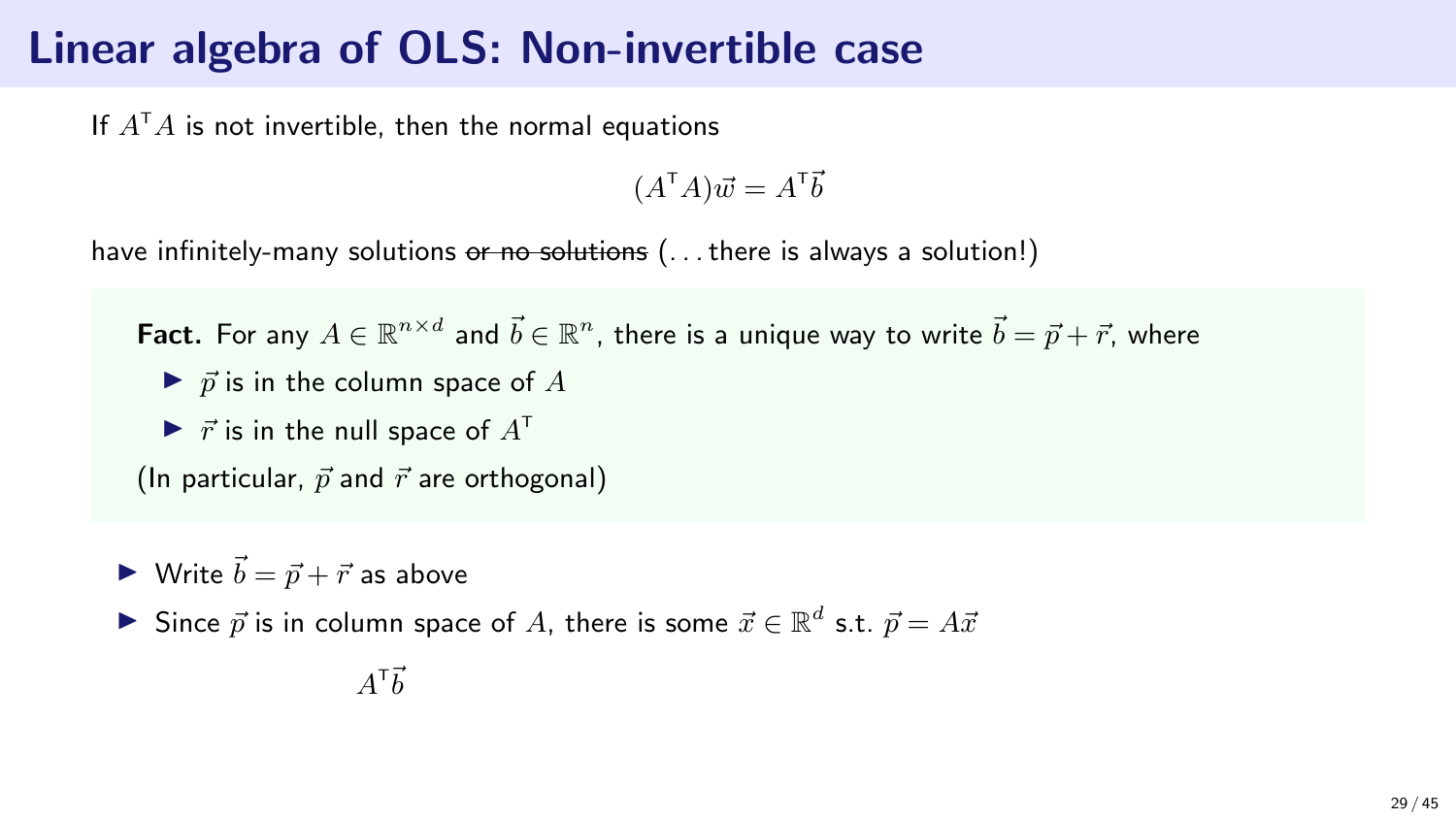If  $A^{\mathsf{T}}A$  is not invertible, then the normal equations

 $(A^{\mathsf{T}}A)\vec{w} = A^{\mathsf{T}}\vec{b}$ 

have infinitely-many solutions or no solutions (... there is always a solution!)

**Fact.** For any  $A\in\mathbb{R}^{n\times d}$  and  $\vec{b}\in\mathbb{R}^n$ , there is a unique way to write  $\vec{b}=\vec{p}+\vec{r}$ , where

- $\triangleright$   $\vec{p}$  is in the column space of A
- $\blacktriangleright$   $\vec{r}$  is in the null space of  $A^{\dagger}$

(In particular,  $\vec{p}$  and  $\vec{r}$  are orthogonal)

 $\blacktriangleright$  Write  $\vec{b} = \vec{p} + \vec{r}$  as above

$$
A^{\mathsf{T}}\vec{b} = A^{\mathsf{T}}(\vec{p} + \vec{r})
$$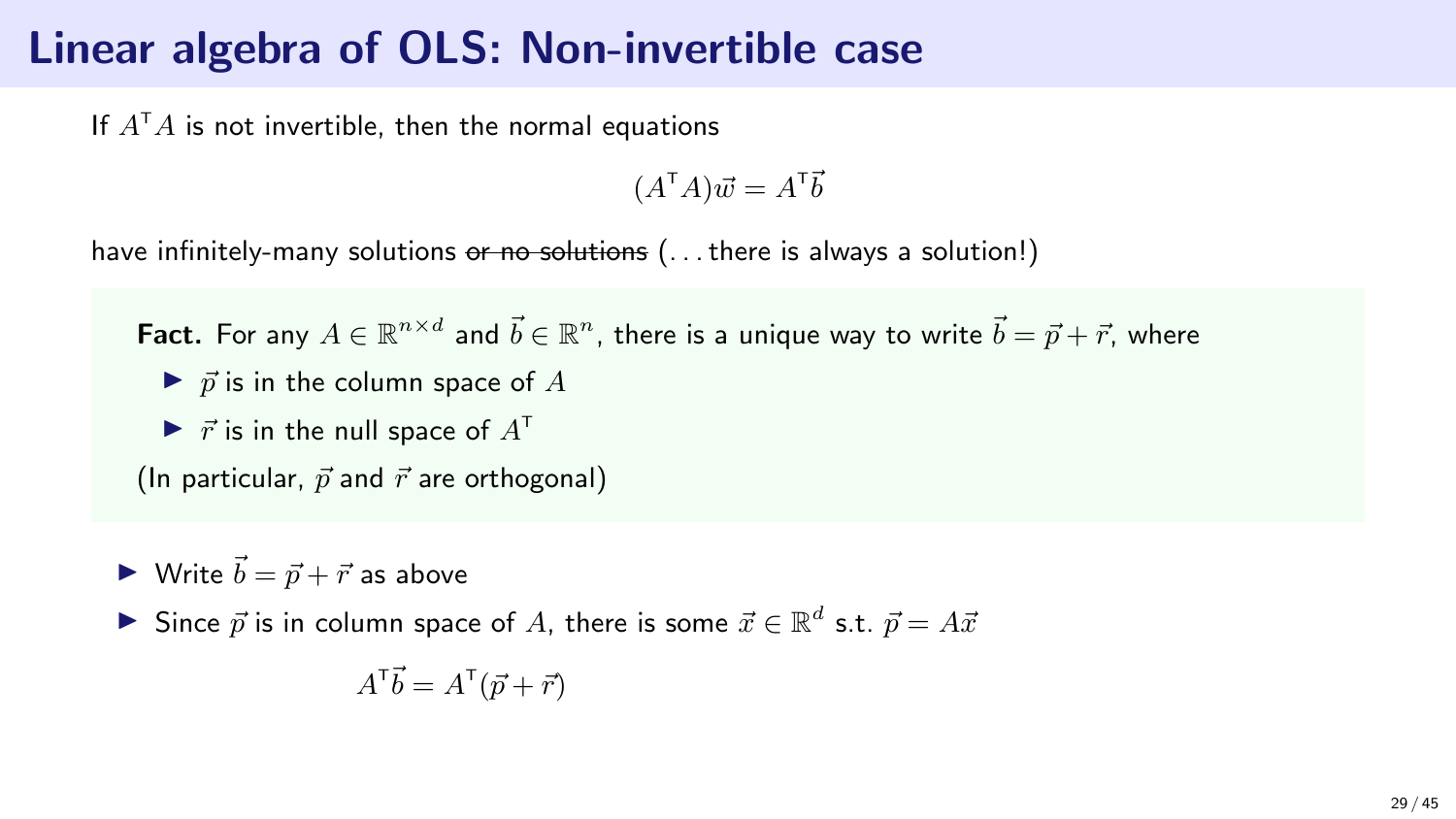If  $A^{\mathsf{T}}A$  is not invertible, then the normal equations

 $(A^{\mathsf{T}}A)\vec{w} = A^{\mathsf{T}}\vec{b}$ 

have infinitely-many solutions or no solutions (... there is always a solution!)

**Fact.** For any  $A\in\mathbb{R}^{n\times d}$  and  $\vec{b}\in\mathbb{R}^n$ , there is a unique way to write  $\vec{b}=\vec{p}+\vec{r}$ , where

- $\triangleright$   $\vec{p}$  is in the column space of A
- $\blacktriangleright$   $\vec{r}$  is in the null space of  $A^{\dagger}$

(In particular,  $\vec{p}$  and  $\vec{r}$  are orthogonal)

 $\blacktriangleright$  Write  $\vec{b} = \vec{p} + \vec{r}$  as above

$$
A^{\mathsf{T}}\vec{b} = A^{\mathsf{T}}(\vec{p} + \vec{r}) = A^{\mathsf{T}}(A\vec{x} + \vec{r})
$$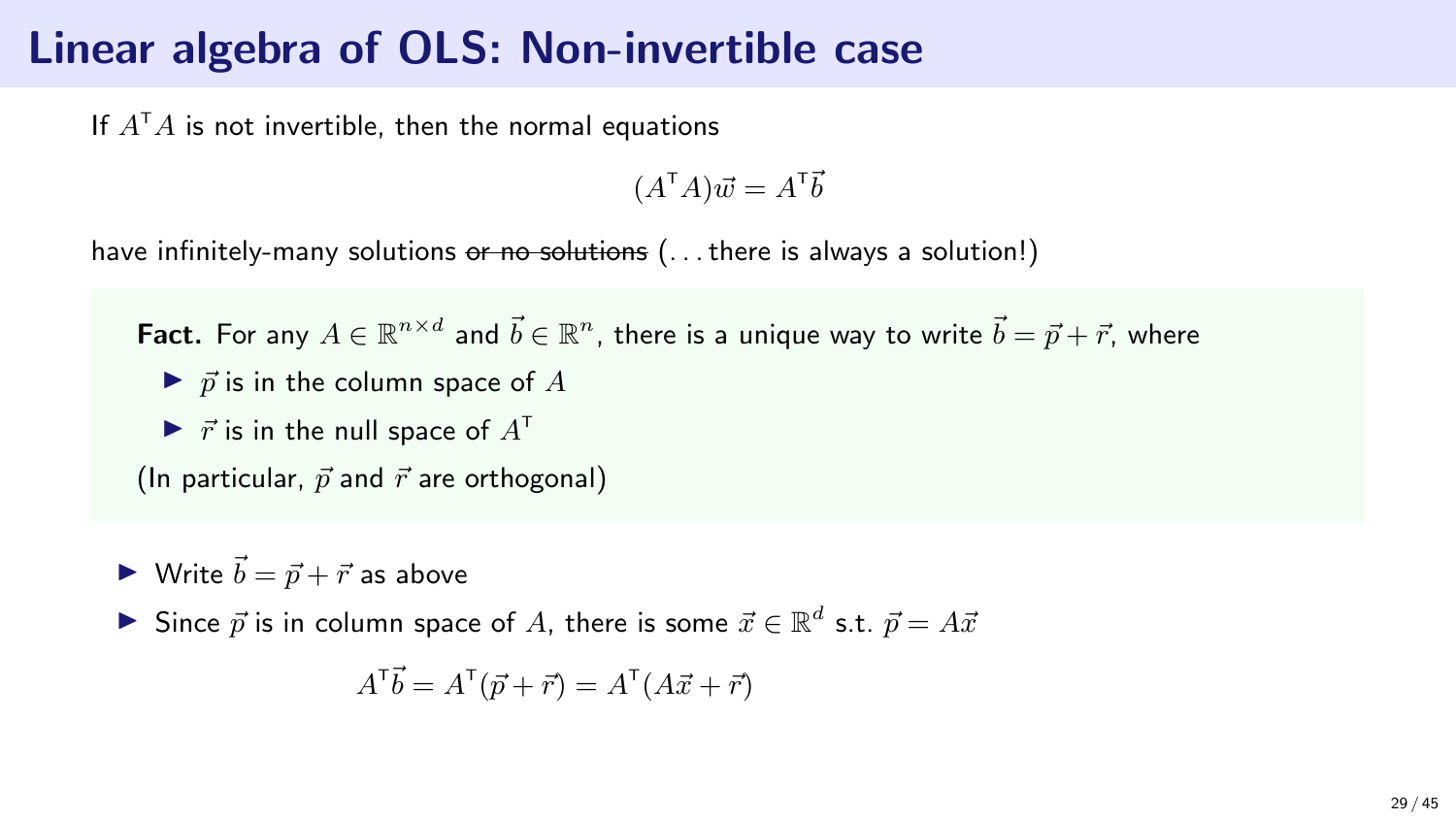If  $A^{\mathsf{T}}A$  is not invertible, then the normal equations

 $(A^{\mathsf{T}}A)\vec{w} = A^{\mathsf{T}}\vec{b}$ 

have infinitely-many solutions or no solutions (... there is always a solution!)

**Fact.** For any  $A\in\mathbb{R}^{n\times d}$  and  $\vec{b}\in\mathbb{R}^n$ , there is a unique way to write  $\vec{b}=\vec{p}+\vec{r}$ , where

- $\triangleright$   $\vec{p}$  is in the column space of A
- $\blacktriangleright$   $\vec{r}$  is in the null space of  $A^{\dagger}$

(In particular,  $\vec{p}$  and  $\vec{r}$  are orthogonal)

 $\blacktriangleright$  Write  $\vec{b} = \vec{p} + \vec{r}$  as above

$$
A^{\mathsf{T}}\vec{b} = A^{\mathsf{T}}(\vec{p} + \vec{r}) = A^{\mathsf{T}}(A\vec{x} + \vec{r}) = A^{\mathsf{T}}(A\vec{x}) + A^{\mathsf{T}}\vec{r}
$$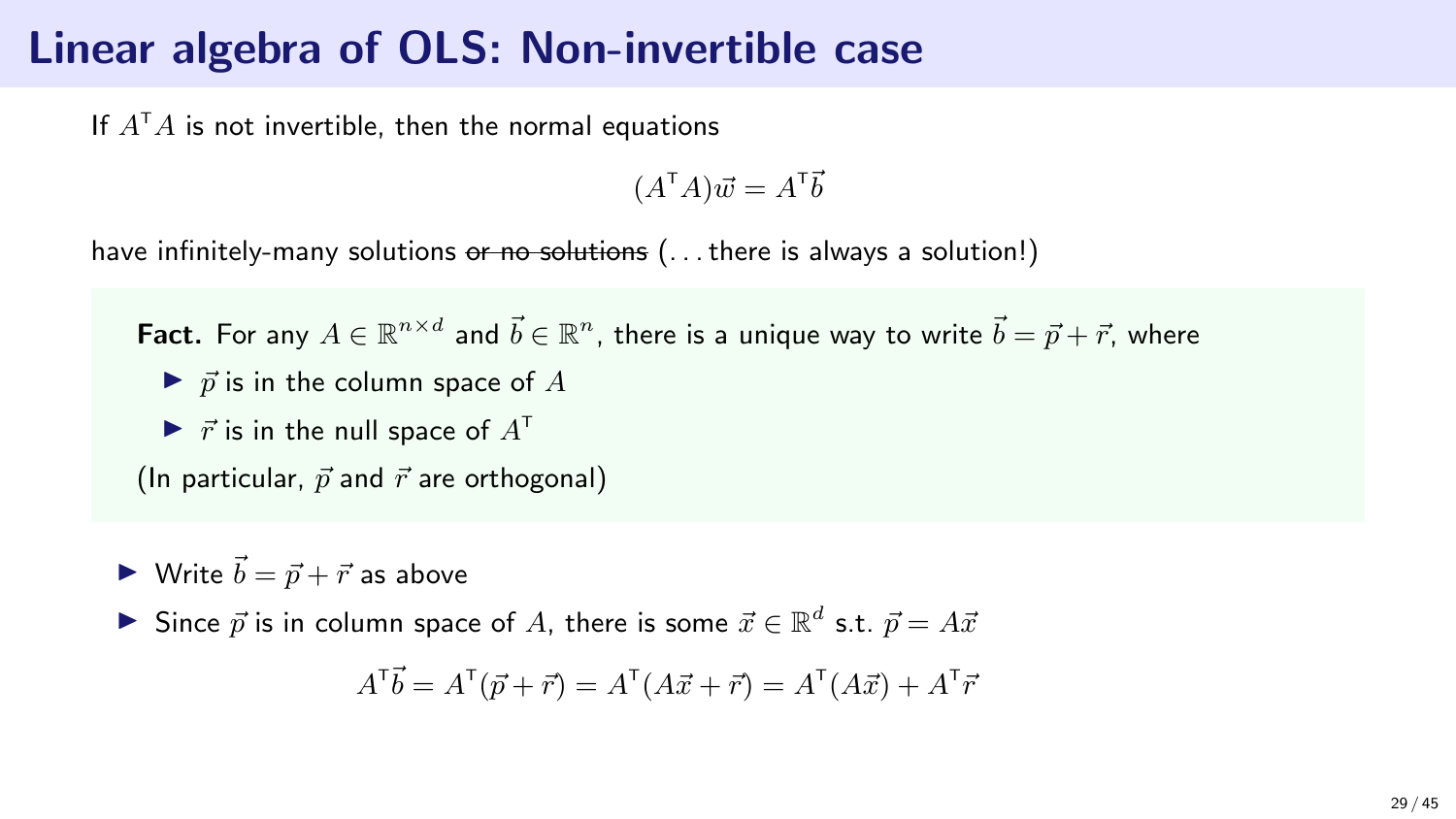#### Linear algebra of OLS: Non-invertible case

If  $A^{\mathsf{T}}A$  is not invertible, then the normal equations

 $(A^{\mathsf{T}}A)\vec{w} = A^{\mathsf{T}}\vec{b}$ 

have infinitely-many solutions or no solutions (... there is always a solution!)

**Fact.** For any  $A\in\mathbb{R}^{n\times d}$  and  $\vec{b}\in\mathbb{R}^n$ , there is a unique way to write  $\vec{b}=\vec{p}+\vec{r}$ , where

- $\triangleright$   $\vec{p}$  is in the column space of A
- $\blacktriangleright$   $\vec{r}$  is in the null space of  $A^{\dagger}$

(In particular,  $\vec{p}$  and  $\vec{r}$  are orthogonal)

 $\blacktriangleright$  Write  $\vec{b} = \vec{p} + \vec{r}$  as above

▶ Since  $\vec{p}$  is in column space of A, there is some  $\vec{x} \in \mathbb{R}^d$  s.t.  $\vec{p} = A\vec{x}$ 

$$
A^{\mathsf{T}}\vec{b} = A^{\mathsf{T}}(\vec{p} + \vec{r}) = A^{\mathsf{T}}(A\vec{x} + \vec{r}) = A^{\mathsf{T}}(A\vec{x}) + A^{\mathsf{T}}\vec{r} = (A^{\mathsf{T}}A)\vec{x} + \vec{0}
$$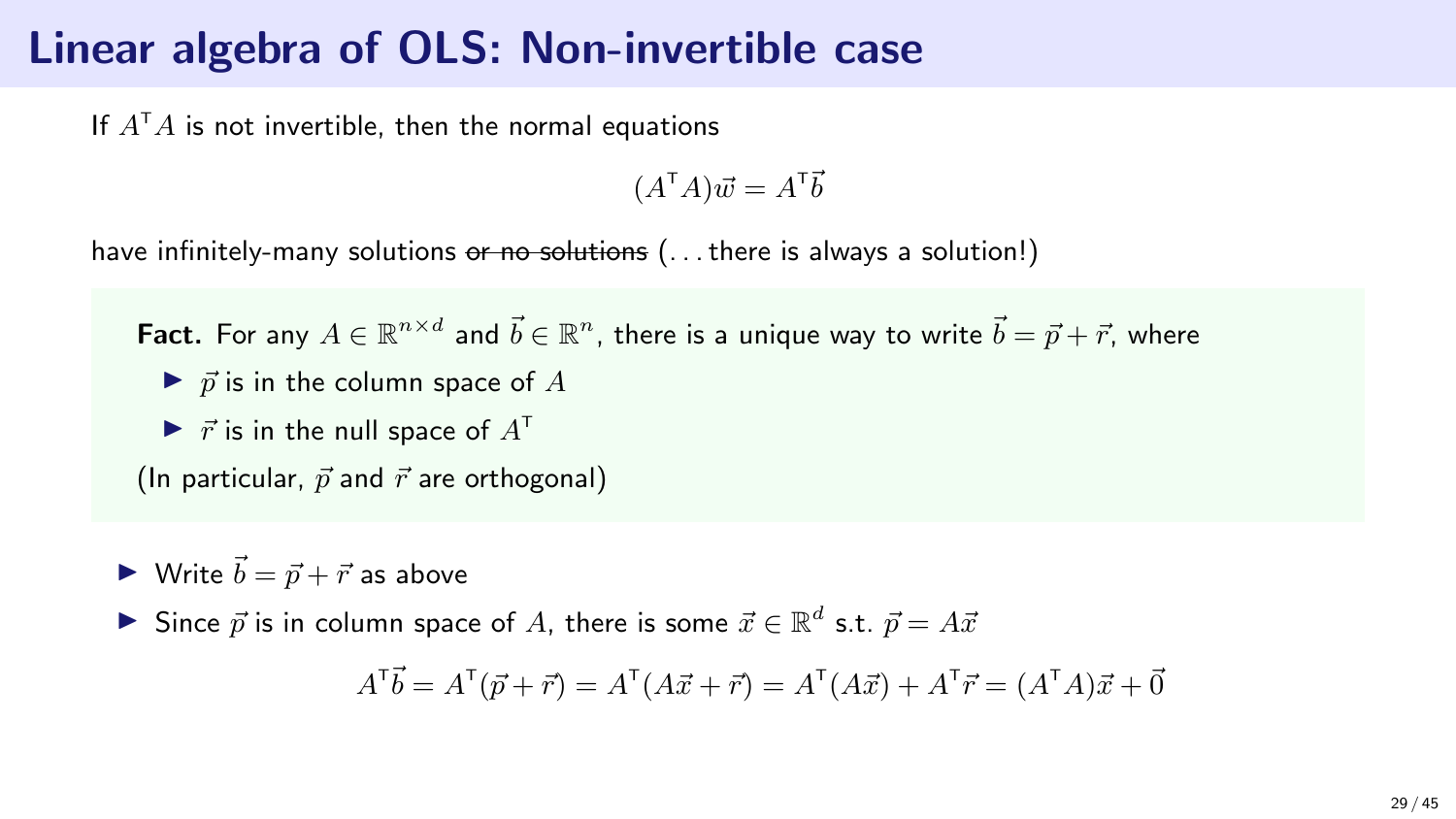### Linear algebra of OLS: Non-invertible case

If  $A^{\mathsf{T}}A$  is not invertible, then the normal equations

 $(A^{\mathsf{T}}A)\vec{w} = A^{\mathsf{T}}\vec{b}$ 

have infinitely-many solutions or no solutions (... there is always a solution!)

**Fact.** For any  $A\in\mathbb{R}^{n\times d}$  and  $\vec{b}\in\mathbb{R}^n$ , there is a unique way to write  $\vec{b}=\vec{p}+\vec{r}$ , where

- $\blacktriangleright$   $\vec{p}$  is in the column space of A
- $\blacktriangleright$   $\vec{r}$  is in the null space of  $A^{\dagger}$

(In particular,  $\vec{p}$  and  $\vec{r}$  are orthogonal)

 $\blacktriangleright$  Write  $\vec{b} = \vec{p} + \vec{r}$  as above

▶ Since  $\vec{p}$  is in column space of A, there is some  $\vec{x} \in \mathbb{R}^d$  s.t.  $\vec{p} = A\vec{x}$ 

$$
A^{\mathsf{T}}\vec{b} = A^{\mathsf{T}}(\vec{p} + \vec{r}) = A^{\mathsf{T}}(A\vec{x} + \vec{r}) = A^{\mathsf{T}}(A\vec{x}) + A^{\mathsf{T}}\vec{r} = (A^{\mathsf{T}}A)\vec{x} + \vec{0}
$$

so  $\vec{w} := \vec{x}$  satisfies normal equations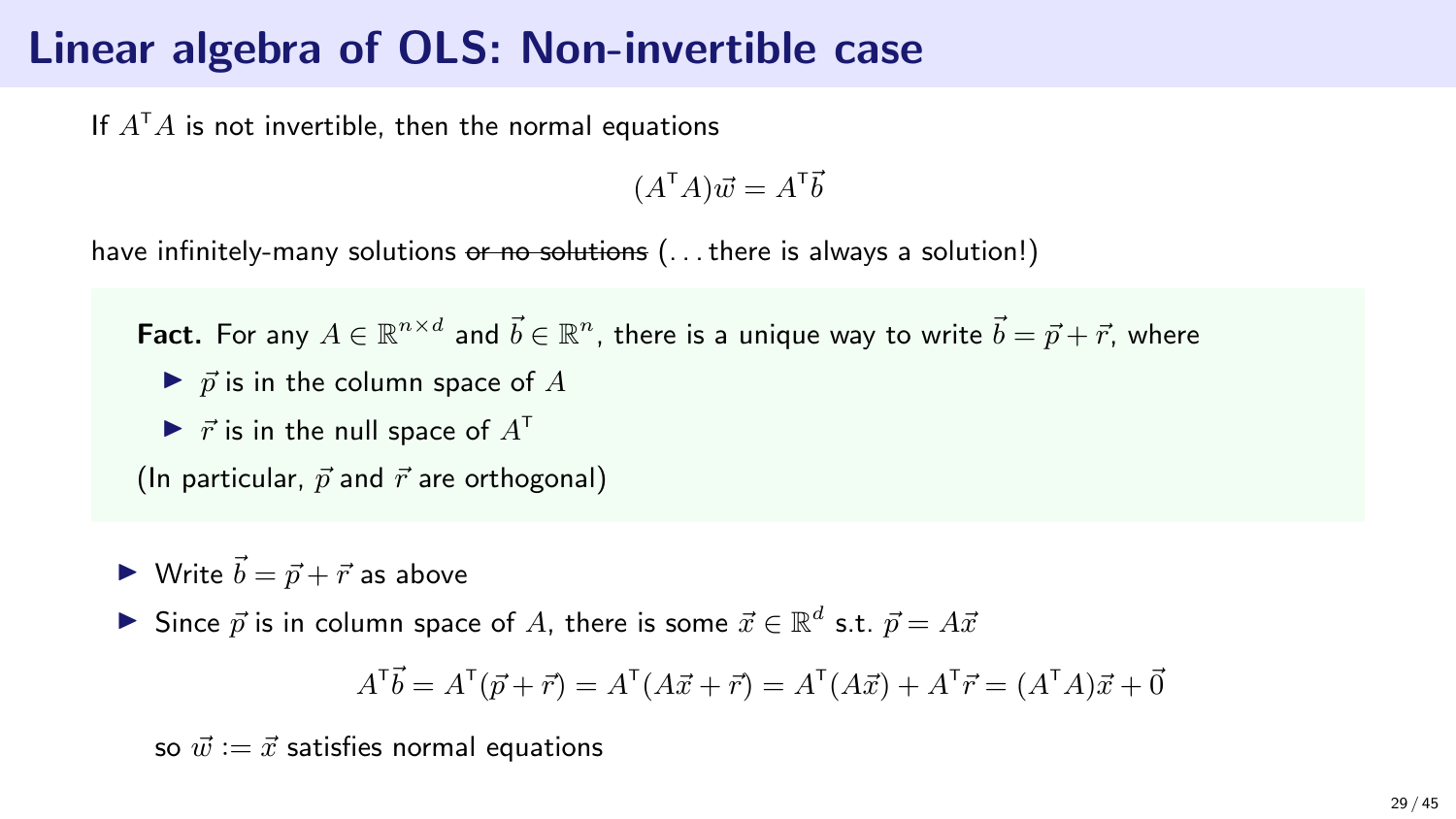

Let's interpret  $\displaystyle{\min_{\vec{w}\in\mathbb{R}^d}\|A\vec{w}-\vec{b}\|_2^2}$  as

"Find vector in column space of  $A$  that is closest to  $\vec{b}$ "

Column space of A is  ${A\vec{w} : \vec{w} \in \mathbb{R}^d} \subseteq \mathbb{R}^n$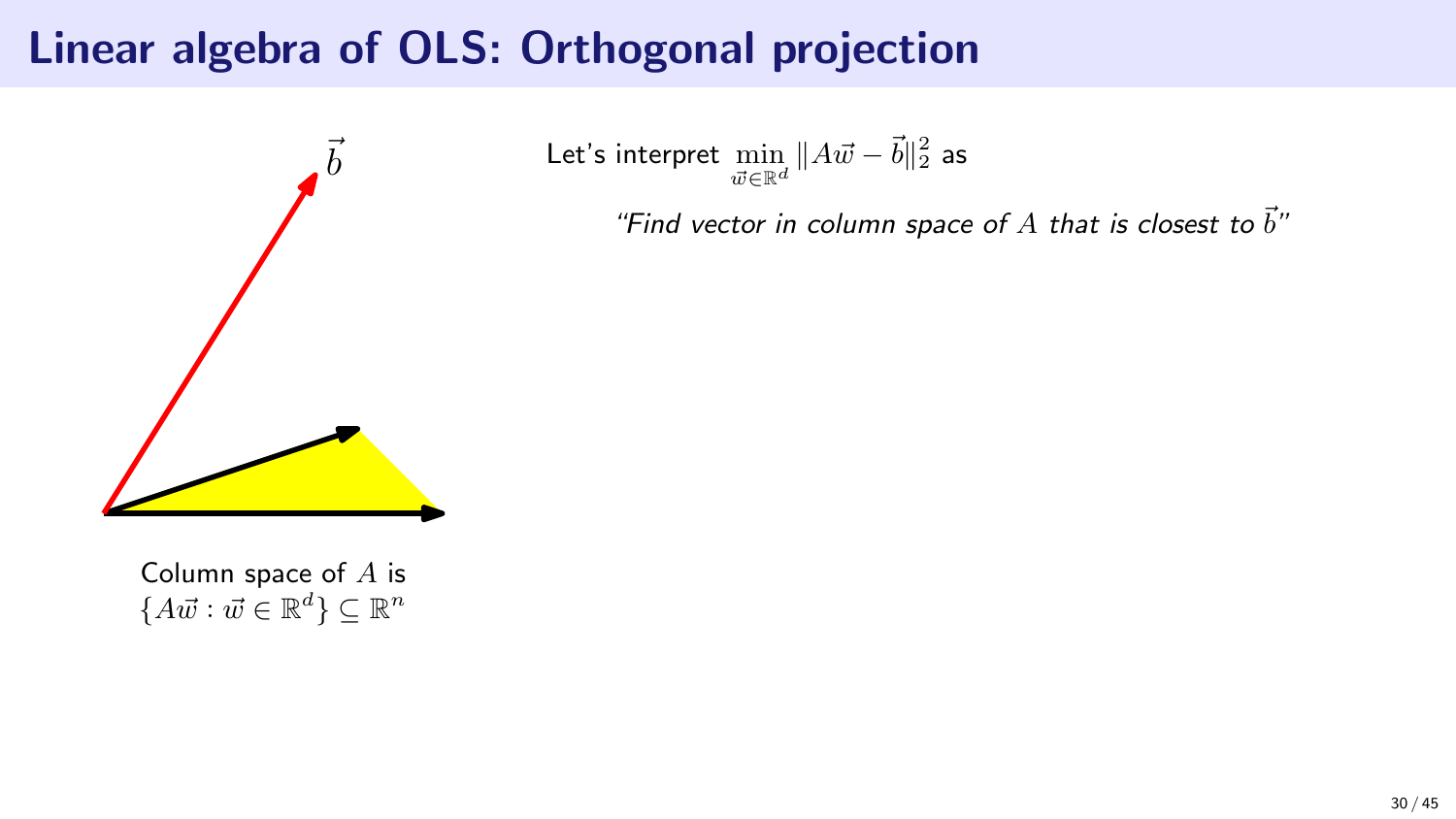

Column space of A is  ${A\vec{w} : \vec{w} \in \mathbb{R}^d} \subseteq \mathbb{R}^n$ 

Let's interpret  $\displaystyle{\min_{\vec{w}\in\mathbb{R}^d}\|A\vec{w}-\vec{b}\|_2^2}$  as

"Find vector in column space of  $A$  that is closest to  $\vec{b}$ "

▶ Solution is vector  $\vec{p}$  such that  $\vec{r} := \vec{b} - \vec{p}$  is orthogonal to  $\vec{p}$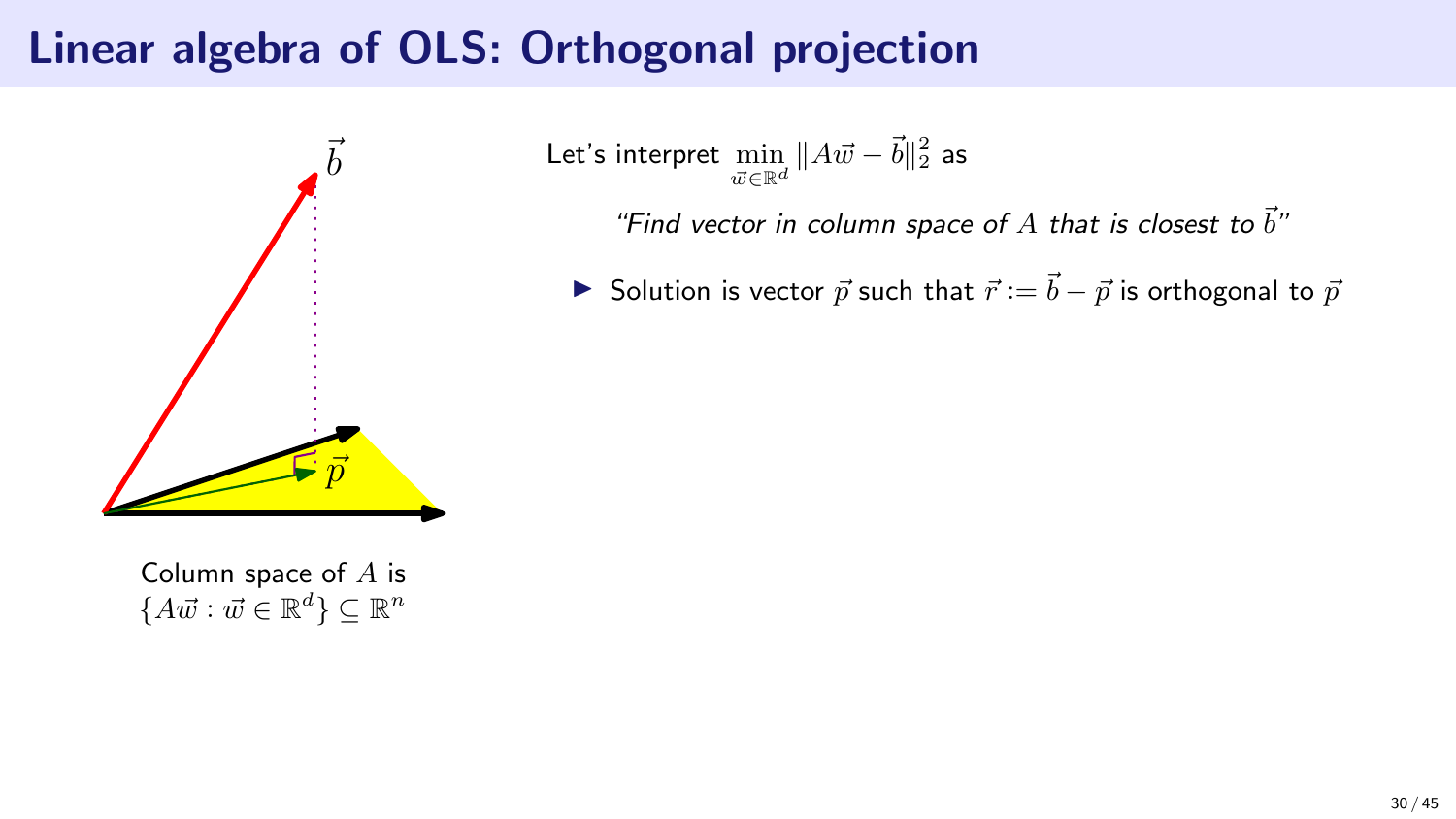

Column space of A is  ${A\vec{w} : \vec{w} \in \mathbb{R}^d} \subseteq \mathbb{R}^n$ 

Let's interpret  $\displaystyle{\min_{\vec{w}\in\mathbb{R}^d}\|A\vec{w}-\vec{b}\|_2^2}$  as

"Find vector in column space of  $A$  that is closest to  $\vec{b}$ "

- ▶ Solution is vector  $\vec{p}$  such that  $\vec{r} := \vec{b} \vec{p}$  is orthogonal to  $\vec{p}$
- $\triangleright$  Vector  $\vec{p}$  is called the **orthogonal projection** of  $\vec{b}$  onto column space of A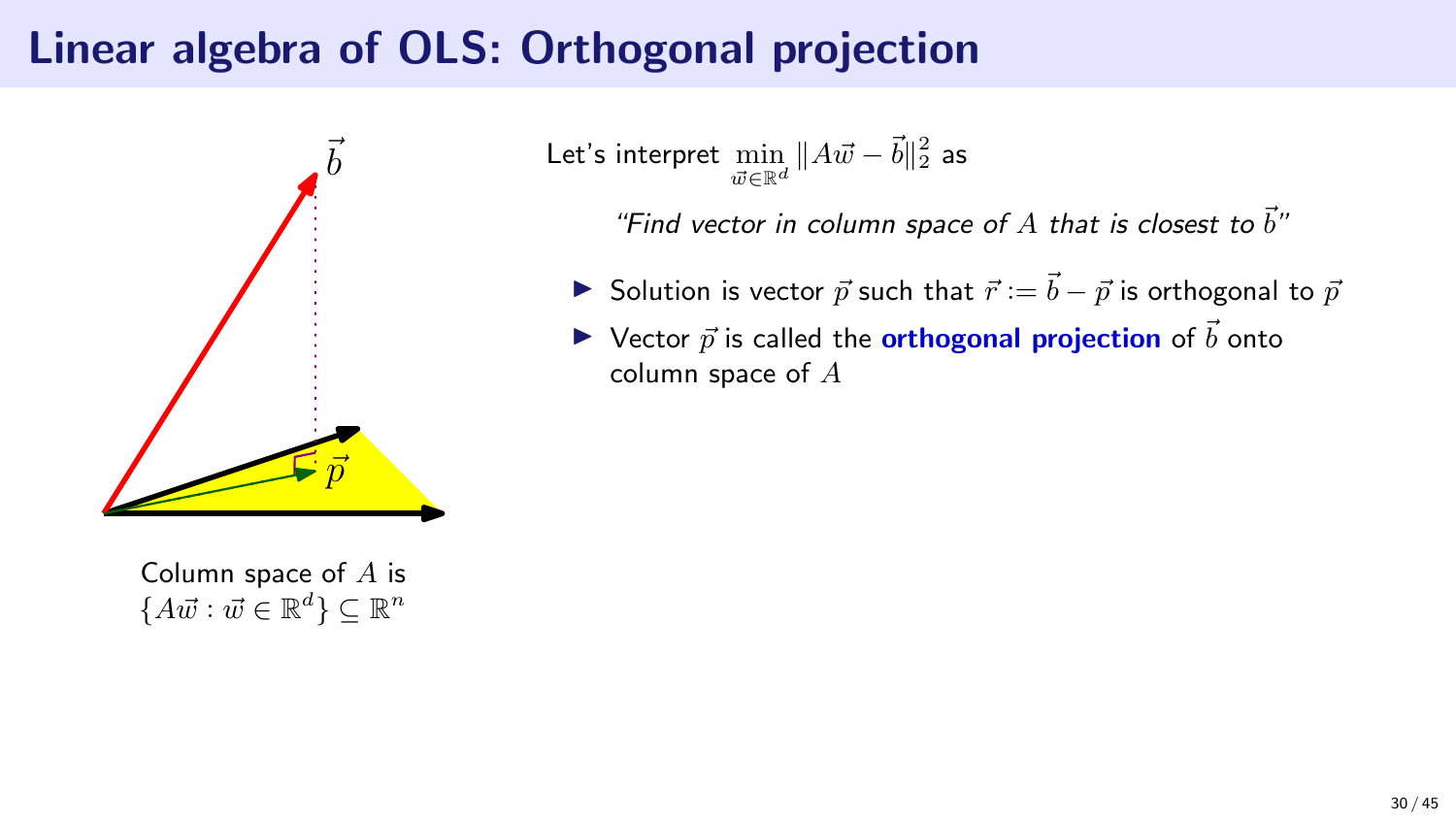

Column space of A is  ${A\vec{w} : \vec{w} \in \mathbb{R}^d} \subseteq \mathbb{R}^n$ 

Let's interpret  $\displaystyle{\min_{\vec{w}\in\mathbb{R}^d}\|A\vec{w}-\vec{b}\|_2^2}$  as

"Find vector in column space of A that is closest to  $\vec{b}$ "

- ▶ Solution is vector  $\vec{p}$  such that  $\vec{r} := \vec{b} \vec{p}$  is orthogonal to  $\vec{p}$
- $\triangleright$  Vector  $\vec{p}$  is called the **orthogonal projection** of  $\vec{b}$  onto column space of A
- ▶ Vector  $\vec{r}$  is called the residual, and  $\|\vec{r}\|_2^2 = \min\limits_{\vec{w} \in \mathbb{R}^d} \|A\vec{w} \vec{b}\|_2^2$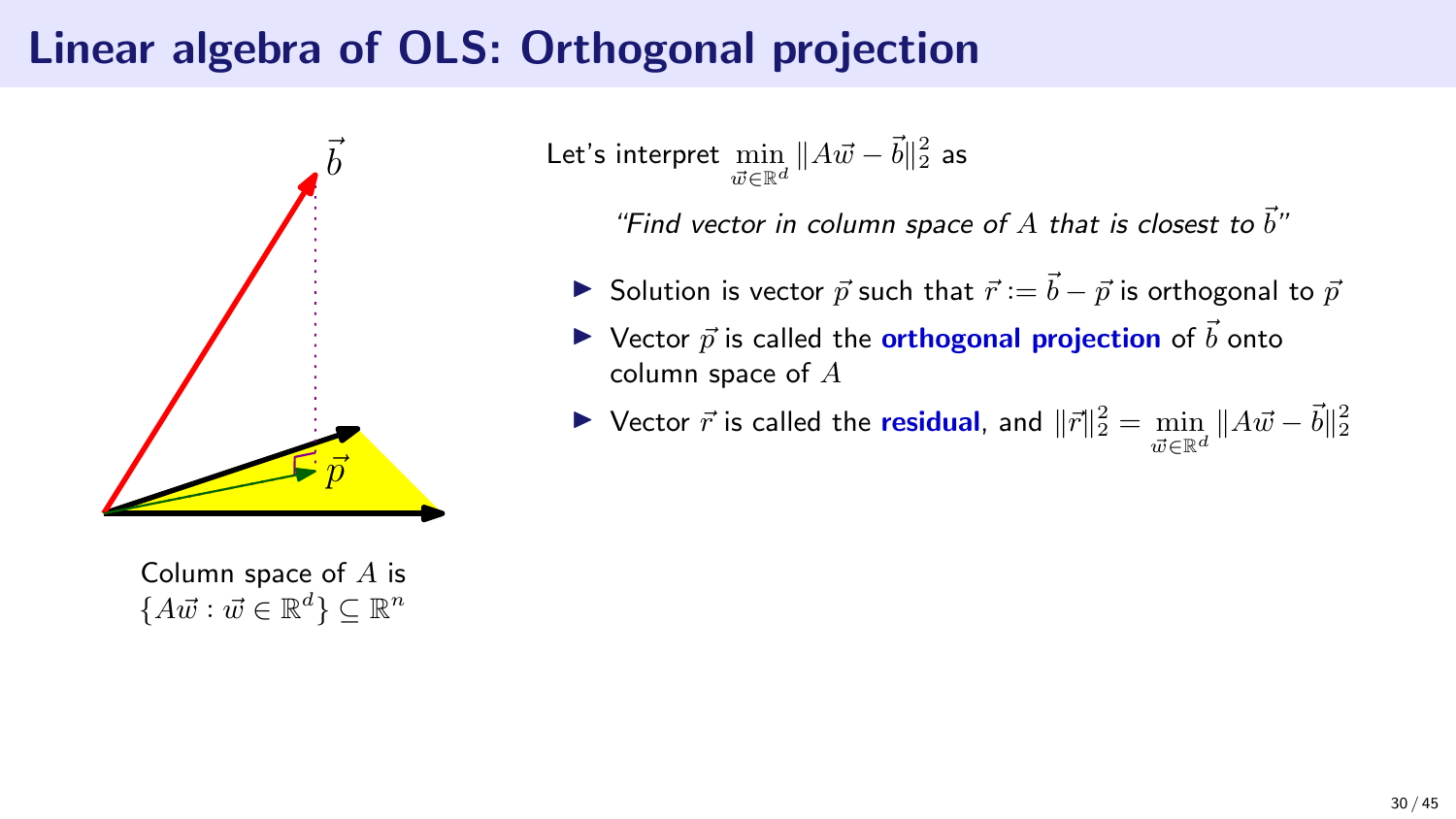

Column space of A is  ${A\vec{w} : \vec{w} \in \mathbb{R}^d} \subseteq \mathbb{R}^n$ 

Let's interpret  $\displaystyle{\min_{\vec{w}\in\mathbb{R}^d}\|A\vec{w}-\vec{b}\|_2^2}$  as

"Find vector in column space of  $A$  that is closest to  $\vec{b}$ "

- ▶ Solution is vector  $\vec{p}$  such that  $\vec{r} := \vec{b} \vec{p}$  is orthogonal to  $\vec{p}$
- $\triangleright$  Vector  $\vec{p}$  is called the **orthogonal projection** of  $\vec{b}$  onto column space of A
- ▶ Vector  $\vec{r}$  is called the residual, and  $\|\vec{r}\|_2^2 = \min\limits_{\vec{w} \in \mathbb{R}^d} \|A\vec{w} \vec{b}\|_2^2$

**Question:** How can there be multiple solutions  $\vec{w}$ ?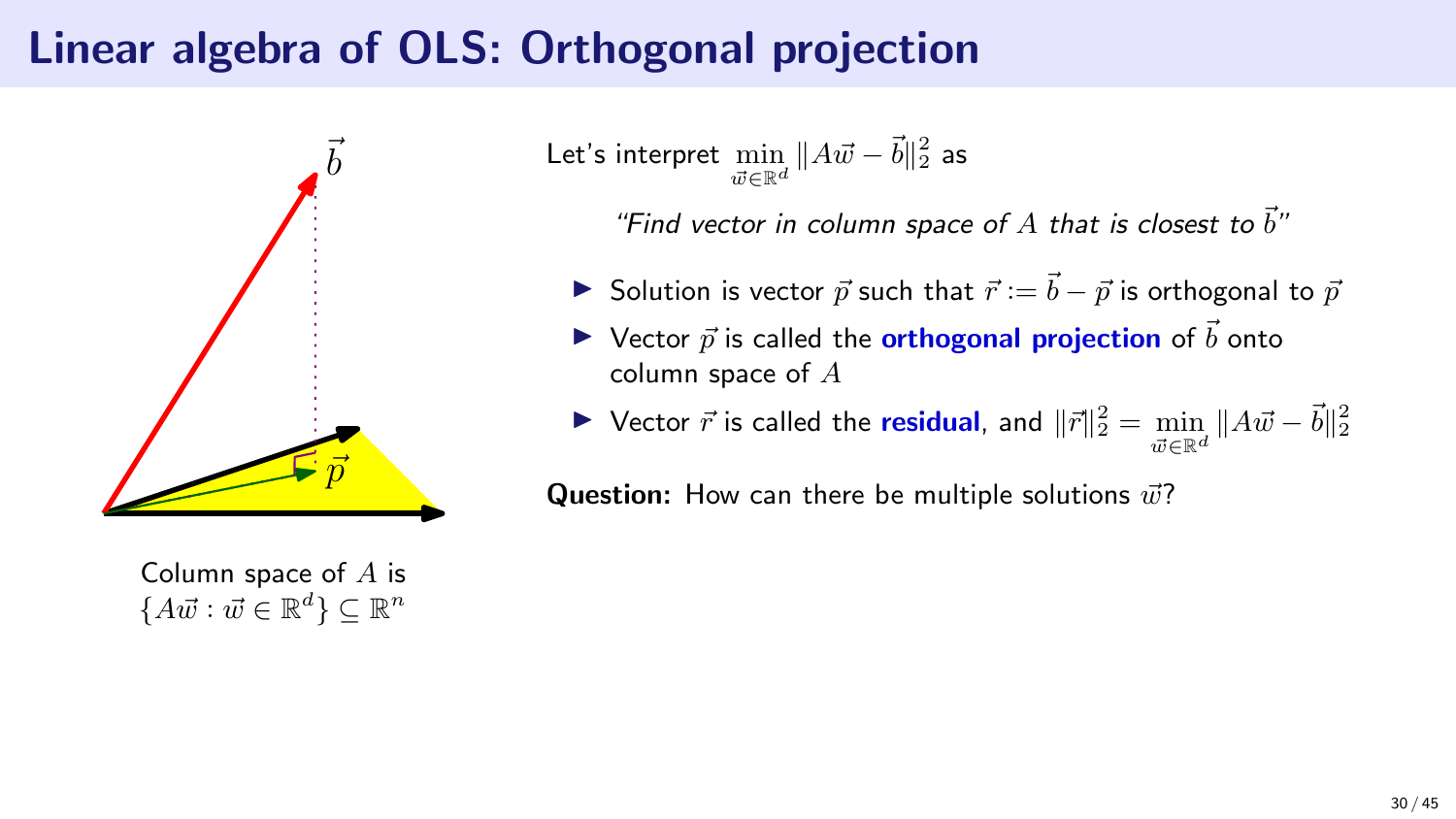

Column space of  $A$  is  ${A\vec{w} : \vec{w} \in \mathbb{R}^d} \subseteq \mathbb{R}^n$ 

Let's interpret  $\displaystyle{\min_{\vec{w}\in\mathbb{R}^d}\|A\vec{w}-\vec{b}\|_2^2}$  as

"Find vector in column space of A that is closest to  $\vec{b}$ "

- ▶ Solution is vector  $\vec{p}$  such that  $\vec{r} := \vec{b} \vec{p}$  is orthogonal to  $\vec{p}$
- $\triangleright$  Vector  $\vec{p}$  is called the **orthogonal projection** of  $\vec{b}$  onto column space of A
- ▶ Vector  $\vec{r}$  is called the residual, and  $\|\vec{r}\|_2^2 = \min\limits_{\vec{w} \in \mathbb{R}^d} \|A\vec{w} \vec{b}\|_2^2$

**Question:** How can there be multiple solutions  $\vec{w}$ ?

 $\triangleright$  Orthogonal projection  $\vec{p}$  of  $\vec{b}$  is unique, but there could be multiple  $\vec{w} \in \mathbb{R}^d$  such that  $\vec{p} = A \vec{w}$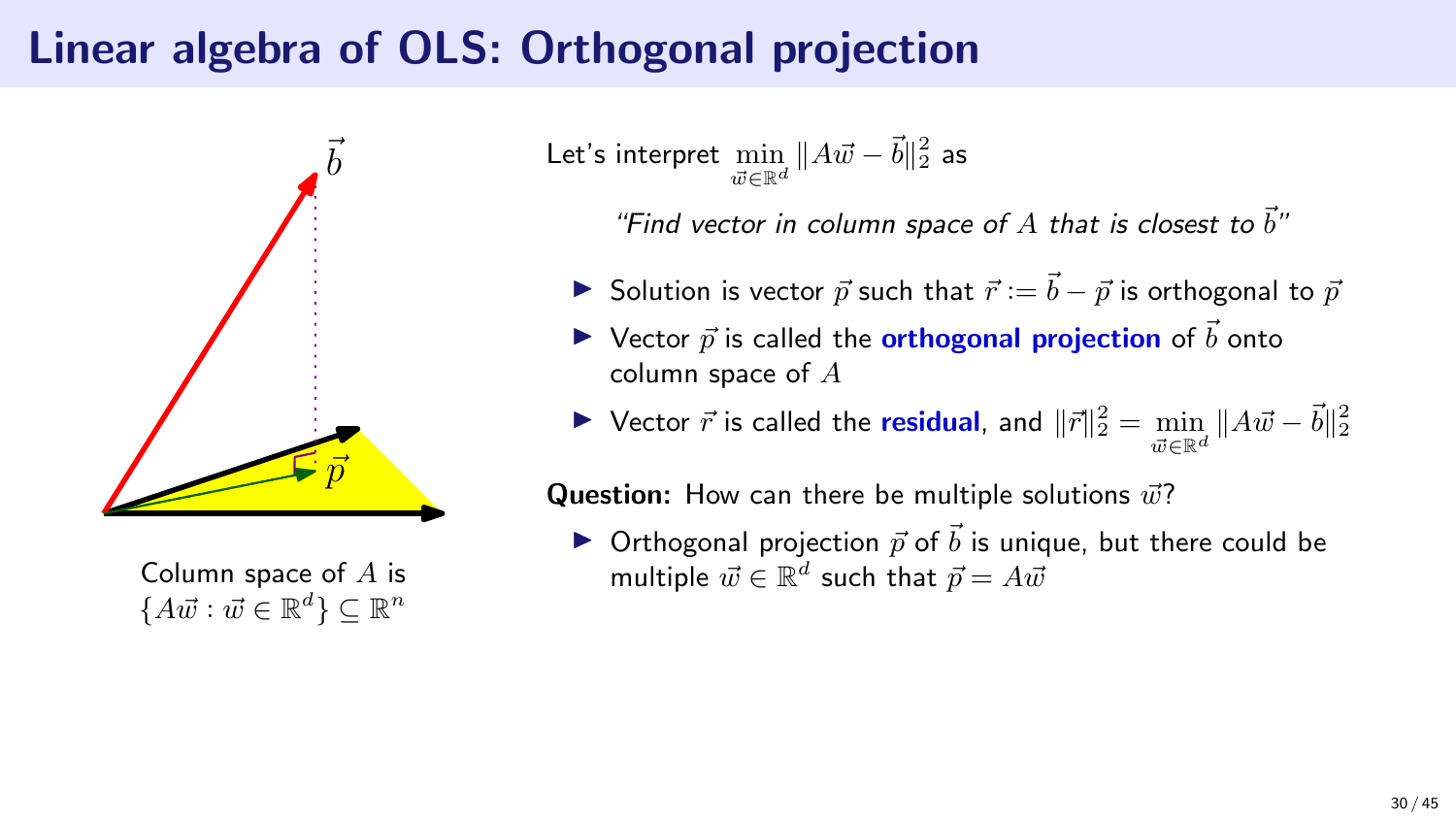

Column space of  $A$  is  ${A\vec{w} : \vec{w} \in \mathbb{R}^d} \subseteq \mathbb{R}^n$ 

Let's interpret  $\displaystyle{\min_{\vec{w}\in\mathbb{R}^d}\|A\vec{w}-\vec{b}\|_2^2}$  as

"Find vector in column space of  $A$  that is closest to  $\vec{b}$ "

- ▶ Solution is vector  $\vec{p}$  such that  $\vec{r} := \vec{b} \vec{p}$  is orthogonal to  $\vec{p}$
- $\triangleright$  Vector  $\vec{p}$  is called the **orthogonal projection** of  $\vec{b}$  onto column space of A
- ▶ Vector  $\vec{r}$  is called the residual, and  $\|\vec{r}\|_2^2 = \min\limits_{\vec{w} \in \mathbb{R}^d} \|A\vec{w} \vec{b}\|_2^2$

**Question:** How can there be multiple solutions  $\vec{w}$ ?

- $\triangleright$  Orthogonal projection  $\vec{p}$  of  $\vec{b}$  is unique, but there could be multiple  $\vec{w} \in \mathbb{R}^d$  such that  $\vec{p} = A \vec{w}$
- ▶ [ Only one such  $\vec{w}$  ]  $\Leftrightarrow$  [ A has linearly independent columns ]  $\Leftrightarrow$  [ A has rank d ]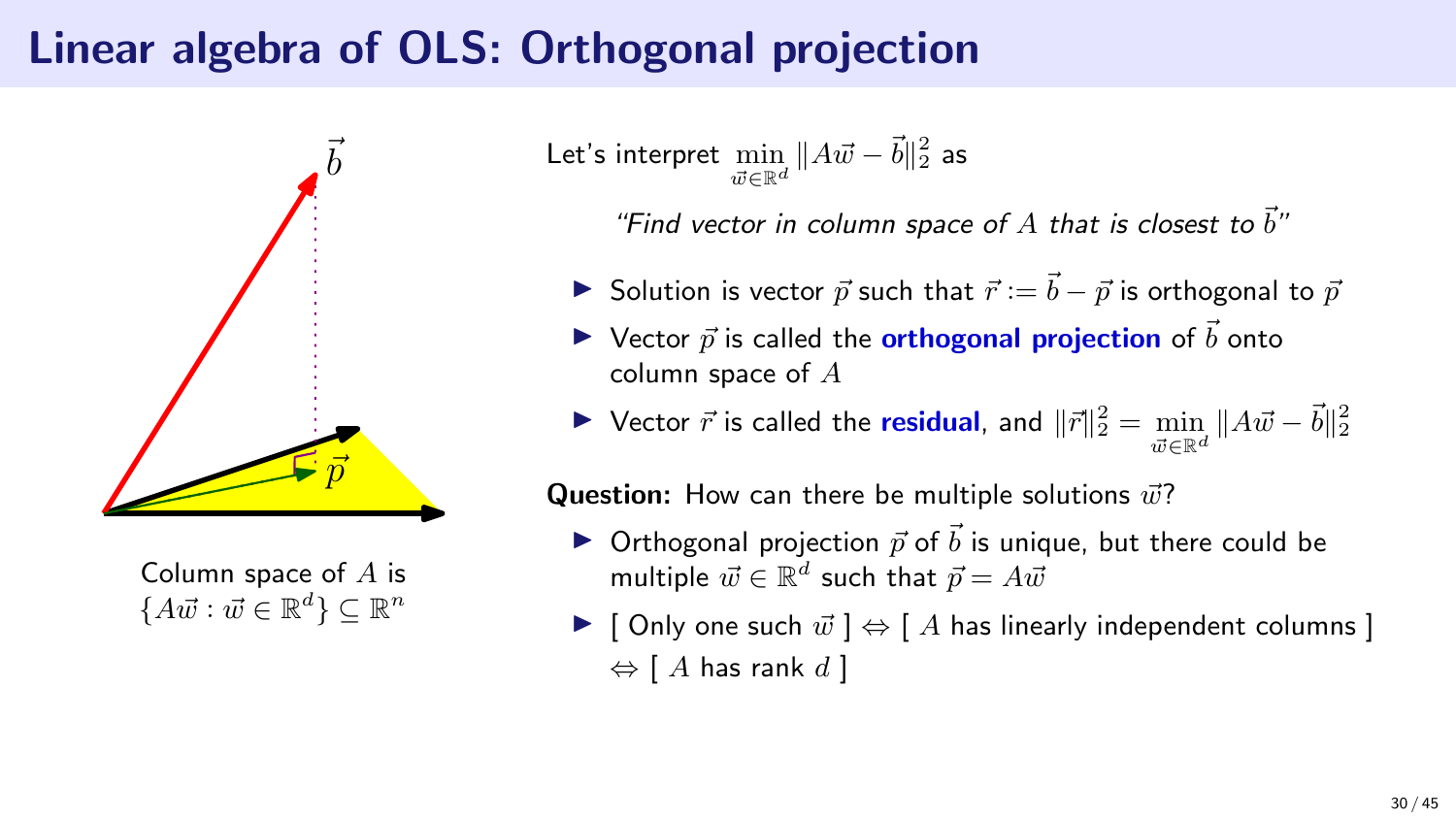

Column space of A is  ${A\vec{w} : \vec{w} \in \mathbb{R}^d} \subseteq \mathbb{R}^n$ 

Let's interpret  $\displaystyle{\min_{\vec{w}\in\mathbb{R}^d}\|A\vec{w}-\vec{b}\|_2^2}$  as

"Find vector in column space of  $A$  that is closest to  $\vec{b}$ "

- ▶ Solution is vector  $\vec{p}$  such that  $\vec{r} := \vec{b} \vec{p}$  is orthogonal to  $\vec{p}$
- $\triangleright$  Vector  $\vec{p}$  is called the **orthogonal projection** of  $\vec{b}$  onto column space of A

▶ Vector  $\vec{r}$  is called the residual, and  $\|\vec{r}\|_2^2 = \min\limits_{\vec{w} \in \mathbb{R}^d} \|A\vec{w} - \vec{b}\|_2^2$ 

**Question:** How can there be multiple solutions  $\vec{w}$ ?

- $\triangleright$  Orthogonal projection  $\vec{p}$  of  $\vec{b}$  is unique, but there could be multiple  $\vec{w} \in \mathbb{R}^d$  such that  $\vec{p} = A \vec{w}$
- ▶ [ Only one such  $\vec{w}$  ]  $\Leftrightarrow$  [ A has linearly independent columns ]  $\Leftrightarrow$  [ A has rank d ]
- $\blacktriangleright$  If  $n < d$ , then A has rank  $d$ , and hence infinitely many solutions to normal equations!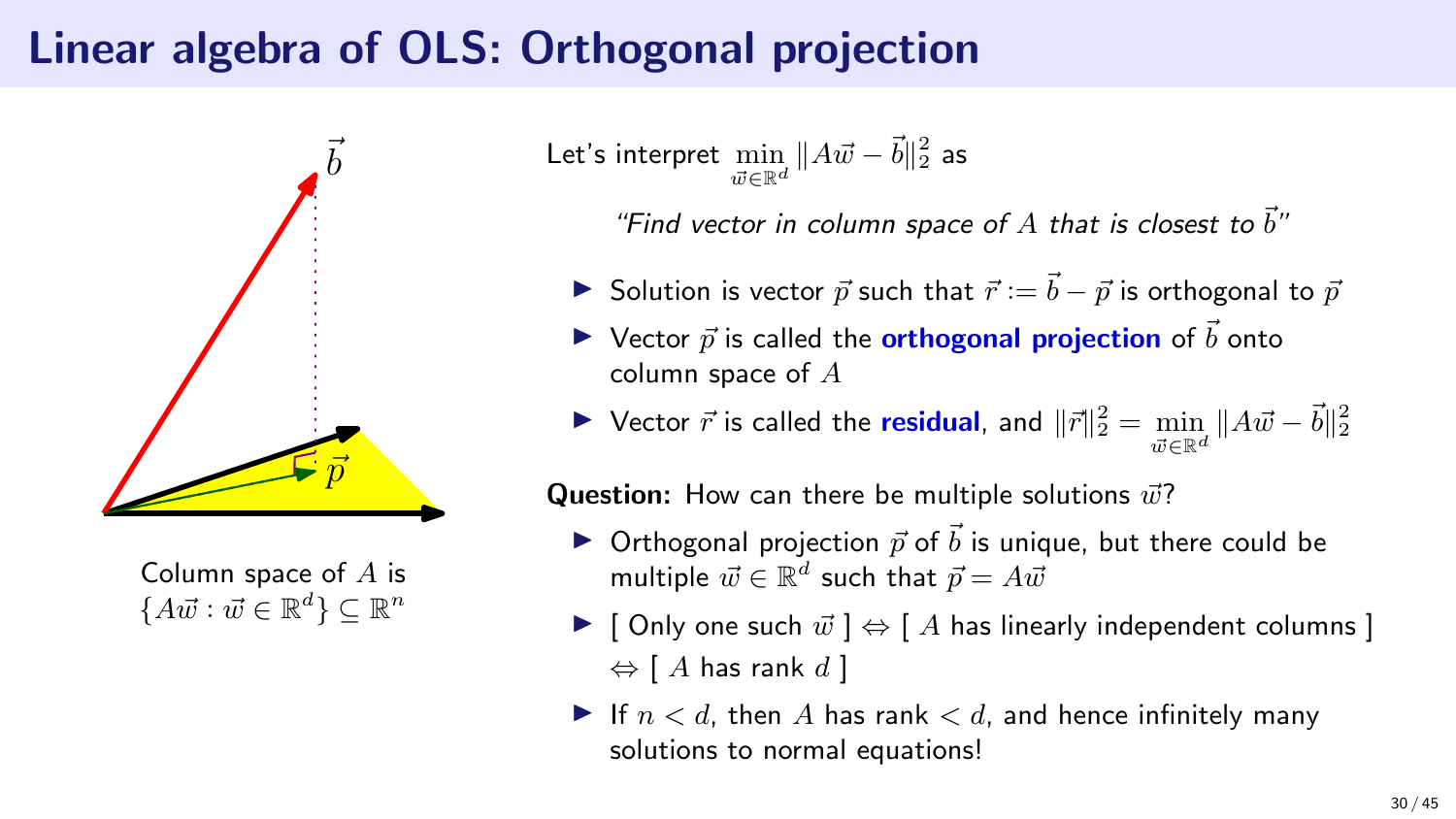Linear algebra reveals source of potential "instability" in OLS

- $\blacktriangleright$  Minimizer is not necessarily unique (and definitely not unique if  $n < d$ )
- ▶ May need other approaches to linear regression beyond OLS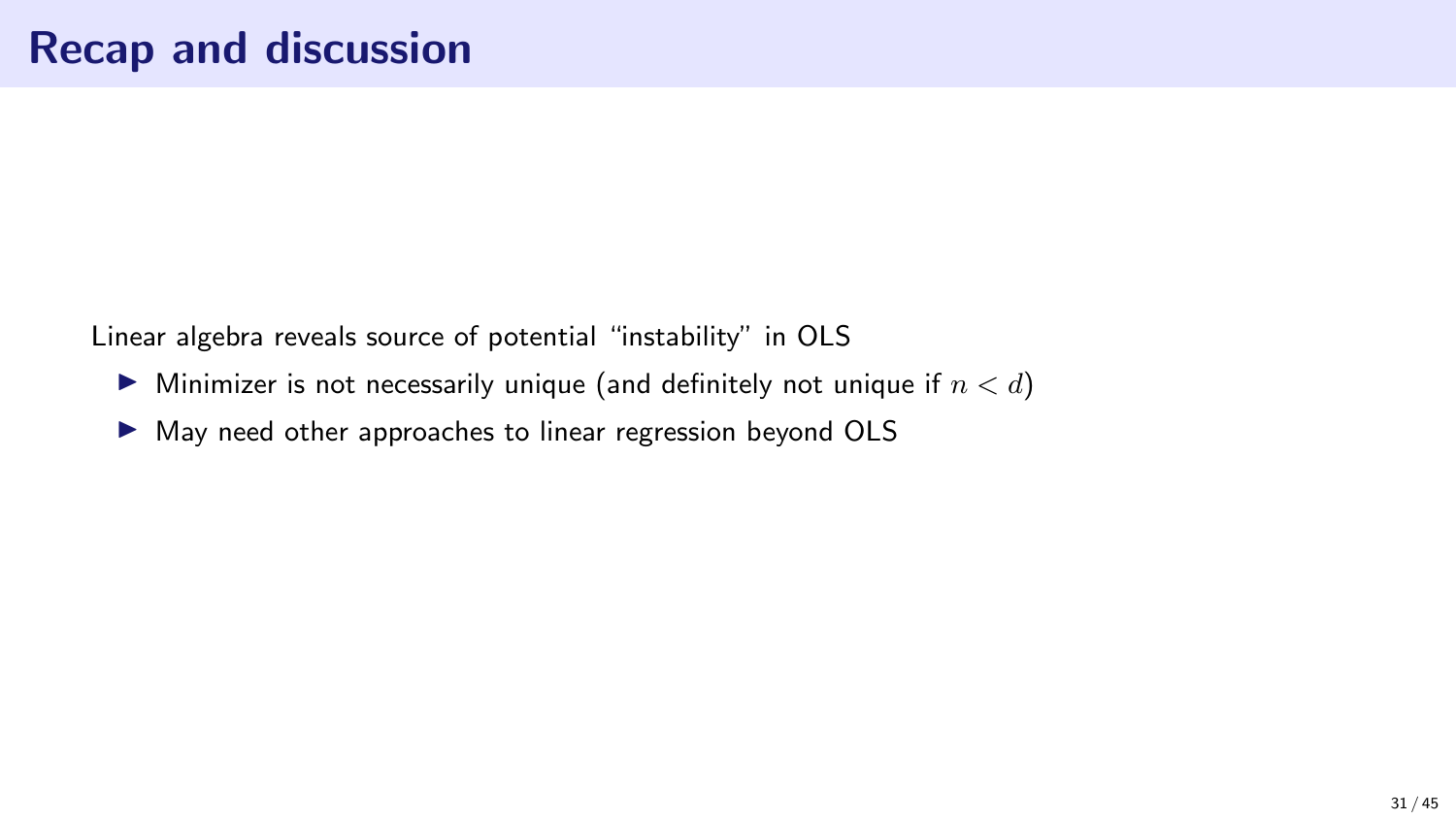#### Classical Statistics View of OLS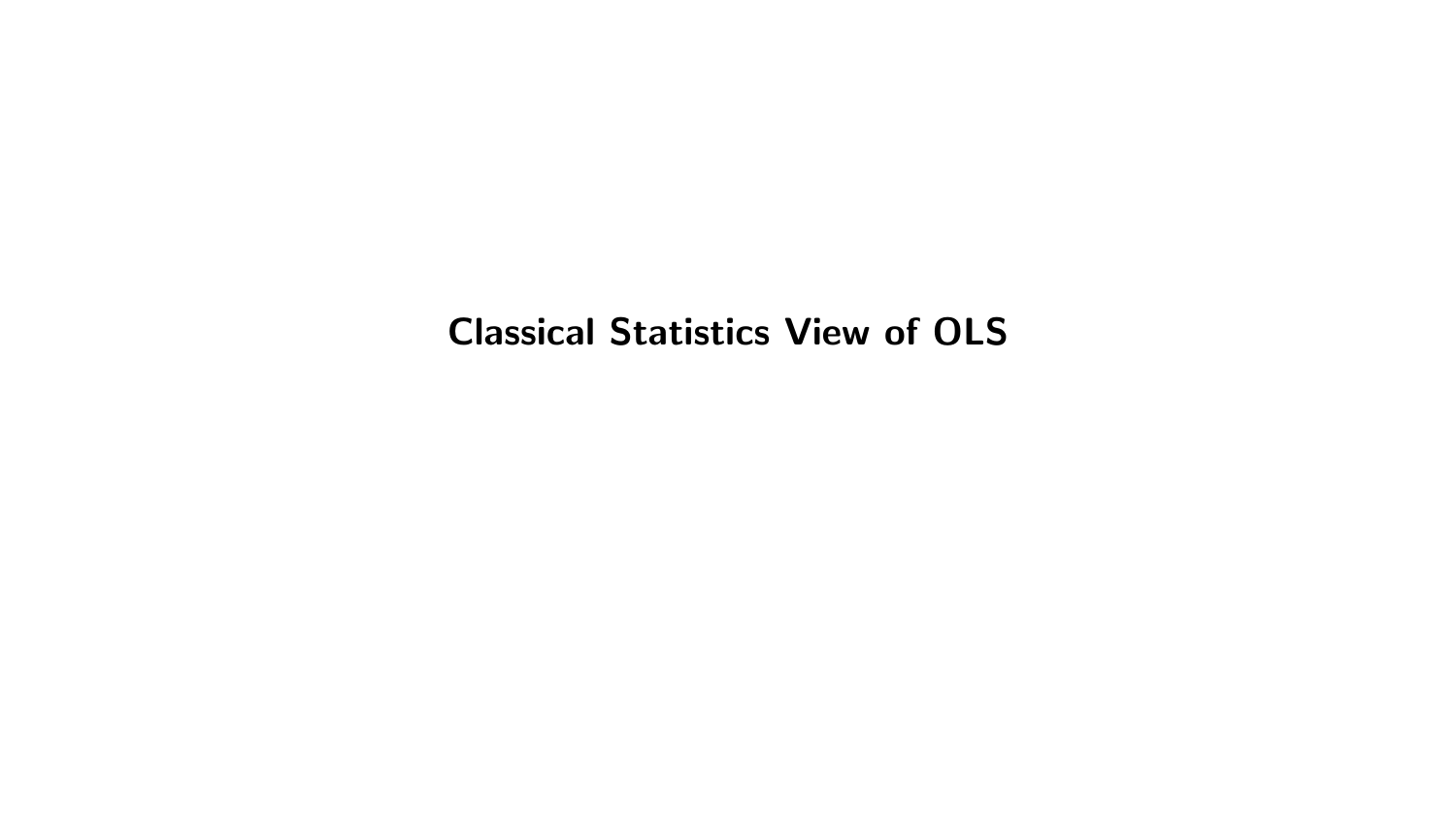Classical statistics view of OLS:

- ▶ Under what assumptions is the linear function that minimizes the SSE on training data any good?
- ▶ What are further implications of these assumptions?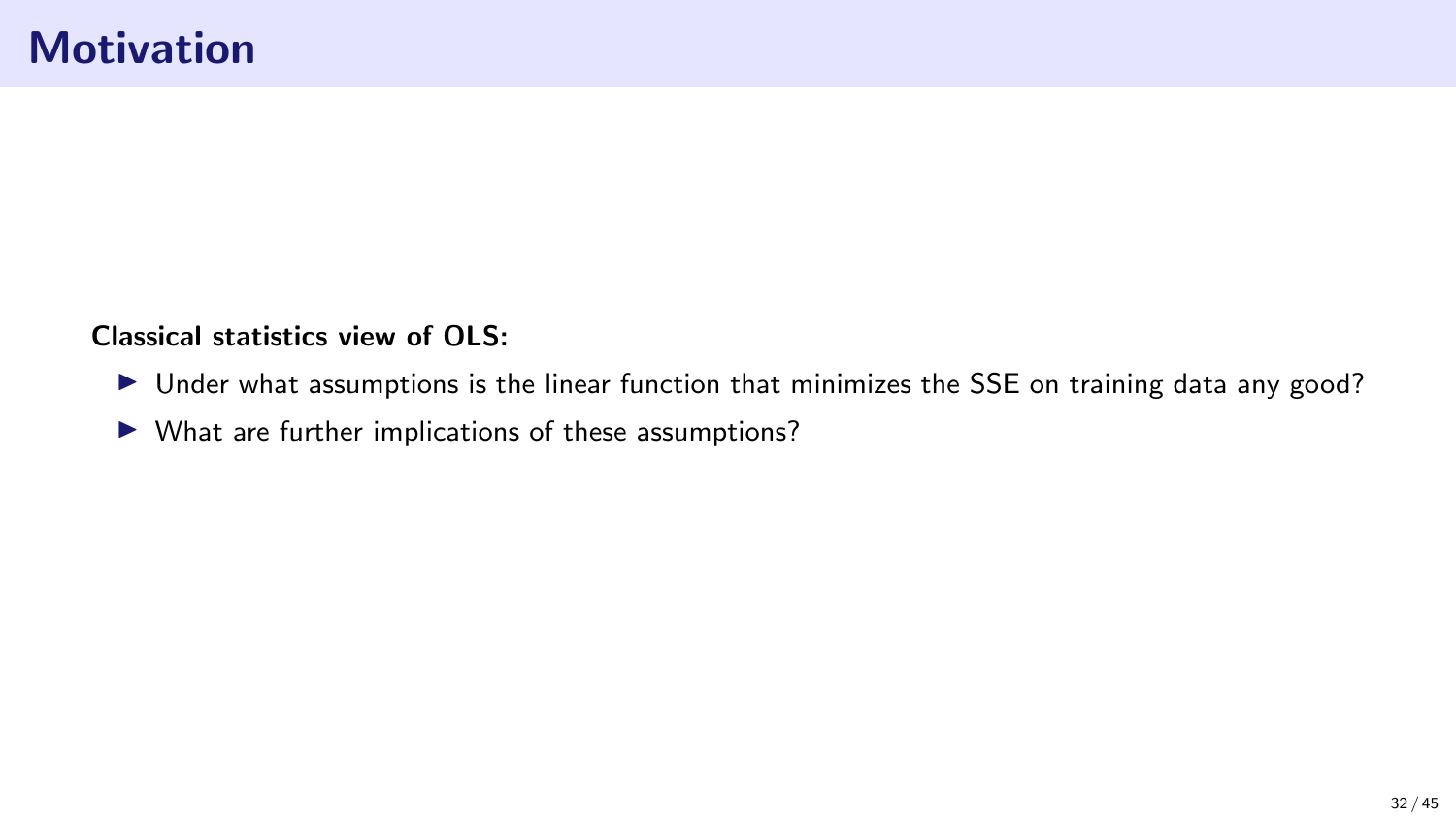#### Aside: Normal distribution

 $\mathrm{N}(\mu,\sigma^2)$  denotes the normal (a.k.a. Gaussian) distribution with mean parameter  $\mu\in\mathbb{R}$  and variance parameter  $\sigma^2>0$ 



Abraham de Moivre, 1738



Carl Friedrich Gauss, 1823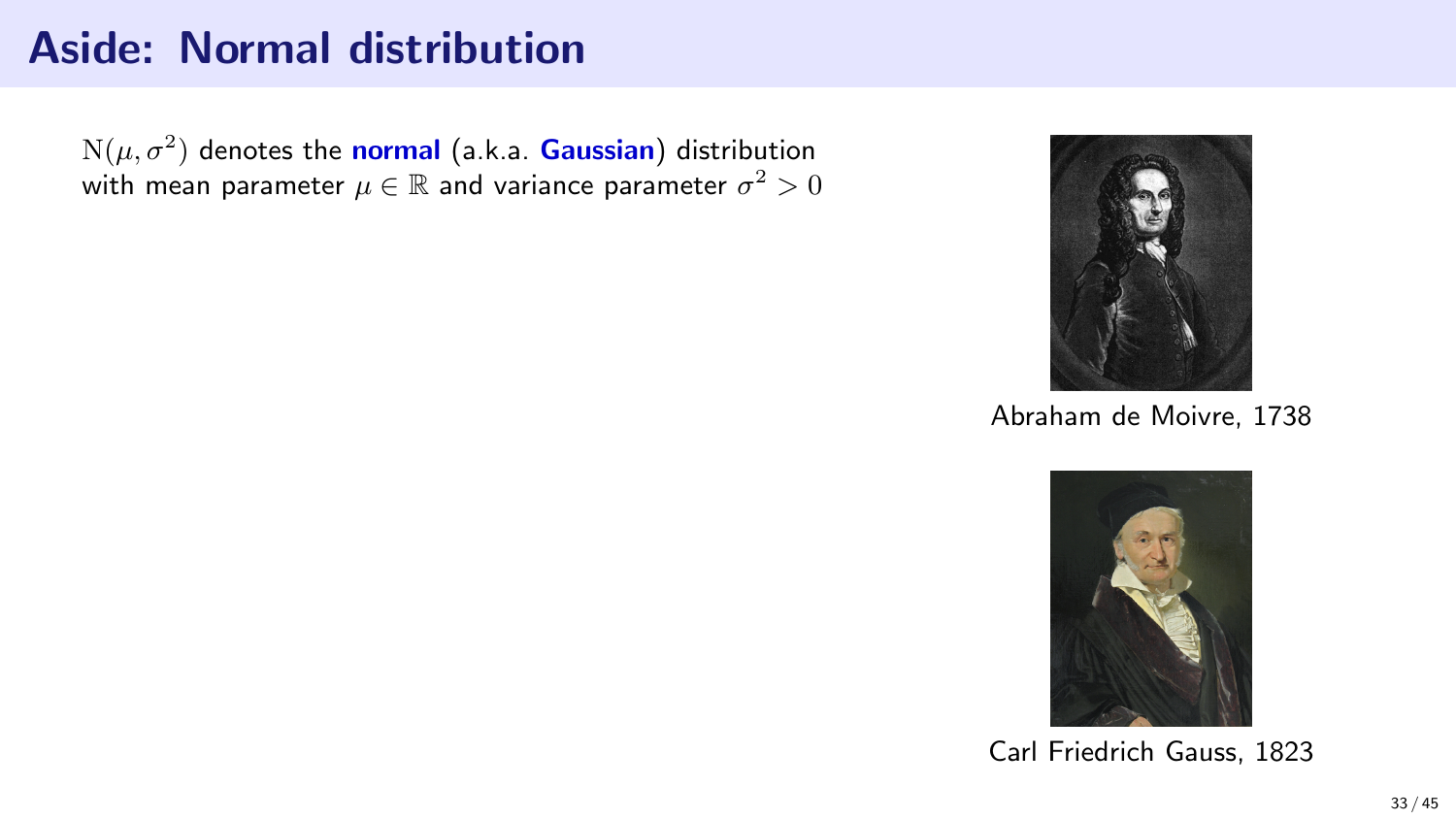#### Aside: Normal distribution

 $\mathrm{N}(\mu,\sigma^2)$  denotes the normal (a.k.a. Gaussian) distribution with mean parameter  $\mu\in\mathbb{R}$  and variance parameter  $\sigma^2>0$ 

If  $Y \sim N(\mu, \sigma^2)$ , then

$$
\mathbb{E}(Y) = \mu, \quad \text{var}(Y) = \sigma^2
$$

and  $(Y - \mu)/\sigma$  has probability density function given by





Abraham de Moivre, 1738



Carl Friedrich Gauss, 1823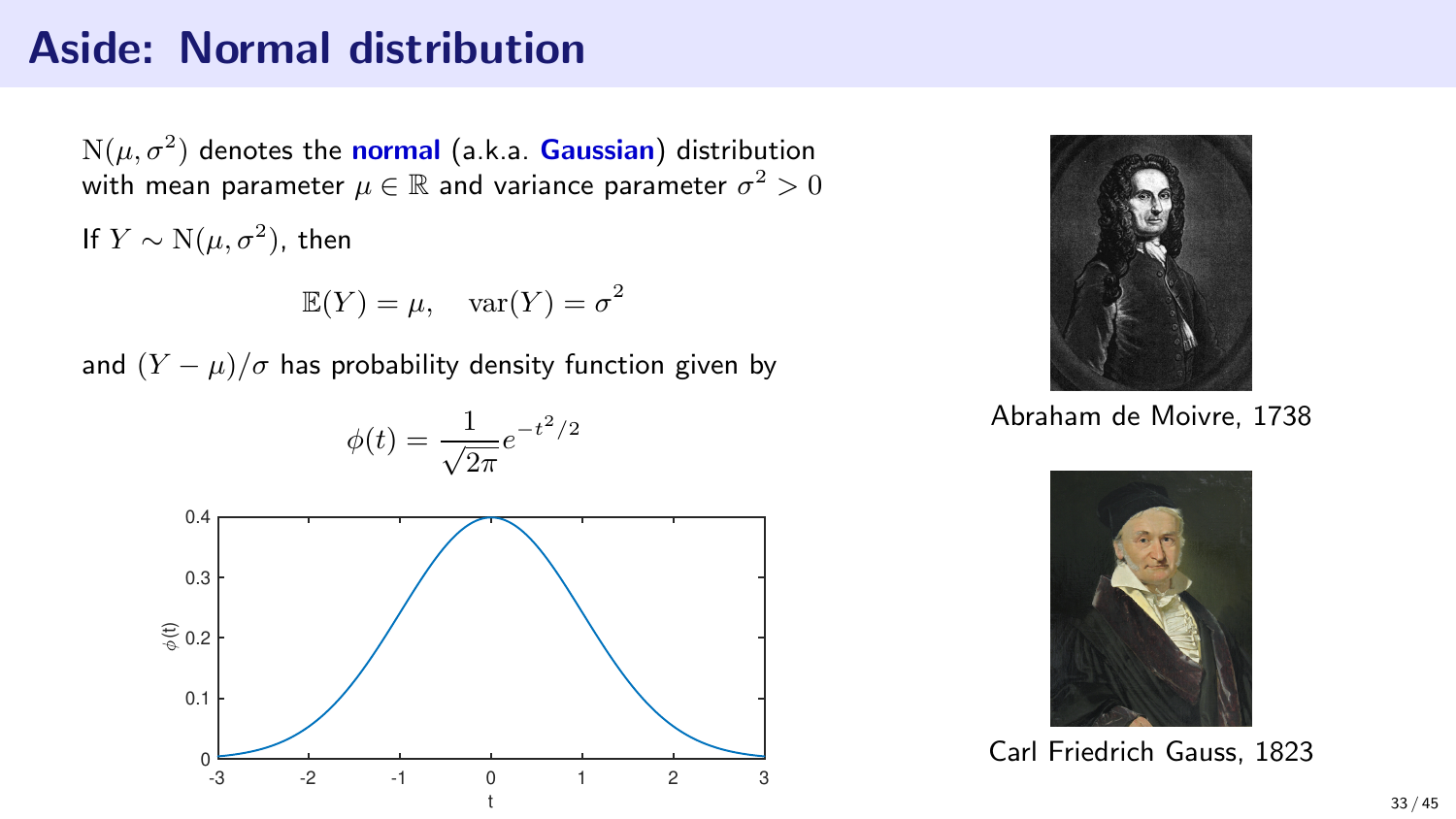Statistical model used to motivate OLS:

Normal linear regression model: Training data  $(\vec{X}_1,Y_1),\ldots,(\vec{X}_n,Y_n)$  and "future" example  $(\vec{X},Y)$  are IID, and for any  $\vec{x}\in\mathbb{R}^d$ ,  $(Y | \vec{X} = \vec{x}) \sim N(\vec{x} \cdot \vec{w}, \sigma^2)$ 

Last part says: "Conditional distribution of  $Y$  given  $\vec X=\vec x$  is normal with mean  $\vec x\cdot\vec w$  and variance  $\sigma^{2n}$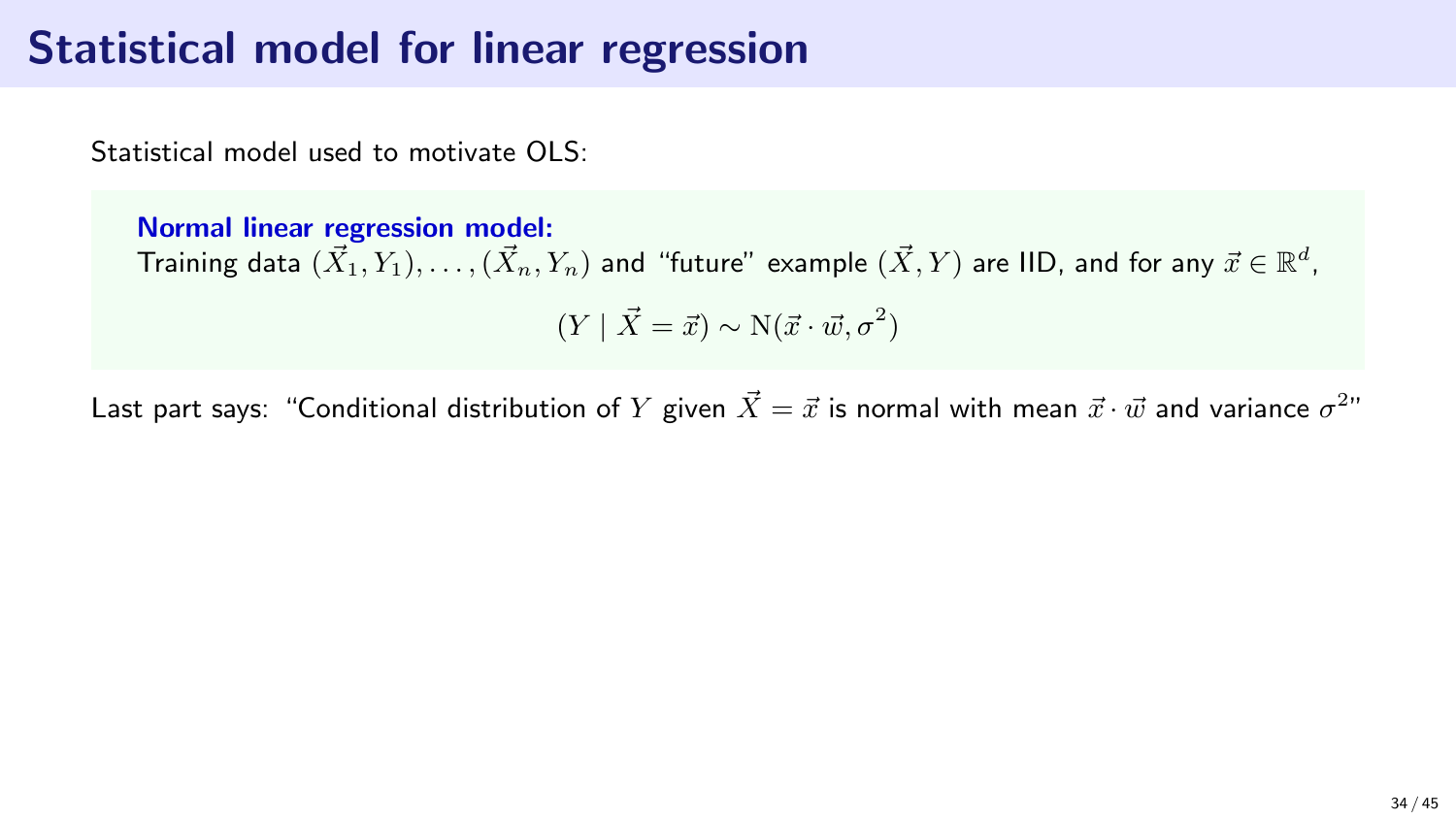Statistical model used to motivate OLS:

Normal linear regression model: Training data  $(\vec{X}_1,Y_1),\ldots,(\vec{X}_n,Y_n)$  and "future" example  $(\vec{X},Y)$  are IID, and for any  $\vec{x}\in\mathbb{R}^d$ ,  $(Y | \vec{X} = \vec{x}) \sim N(\vec{x} \cdot \vec{w}, \sigma^2)$ 

Last part says: "Conditional distribution of  $Y$  given  $\vec X=\vec x$  is normal with mean  $\vec x\cdot\vec w$  and variance  $\sigma^{2n}$ 

- $\blacktriangleright \ \vec{w} \in \mathbb{R}^d$  is a parameter of the statistical model
- $\blacktriangleright$   $\sigma^2 > 0$  is also a parameter of the model
- $\blacktriangleright$  Marginal distribution of  $\vec{X}$  unspecified; doesn't involve  $\vec{w}$  or  $\sigma^2$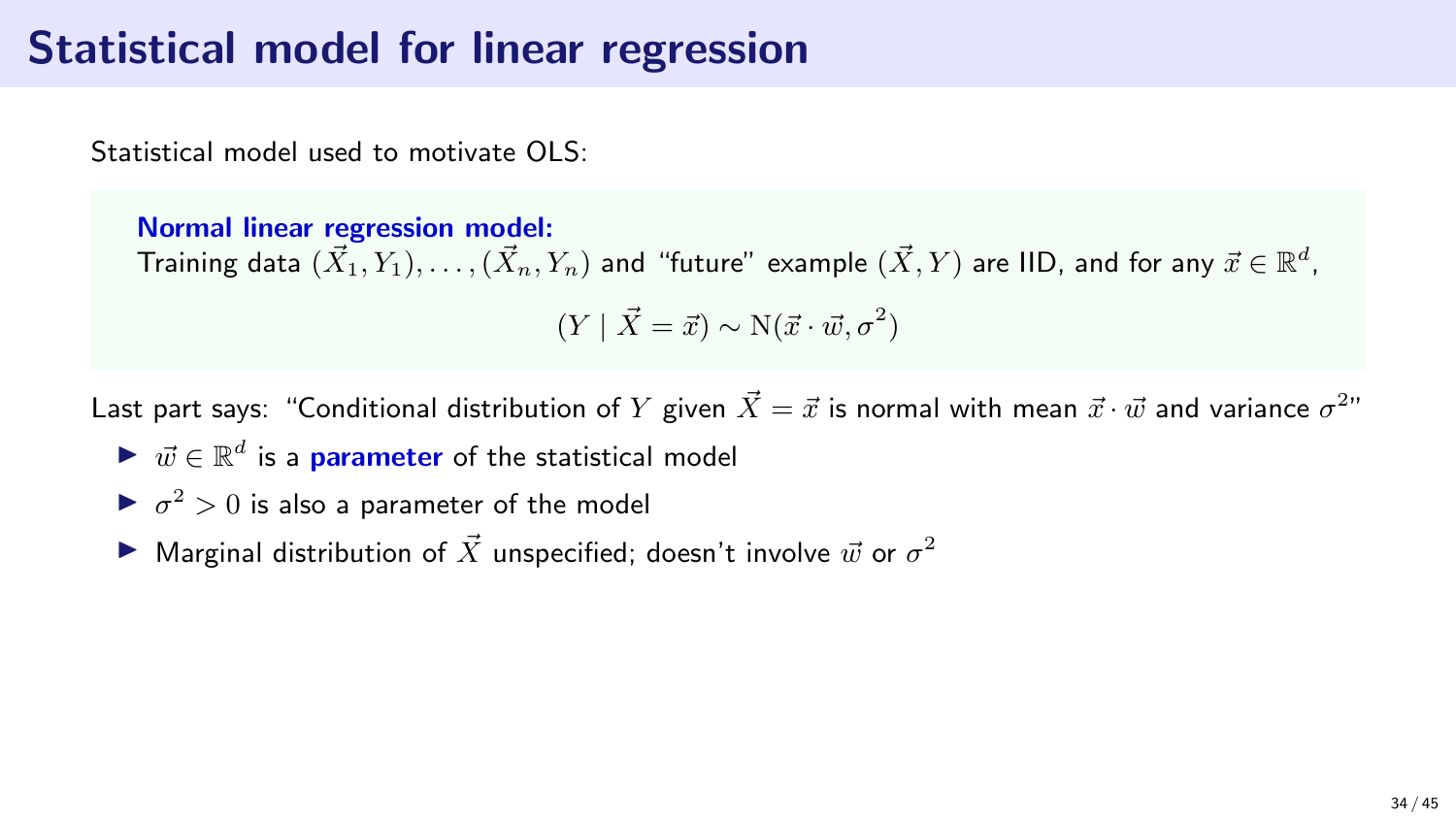Statistical model used to motivate OLS:

Normal linear regression model: Training data  $(\vec{X}_1,Y_1),\ldots,(\vec{X}_n,Y_n)$  and "future" example  $(\vec{X},Y)$  are IID, and for any  $\vec{x}\in\mathbb{R}^d$ ,  $(Y | \vec{X} = \vec{x}) \sim N(\vec{x} \cdot \vec{w}, \sigma^2)$ 

Last part says: "Conditional distribution of  $Y$  given  $\vec X=\vec x$  is normal with mean  $\vec x\cdot\vec w$  and variance  $\sigma^{2n}$ 

- $\blacktriangleright \ \vec{w} \in \mathbb{R}^d$  is a parameter of the statistical model
- $\blacktriangleright$   $\sigma^2 > 0$  is also a parameter of the model
- $\blacktriangleright$  Marginal distribution of  $\vec{X}$  unspecified; doesn't involve  $\vec{w}$  or  $\sigma^2$

**Observation:** In this model,  $\mathbb{E}[Y | \vec{X} = \vec{x}] = \vec{x} \cdot \vec{w}$ , a linear function!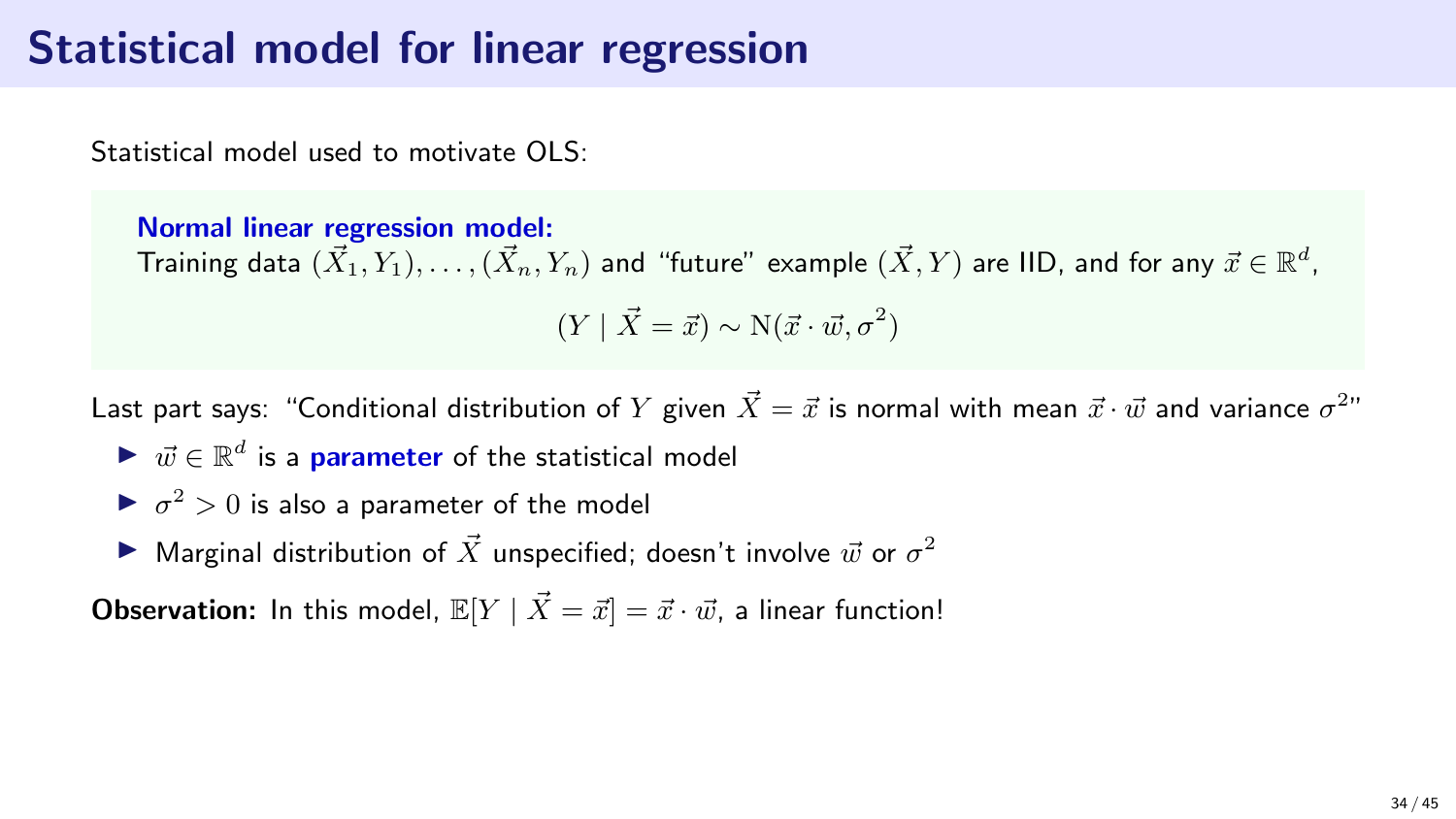Statistical model used to motivate OLS:

Normal linear regression model: Training data  $(\vec{X}_1,Y_1),\ldots,(\vec{X}_n,Y_n)$  and "future" example  $(\vec{X},Y)$  are IID, and for any  $\vec{x}\in\mathbb{R}^d$ ,  $(Y | \vec{X} = \vec{x}) \sim N(\vec{x} \cdot \vec{w}, \sigma^2)$ 

Last part says: "Conditional distribution of  $Y$  given  $\vec X=\vec x$  is normal with mean  $\vec x\cdot\vec w$  and variance  $\sigma^{2n}$ 

- $\blacktriangleright \ \vec{w} \in \mathbb{R}^d$  is a parameter of the statistical model
- $\blacktriangleright$   $\sigma^2 > 0$  is also a parameter of the model
- $\blacktriangleright$  Marginal distribution of  $\vec{X}$  unspecified; doesn't involve  $\vec{w}$  or  $\sigma^2$

**Observation:** In this model,  $\mathbb{E}[Y | \vec{X} = \vec{x}] = \vec{x} \cdot \vec{w}$ , a linear function!

In this model with specific parameter  $\vec{w}$ , predictor of smallest MSE is  $f(\vec{x}) = \vec{x} \cdot \vec{w}$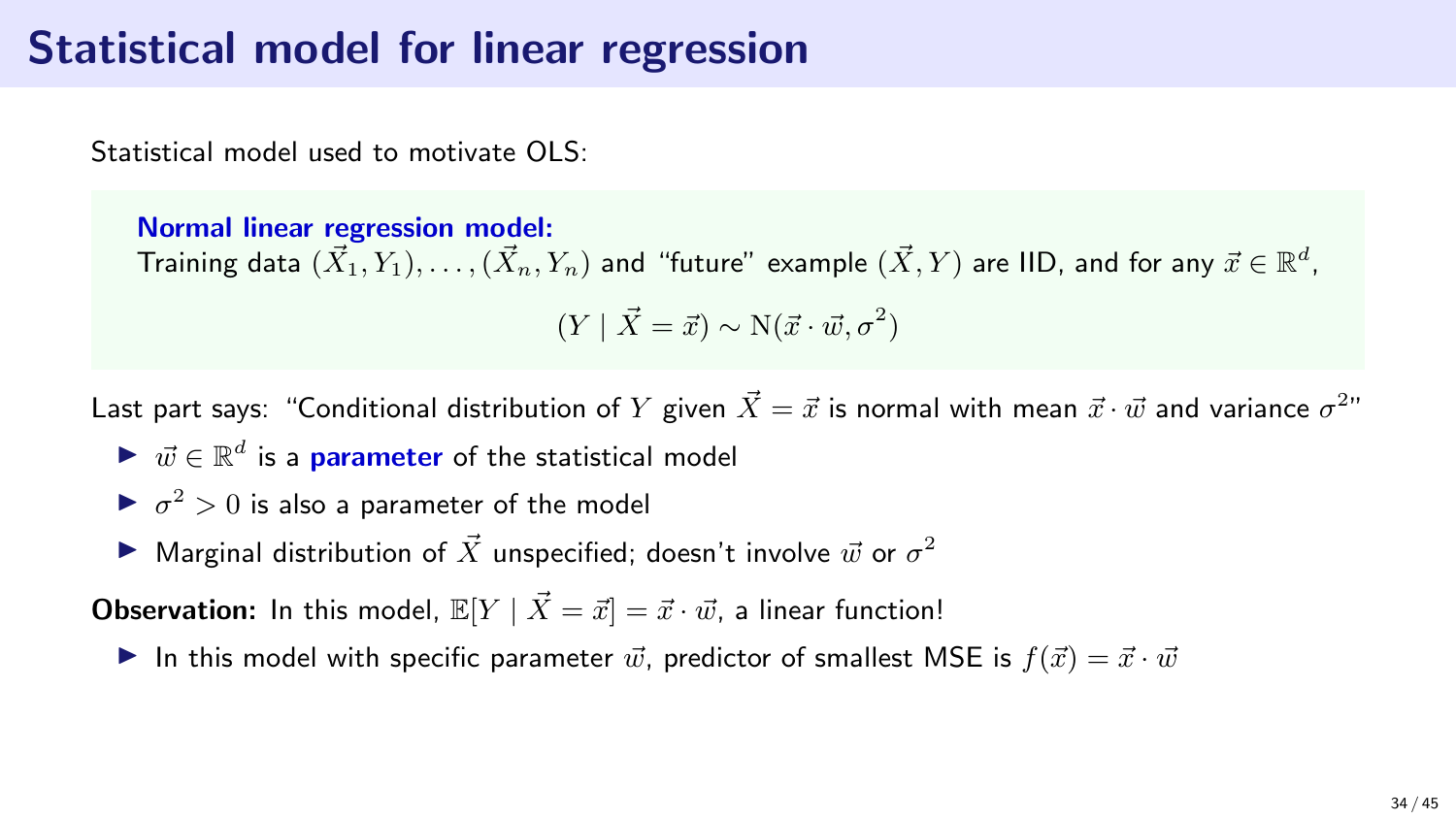Statistical model used to motivate OLS:

Normal linear regression model: Training data  $(\vec{X}_1,Y_1),\ldots,(\vec{X}_n,Y_n)$  and "future" example  $(\vec{X},Y)$  are IID, and for any  $\vec{x}\in\mathbb{R}^d$ ,  $(Y | \vec{X} = \vec{x}) \sim N(\vec{x} \cdot \vec{w}, \sigma^2)$ 

Last part says: "Conditional distribution of  $Y$  given  $\vec X=\vec x$  is normal with mean  $\vec x\cdot\vec w$  and variance  $\sigma^{2n}$ 

- $\blacktriangleright \ \vec{w} \in \mathbb{R}^d$  is a parameter of the statistical model
- $\blacktriangleright$   $\sigma^2 > 0$  is also a parameter of the model
- $\blacktriangleright$  Marginal distribution of  $\vec{X}$  unspecified; doesn't involve  $\vec{w}$  or  $\sigma^2$

**Observation:** In this model,  $\mathbb{E}[Y \mid \vec{X} = \vec{x}] = \vec{x} \cdot \vec{w}$ , a linear function!

- In this model with specific parameter  $\vec{w}$ , predictor of smallest MSE is  $f(\vec{x}) = \vec{x} \cdot \vec{w}$
- If you believe this model for some (unknown) parameter  $\vec{w}$ , estimate  $\vec{w}$  using training data!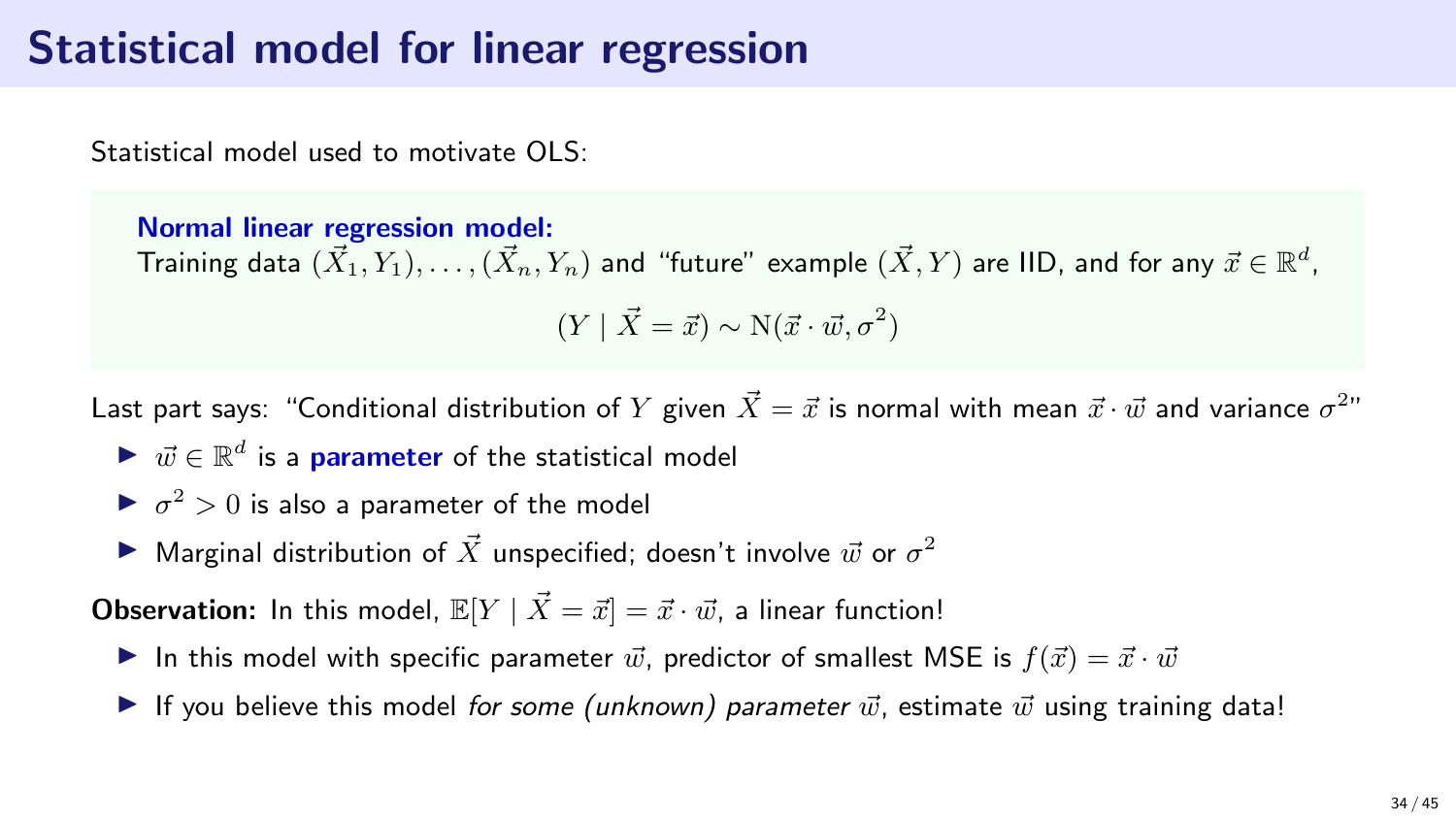Suppose training data S are  $(\vec{x}_1, y_1), \ldots, (\vec{x}_n, y_n)$ 

**Recall:** Under normal linear regression model with parameters  $\vec{w}$  and  $\sigma^2$ ,

$$
(Y_i | \vec{X}_i = \vec{x}_i) \sim N(\vec{x}_i \cdot \vec{w}, \sigma^2)
$$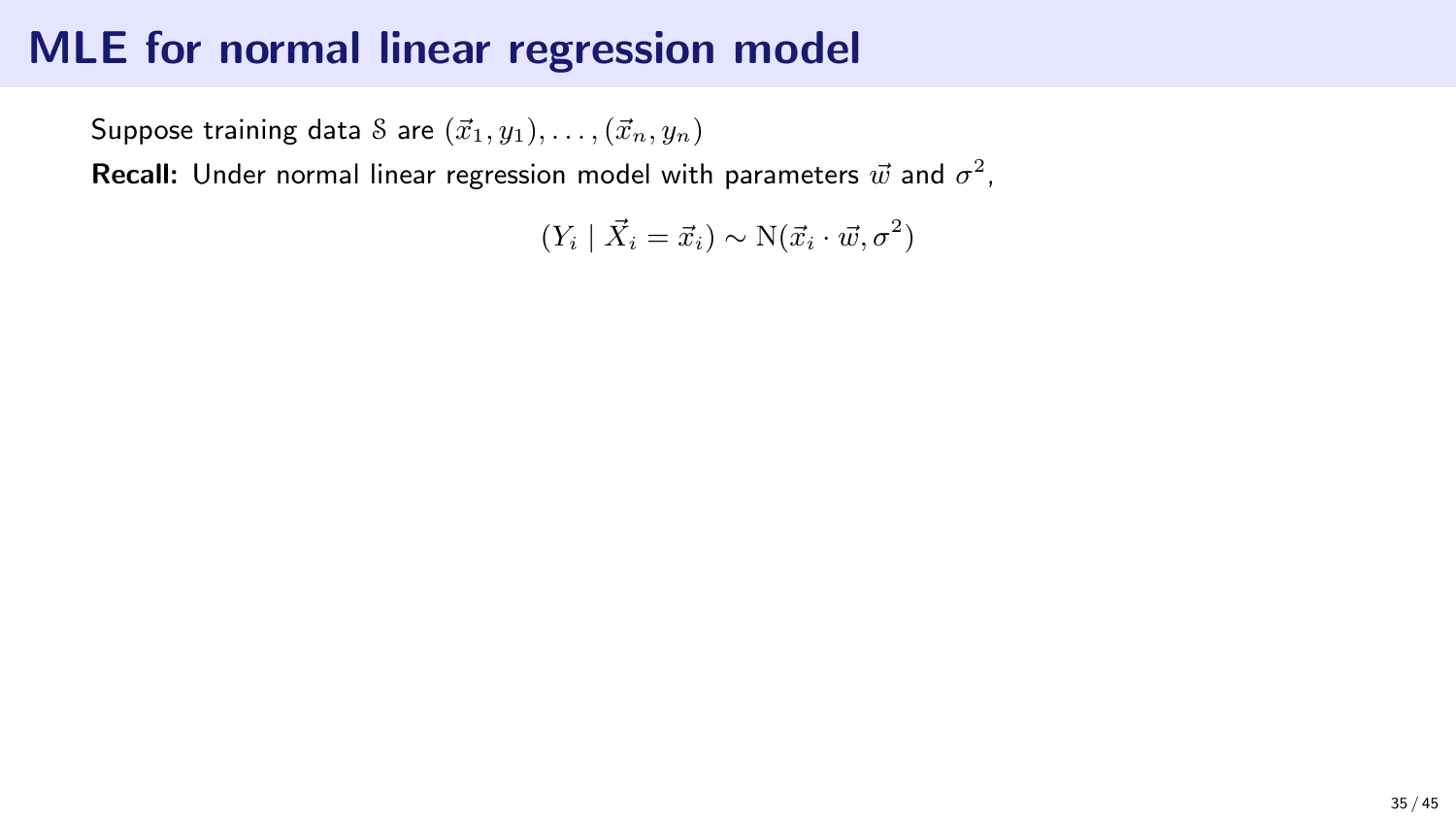Suppose training data S are  $(\vec{x}_1, y_1), \ldots, (\vec{x}_n, y_n)$ 

**Recall:** Under normal linear regression model with parameters  $\vec{w}$  and  $\sigma^2$ ,

$$
(Y_i | \vec{X}_i = \vec{x}_i) \sim N(\vec{x}_i \cdot \vec{w}, \sigma^2)
$$

Likelihood of  $(\vec{w}, \sigma^2)$ : Using fact that training examples are treated as IID,

$$
L(\vec{w}, \sigma^2) = p_{\vec{w}, \sigma^2}((\vec{x}_1, y_1), \dots, (\vec{x}_n, y_n)) \propto \prod_{i=1}^n \frac{1}{\sqrt{2\pi\sigma^2}} \exp\left(-\frac{(y_i - \vec{x}_i \cdot \vec{w})^2}{2\sigma^2}\right)
$$

(constant of proportionality doesn't depend on  $\vec{w}$  or  $\sigma^2)$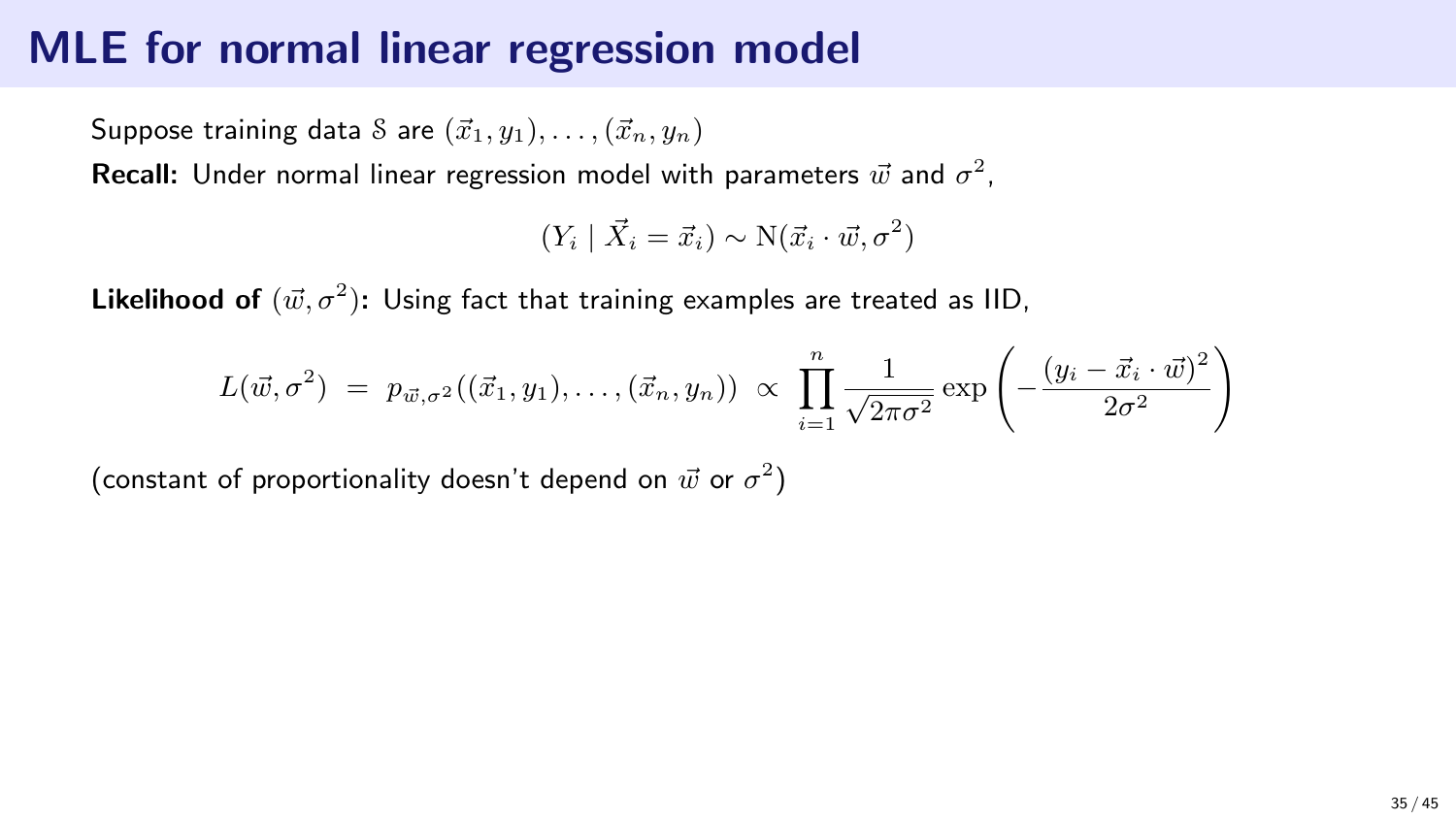Suppose training data S are  $(\vec{x}_1, y_1), \ldots, (\vec{x}_n, y_n)$ 

**Recall:** Under normal linear regression model with parameters  $\vec{w}$  and  $\sigma^2$ ,

$$
(Y_i | \vec{X}_i = \vec{x}_i) \sim N(\vec{x}_i \cdot \vec{w}, \sigma^2)
$$

Likelihood of  $(\vec{w}, \sigma^2)$ : Using fact that training examples are treated as IID,

$$
L(\vec{w}, \sigma^2) = p_{\vec{w}, \sigma^2}((\vec{x}_1, y_1), \dots, (\vec{x}_n, y_n)) \propto \prod_{i=1}^n \frac{1}{\sqrt{2\pi\sigma^2}} \exp \left(-\frac{(y_i - \vec{x}_i \cdot \vec{w})^2}{2\sigma^2}\right)
$$

(constant of proportionality doesn't depend on  $\vec{w}$  or  $\sigma^2)$ 

Log-likelihood of  $(\vec{w}, \sigma^2)$ :

$$
\ln L(\vec{w}, \sigma^2) = -\frac{1}{2\sigma^2} \sum_{i=1}^n (y_i - \vec{x}_i \cdot \vec{w})^2 + \frac{n}{2} \ln \frac{1}{\sigma^2} + \text{(terms that don't depend on }\vec{w} \text{ or } \sigma^2\text{)}
$$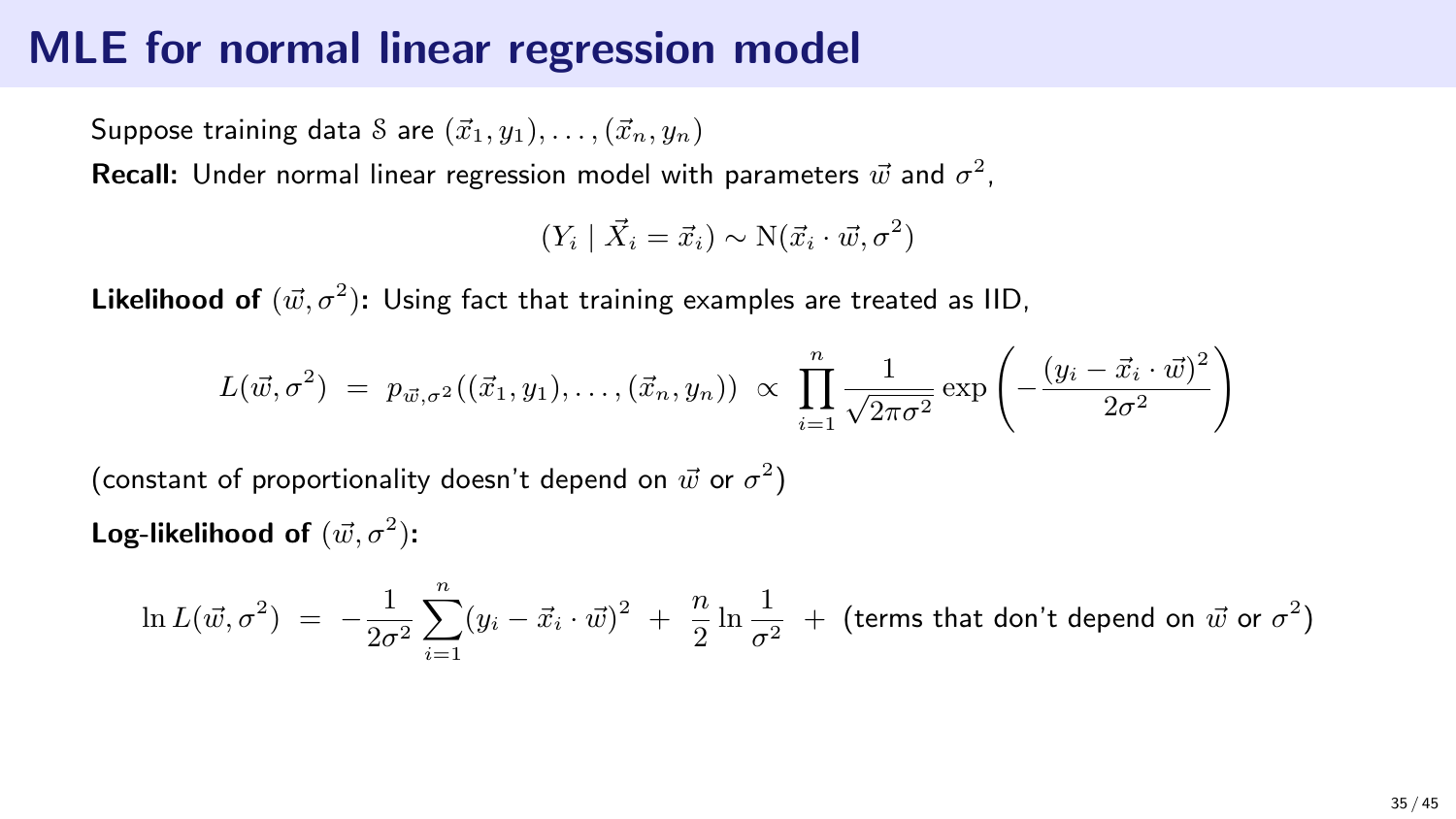Suppose training data S are  $(\vec{x}_1, y_1), \ldots, (\vec{x}_n, y_n)$ 

**Recall:** Under normal linear regression model with parameters  $\vec{w}$  and  $\sigma^2$ ,

$$
(Y_i | \vec{X}_i = \vec{x}_i) \sim N(\vec{x}_i \cdot \vec{w}, \sigma^2)
$$

Likelihood of  $(\vec{w}, \sigma^2)$ : Using fact that training examples are treated as IID,

$$
L(\vec{w}, \sigma^2) = p_{\vec{w}, \sigma^2}((\vec{x}_1, y_1), \dots, (\vec{x}_n, y_n)) \propto \prod_{i=1}^n \frac{1}{\sqrt{2\pi\sigma^2}} \exp \left(-\frac{(y_i - \vec{x}_i \cdot \vec{w})^2}{2\sigma^2}\right)
$$

(constant of proportionality doesn't depend on  $\vec{w}$  or  $\sigma^2)$ 

Log-likelihood of  $(\vec{w}, \sigma^2)$ :

$$
\ln L(\vec{w}, \sigma^2) = -\frac{1}{2\sigma^2} \sum_{i=1}^n (y_i - \vec{x}_i \cdot \vec{w})^2 + \frac{n}{2} \ln \frac{1}{\sigma^2} + \text{(terms that don't depend on }\vec{w} \text{ or } \sigma^2\text{)}
$$

Maximizing  $\vec{w} \mapsto \ln L(\vec{w}, \sigma^2)$  is same minimizing SSE on training data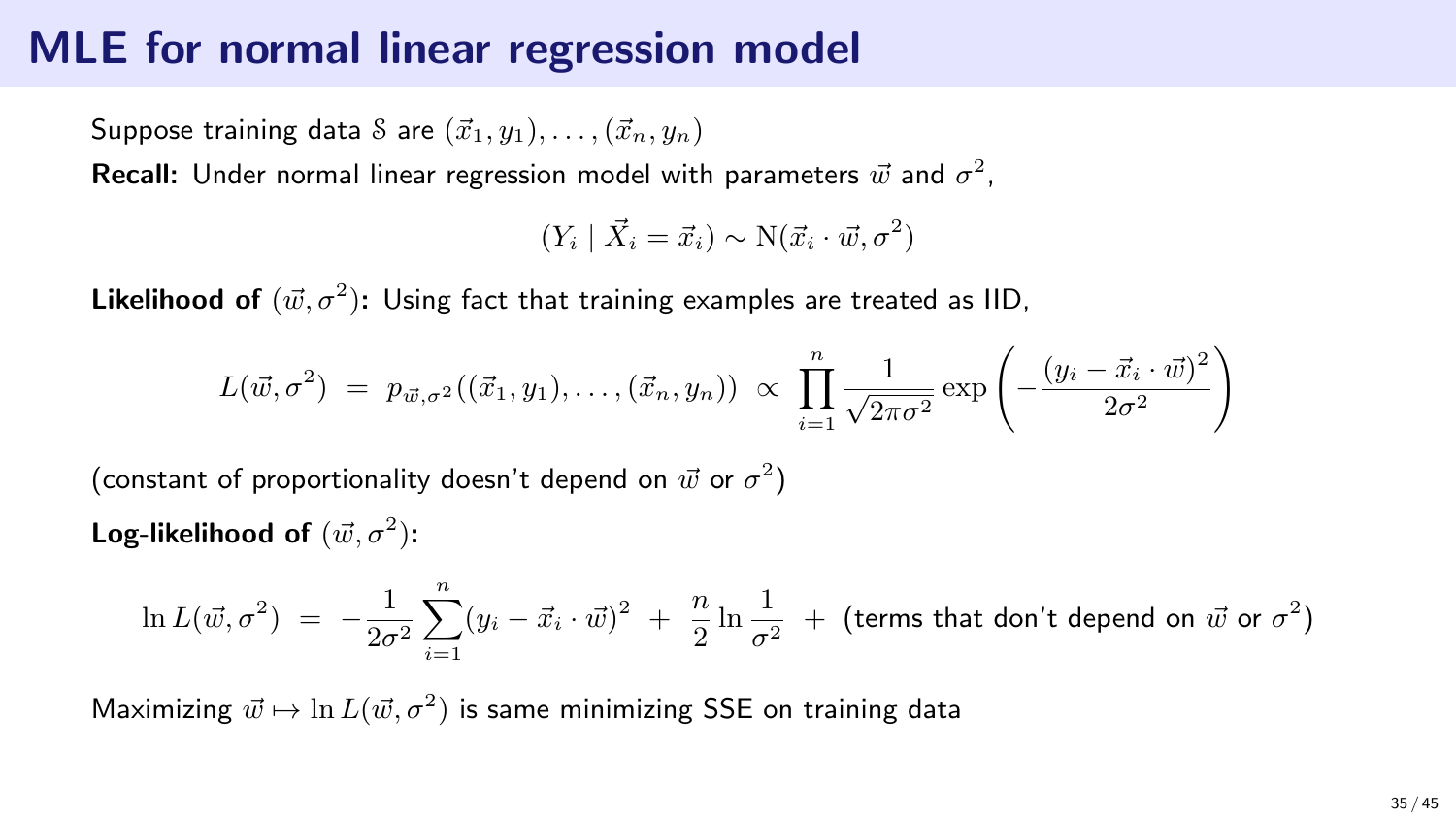Suppose training data S are  $(\vec{x}_1, y_1), \ldots, (\vec{x}_n, y_n)$ 

**Recall:** Under normal linear regression model with parameters  $\vec{w}$  and  $\sigma^2$ ,

$$
(Y_i | \vec{X}_i = \vec{x}_i) \sim N(\vec{x}_i \cdot \vec{w}, \sigma^2)
$$

Likelihood of  $(\vec{w}, \sigma^2)$ : Using fact that training examples are treated as IID,

$$
L(\vec{w}, \sigma^2) = p_{\vec{w}, \sigma^2}((\vec{x}_1, y_1), \dots, (\vec{x}_n, y_n)) \propto \prod_{i=1}^n \frac{1}{\sqrt{2\pi\sigma^2}} \exp \left(-\frac{(y_i - \vec{x}_i \cdot \vec{w})^2}{2\sigma^2}\right)
$$

(constant of proportionality doesn't depend on  $\vec{w}$  or  $\sigma^2)$ 

Log-likelihood of  $(\vec{w}, \sigma^2)$ :

$$
\ln L(\vec{w}, \sigma^2) = -\frac{1}{2\sigma^2} \sum_{i=1}^n (y_i - \vec{x}_i \cdot \vec{w})^2 + \frac{n}{2} \ln \frac{1}{\sigma^2} + \text{(terms that don't depend on }\vec{w} \text{ or } \sigma^2\text{)}
$$

Maximizing  $\vec{w} \mapsto \ln L(\vec{w}, \sigma^2)$  is same minimizing SSE on training data **Upshot:** MLE for normal linear regression model parameter  $\vec{w}$  is same as OLS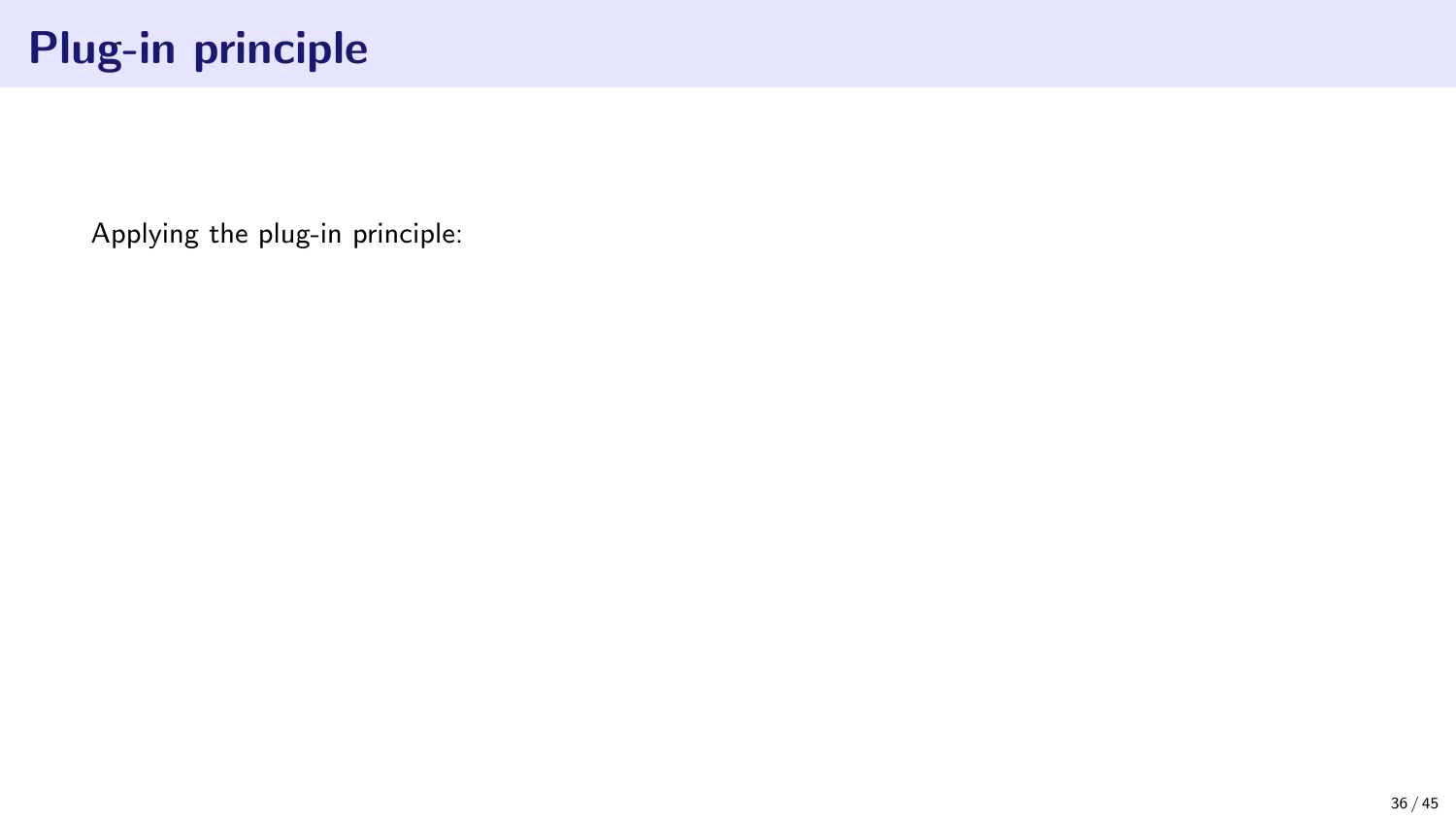1. Assume normal linear regression model with parameters  $\vec{w}$  and  $\sigma^2$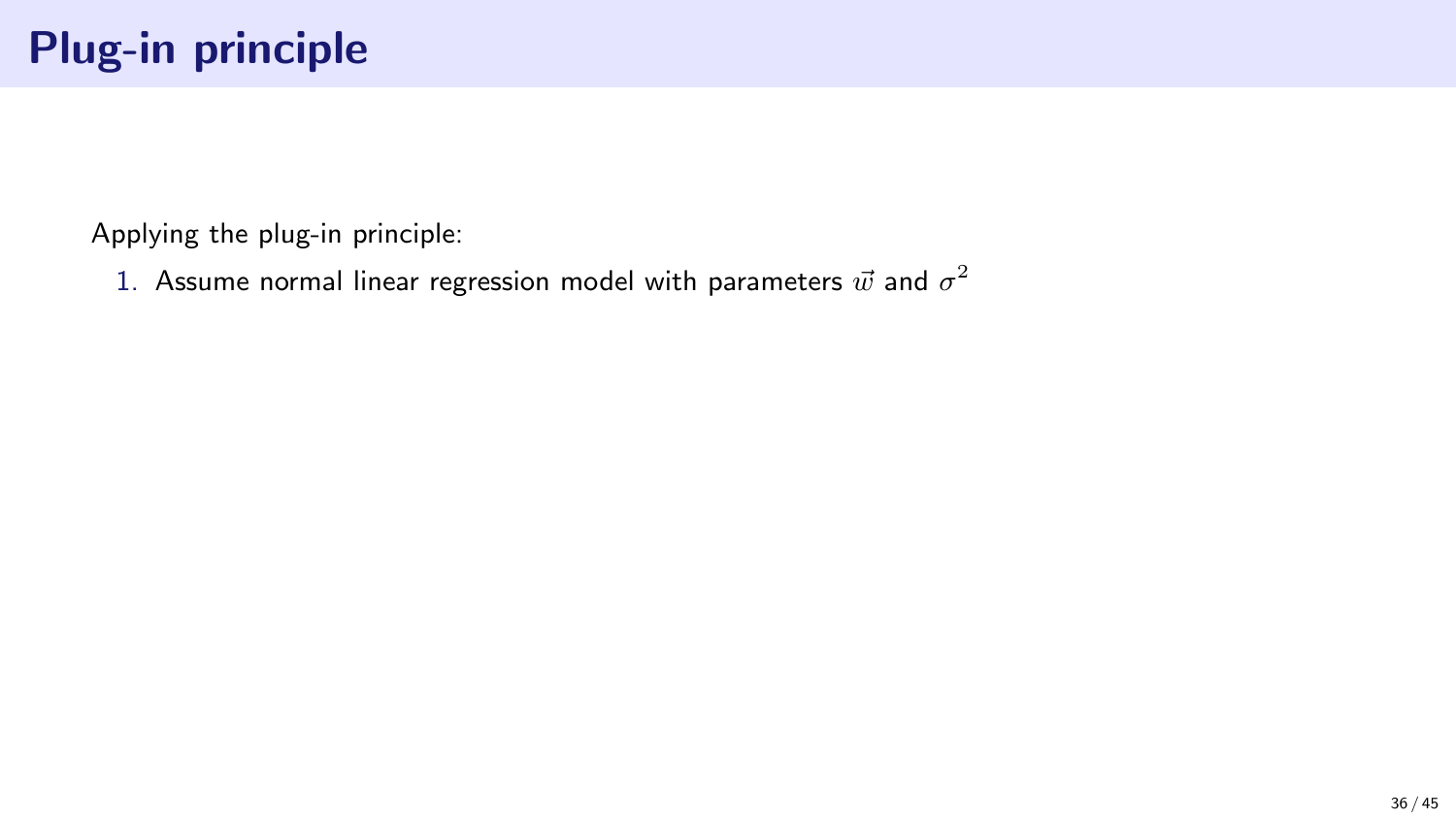- 1. Assume normal linear regression model with parameters  $\vec{w}$  and  $\sigma^2$
- 2. Optimal predictor (the regression function  $\eta(\vec{x}) = \mathbb{E}[Y | \vec{X} = \vec{x}]$ ) is linear function

$$
f^\star(\vec{x}) = \vec{x} \cdot \vec{w}
$$

which involves unknown parameter  $\vec{w}$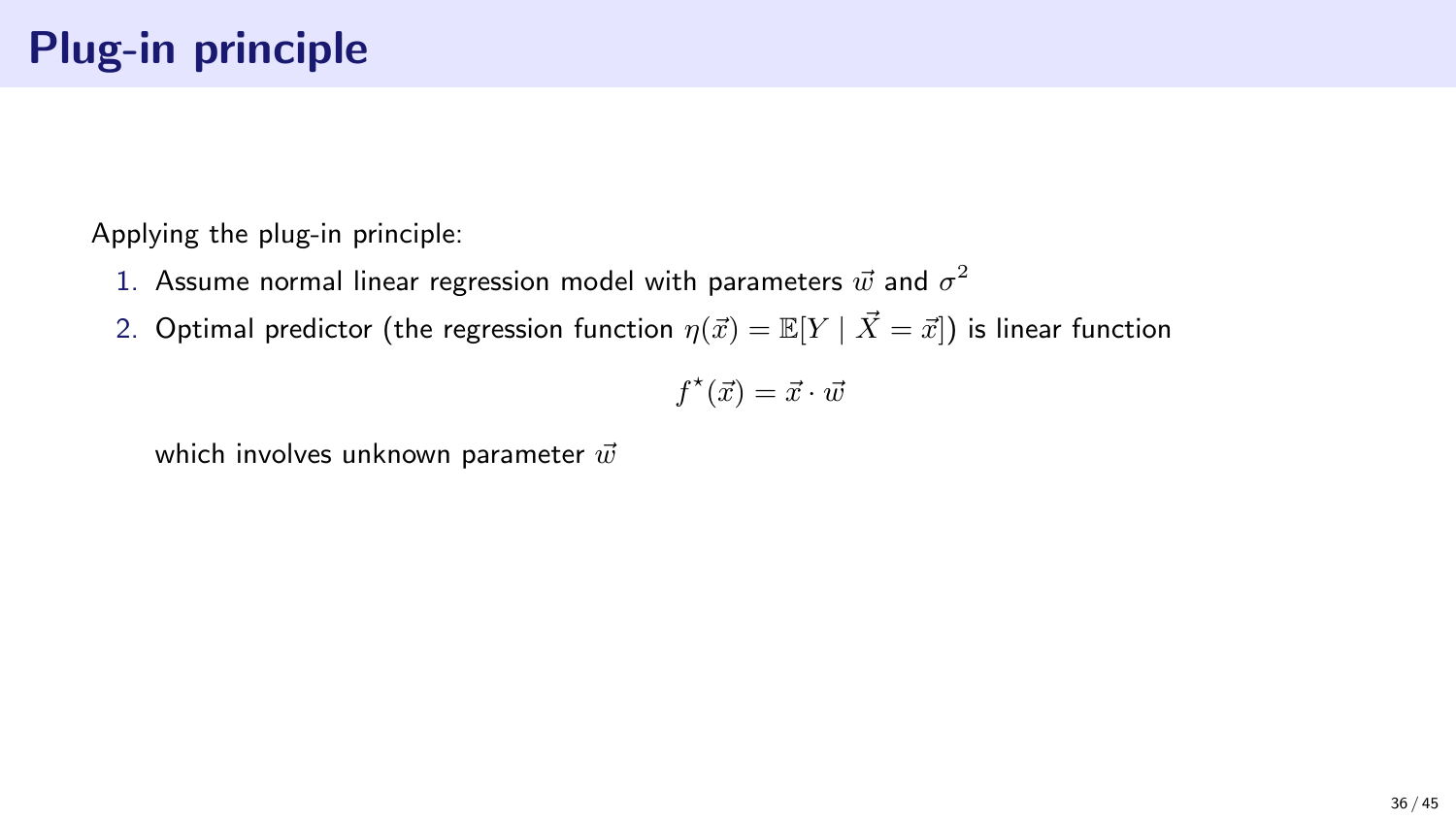- 1. Assume normal linear regression model with parameters  $\vec{w}$  and  $\sigma^2$
- 2. Optimal predictor (the regression function  $\eta(\vec{x}) = \mathbb{E}[Y | \vec{X} = \vec{x}]$ ) is linear function

$$
f^\star(\vec{x}) = \vec{x} \cdot \vec{w}
$$

which involves unknown parameter  $\vec{w}$ 

3. Estimate  $\vec{w}$  using training data (via MLE)  $\rightarrow \vec{w}_{\text{mle}}$ ; learned predictor is

$$
f(\vec{x}) = \vec{x} \cdot \vec{w}_{\text{mle}}
$$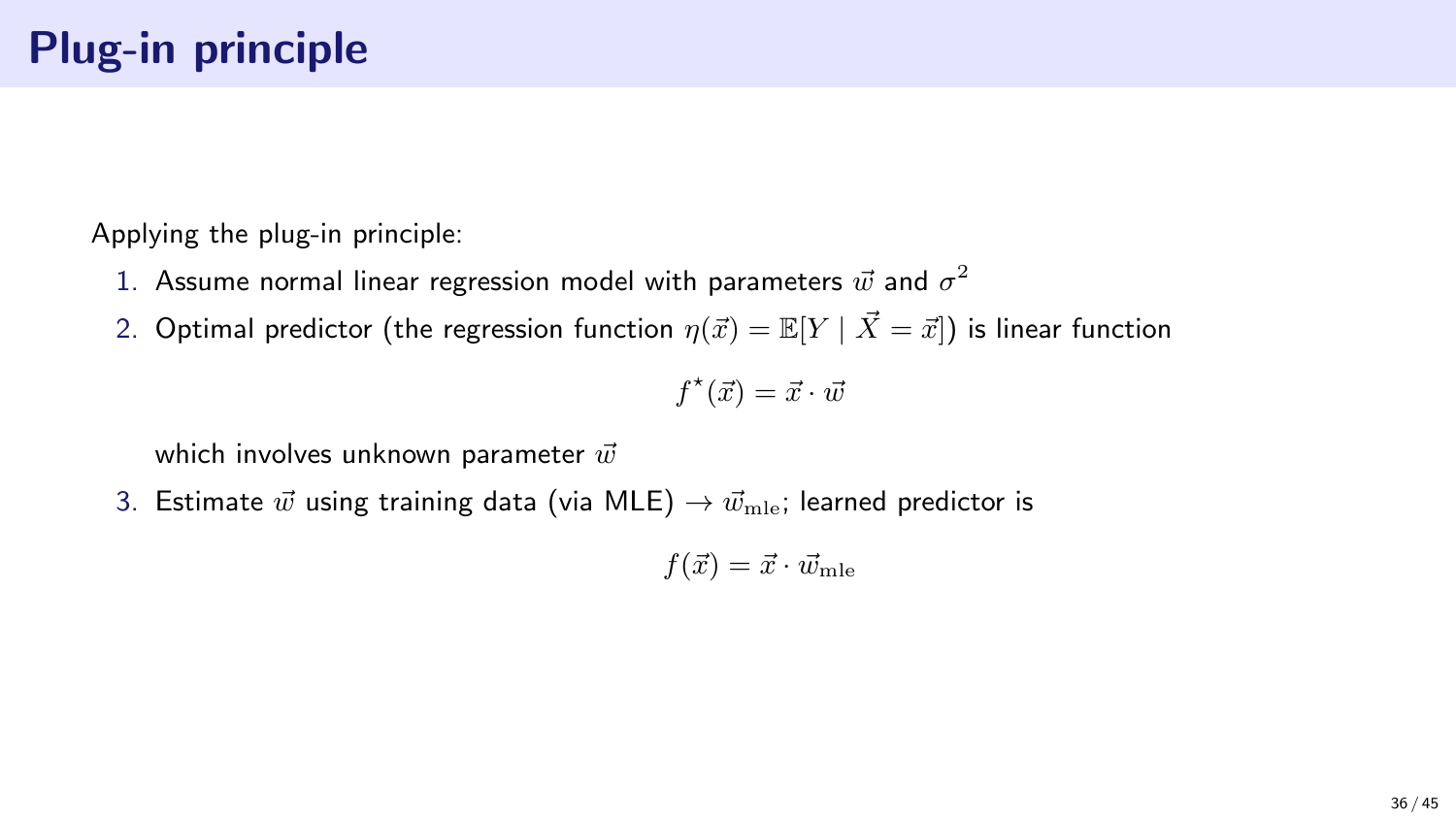Can also estimate the  $\sigma^2$  parameter in the normal linear regression model via MLE:

$$
\sigma_{\text{mle}}^2 \coloneqq \frac{1}{n} \sum_{i=1}^n (\vec{x}_i \cdot \vec{w}_{\text{mle}} - y_i)^2
$$

i.e., the MSE of  $\vec{w}_{\text{mle}}$  on the training data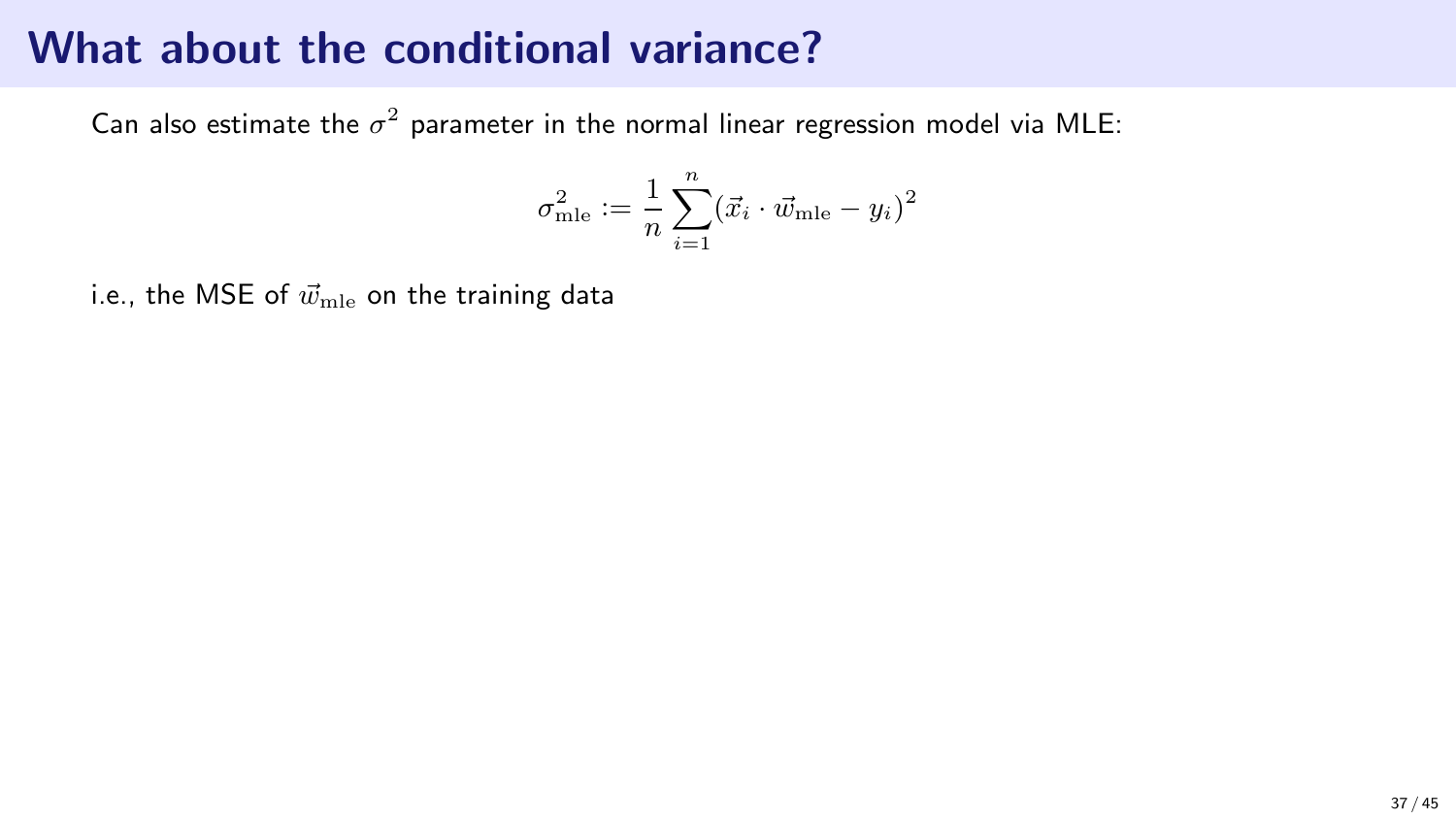Can also estimate the  $\sigma^2$  parameter in the normal linear regression model via MLE:

$$
\sigma_{\text{mle}}^2 \coloneqq \frac{1}{n} \sum_{i=1}^n (\vec{x}_i \cdot \vec{w}_{\text{mle}} - y_i)^2
$$

i.e., the MSE of  $\vec{w}_{\text{mle}}$  on the training data

In linear regression model with parameters  $(\vec{w}, \sigma^2)$ , conditional variance  $\sigma^2$  is the MSE of  $\vec{w}$ :

$$
\mathbb{E}[(\vec{X} \cdot \vec{w} - Y)^2] = \sigma^2
$$

and  $\sigma_{\rm mle}^2$  is a reasonable estimate of this quantity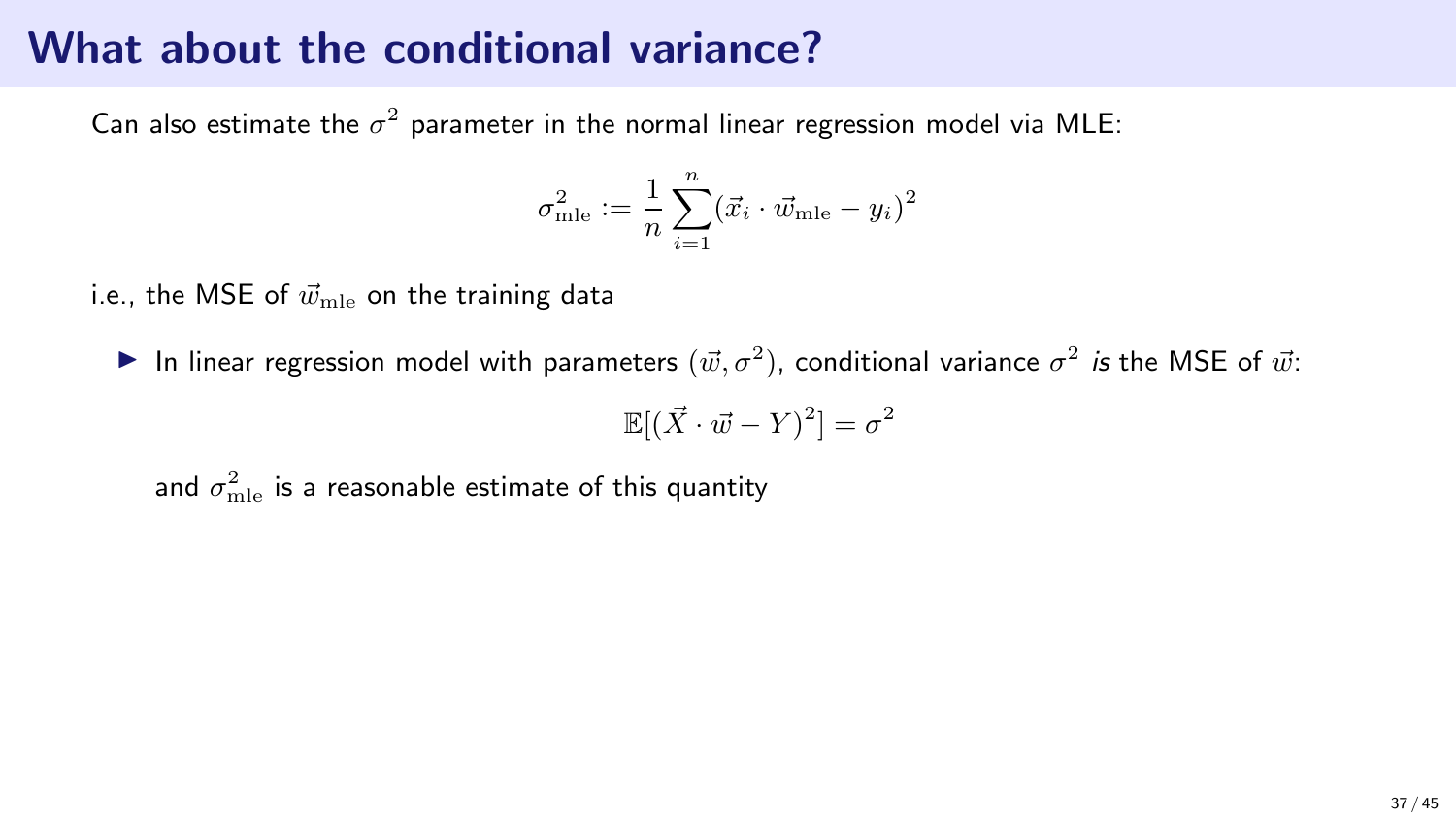Can also estimate the  $\sigma^2$  parameter in the normal linear regression model via MLE:

$$
\sigma_{\text{mle}}^2 \coloneqq \frac{1}{n} \sum_{i=1}^n (\vec{x}_i \cdot \vec{w}_{\text{mle}} - y_i)^2
$$

i.e., the MSE of  $\vec{w}_{\text{mle}}$  on the training data

In linear regression model with parameters  $(\vec{w}, \sigma^2)$ , conditional variance  $\sigma^2$  is the MSE of  $\vec{w}$ :

$$
\mathbb{E}[(\vec{X} \cdot \vec{w} - Y)^2] = \sigma^2
$$

and  $\sigma_{\rm mle}^2$  is a reasonable estimate of this quantity

 $\blacktriangleright$  Caution:  $\sigma_{\text{mle}}^2$  might be a bad estimate of how well  $\vec{w}_{\text{mle}}$  predicts on new data, i.e., of

$$
\mathbb{E}[(\vec{X} \cdot \vec{w}_{\text{mle}} - Y)^2 \mid \vec{w}_{\text{mle}}]
$$

Typically a biased (under-)estimate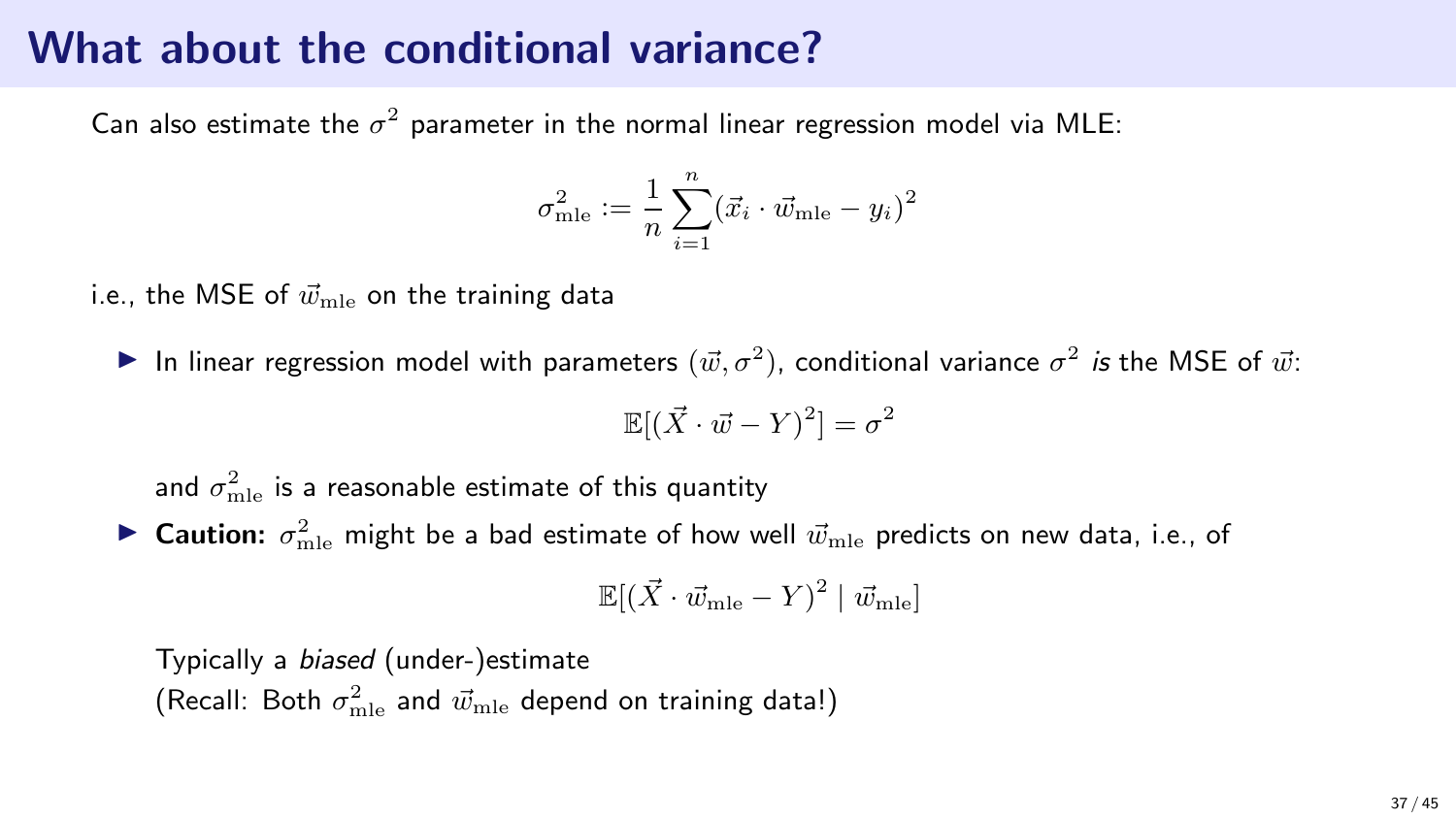Can also estimate the  $\sigma^2$  parameter in the normal linear regression model via MLE:

$$
\sigma_{\text{mle}}^2 \coloneqq \frac{1}{n}\sum_{i=1}^n (\vec{x}_i \cdot \vec{w}_{\text{mle}} - y_i)^2
$$

i.e., the MSE of  $\vec{w}_{\mathrm{mle}}$  on the training data

In linear regression model with parameters  $(\vec{w}, \sigma^2)$ , conditional variance  $\sigma^2$  is the MSE of  $\vec{w}$ :

$$
\mathbb{E}[(\vec{X} \cdot \vec{w} - Y)^2] = \sigma^2
$$

and  $\sigma_{\rm mle}^2$  is a reasonable estimate of this quantity

 $\blacktriangleright$  Caution:  $\sigma_{\text{mle}}^2$  might be a bad estimate of how well  $\vec{w}_{\text{mle}}$  predicts on new data, i.e., of

$$
\mathbb{E}[(\vec{X} \cdot \vec{w}_{\text{mle}} - Y)^2 \mid \vec{w}_{\text{mle}}]
$$

Typically a biased (under-)estimate (Recall: Both  $\sigma_{\rm mle}^2$  and  $\vec{w}_{\rm mle}$  depend on training data!)

▶ Instead, use test data (as usual)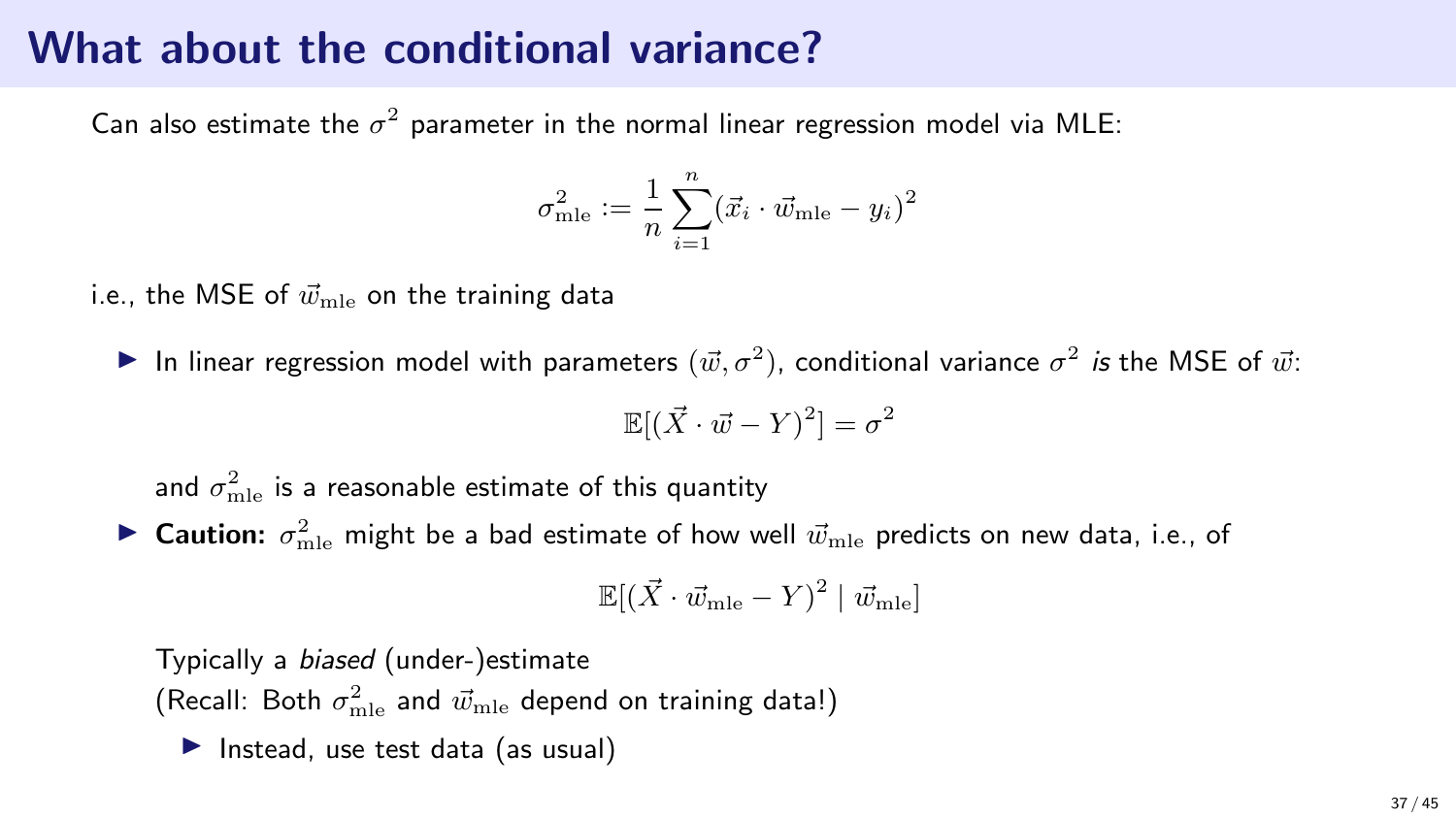# Regression diagnostics

Diagnostics help assess suitability of the normal linear regression model

- $\triangleright$  correlations of residuals and features
- $\blacktriangleright$  distribution of residuals

 $\blacktriangleright$  ...

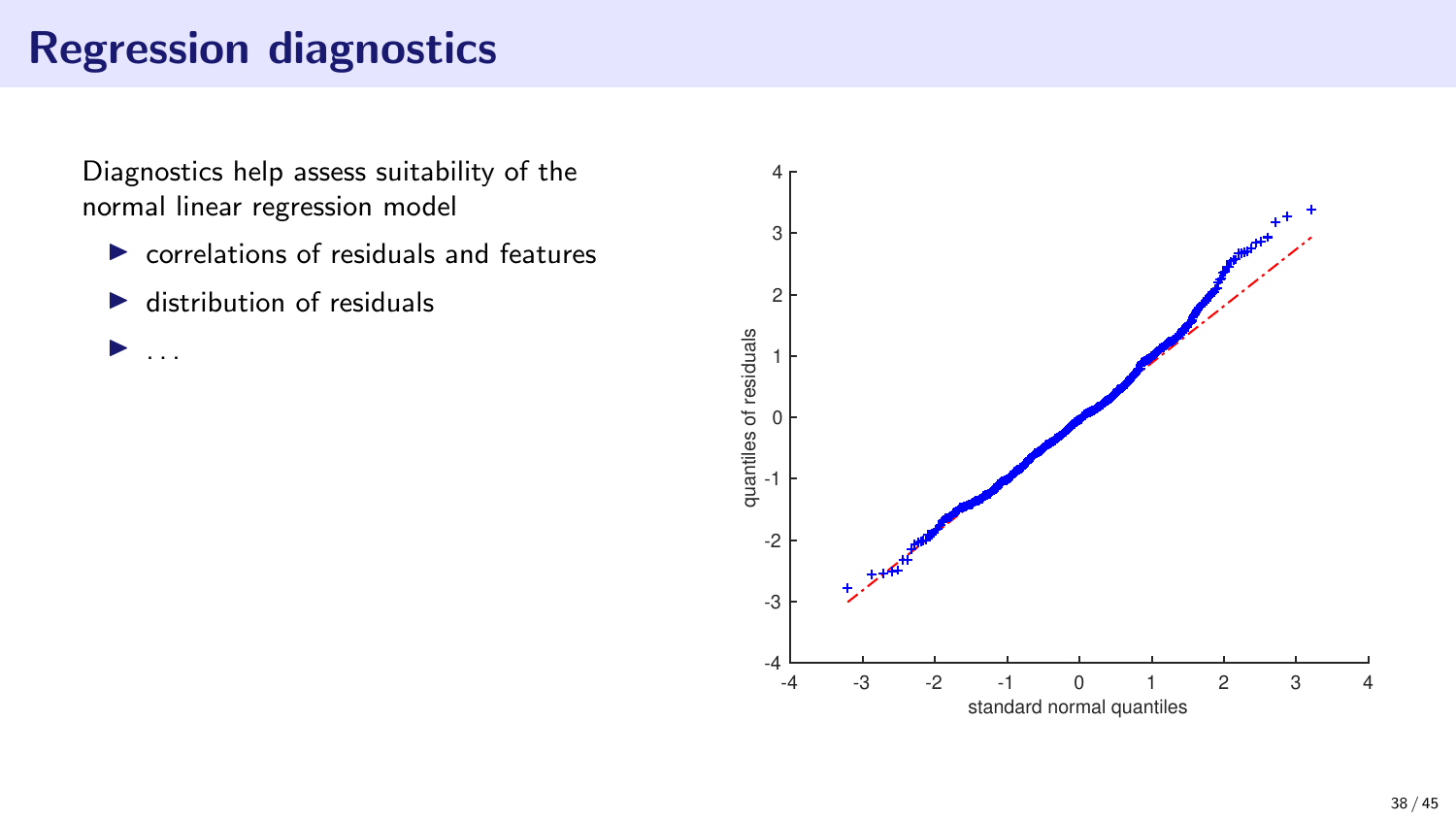## Regression diagnostics

Diagnostics help assess suitability of the normal linear regression model

- $\triangleright$  correlations of residuals and features
- $\blacktriangleright$  distribution of residuals

 $\blacktriangleright$  ...

Caution: These do not necessarily assess how well  $\vec{w}_{\text{mle}}$  will predict on new data

 $\blacktriangleright$  For that, use test data (as usual)

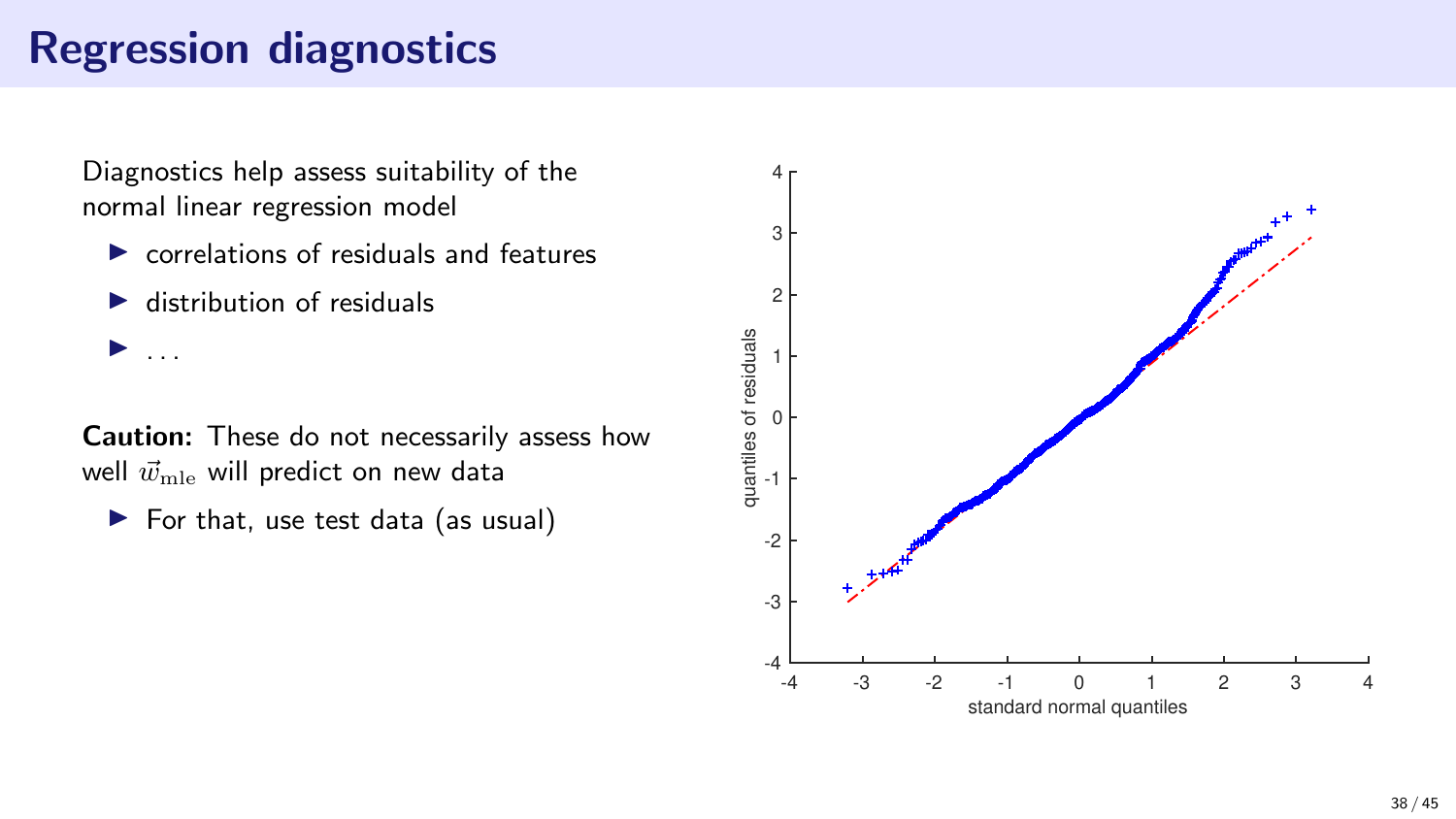- ▶ In normal linear regression model, optimal predictor is a linear function
- $\triangleright$  OLS = MLE in this model
	- ▶ Caution: Theory about MLE is primarily developed under "large sample asymptotics"
	- In particular, theory suggests n should be (much) larger than d for a good estimate
- $\triangleright$  OLS (for supervised learning) is an instance of applying the plug-in principle
- ▶ Other inferences / diagnostics are justified by normal linear regression model
	- ▶ They do not eliminate need for test data to evaluate learned predictor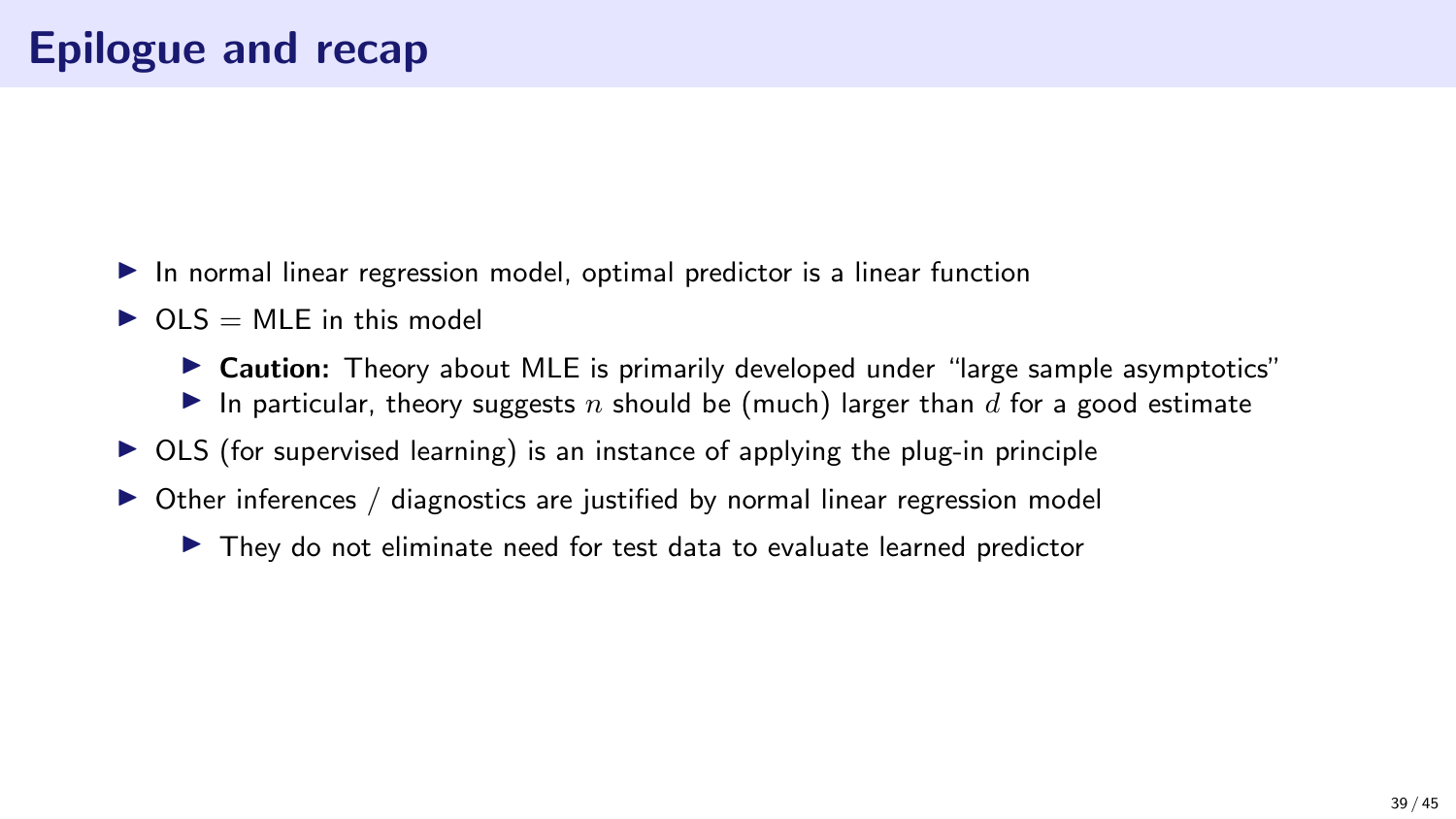Statistical Learning View of OLS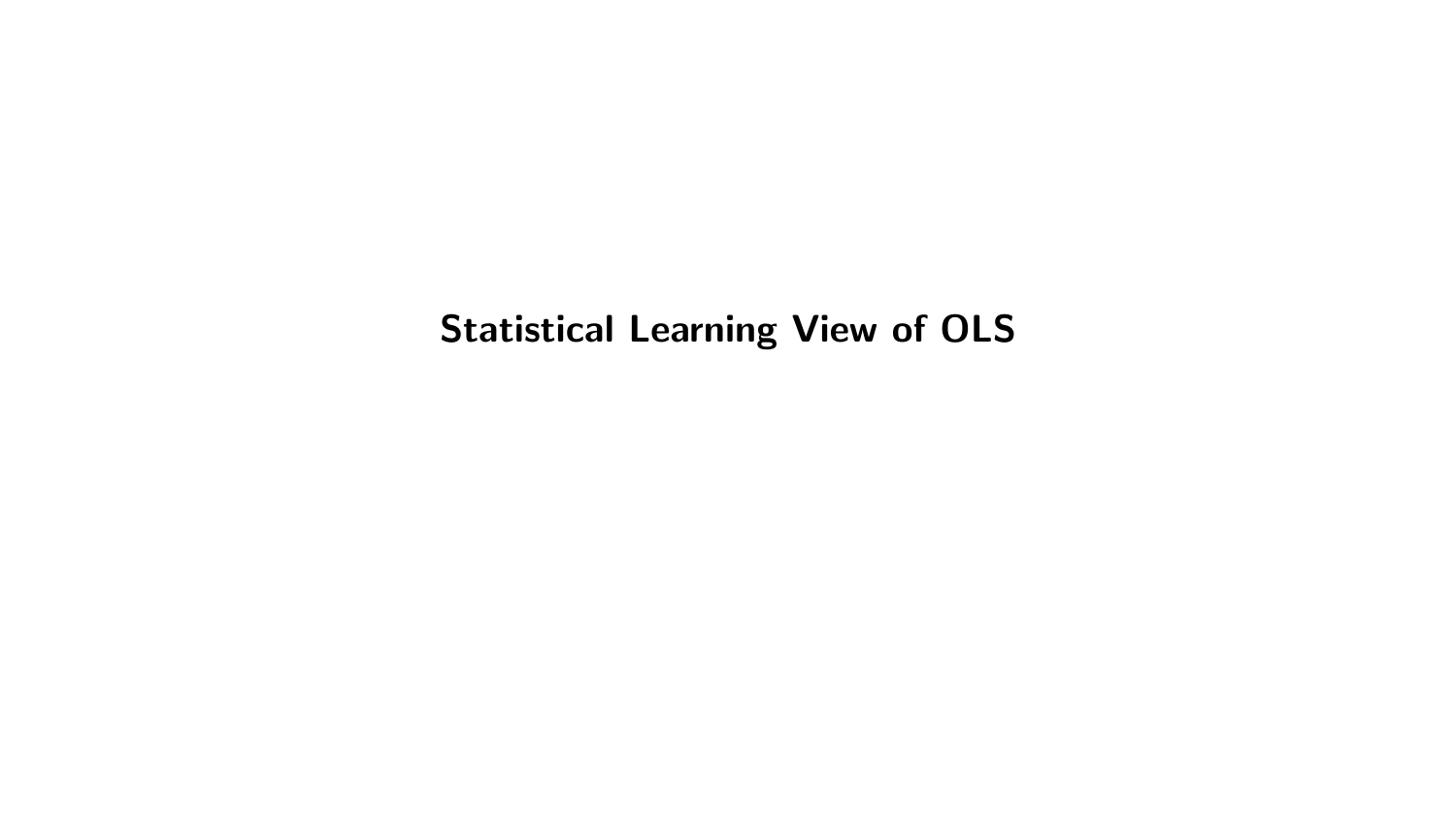#### Statistical learning view of OLS:

- ▶ Can we justify OLS without the normality assumptions?
- ▶ Broader perspective on supervised learning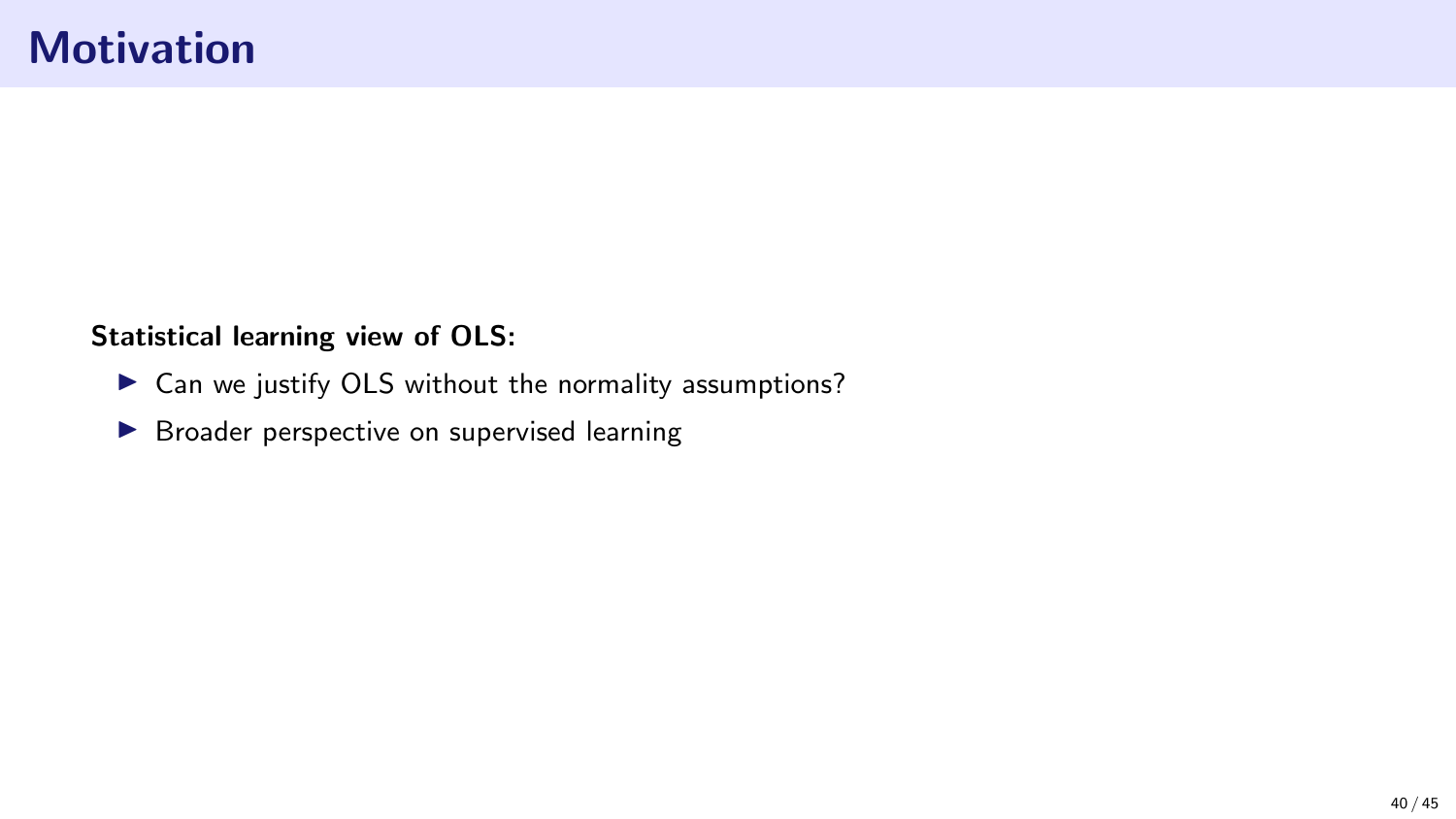## Relaxing the normal linear regression model

IID model for training data: Training data  $(\vec{X}_1, Y_1), \ldots, (\vec{X}_n, Y_n)$  and "future" example  $(\vec{X}, Y)$  are IID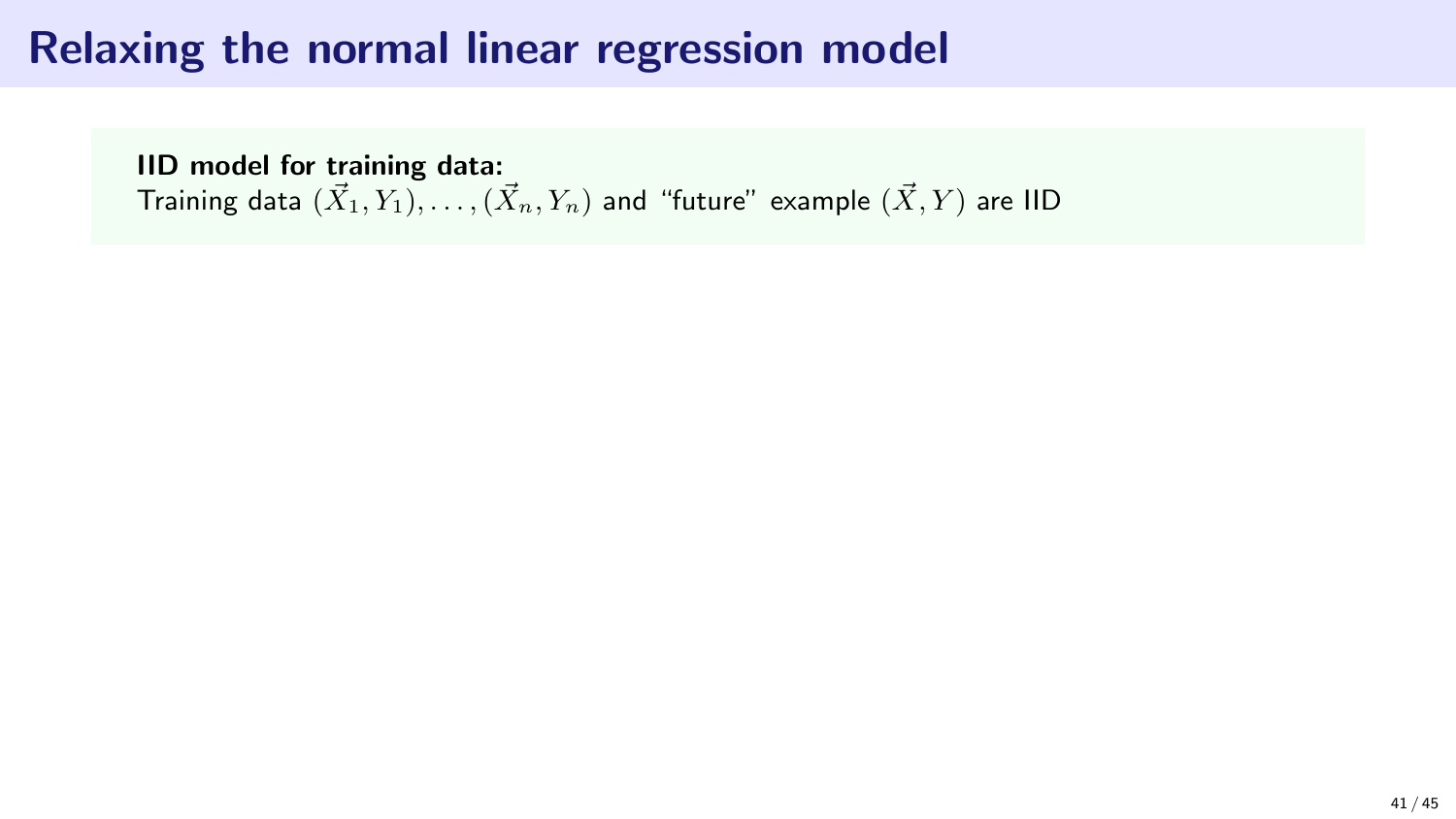#### Relaxing the normal linear regression model

IID model for training data: Training data  $(\vec{X}_1, Y_1), \ldots, (\vec{X}_n, Y_n)$  and "future" example  $(\vec{X}, Y)$  are IID

Normal linear regression model: Training data  $(\vec{X}_1,Y_1),\ldots,(\vec{X}_n,Y_n)$  and "future" example  $(\vec{X},Y)$  are IID, and for any  $\vec{x}\in\mathbb{R}^d$ ,  $(Y | \vec{X} = \vec{x}) \sim N(\vec{x} \cdot \vec{w}, \sigma^2)$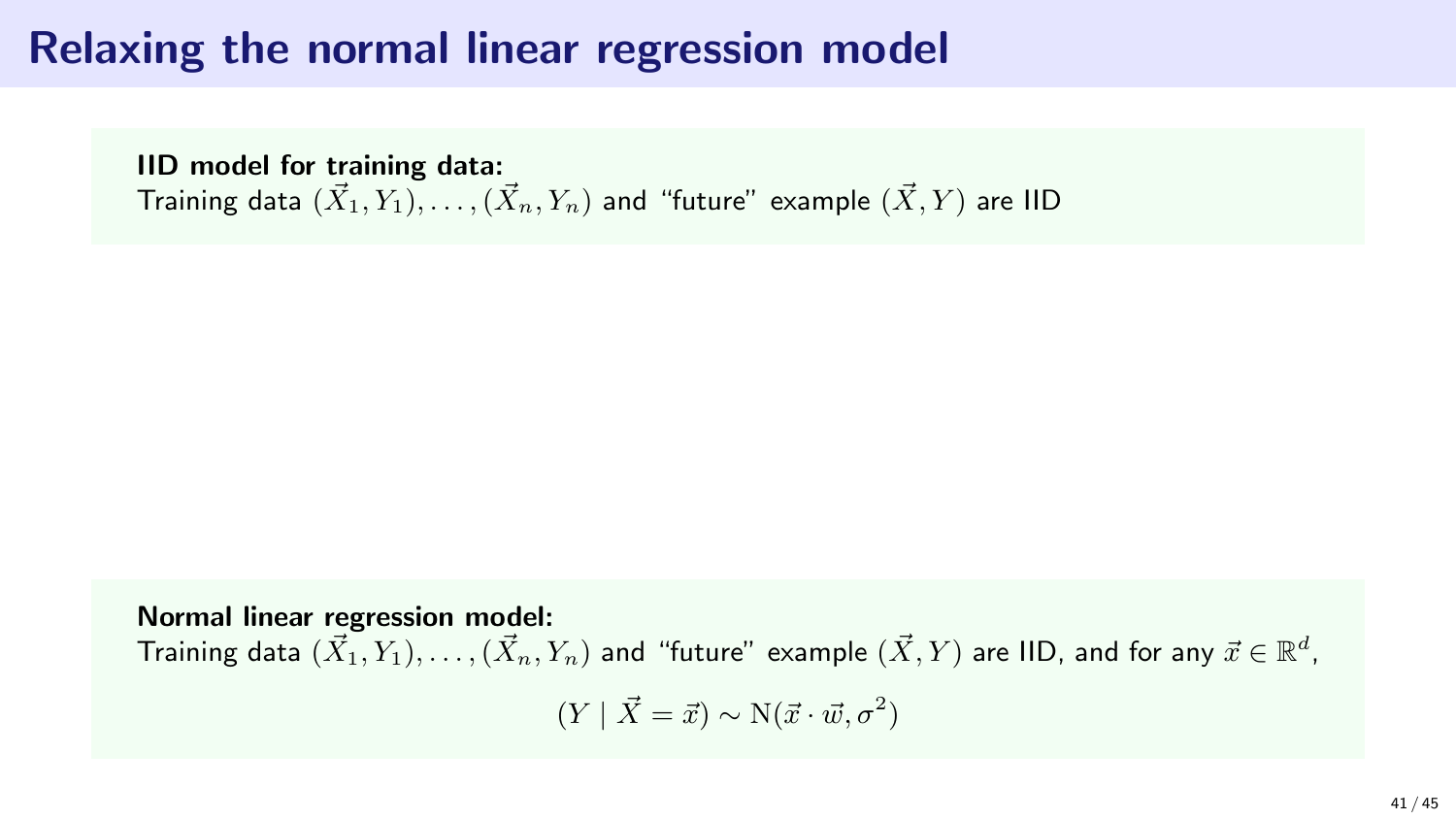#### Relaxing the normal linear regression model

IID model for training data: Training data  $(\vec{X}_1, Y_1), \ldots, (\vec{X}_n, Y_n)$  and "future" example  $(\vec{X}, Y)$  are IID

IID model where there is a "good" linear function . . . Training data  $(\vec{X}_1, Y_1), \ldots, (\vec{X}_n, Y_n)$  and "future" example  $(\vec{X}, Y)$  are IID, and there exists  $\vec{w} \in \mathbb{R}^d$  such that

 $\mathbb{E}[(\vec{X}\cdot\vec{w} - Y)^2]$  is "relatively small"

Normal linear regression model: Training data  $(\vec{X}_1,Y_1),\ldots,(\vec{X}_n,Y_n)$  and "future" example  $(\vec{X},Y)$  are IID, and for any  $\vec{x}\in\mathbb{R}^d$ ,  $(Y | \vec{X} = \vec{x}) \sim N(\vec{x} \cdot \vec{w}, \sigma^2)$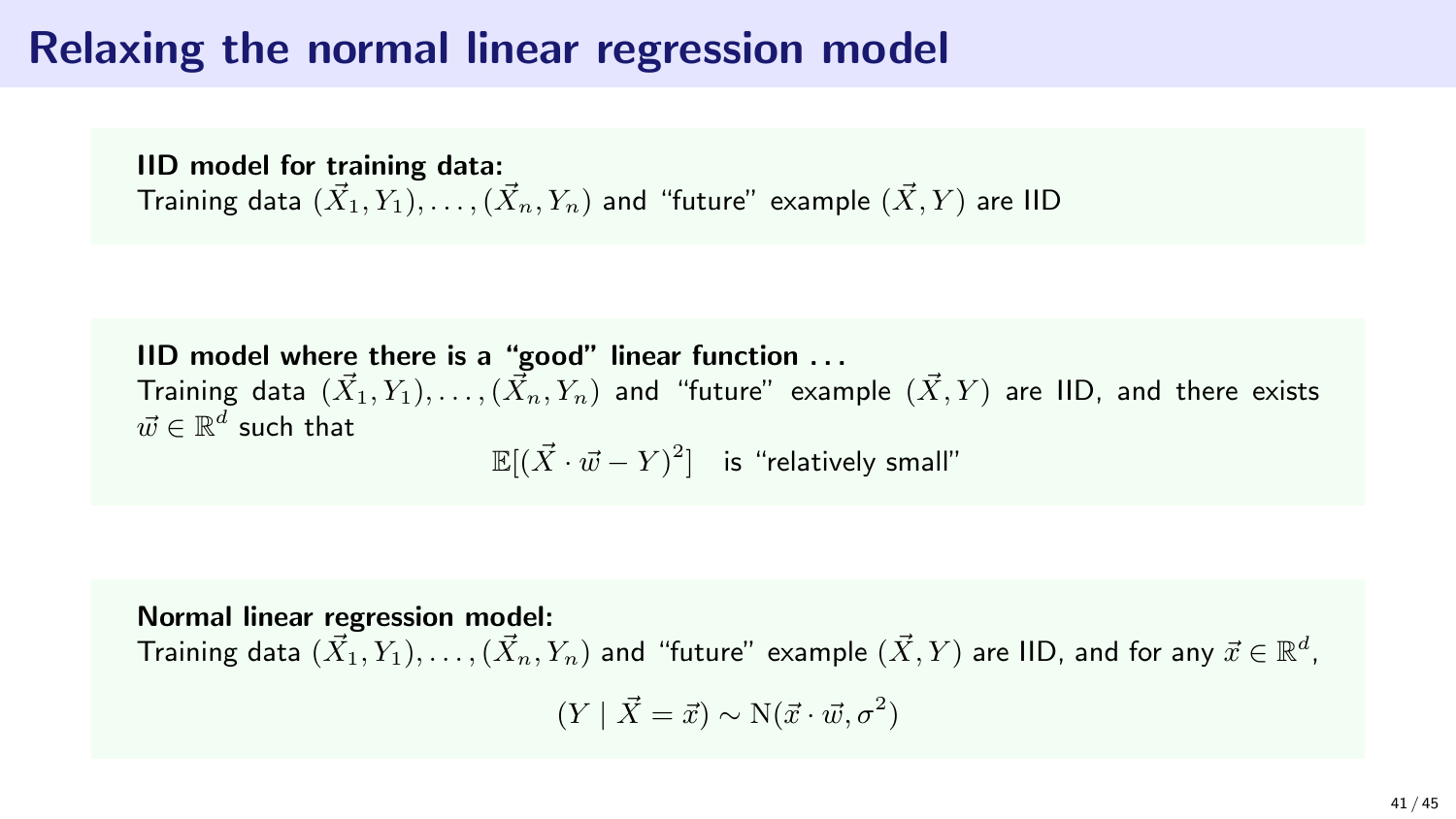#### Relating the models

Relationship between models for regression:

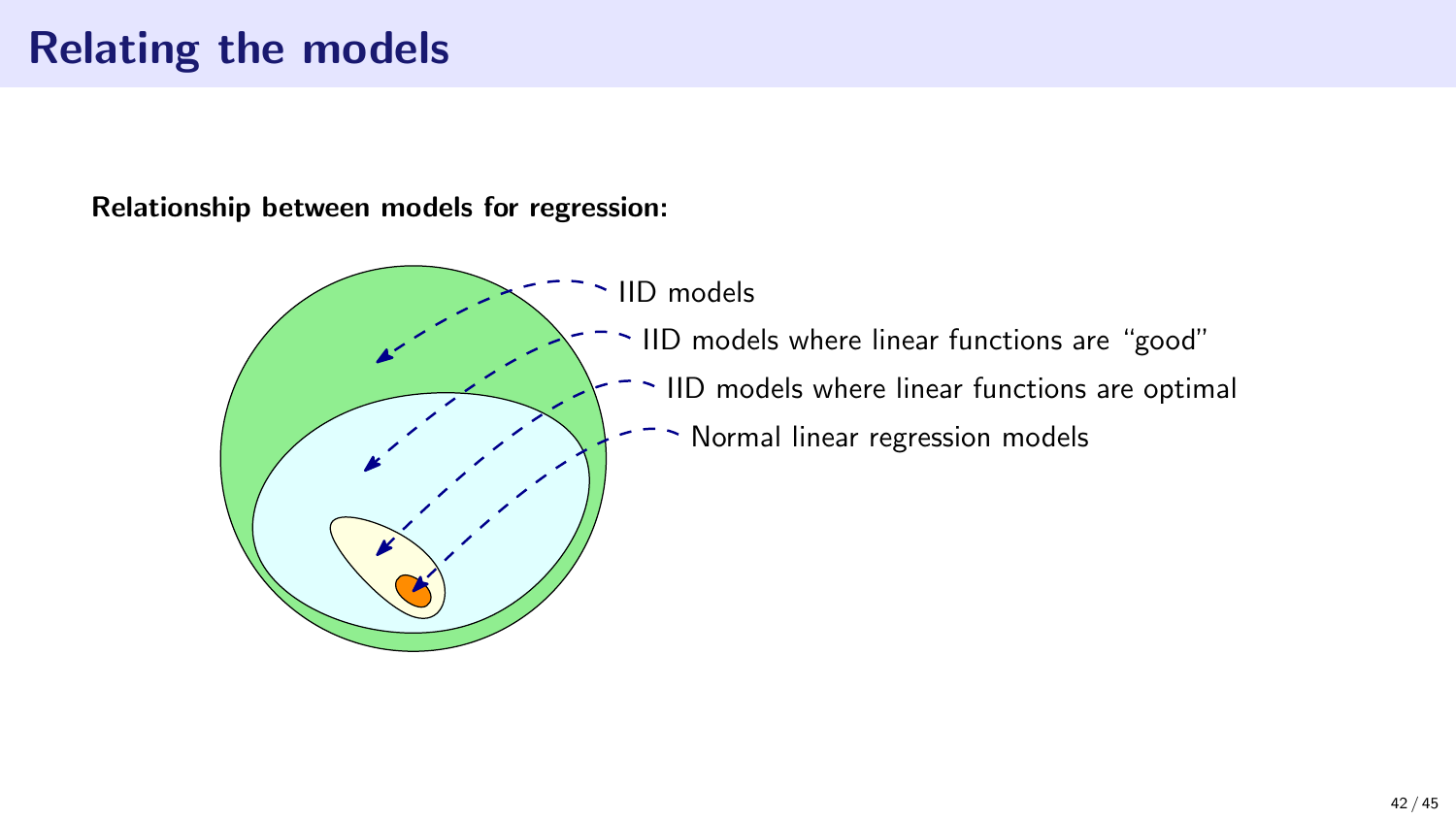Let  $P$  denote the distribution of  $(X, Y)$  in the IID model

 $\blacktriangleright$  If P was "known", then we could find linear function with smallest MSE (in terms of P)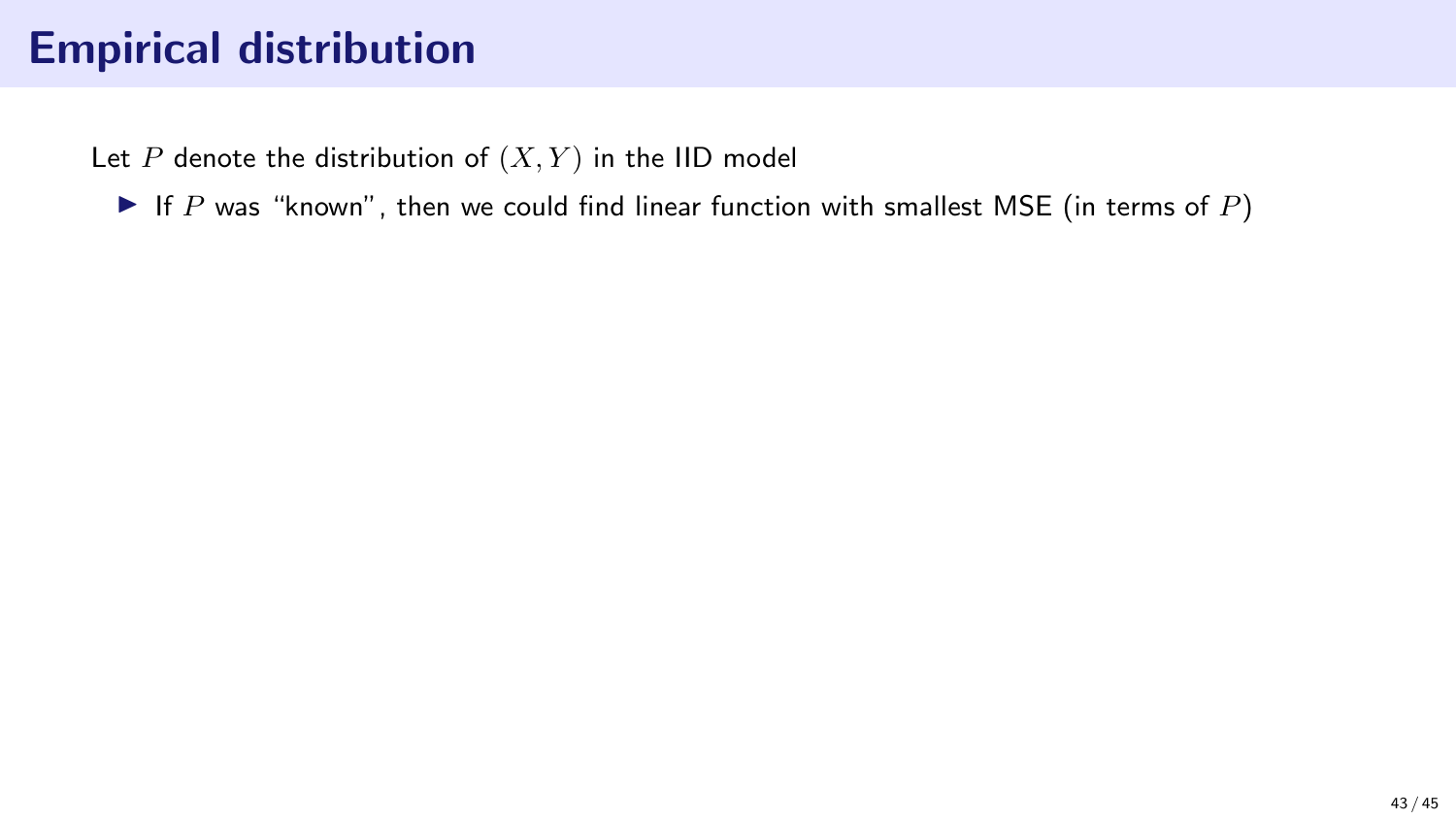Let P denote the distribution of  $(X, Y)$  in the IID model

 $\blacktriangleright$  If P was "known", then we could find linear function with smallest MSE (in terms of P) Of course, P is typically unknown, but perhaps we can estimate it ( $\hat{a}$  la plug-in principle)!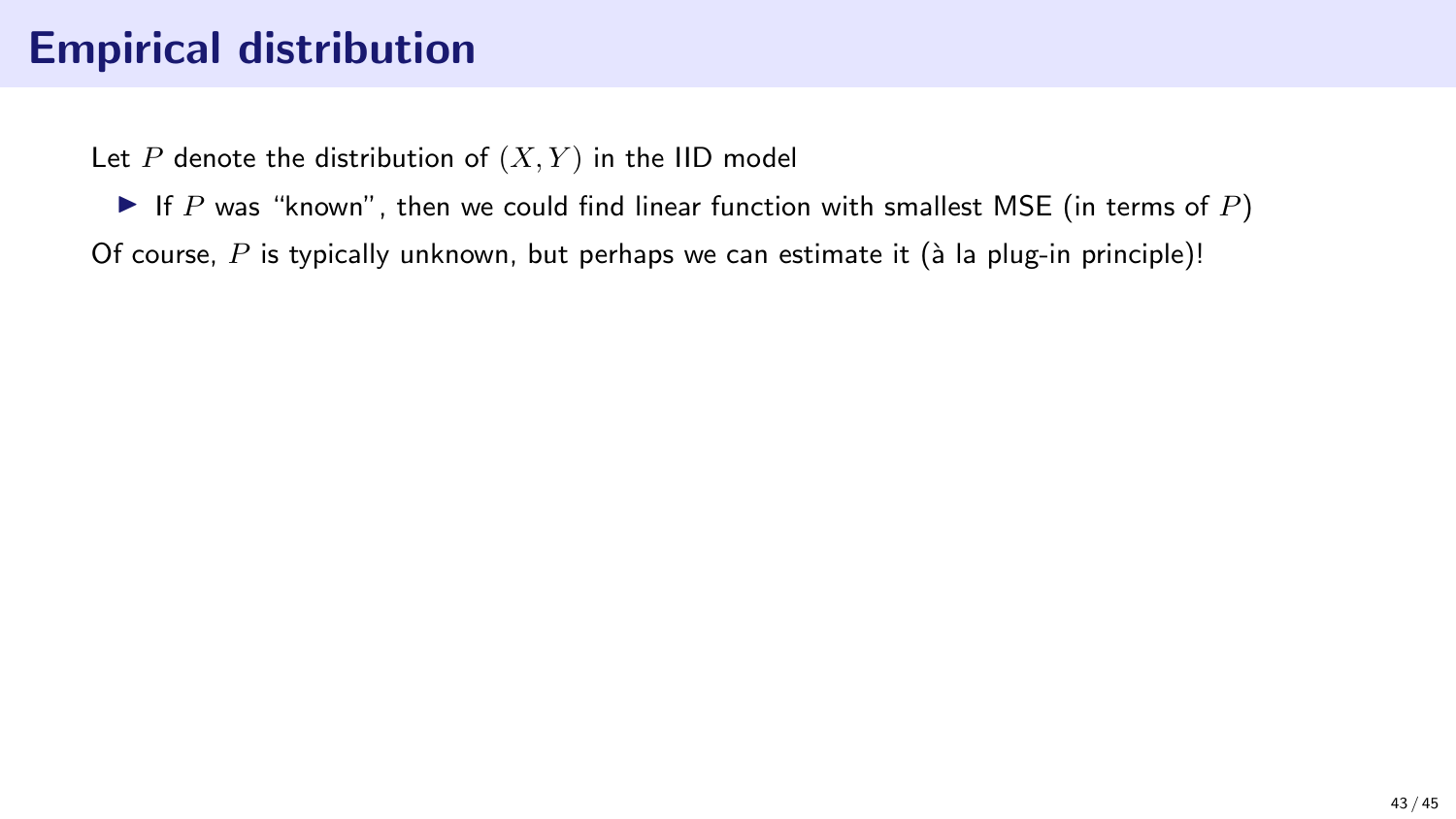Let P denote the distribution of  $(X, Y)$  in the IID model

 $\blacktriangleright$  If P was "known", then we could find linear function with smallest MSE (in terms of P) Of course, P is typically unknown, but perhaps we can estimate it (à la plug-in principle)! Generic estimate of P based on training data  $(\vec{X}_1, Y_1), \ldots, (\vec{X}_n, Y_n)$ : empirical distribution  $P_n$ 

- $\blacktriangleright$  To draw a random example from  $P_n$ :
	- $\blacktriangleright$  Pick a number i uniformly at random from  $\{1, \ldots, n\}$
	- $\blacktriangleright$  Return  $(\vec{X}_i, Y_i)$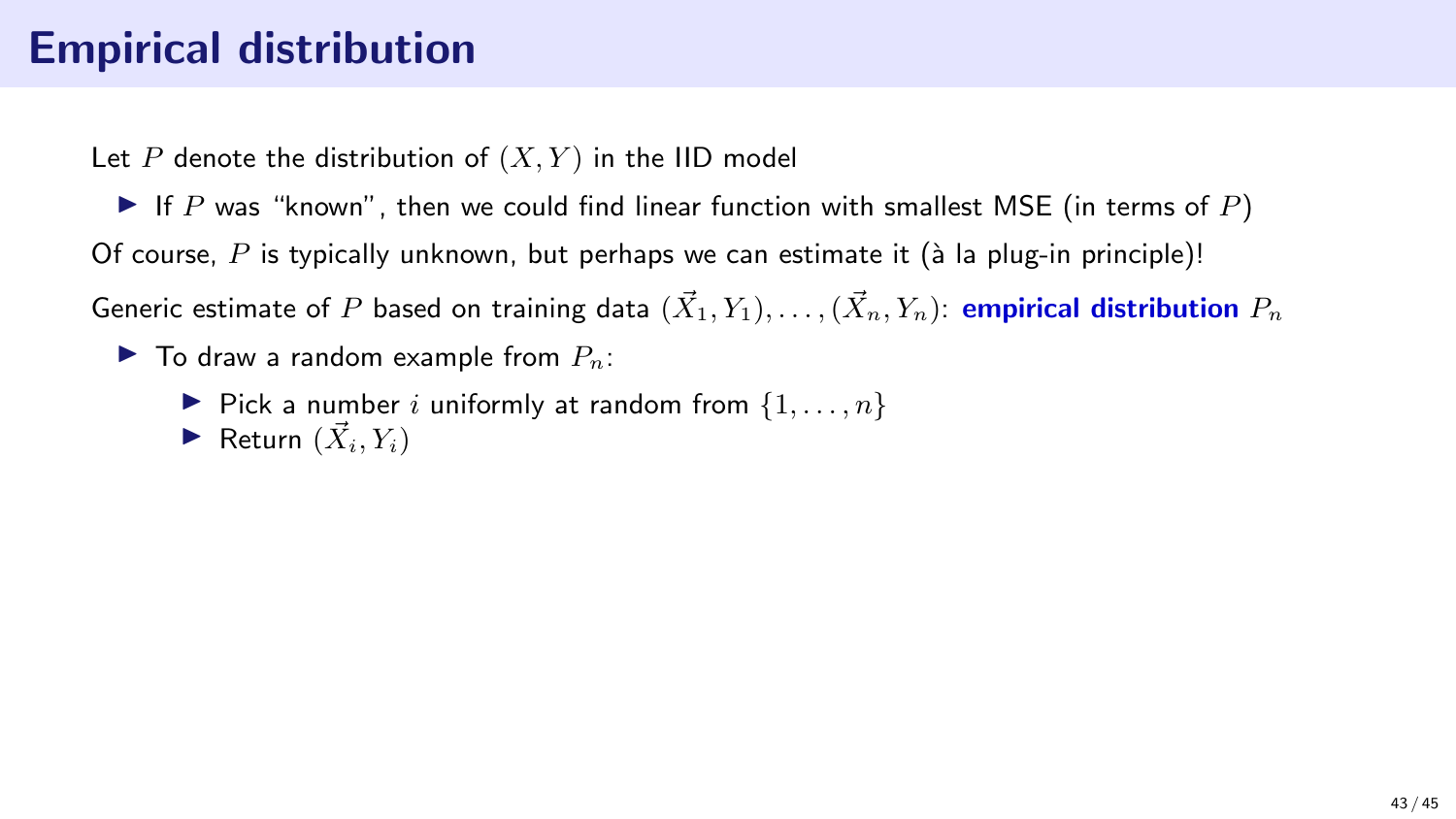Let P denote the distribution of  $(X, Y)$  in the IID model

 $\blacktriangleright$  If P was "known", then we could find linear function with smallest MSE (in terms of P) Of course, P is typically unknown, but perhaps we can estimate it (à la plug-in principle)! Generic estimate of P based on training data  $(\vec{X}_1, Y_1), \ldots, (\vec{X}_n, Y_n)$ : empirical distribution  $P_n$ 

- $\blacktriangleright$  To draw a random example from  $P_n$ :
	- $\blacktriangleright$  Pick a number i uniformly at random from  $\{1, \ldots, n\}$
	- $\blacktriangleright$  Return  $(\vec{X}_i, Y_i)$

**Upshot:** Taking an expectation with respect to  $P_n \equiv$  Taking a sample average over training data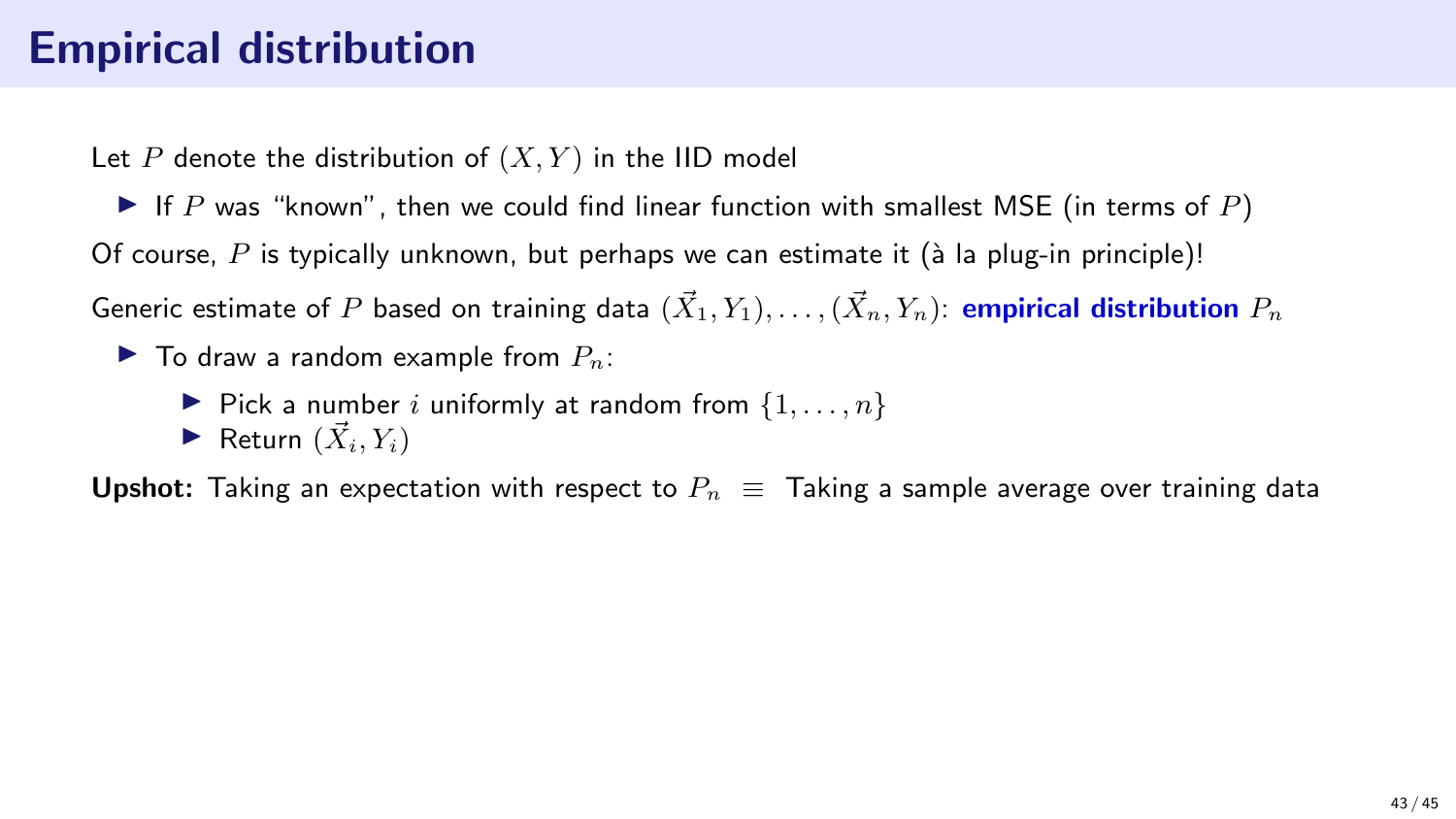Let P denote the distribution of  $(X, Y)$  in the IID model

If P was "known", then we could find linear function with smallest MSE (in terms of P) Of course, P is typically unknown, but perhaps we can estimate it (à la plug-in principle)! Generic estimate of P based on training data  $(\vec{X}_1, Y_1), \ldots, (\vec{X}_n, Y_n)$ : empirical distribution  $P_n$ 

- $\blacktriangleright$  To draw a random example from  $P_n$ :
	- $\blacktriangleright$  Pick a number i uniformly at random from  $\{1, \ldots, n\}$
	- $\blacktriangleright$  Return  $(\vec{X}_i, Y_i)$

**Upshot:** Taking an expectation with respect to  $P_n \equiv$  Taking a sample average over training data

**Theorem (informal).** Under IID model for training data when n is "large",  $P_n$  is "typically" "close to"  $P$ , at least in ways that matter to ML algorithms for "simple predictors"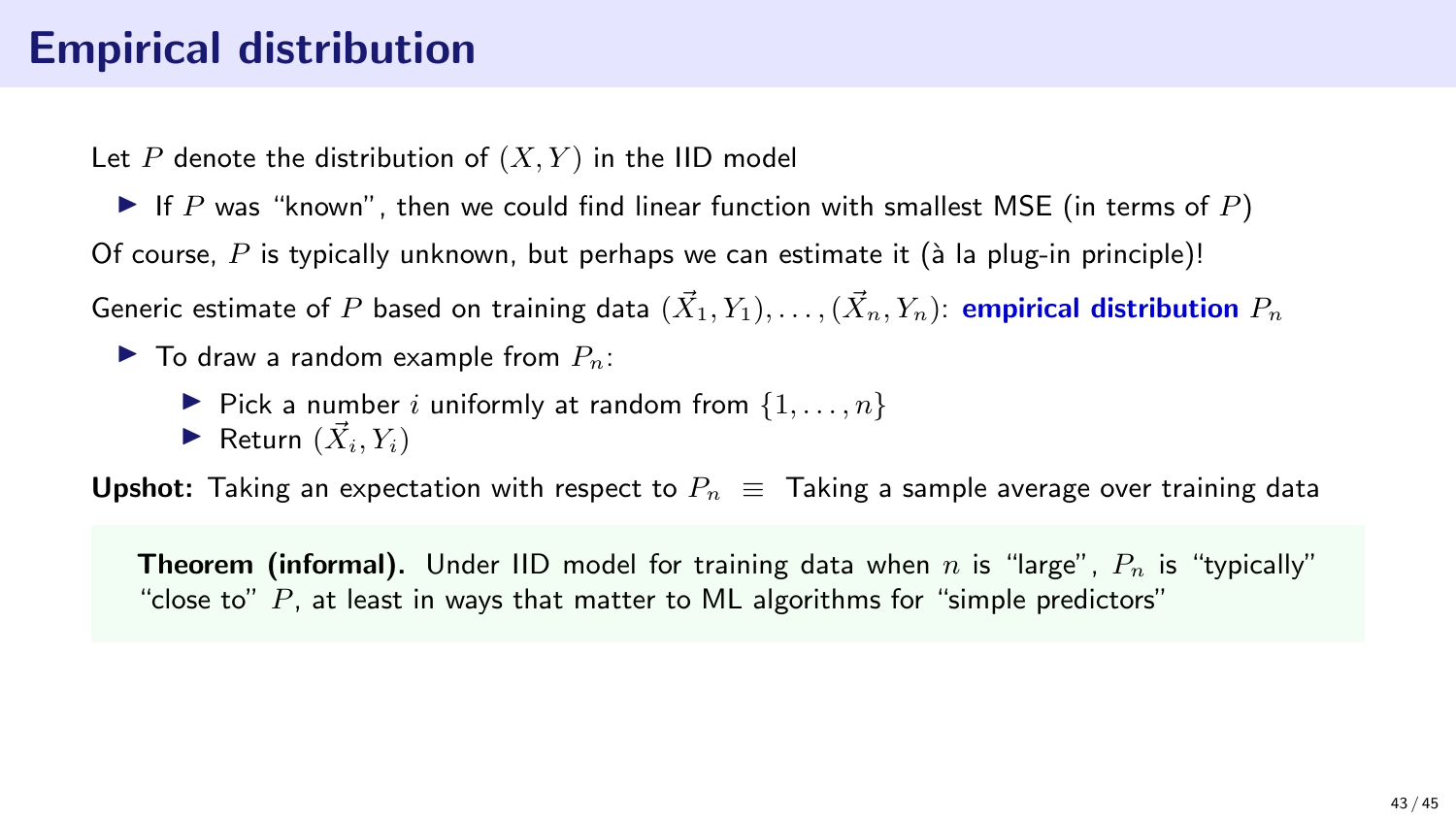Let P denote the distribution of  $(X, Y)$  in the IID model

If P was "known", then we could find linear function with smallest MSE (in terms of P) Of course, P is typically unknown, but perhaps we can estimate it (à la plug-in principle)! Generic estimate of P based on training data  $(\vec{X}_1, Y_1), \ldots, (\vec{X}_n, Y_n)$ : empirical distribution  $P_n$ 

- $\blacktriangleright$  To draw a random example from  $P_n$ :
	- $\blacktriangleright$  Pick a number i uniformly at random from  $\{1, \ldots, n\}$
	- $\blacktriangleright$  Return  $(\vec{X}_i, Y_i)$

**Upshot:** Taking an expectation with respect to  $P_n \equiv$  Taking a sample average over training data

**Theorem (informal).** Under IID model for training data when n is "large",  $P_n$  is "typically" "close to"  $P$ , at least in ways that matter to ML algorithms for "simple predictors"

Theorem doesn't necessarily apply to ML algorithms that can return "arbitrarily complex predictors" (e.g., decision trees of arbitrary size)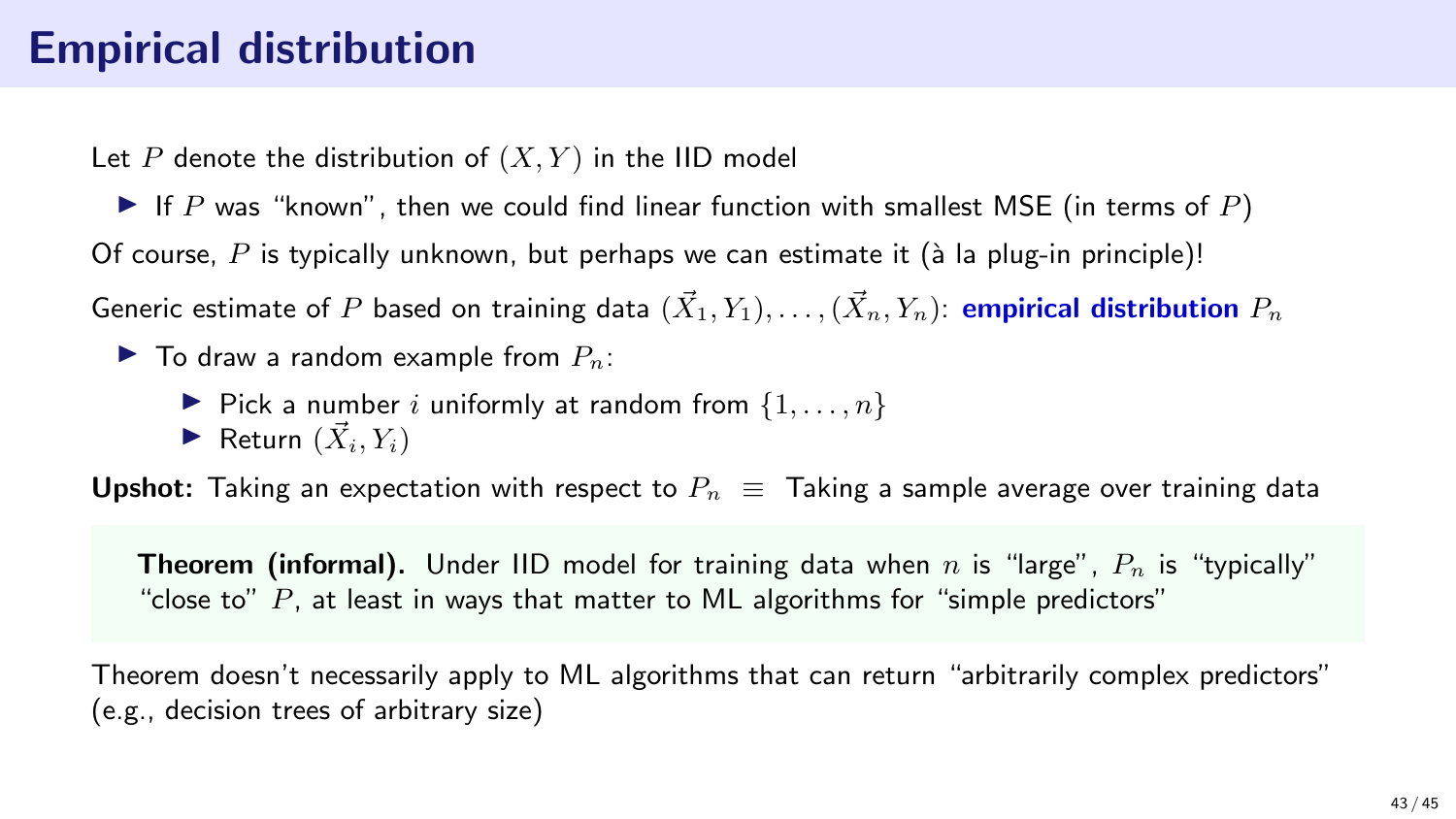$\triangleright$  MSE with respect to P: **population risk** 

 $\mathbb{E}[(f(\vec{X}) - Y)^2]$ 

where  $(\vec{X}, Y) \sim P$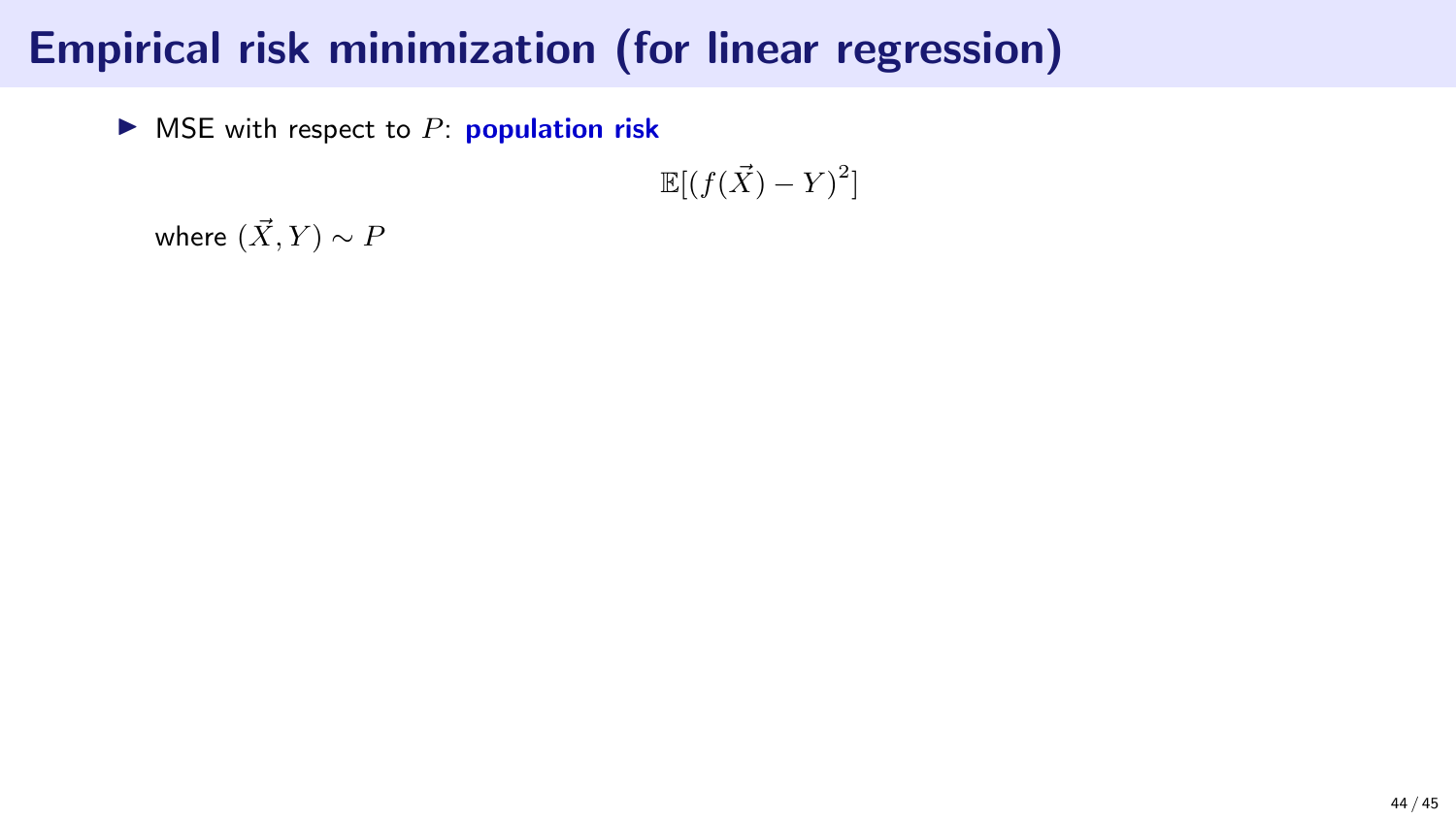$\triangleright$  MSE with respect to P: population risk

 $\mathbb{E}[(f(\vec{X}) - Y)^2]$ 

where  $(\vec{X}, Y) \sim P$ 

 $\blacktriangleright$  MSE with respect to  $P_n$  (i.e., MSE on training data): **empirical risk** 

$$
\frac{1}{n}\sum_{i=1}^{n}(f(\vec{X}_i)-Y_i)^2
$$

(When drawing random example from  $P_n$ , each  $(\vec{X}_i, Y_i)$  has probability  $1/n$  of being picked)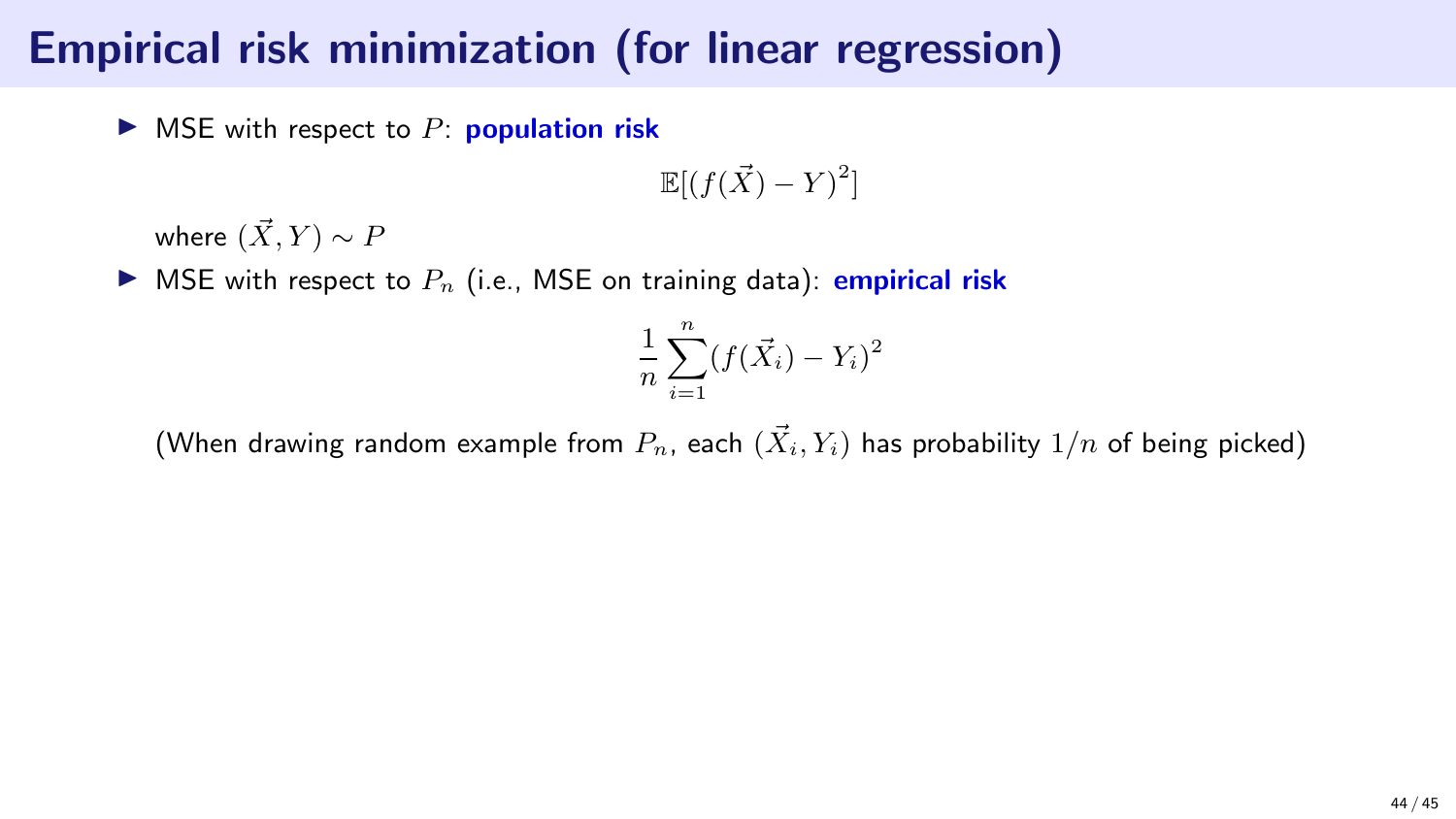$\triangleright$  MSE with respect to P: **population risk** 

 $\mathbb{E}[(f(\vec{X}) - Y)^2]$ 

where  $(\vec{X}, Y) \sim P$ 

 $\blacktriangleright$  MSE with respect to  $P_n$  (i.e., MSE on training data): **empirical risk** 

$$
\frac{1}{n}\sum_{i=1}^{n}(f(\vec{X}_i)-Y_i)^2
$$

(When drawing random example from  $P_n$ , each  $(\vec{X}_i, Y_i)$  has probability  $1/n$  of being picked)

 $\triangleright$  OLS finds  $\vec{w}$  that minimizes empirical risk among all linear functions

▶ I.e., OLS performs empirical risk minimization (ERM) for linear functions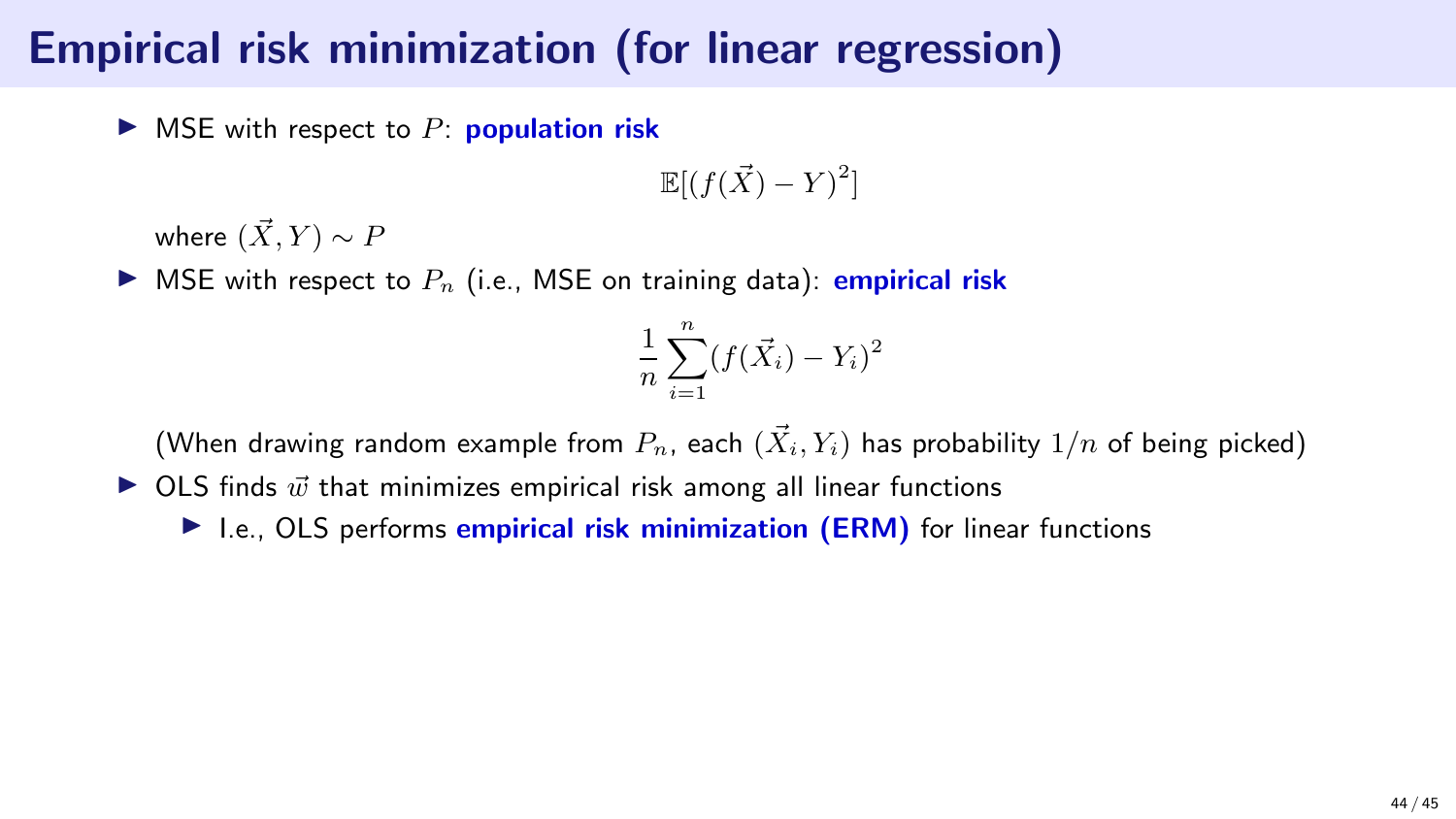$\triangleright$  MSE with respect to P: **population risk** 

 $\mathbb{E}[(f(\vec{X}) - Y)^2]$ 

where  $(\vec{X}, Y) \sim P$ 

 $\blacktriangleright$  MSE with respect to  $P_n$  (i.e., MSE on training data): **empirical risk** 

$$
\frac{1}{n}\sum_{i=1}^{n}(f(\vec{X}_i)-Y_i)^2
$$

(When drawing random example from  $P_n$ , each  $(\vec{X}_i, Y_i)$  has probability  $1/n$  of being picked)

 $\triangleright$  OLS finds  $\vec{w}$  that minimizes empirical risk among all linear functions

▶ I.e., OLS performs empirical risk minimization (ERM) for linear functions

**Theorem (informal).** Under IID model for *n* training data, ERM linear function  $\vec{w}_{\text{erm}}$  "typically" satisfies

 $[\mathsf{Population~risk~of~} \vec{w}_{\mathrm{erm}}] \ \leq \ \min_{\vec{w} \in \mathbb{R}^d} \, [\mathsf{Population~risk~of~} \vec{w}] \ + \ [\mathsf{a~small~number~if~} n \gg d]$